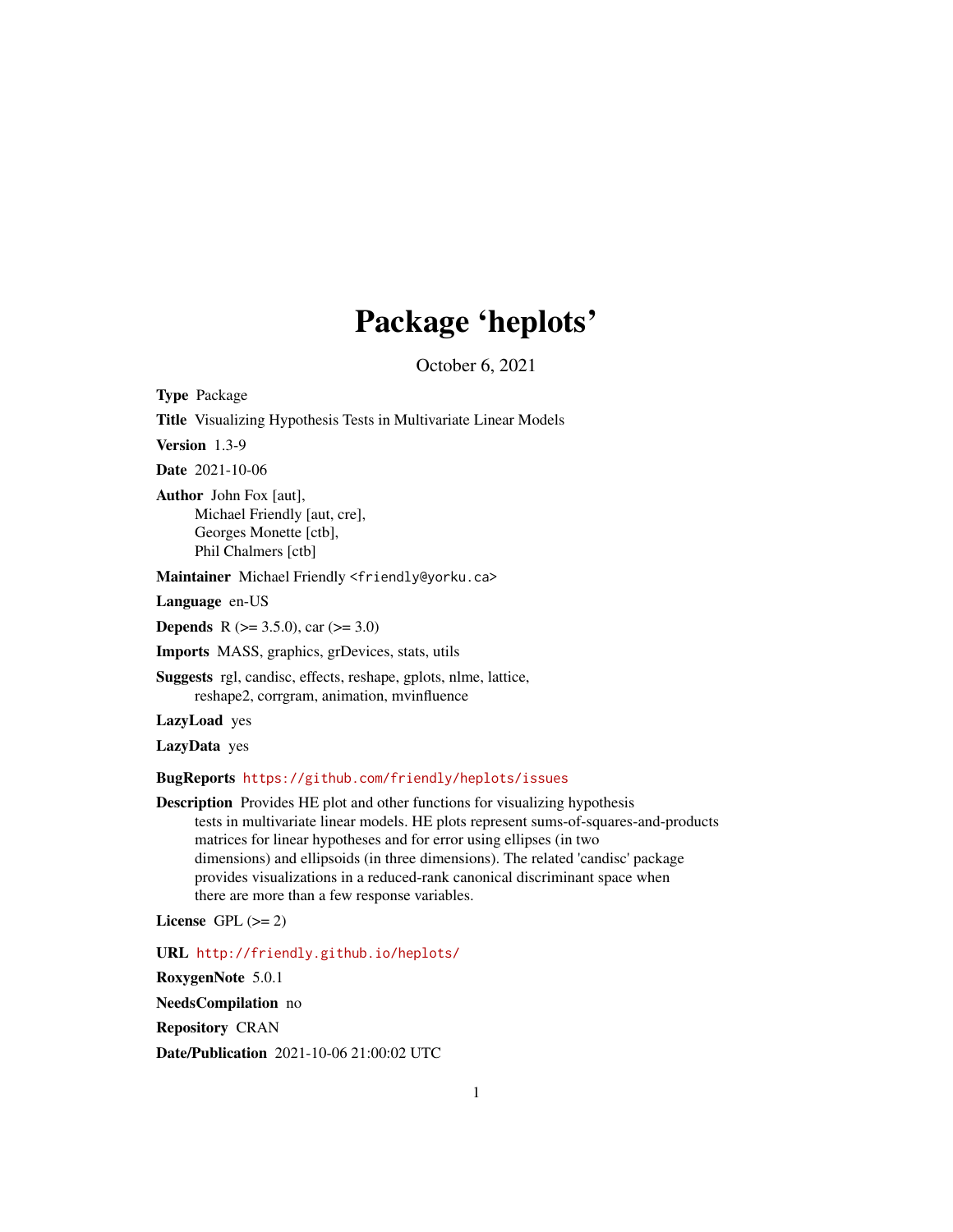# R topics documented:

| 6<br>8<br>9<br>10<br>12<br>14<br>16<br>18<br>21<br>24<br>25<br>27<br>28<br>30<br>31<br>33<br>35<br>41<br>44<br>48<br>50<br>53<br>55<br>56<br>58<br>59<br>60<br>61<br>62<br>64<br>66<br>67<br>69<br>71<br>72<br>73<br>75<br>Pottery <sub>2</sub><br>$\ddot{\phantom{a}}$<br>Probe<br>77<br>79<br>80 | robmlm<br>81<br>Rohwer<br>85<br>87<br>RootStock. | 3 |
|----------------------------------------------------------------------------------------------------------------------------------------------------------------------------------------------------------------------------------------------------------------------------------------------------|--------------------------------------------------|---|
|                                                                                                                                                                                                                                                                                                    |                                                  | 5 |
|                                                                                                                                                                                                                                                                                                    |                                                  |   |
|                                                                                                                                                                                                                                                                                                    |                                                  |   |
|                                                                                                                                                                                                                                                                                                    |                                                  |   |
|                                                                                                                                                                                                                                                                                                    |                                                  |   |
|                                                                                                                                                                                                                                                                                                    |                                                  |   |
|                                                                                                                                                                                                                                                                                                    |                                                  |   |
|                                                                                                                                                                                                                                                                                                    |                                                  |   |
|                                                                                                                                                                                                                                                                                                    |                                                  |   |
|                                                                                                                                                                                                                                                                                                    |                                                  |   |
|                                                                                                                                                                                                                                                                                                    |                                                  |   |
|                                                                                                                                                                                                                                                                                                    |                                                  |   |
|                                                                                                                                                                                                                                                                                                    |                                                  |   |
|                                                                                                                                                                                                                                                                                                    |                                                  |   |
|                                                                                                                                                                                                                                                                                                    |                                                  |   |
|                                                                                                                                                                                                                                                                                                    |                                                  |   |
|                                                                                                                                                                                                                                                                                                    |                                                  |   |
|                                                                                                                                                                                                                                                                                                    |                                                  |   |
|                                                                                                                                                                                                                                                                                                    |                                                  |   |
|                                                                                                                                                                                                                                                                                                    |                                                  |   |
|                                                                                                                                                                                                                                                                                                    |                                                  |   |
|                                                                                                                                                                                                                                                                                                    |                                                  |   |
|                                                                                                                                                                                                                                                                                                    |                                                  |   |
|                                                                                                                                                                                                                                                                                                    |                                                  |   |
|                                                                                                                                                                                                                                                                                                    |                                                  |   |
|                                                                                                                                                                                                                                                                                                    |                                                  |   |
|                                                                                                                                                                                                                                                                                                    |                                                  |   |
|                                                                                                                                                                                                                                                                                                    |                                                  |   |
|                                                                                                                                                                                                                                                                                                    |                                                  |   |
|                                                                                                                                                                                                                                                                                                    |                                                  |   |
|                                                                                                                                                                                                                                                                                                    |                                                  |   |
|                                                                                                                                                                                                                                                                                                    |                                                  |   |
|                                                                                                                                                                                                                                                                                                    |                                                  |   |
|                                                                                                                                                                                                                                                                                                    |                                                  |   |
|                                                                                                                                                                                                                                                                                                    |                                                  |   |
|                                                                                                                                                                                                                                                                                                    |                                                  |   |
|                                                                                                                                                                                                                                                                                                    |                                                  |   |
|                                                                                                                                                                                                                                                                                                    |                                                  |   |
|                                                                                                                                                                                                                                                                                                    |                                                  |   |
|                                                                                                                                                                                                                                                                                                    |                                                  |   |
|                                                                                                                                                                                                                                                                                                    |                                                  |   |
|                                                                                                                                                                                                                                                                                                    |                                                  |   |
|                                                                                                                                                                                                                                                                                                    |                                                  |   |
|                                                                                                                                                                                                                                                                                                    |                                                  |   |
|                                                                                                                                                                                                                                                                                                    | 88                                               |   |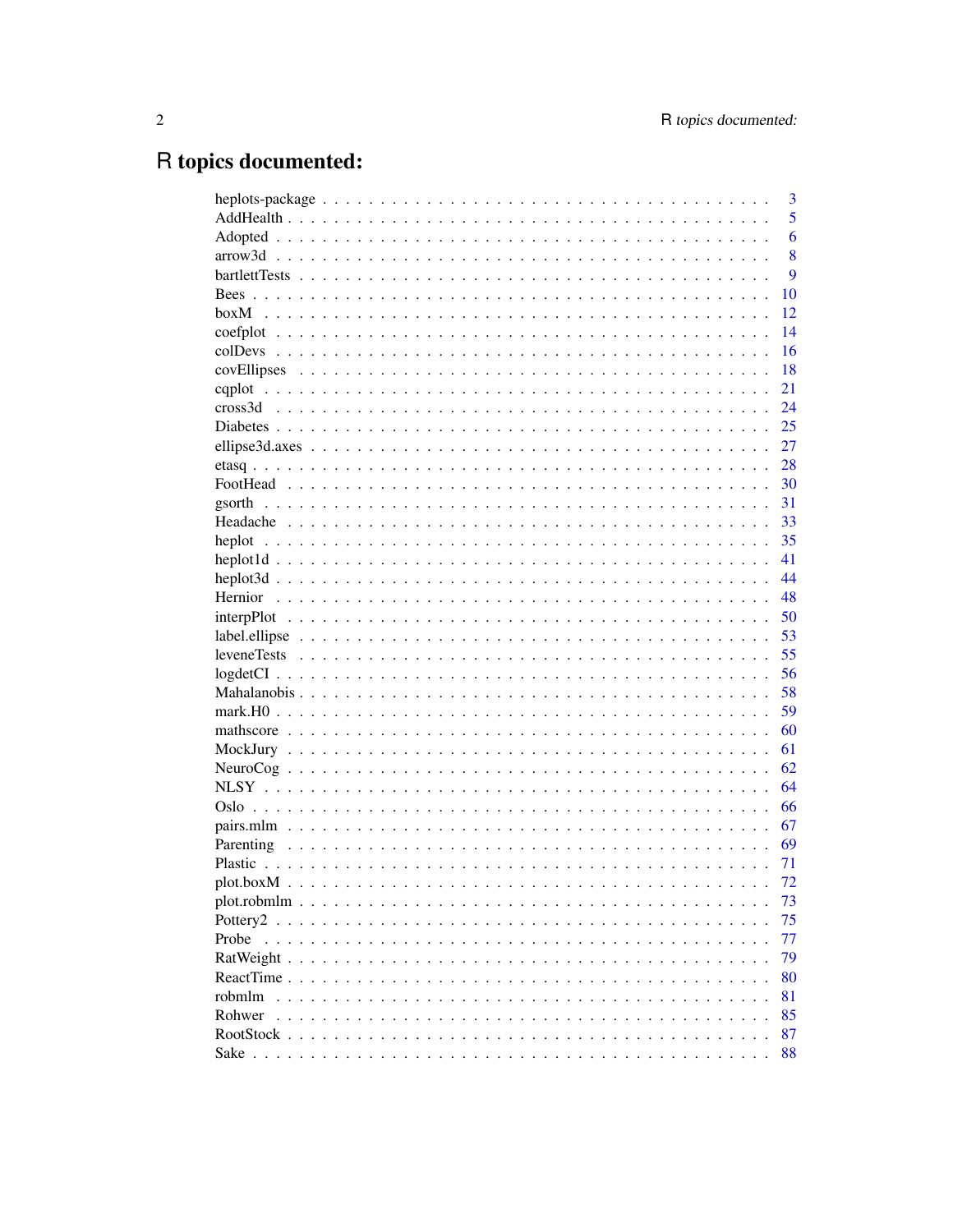### <span id="page-2-0"></span>heplots-package 3

heplots-package *Visualizing Hypothesis Tests in Multivariate Linear Models*

### **Description**

The heplots package provides functions for visualizing hypothesis tests in multivariate linear models (MANOVA, multivariate multiple regression, MANCOVA, and repeated measures designs). HE plots represent sums-of-squares-and-products matrices for linear hypotheses and for error using ellipses (in two dimensions), ellipsoids (in three dimensions), or by line segments in one dimension. See Fox, Friendly and Monette (2007) for a brief introduction and Friendly, Monette and Fox (2013) for a general discussion of the role of elliptical geometry in statistical understanding.

Other topics now addressed here include robust MLMs, tests for equality of covariance matrices in MLMs, and chi square Q-Q plots for MLMs.

The package also provides a collection of data sets illustrating a variety of multivariate linear models of the types listed above, together with graphical displays.

Several tutorial vignettes are also included. See vignette(package="heplots").

### Details

| Package: heplots |                                                |
|------------------|------------------------------------------------|
| Type: Package    |                                                |
| Version:         | $1.3 - 9$                                      |
|                  | Date: 2021-10-06                               |
|                  | License: GPL $(>= 2)$ , GPL version 2 or newer |

The graphical functions contained here all display multivariate model effects in variable (data) space, for one or more response variables (or contrasts among response variables in repeated measures designs).

[heplot](#page-34-1) constructs two-dimensional HE plots for model terms and linear hypotheses for pairs of response variables in multivariate linear models.

[heplot3d](#page-43-1) constructs analogous 3D plots for triples of response variables.

[pairs.mlm](#page-66-1) constructs a "matrix" of pairwise HE plots.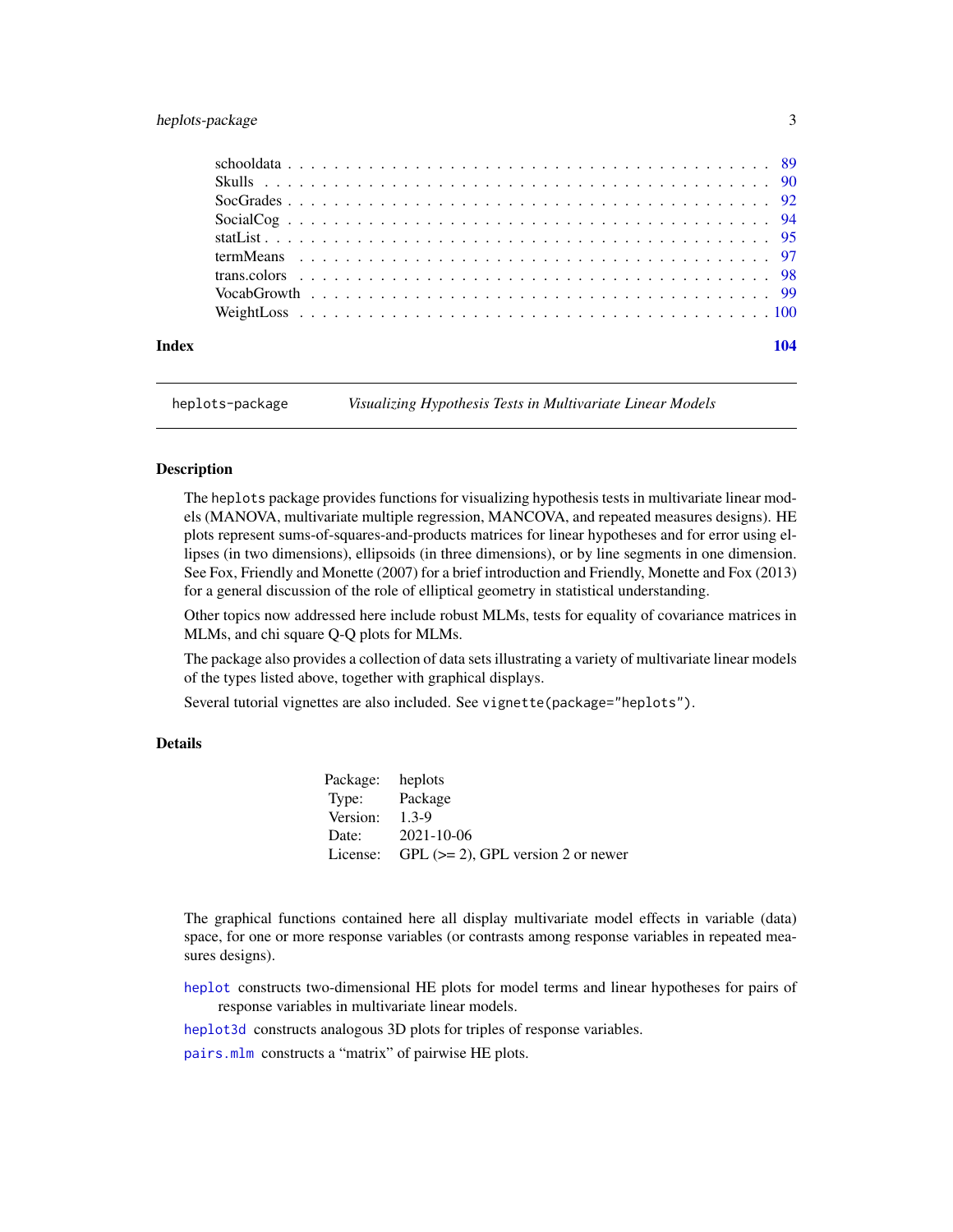[heplot1d](#page-40-1) constructs 1-dimensional analogs of HE plots for model terms and linear hypotheses for single response variables.

For repeated measure designs, between-subject effects and within-subject effects must be plotted separately, because the error terms (E matrices) differ. For terms involving within-subject effects, these functions carry out a linear transformation of the matrix  $\bf{Y}$  of responses to a matrix  $\bf{Y}$  M, where M is the model matrix for a term in the intra-subject design and produce plots of the H and E matrices in this transformed space. The vignette repeated describes these graphical methods for repeated measures designs.

The related car package calculates Type II and Type III tests of multivariate linear hypotheses using the [Anova](#page-0-0) and [linearHypothesis](#page-0-0) functions.

The [candisc-package](#page-0-0) package provides functions for visualizing effects for MLM model terms in a low-dimensional canonical space that shows the largest hypothesis relative to error variation. The candisc package now also includes related methods for canonical correlation analysis.

The heplots package also contains a large number of multivariate data sets with examples of analyses and graphic displays. Use data(package="heplots") to see the current list.

#### Author(s)

John Fox, Michael Friendly, and Georges Monette

Maintainer: Michael Friendly, <friendly@yorku.ca>, <http://datavis.ca>

#### References

Friendly, M. (2006). Data Ellipses, HE Plots and Reduced-Rank Displays for Multivariate Linear Models: SAS Software and Examples. *Journal of Statistical Software*, 17(6), 1-42.

doi: [10.18637/jss.v017.i06](https://doi.org/10.18637/jss.v017.i06)

Friendly, M. (2007). HE plots for Multivariate General Linear Models. *Journal of Computational and Graphical Statistics*, 16(2) 421-444. <http://datavis.ca/papers/jcgs-heplots.pdf>

Fox, J., Friendly, M. & Monette, G. (2007). Visual hypothesis tests in multivariate linear models: The heplots package for R. *DSC 2007: Directions in Statistical Computing*. [https://socialscienc](https://socialsciences.mcmaster.ca/jfox/heplots-dsc-paper.pdf)es. [mcmaster.ca/jfox/heplots-dsc-paper.pdf](https://socialsciences.mcmaster.ca/jfox/heplots-dsc-paper.pdf)

Friendly, M. (2010). HE Plots for Repeated Measures Designs. *Journal of Statistical Software*, 37(4), 1-40.

doi: [10.18637/jss.v037.i04](https://doi.org/10.18637/jss.v037.i04)

Fox, J., Friendly, M. & Weisberg, S. (2013). Hypothesis Tests for Multivariate Linear Models Using the car Package. *The R Journal*, 5(1), [https://journal.r-project.org/archive/2013-1/](https://journal.r-project.org/archive/2013-1/fox-friendly-weisberg.pdf) [fox-friendly-weisberg.pdf](https://journal.r-project.org/archive/2013-1/fox-friendly-weisberg.pdf).

Friendly, M., Monette, G. & Fox, J. (2013). Elliptical Insights: Understanding Statistical Methods Through Elliptical Geometry. *Statistical Science*, 2013, 28 (1), 1-39, [http://datavis.ca/](http://datavis.ca/papers/ellipses.pdf) [papers/ellipses.pdf](http://datavis.ca/papers/ellipses.pdf).

Friendly, M. & Sigal, M. (2014). Recent Advances in Visualizing Multivariate Linear Models. *Revista Colombiana de Estadistica*, 37, 261-283

Friendly, M. & Sigal, M. (2016). Graphical Methods for Multivariate Linear Models in Psychological Research: An R Tutorial. Submitted for publication.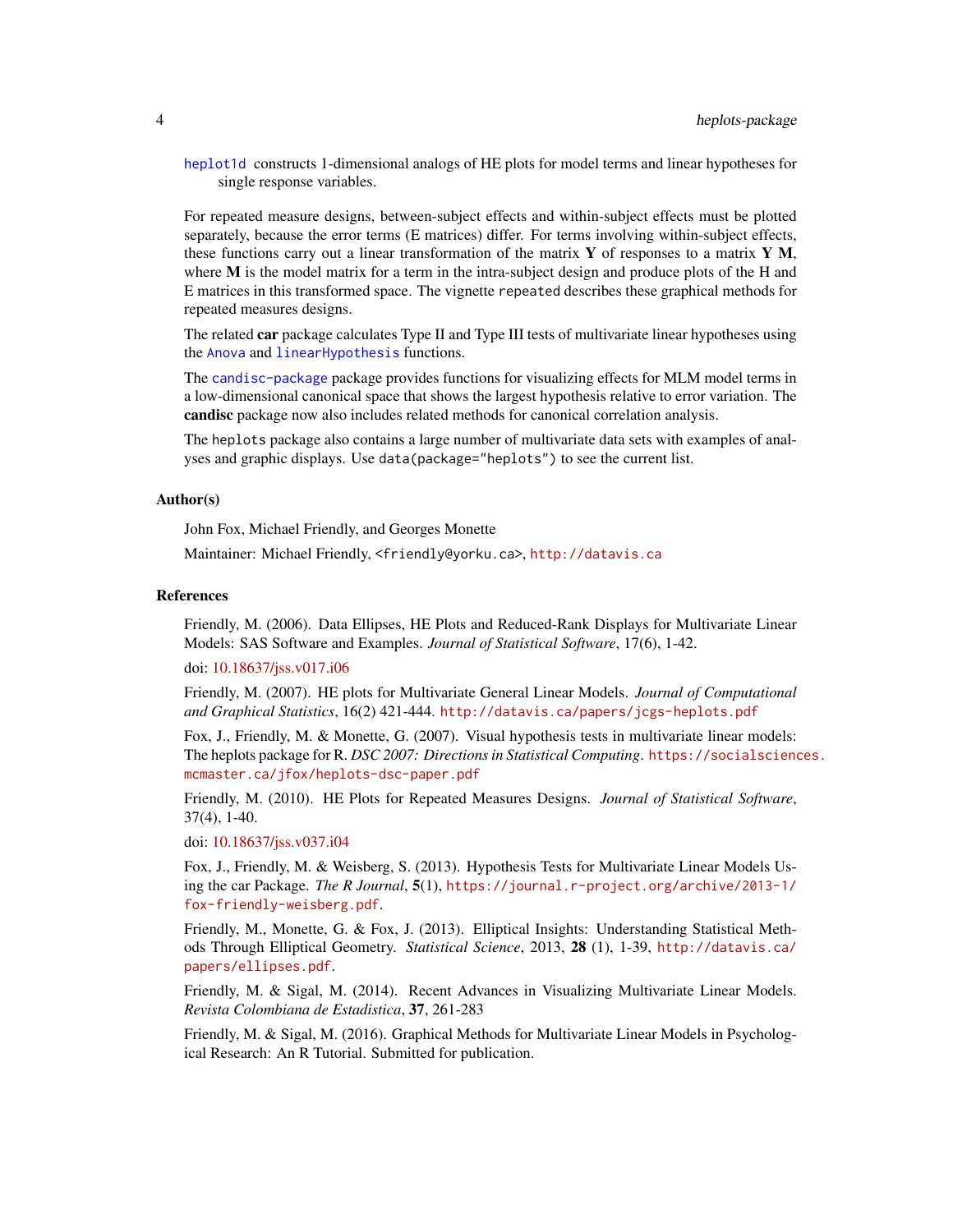#### <span id="page-4-0"></span>AddHealth 5

### See Also

[Anova](#page-0-0), [linearHypothesis](#page-0-0) for Anova.mlm computations and tests [candisc-package](#page-0-0) for reduced-rank views in canonical space [manova](#page-0-0) for a different approach to testing effects in MANOVA designs

AddHealth *Adolescent Health Data*

### Description

This data was taken from the National Longitudinal Study of Adolescent Health. It is a crosssectional sample of participants from grades 7–12, described and analyzed by Warne (2014).

### Usage

data("AddHealth")

### Format

A data frame with 4344 observations on the following 3 variables.

grade an ordered factor with levels  $7 < 8 < 9 < 10 < 11 < 12$ 

depression a numeric vector

anxiety a numeric vector

### Details

depression is the response to the question "In the last month, how often did you feel depressed or blue?"

anxiety is the response to the question "In the last month, how often did you have trouble relaxing?"

The responses for depression and anxiety were recorded on a 5-point Likert scale, with categories 0="Never",1="Rarely",2="Occasionally",3="Often",4="Every day"

### Source

Warne, R. T. (2014). A primer on Multivariate Analysis of Variance (MANOVA) for Behavioral Scientists. *Practical Assessment, Research & Evaluation*, 19 (1). [https://scholarworks.umass.](https://scholarworks.umass.edu/pare/vol19/iss1/17/) [edu/pare/vol19/iss1/17/](https://scholarworks.umass.edu/pare/vol19/iss1/17/)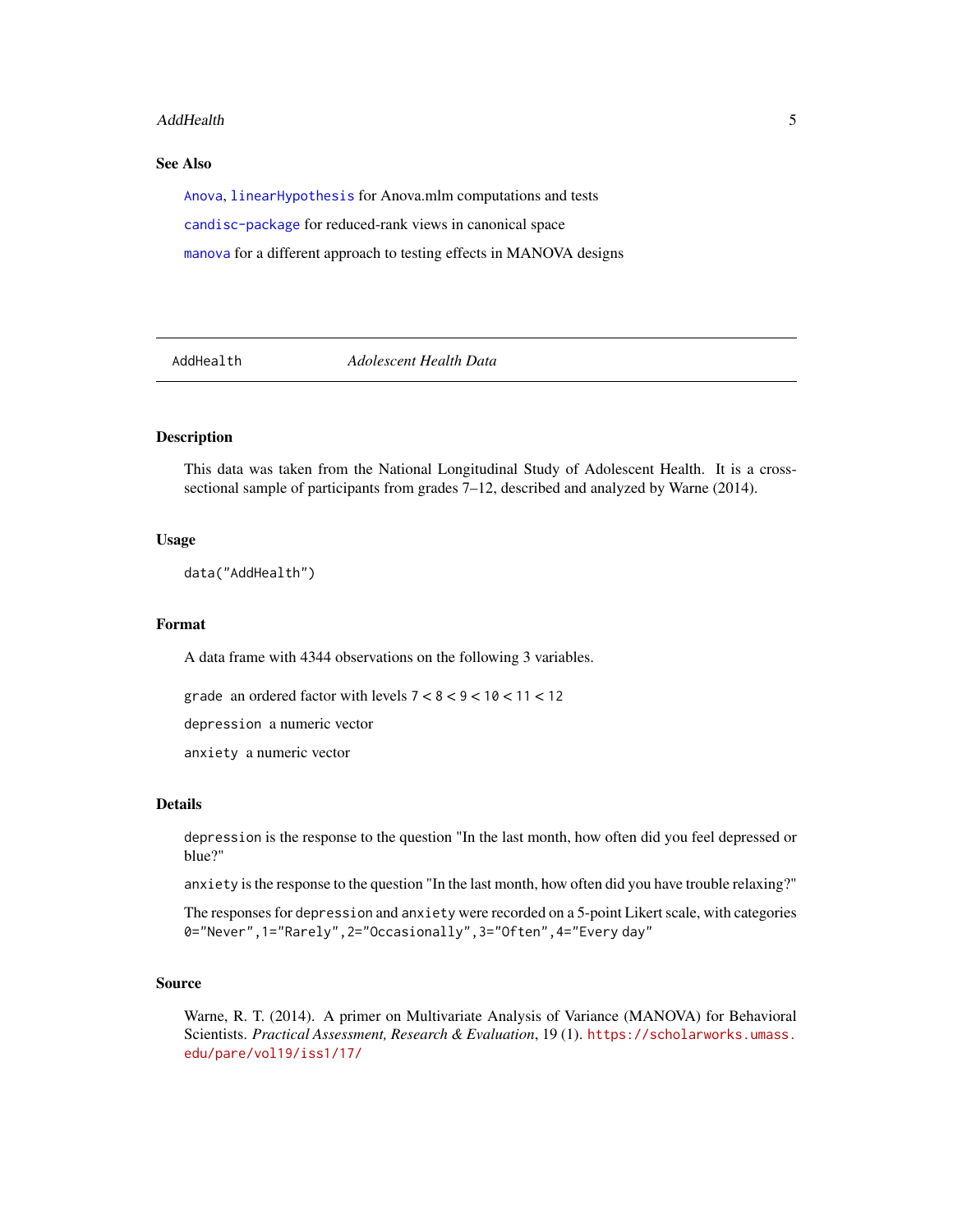### Examples

```
data(AddHealth)
# fit mlm
AH.mod <- lm(cbind(depression, anxiety) ~ grade, data=AddHealth)
Anova(AH.mod)
summary(Anova(AH.mod))
heplot(AH.mod, hypotheses="grade.L", fill=c(TRUE, FALSE))
```
Adopted *Adopted Children*

### Description

Data are a subset from an observational, longitudinal, study on adopted children. Is child's intelligence related to intelligence of the biological mother and the intelligence of the adoptive mother?

The child's intelligence was measured at age 2, 4, 8, and 13 for this sample. How does intelligence change over time, and how are these changes related to intelligence of the birth and adoptive mother?

#### Usage

Adopted

## Format

A data frame with 62 observations on the following 6 variables.

AMED adoptive mother's years of education (proxy for her IQ)

BMIQ biological mother's score on IQ test

Age2IQ IQ of child at age 2

Age4IQ IQ of child at age 4

Age8IQ IQ of child at age 8

Age13IQ IQ of child at age 13

#### Source

Ramsey, F.L. and Schafer, D.W. (2002). *The Statistical Sleuth: A Course in Methods of Data Analysis (2nd ed)*, Duxbury.

This data set is identical to [ex1605](#page-0-0) in the Sleuth2 package.

<span id="page-5-0"></span>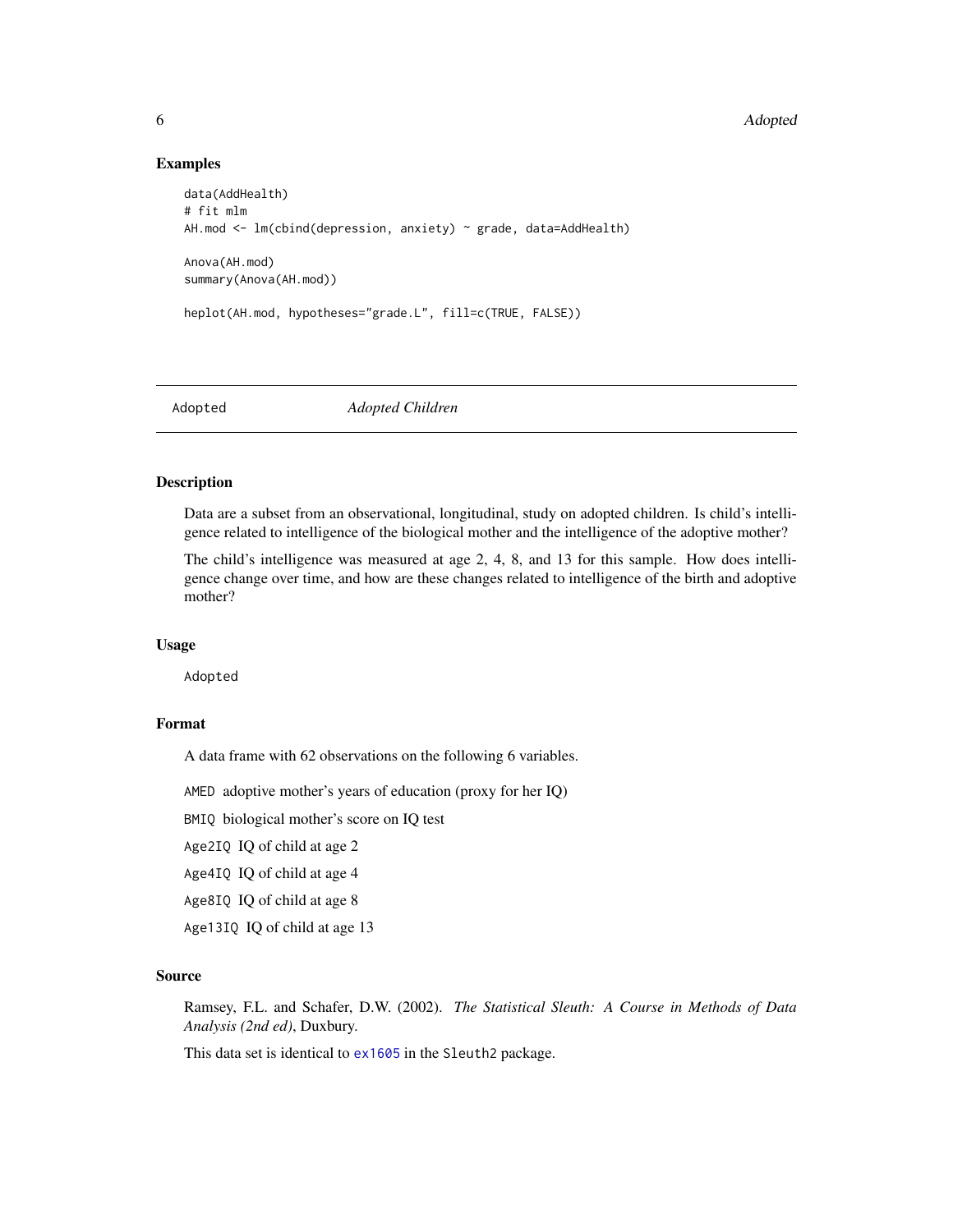#### Adopted 7

### References

Friendly, Michael (2010). HE Plots for Repeated Measures Designs. *Journal of Statistical Software*, 37(4), 1-40. doi: [10.18637/jss.v037.i04.](https://doi.org/10.18637/jss.v037.i04)

Skodak, M. and Skeels, H.M. (1949). A Final Follow-up Study of One Hundred Adopted Children, *Journal of Genetic Psychology* 75: 85–125.

### See Also

[ex1605](#page-0-0)

```
# Treat as multivariate regression problem
Adopted.mod <- lm(cbind(Age2IQ, Age4IQ, Age8IQ, Age13IQ) ~ AMED + BMIQ, data=Adopted)
Adopted.mod
require(car)
# test overall multivariate regression
linearHypothesis(Adopted.mod, c("AMED","BMIQ"))
# show separate linear regressions
op \leq par(mfcol=c(2,4), mar=c(4,4,2,2)+.1)
for (i in 3:6) {
dataEllipse(as.matrix(Adopted[,c(1,i)]),col="black", levels=0.68, ylim=c(70,140))
abline(lm(Adopted[,i] ~\sim ~Adopted[,1]), col="red", lmd=2)dataEllipse(as.matrix(Adopted[,c(2,i)]),col="black", levels=0.68, ylim=c(70,140))
abline(lm(\text{Adopted}[,i] \sim \text{Adopted}[,2]), col="red", lmd=2)abline(a=0,b=1, lty=1, col="blue")
}
par(op)
# between-S (MMReg) plots
heplot(Adopted.mod, hypotheses=list("Reg"=c("AMED", "BMIQ")),
main="IQ scores of adopted children: MMReg")
pairs(Adopted.mod, hypotheses=list("Reg"=c("AMED", "BMIQ")))
if(requireNamespace("rgl")){
heplot3d(Adopted.mod, hypotheses=list("Reg"=c("AMED", "BMIQ")),
col = c("red", "blue", "black", "gray"), wire=FALSE)
}
# Treat IQ at different ages as a repeated measure factor
# within-S models & plots
Age \leq data.frame(Age=ordered(c(2,4,8,13)))
Anova(Adopted.mod, idata=Age, idesign=~Age, test="Roy")
# within-S plots
heplot(Adopted.mod, idata=Age, idesign=~Age, iterm="Age",
cex=1.25, cex.lab=1.4, fill=c(FALSE, TRUE),
hypotheses=list("Reg"=c("AMED", "BMIQ"))
```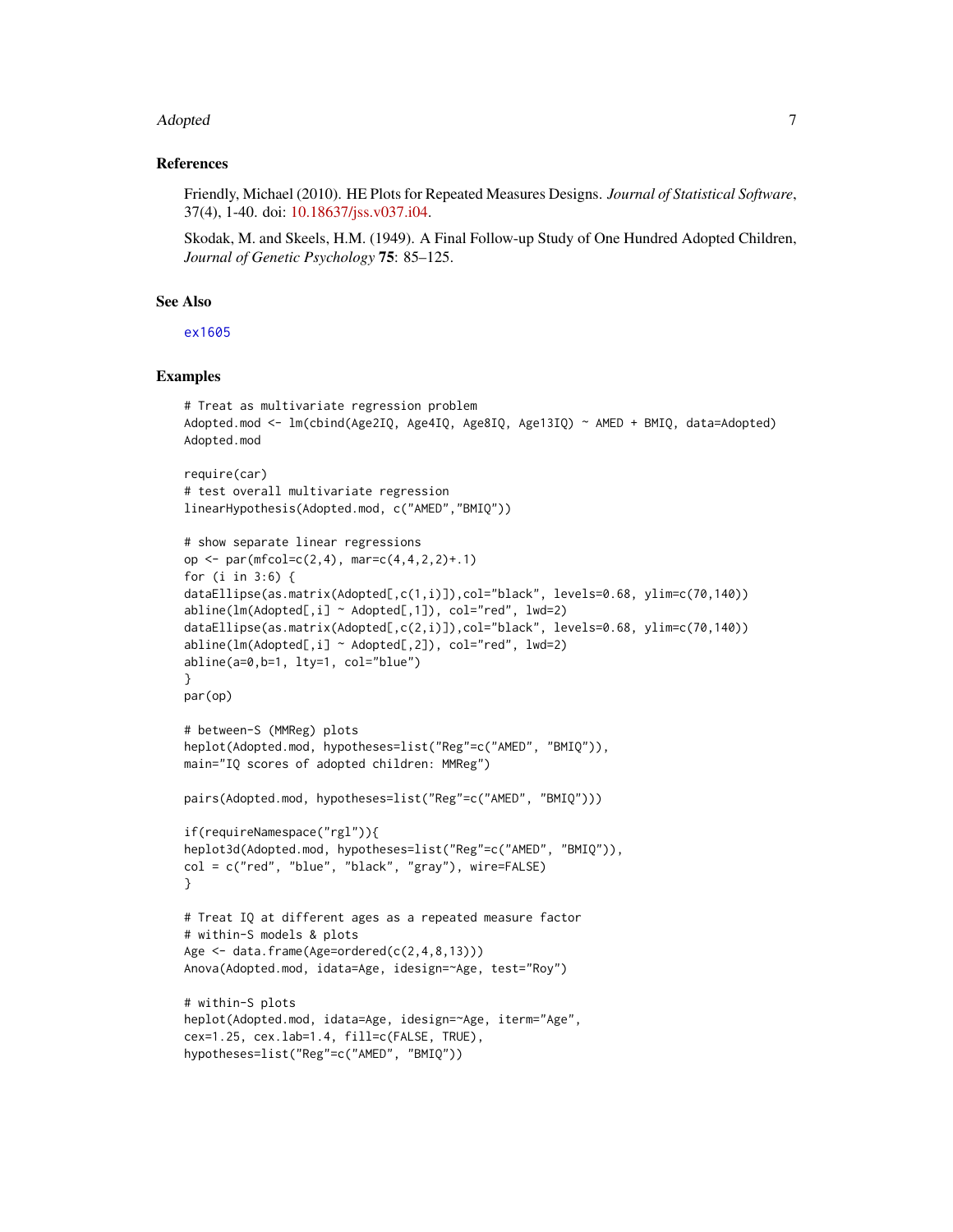<span id="page-7-0"></span> $\overline{\phantom{a}}$ 

arrow3d *Draw a 3D Arrow in an RGL Scene*

### Description

Draws a 3D arrow in an rgl scene with barbs at the arrow head

### Usage

 $arrow3d(p0 = c(0, 0, 0), p1 = c(1, 1, 1), barblen, s = 0.05, theta = pi/6, n = 3, ...)$ 

### Arguments

| p0        | Initial point (tail of arrow)                                                     |
|-----------|-----------------------------------------------------------------------------------|
| p1        | Ending point (head of arrow)                                                      |
| barblen   | Length of each barb, in data units                                                |
| S         | length of barb as fraction of line length (unless barblen is specified)           |
| theta     | opening angle of barbs                                                            |
| n         | number of barbs                                                                   |
| $\ddotsc$ | args passed to lines 3d for line styling, e.g., color, lwd, etc. See material 3d. |

### Value

Returns (invisibly): integer ID of the line added to the scene

### Author(s)

Barry Rowlingson, posted to R-help, 1/10/2010

### See Also

[lines3d](#page-0-0), [segments3d](#page-0-0),

```
arrow3d(c(0,0,0), c(2,2,2), barblen=.2, lwd=3, col="black")
arrow3d(c(0,0,0), c(-2,2,2), barblen=.2, lwd=3, col="red")
```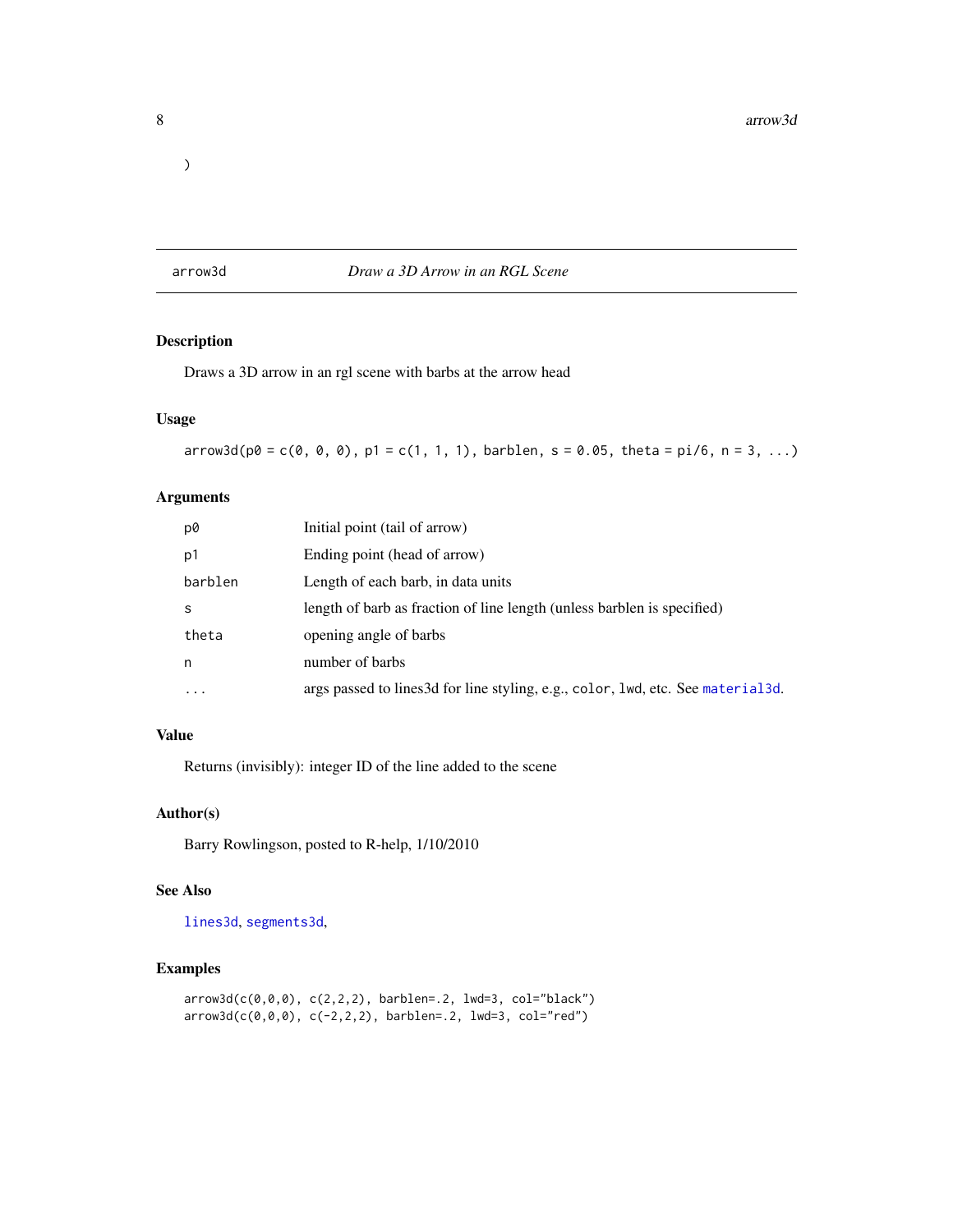### <span id="page-8-0"></span>Description

This function extends bartlett. test to a multivariate response setting. It performs the Bartlett test of homogeneity of variances for each of a set of response variables, and prints a compact summary.

#### Usage

bartlettTests(y, group, ...)

#### Arguments

| y     | A data frame or matrix of numeric response variables in a multivariate linear<br>model.       |
|-------|-----------------------------------------------------------------------------------------------|
| group | a vector or factor object giving the group for the corresponding elements of the<br>rows of y |
|       | other arguments, passed to bartlett. test                                                     |

### Details

Bartlett's test is the univariate version of Box's M test for equality of covariance matrices. This function provides a univariate follow-up test to Box's M test to give one simple assessment of which response variables contribute to significant differences in variances among groups.

### Value

An object of classes "anova" and "data.frame", with one observation for each response variable in y.

### Author(s)

Michael Friendly

### References

Bartlett, M. S. (1937). Properties of sufficiency and statistical tests. *Proceedings of the Royal Society of London Series A*, 160, 268-282.

### See Also

[boxM](#page-11-1) for Box's M test for all responses.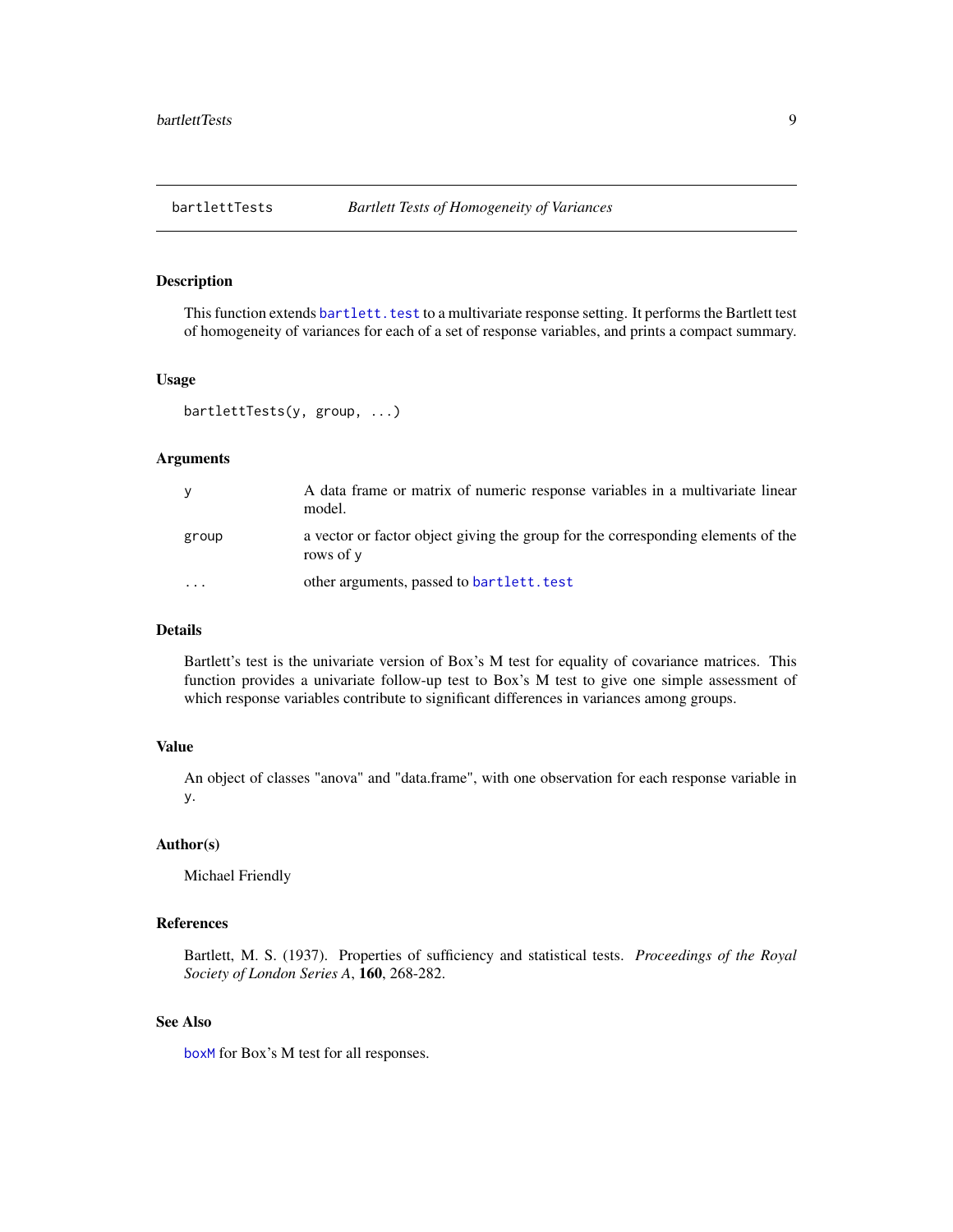### Examples

bartlettTests(iris[,1:4], iris\$Species) data(Skulls, package="heplots") bartlettTests(Skulls[,-1], Skulls\$epoch)

#### Bees *Captive and maltreated bees*

#### Description

Pabalan, Davey and Packe (2000) studied the effects of captivity and maltreatment on reproductive capabilities of queen and worker bees in a complex factorial design.

Bees were placed in a small tube and either held captive (CAP) or shaken periodically (MAL) for one of 5, 7.5, 10, 12.5 or 15 minutes, after which they were sacrificed and two measures: ovarian development (Iz) and ovarian reabsorption (Iy), were taken. A single control group was measured with no such treatment, i.e., at time 0; there are n=10 per group.

The design is thus nearly a three-way factorial, with factors caste (Queen, Worker), treat (CAP, MAL) and time, except that there are only 11 combinations of Treatment and Time; we call these trtime below.

#### Usage

data(Bees)

### Format

A data frame with 246 observations on the following 6 variables.

caste a factor with levels Queen Worker

treat a factor with levels "" CAP MAL

time an ordered factor: time of treatment

- Iz an index of ovarian development
- Iy an index of ovarian reabsorption

trtime a factor with levels 0 CAP05 CAP07 CAP10 CAP12 CAP15 MAL05 MAL07 MAL10 MAL12 MAL15

#### Details

Models for the three-way factorial design, using the formula  $\text{cbind}(Iz,Iy)$  ~ caste\*treat\*time ignore the control condition at time==0, where treat==NA.

To handle the additional control group at time==0, while separating the effects of Treatment and Time, 10 contrasts can be defined for the trtime factor in the model cbind(Iz, Iy)  $\sim$  caste $\star$ trtime See demo(bees.contrasts) for details.

In the heplot examples below, the default size="evidence" displays are too crowded to interpret, because some effects are so highly significant. The alternative effect-size scaling, size="effect", makes the relations clearer.

<span id="page-9-0"></span>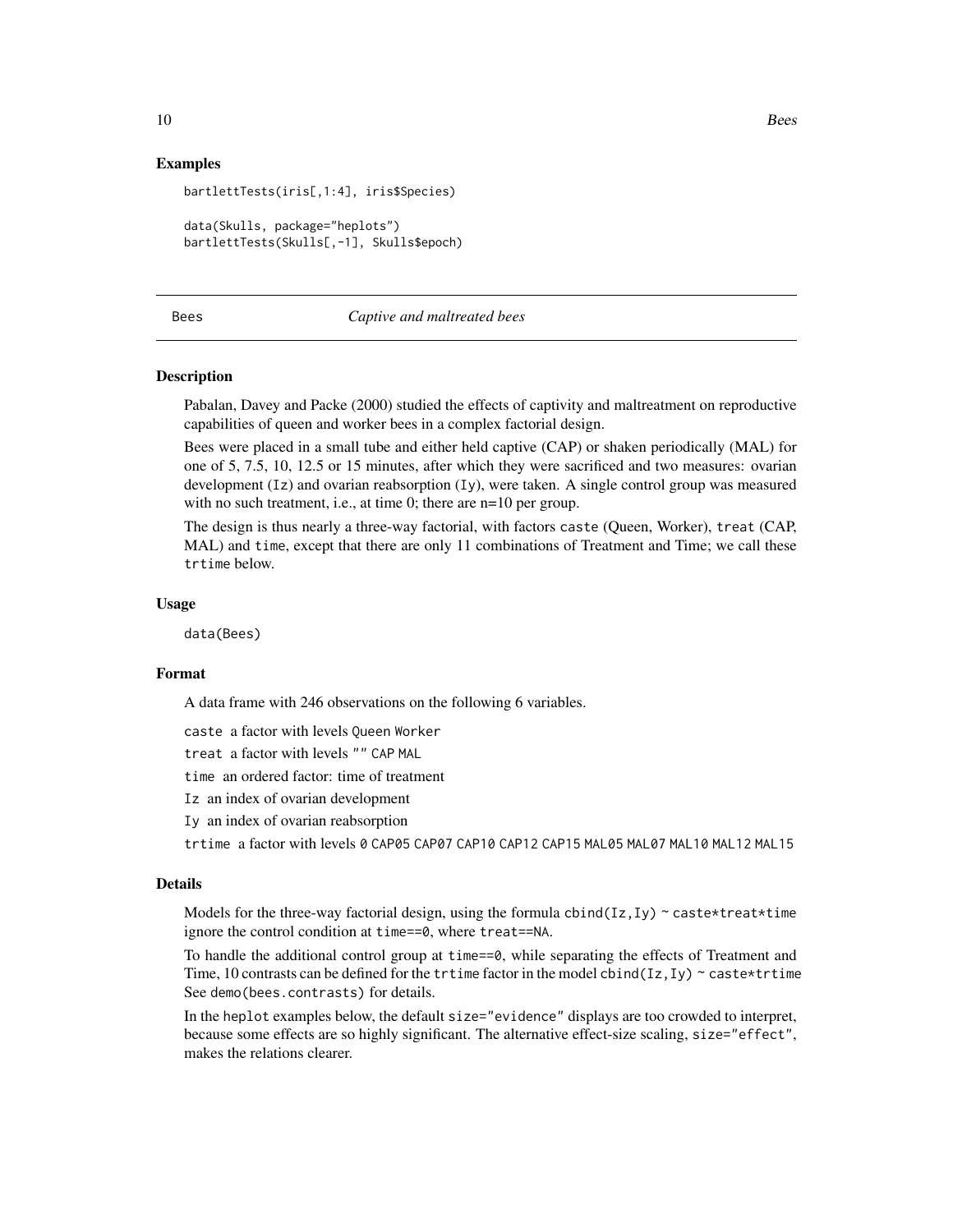#### $Bees$  11

### Source

Pabalan, N., Davey, K. G. & Packe, L. (2000). Escalation of Aggressive Interactions During Staged Encounters in Halictus ligatus Say (Hymenoptera: Halictidae), with a Comparison of Circle Tube Behaviors with Other Halictine Species *Journal of Insect Behavior*, 13, 627-650.

#### References

Friendly, M. (2006). Data Ellipses, HE Plots and Reduced-Rank Displays for Multivariate Linear Models: SAS Software and Examples *Journal of Statistical Software*, 17, 1-42.

```
data(Bees)
require(car)
# 3-way factorial, ignoring 0 group
bees.mod <- lm(cbind(Iz,Iy) ~ caste*treat*time, data=Bees)
Anova(bees.mod)
op<-palette(c(palette()[1:4],"brown","magenta", "olivedrab","darkgray"))
heplot(bees.mod, xlab="Iz: Ovarian development", ylab="Iz: Ovarian reabsorption",
main="Bees: ~caste*treat*time")
heplot(bees.mod, xlab="Iz: Ovarian development", ylab="Iz: Ovarian reabsorption",
      main="Bees: ~caste*treat*time", size="effect")
# two-way design, using trtime
bees.mod1 <- lm(cbind(Iz,Iy) ~ caste*trtime, data=Bees)
Anova(bees.mod1)
heplot(bees.mod1, xlab="Iz: Ovarian development", ylab="Iz: Ovarian reabsorption",
main="Bees: ~caste*trtime")
heplot(bees.mod1, xlab="Iz: Ovarian development", ylab="Iz: Ovarian reabsorption",
      main="Bees: ~caste*trtime",size="effect")
palette(op)
# effect plots for separate responses
if(require(effects)) {
bees.lm1 <-lm(Iy ~ treat*caste*time, data=Bees)
bees.lm2 <-lm(Iz ~ treat*caste*time, data=Bees)
bees.eff1 <- allEffects(bees.lm1)
plot(bees.eff1,multiline=TRUE,ask=FALSE)
bees.eff2 <- allEffects(bees.lm2)
plot(bees.eff2,multiline=TRUE,ask=FALSE)
}
```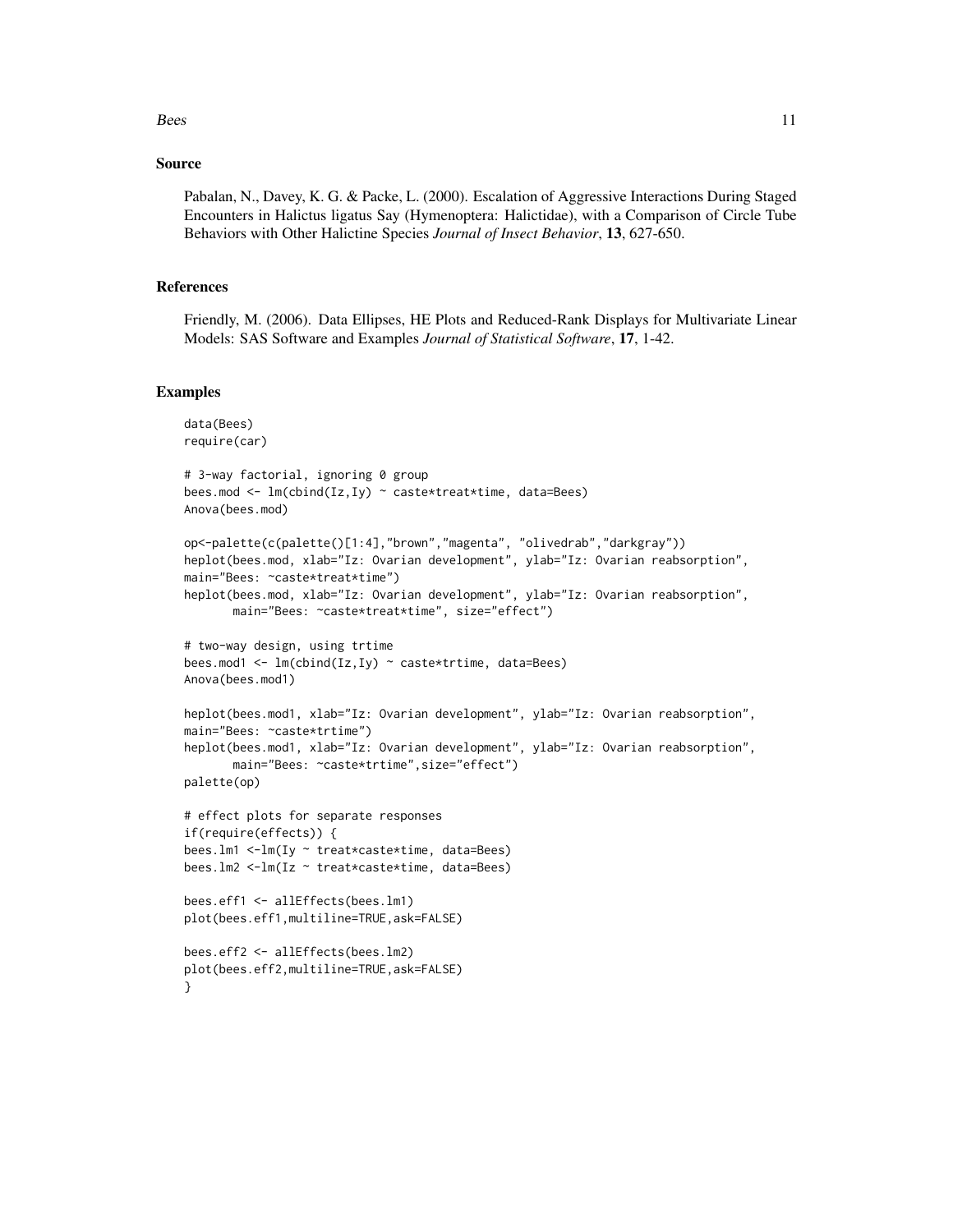### <span id="page-11-1"></span><span id="page-11-0"></span>Description

boxM performs the Box's (1949) M-test for homogeneity of covariance matrices obtained from multivariate normal data according to one or more classification factors. The test compares the product of the log determinants of the separate covariance matrices to the log determinant of the pooled covariance matrix, analogous to a likelihood ratio test. The test statistic uses a chi-square approximation.

### Usage

```
boxM(Y, \ldots)## S3 method for class 'formula'
boxM(Y, data, ...)## S3 method for class 'lm'
boxM(Y, ...)
## Default S3 method:
boxM(Y, group, ...)
## S3 method for class 'boxM'
summary(object,
     digits = getOption("digits"),
     cov=FALSE, quiet=FALSE, ...)
```
#### Arguments

| γ        | The response variable matrix for the default method, or a "mlm" or "formula"<br>object for a multivariate linear model. If Y is a linear-model object or a formula,<br>the variables on the right-hand-side of the model must all be factors and must be<br>completely crossed, e.g., A:B |
|----------|-------------------------------------------------------------------------------------------------------------------------------------------------------------------------------------------------------------------------------------------------------------------------------------------|
| data     | a numeric data.frame or matrix containing <i>n</i> observations of <i>p</i> variables; it is<br>expected that $n > p$ .                                                                                                                                                                   |
| group    | a factor defining groups, or a vector of length $n$ doing the same.                                                                                                                                                                                                                       |
| object   | a "boxM" object for the summary method                                                                                                                                                                                                                                                    |
| digits   | number of digits to print for the summary method                                                                                                                                                                                                                                          |
| cov      | logical; if TRUE the covariance matrices are printed.                                                                                                                                                                                                                                     |
| quiet    | logical; if TRUE printing from the summary is suppressed                                                                                                                                                                                                                                  |
| $\cdots$ | Arguments passed down to methods.                                                                                                                                                                                                                                                         |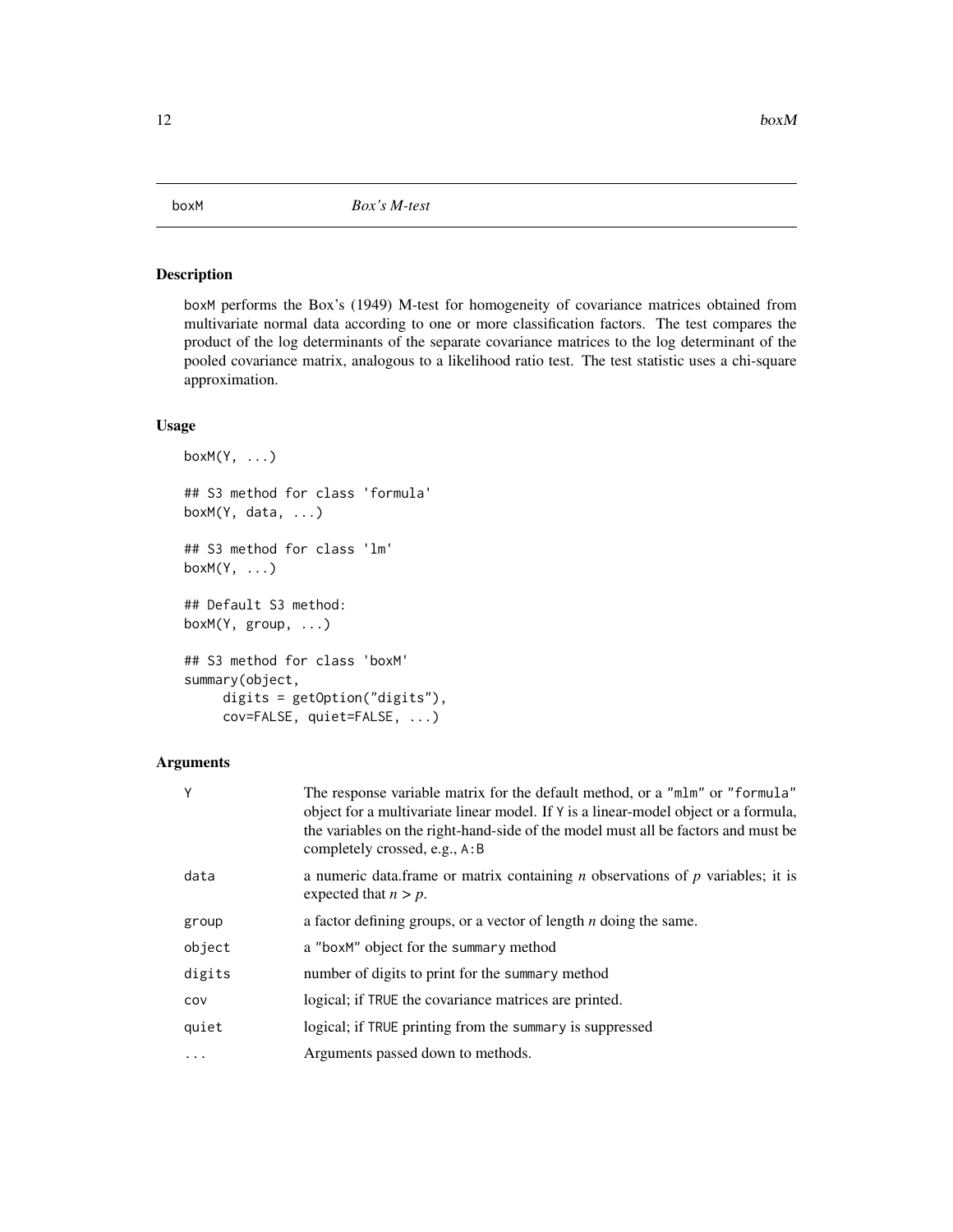#### $b$ ox $M$  13

### Details

As an object of class "htest", the statistical test is printed normally by default. As an object of class "boxM", a few methods are available.

There is no general provision as yet for handling missing data. Missing data are simply removed, with a warning.

As well, the computation assumes that the covariance matrix for each group is non-singular, so that logdet(S<sub>i</sub>) can be calculated for each group. At the minimum, this requires that  $n > p$  for each group.

Box's M test for a multivariate linear model highly sensitive to departures from multivariate normality, just as the analogous univariate test. It is also affected adversely by unbalanced designs. Some people recommend to ignore the result unless it is very highly significant, e.g., p < .0001 or worse.

The summary method prints a variety of additional statistics based on the eigenvalues of the covariance matrices. These are returned invisibly, as a list containing the following components:

- logDet log determinants
- eigs eigenvalues of the covariance matrices
- eigstats statistics computed on the eigenvalues for each covariance matrix: product: the product of eigenvalues,  $\prod \lambda_i;$ sum: the sum of eigenvalues,  $\sum \lambda_i$ ; precision: the average precision of eigenvalues,  $1/\sum (1/\lambda_i);$ max: the maximum eigenvalue,  $\lambda_1$

#### Value

A list with class c("htest","boxM") containing the following components:

| statistic | an approximated value of the chi-square distribution.                                                                      |
|-----------|----------------------------------------------------------------------------------------------------------------------------|
| parameter | the degrees of freedom related of the test statistic in this case that it follows a<br>Chi-square distribution.            |
| p.value   | the p-value of the test.                                                                                                   |
| COV       | a list containing the within covariance matrix for each level of grouping.                                                 |
| pooled    | the pooled covariance matrix.                                                                                              |
| logDet    | a vector containing the natural logarithm of each matrix in cov, followed by the<br>value for the pooled covariance matrix |
| means     | a matrix of the means for all groups, followed by the grand means                                                          |
| df        | a vector of the degrees of freedom for all groups, followed by that for the pooled<br>covariance matrix                    |
| data.name | a character string giving the names of the data.                                                                           |
| method    | the character string "Box's M-test for Homogeneity of Covariance Matrices".                                                |

### Author(s)

The default method was taken from the **biotools** package, Anderson Rodrigo da Silva <anderson.agro@hotmail.com> Generalized by Michael Friendly and John Fox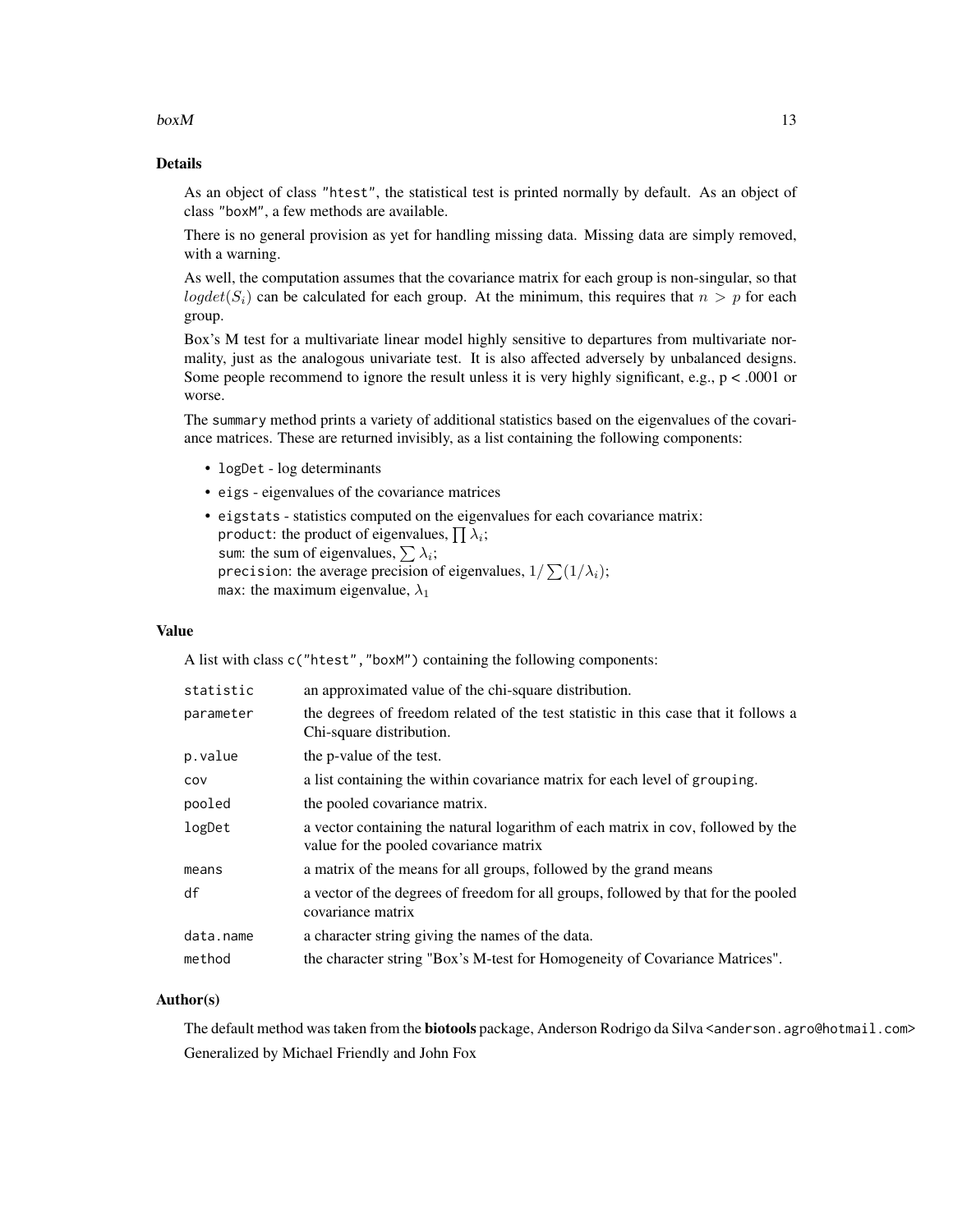#### <span id="page-13-0"></span>References

Box, G. E. P. (1949). A general distribution theory for a class of likelihood criteria. *Biometrika*, 36, 317-346.

Morrison, D.F. (1976) *Multivariate Statistical Methods*.

#### See Also

[leveneTest](#page-0-0) carries out homogeneity of variance tests for univariate models with better statistical properties.

[plot.boxM](#page-71-1), a simple plot of the log determinants

[covEllipses](#page-17-1) plots covariance ellipses in variable space for several groups.

```
data(iris)
# default method
res <- boxM(iris[, 1:4], iris[, "Species"])
res
summary(res)
# visualize (what is done in the plot method)
dets <- res$logDet
ng <- length(res$logDet)-1
dotchart(dets, xlab = "log determinant")
points(dets , 1:4,
cex=c(rep(1.5, ng), 2.5),
pch=c(rep(16, ng), 15),
col= c(rep("blue", ng), "red"))
# formula method
boxM( cbind(Sepal.Length, Sepal.Width, Petal.Length, Petal.Width) ~ Species, data=iris)
### Skulls dat
data(Skulls)
# lm method
skulls.mod <- lm(cbind(mb, bh, bl, nh) ~ epoch, data=Skulls)
boxM(skulls.mod)
```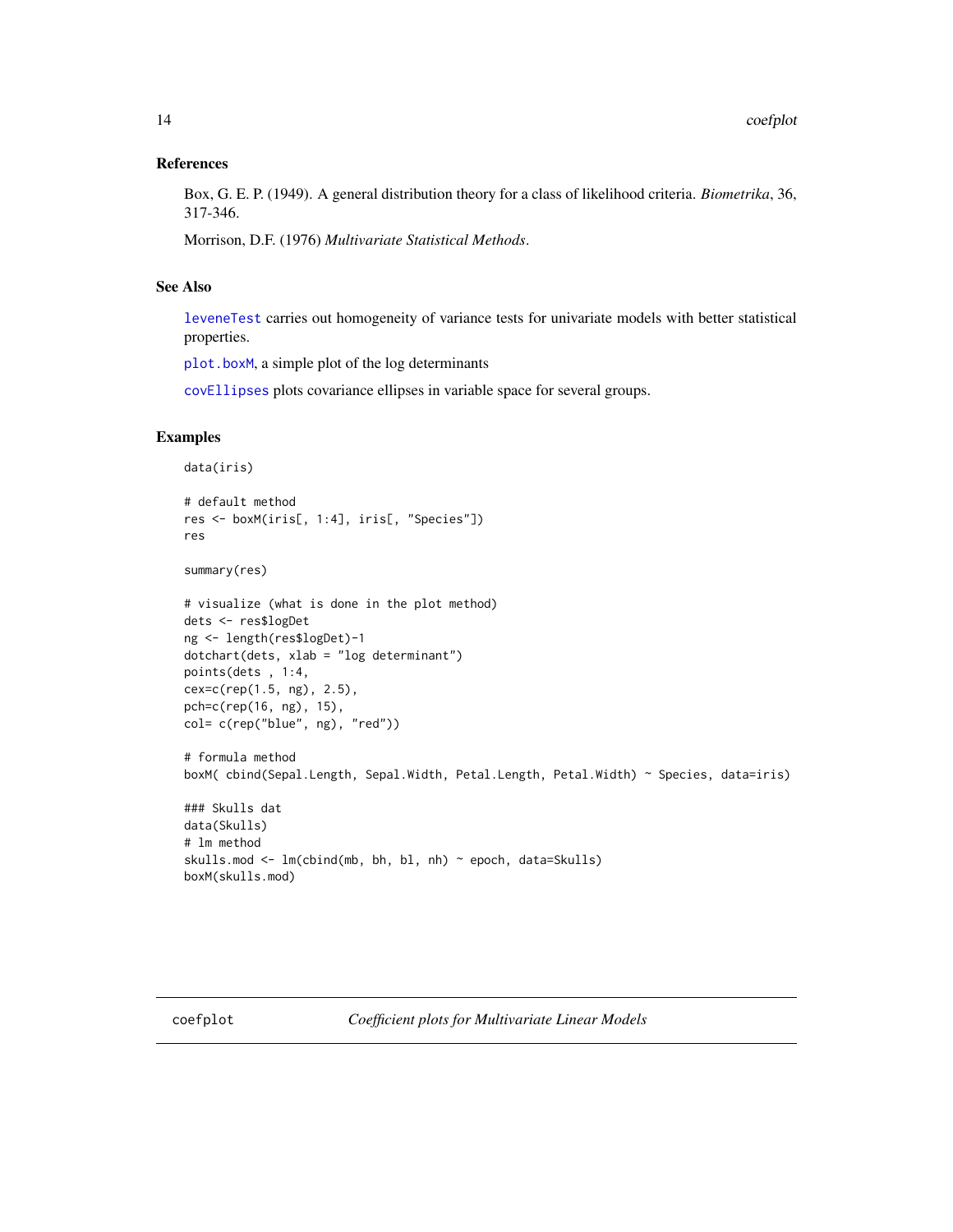#### coefplot that the coefplot that the coefplot that the coefplot that the coefplot that the coefplot that the coefplot that the coefplot that the coefplot that the coefplot that the coefplot that the coefplot that the coefpl

### Description

Displays confidence ellipses for all parameters in an multivariate linear model, for a given pair of variables. As such, it is a generalization of [confidenceEllipse](#page-0-0).

### Usage

```
coefplot(object, ...)
## S3 method for class 'mlm'
coefplot(object, variables = 1:2, parm = NULL,
df = NULL, level = 0.95, intercept = FALSE,
Scheffe = FALSE, bars = TRUE,
fill = FALSE, fill.alpha = 0.2,labels = !add, label.pos = NULL,
xlab, ylab,
xlim = NULL, ylim = NULL,
axes = TRUE, main = "", add = FALSE,lwd = 1, lty = 1, pch = 19, col = palette(),
cex = 2, cex.label = 1.5,
lty.zero = 3, col.zero = 1, pch.zero = '+,
verbose = FALSE, ...)
```
### Arguments

| object     | A multivariate linear model, such as fit by 1m()                                                             |
|------------|--------------------------------------------------------------------------------------------------------------|
| $\cdots$   | Other parameters passed to methods                                                                           |
| variables  | Response variables to plot, given as their indices or names                                                  |
| parm       | Parameters to plot                                                                                           |
| df         | Degrees of freedom for hypothesis tests                                                                      |
| level      | Confidence level                                                                                             |
| intercept  | logical. Include the intercept?                                                                              |
| Scheffe    | If TRUE, confidence intervals for all parameters have Scheffe coverage, other-<br>wise, individual coverage. |
| bars       | Draw univariate confidence intervals for each of the variables?                                              |
| fill       | a logical value or vector. TRUE means the confidence ellipses will be filled.                                |
| fill.alpha |                                                                                                              |
| labels     | Labels for the confidence ellipses                                                                           |
| label.pos  | Positions of the labels for each ellipse. See label.ellipse                                                  |
| xlab, ylab | x, y axis labels                                                                                             |
| xlim, ylim | Axis limits                                                                                                  |
| axes       | Draw axes?                                                                                                   |
| main       | Plot title                                                                                                   |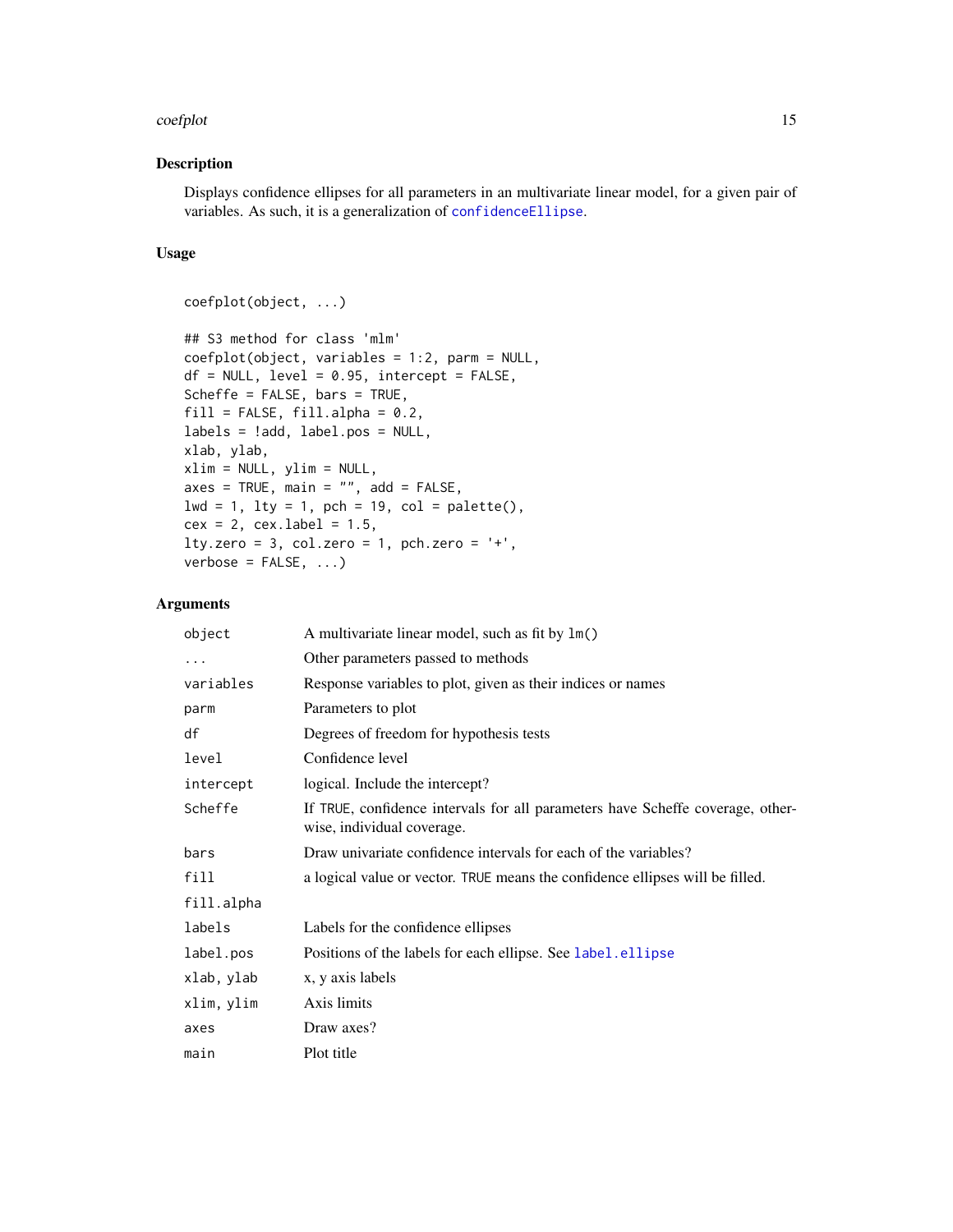<span id="page-15-0"></span>16 colDevs and the cold of the cold of the cold of the cold of the cold of the cold of the cold of the cold of the cold of the cold of the cold of the cold of the cold of the cold of the cold of the cold of the cold of the

| add                          | logical. Add to an existing plot?                                               |
|------------------------------|---------------------------------------------------------------------------------|
| lwd                          | Line widths                                                                     |
| $1$ ty                       | Line types                                                                      |
| pch                          | Point symbols for the parameter estimates                                       |
| col                          | Colors for the confidence ellipses, points, lines                               |
| cex                          | Character size for points showing parameter estimates                           |
| cex.label                    | Character size for ellipse labels                                               |
| lty.zero, col.zero, pch.zero |                                                                                 |
|                              | Line type, color and point symbol for horizontal and vertical lines at $0, 0$ . |
| verbose                      | logical. Print parameter estimates and variance-covariance for each parameter?  |

### Value

Returns invisibly a list of the coordinates of the ellipses drawn

#### Author(s)

Michael Friendly

#### See Also

[confidenceEllipse](#page-0-0), ~~~

#### Examples

mod <- lm(cbind(SAT,PPVT,Raven)~n+s+ns, data=Rohwer)

coefplot(mod, lwd=2, main="Bivariate coefficient plot for SAT and PPVT", fill=TRUE) coefplot(mod, add=TRUE, Scheffe=TRUE, fill=TRUE)

coefplot(mod, var=c(1,3))

mod1 <- lm(cbind(SAT,PPVT,Raven)~n+s+ns+na+ss, data=Rohwer) coefplot(mod1, lwd=2, fill=2 !=(1:5), main="Bivariate 68% coefficient plot for SAT and PPVT", level=0.68)

colDevs *Calculate column deviations from central values*

### Description

colDevs calculates the column deviations of data values from a central value (mean, median, etc.), possibly stratified by a grouping variable.

Conceptually, the function is similar to a column-wise [sweep](#page-0-0), by group, allowing an arbitrary center function.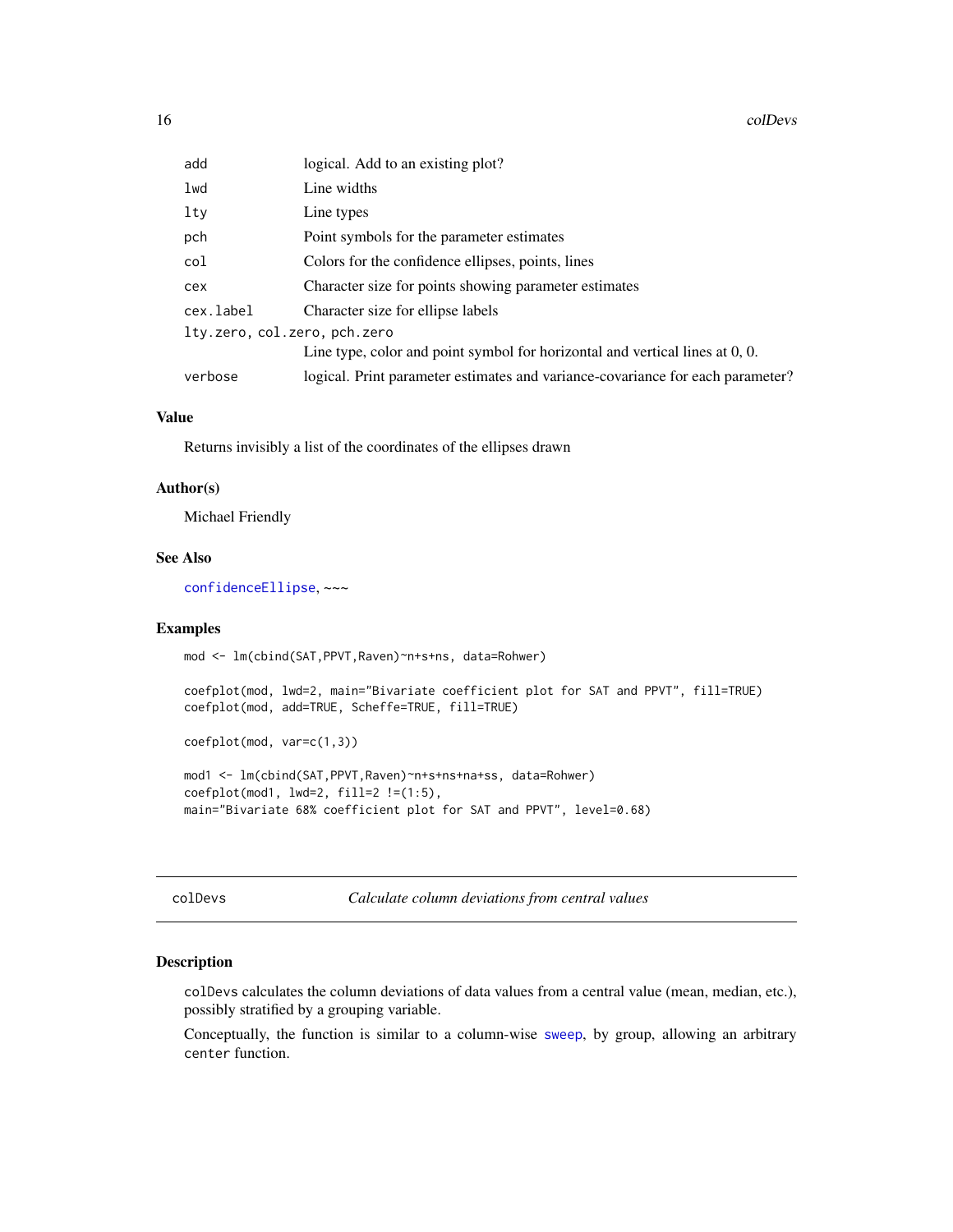#### colDevs and the cold of the cold of the cold of the cold of the cold of the cold of the cold of the cold of the cold of the cold of the cold of the cold of the cold of the cold of the cold of the cold of the cold of the co

### Usage

 $colDevs(x, group, center = mean, ...)$ 

### Arguments

| X         | A numeric data frame or matrix.                                                                                                                                                               |
|-----------|-----------------------------------------------------------------------------------------------------------------------------------------------------------------------------------------------|
| group     | A factor (or variable that can be coerced to a factor) indicating the membership<br>of each observation in x in one or more groups. If missing, all the data is treated<br>as a single group. |
| center    | A function used to center the values (for each group if group is specified. The<br>function must take a vector argument and return a scalar result.                                           |
| $\ddotsc$ | Arguments passed down                                                                                                                                                                         |

### Details

Non-numeric columns of x are removed, with a warning.

### Value

A numeric matrix containing the deviations from the centering function.

### Author(s)

Michael Friendly

### See Also

[colMeans](#page-0-0) for column means,

[sweep](#page-0-0)

```
data(iris)
Species <- iris$Species
irisdev <- colDevs(iris[,1:4], Species, mean)
irisdev <- colDevs(iris[,1:4], Species, median)
# trimmed mean, using an anonymous function
irisdev <- colDevs(iris[,1:4], Species, function(x) mean(x, trim=0.25))
# no grouping variable: deviations from column grand means
# include all variables (but suppress warning for this doc)
```

```
irisdev <- suppressWarnings( colDevs(iris) )
```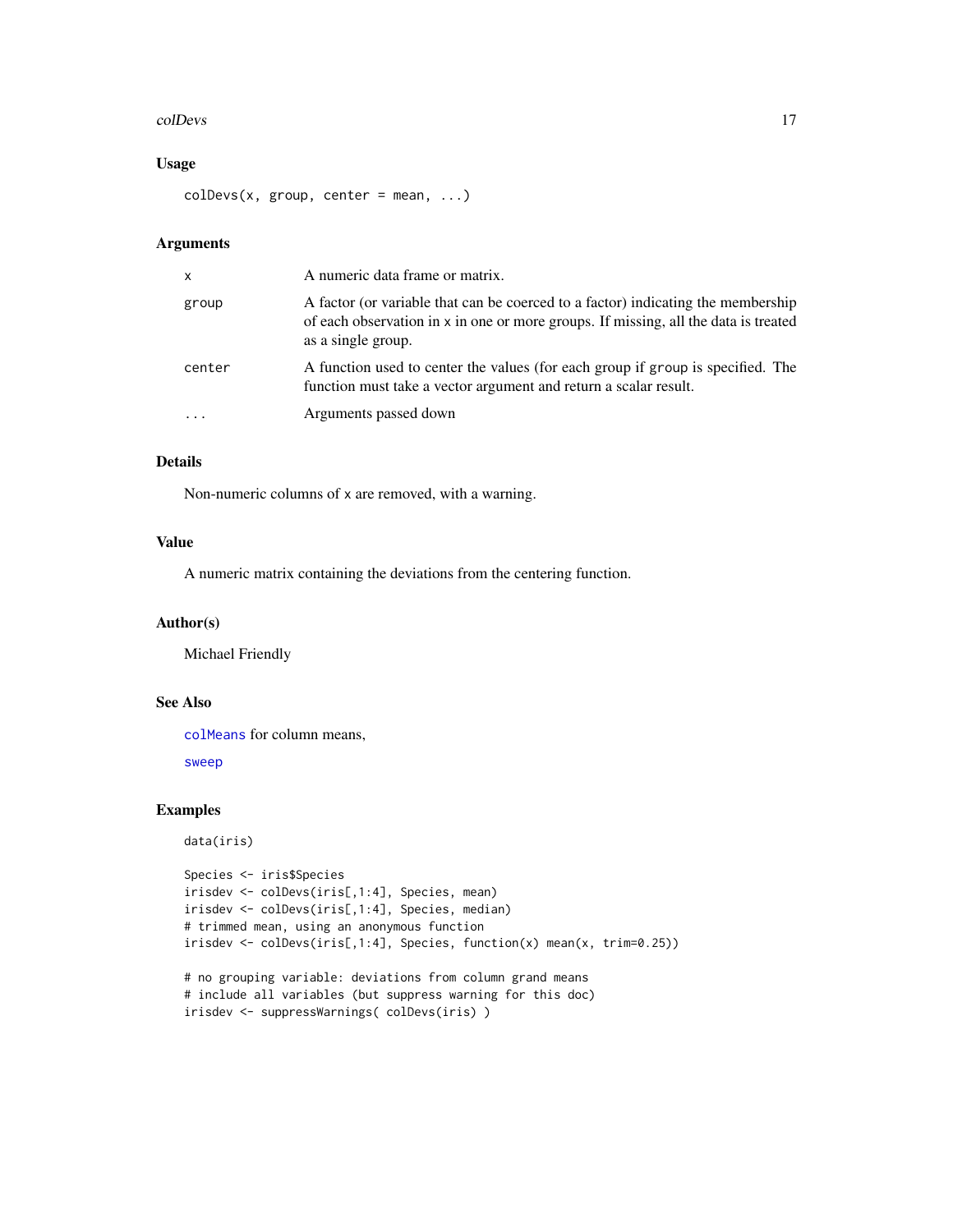#### Description

The function draws covariance ellipses for one or more groups and optionally for the pooled total sample. It uses either the classical product-moment covariance estimate, or a robust alternative, as provided by [cov.rob](#page-0-0). Provisions are provided to do this for more than two variables, in a scatterplot matrix format.

### Usage

```
covEllipses(x, ...)
## S3 method for class 'boxM'
covEllipses(x, ...)
## S3 method for class 'data.frame'
covEllipses(x, group, pooled = TRUE, method = c("classical", "mve", "mcd"), ... )## S3 method for class 'matrix'
covEllipses(x, group, pooled = TRUE, method = c("classical", "mve", "mod"), ...)## Default S3 method:
covEllipses(x, means, df,
       labels = NULL, variables = 1:2, level = 0.68,
       segments = 60,
       center = FALSE, center.pch = "+", center.cex = 2,
       col = getOption("heplot.colors", c("red", "blue", "black", "darkgreen",
                        "darkcyan", "brown", "magenta", "darkgray")),
       lty = 1, lwd = 2,fill = FALSE, fill.alpha = 0.3,label.pos = 0,
       xlab, ylab,
       vlabels, var.cex=2,
       main = "",xlim, ylim, axes = TRUE,
       offset.axes, add = FALSE, ...)
```
#### Arguments

| x     | The generic argument. For the default method, this is a list of covariance matri- |
|-------|-----------------------------------------------------------------------------------|
|       | ces. For the data, frame and matrix methods, this is a numeric matrix of two      |
|       | or more columns supplying the variables to be analyzed.                           |
| group | a factor defining groups, or a vector of length $n= nrow(x)$ doing the same. If   |
|       | missing, a single covariance ellipse is drawn.                                    |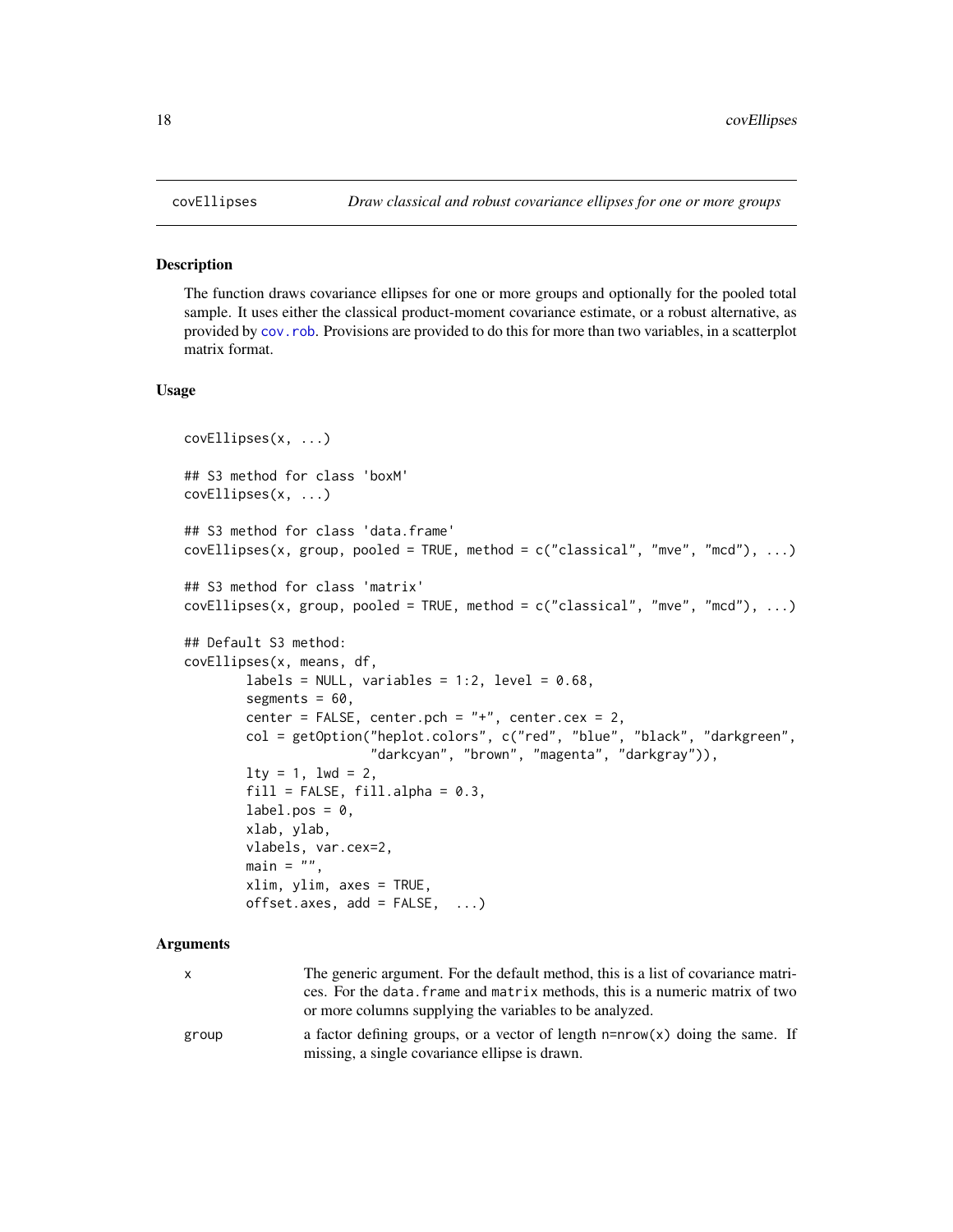| pooled     | Logical; if TRUE, the pooled covariance matrix for the total sample is also com-<br>puted and plotted                                                                                                                                                                                                                                                                                                                                         |
|------------|-----------------------------------------------------------------------------------------------------------------------------------------------------------------------------------------------------------------------------------------------------------------------------------------------------------------------------------------------------------------------------------------------------------------------------------------------|
| method     | the covariance method to be used: classical product-moment ("classical"),<br>or minimum volume ellipsoid ("mve"), or minimum covariance determinant<br>("mod").                                                                                                                                                                                                                                                                               |
| means      | For the default method, a matrix of the means for all groups (followed by the<br>grand means, if pooled=TRUE). Rows are the groups, and columns are the vari-<br>ables. It is assumed that the means have column names corresponding to the<br>variables in the covariance matrices.                                                                                                                                                          |
| df         | For the default method, a vector of the degrees of freedom for the covariance<br>matrices                                                                                                                                                                                                                                                                                                                                                     |
| labels     | Either a character vector of labels for the groups, or TRUE, indicating that group<br>labels are taken as the names of the covariance matrices. Use labels="" to<br>suppress group labels, e.g., when add=TRUE                                                                                                                                                                                                                                |
| variables  | indices or names of the response variables to be plotted; defaults to 1:2. If<br>more than two variables are supplied, the function plots all pairwise covariance<br>ellipses in a scatterplot matrix format.                                                                                                                                                                                                                                 |
| level      | equivalent coverage of a data ellipse for normally-distributed errors, defaults to<br>0.68.                                                                                                                                                                                                                                                                                                                                                   |
| segments   | number of line segments composing each ellipse; defaults to 40.                                                                                                                                                                                                                                                                                                                                                                               |
| center     | If TRUE, the covariance ellipses are centered at the centroid.                                                                                                                                                                                                                                                                                                                                                                                |
| center.pch | character to use in plotting the centroid of the data; defaults to $"$ +".                                                                                                                                                                                                                                                                                                                                                                    |
| center.cex | size of character to use in plotting the centroid of the data; defaults to 2.                                                                                                                                                                                                                                                                                                                                                                 |
| col        | a color or vector of colors to use in plotting ellipses - recycled as necessary<br>A single color can be given, in which case it is used for all ellipses. For conve-<br>nience, the default colors for all plots produced in a given session can be changed<br>by assigning a color vector via options (heplot.colors = c(). Otherwise,<br>the default colors are c("red", "blue", "black", "darkgreen", "darkcyan", "magenta", "brown", "da |
| lty        | vector of line types to use for plotting the ellipses; the first is used for the error<br>ellipse, the rest — possibly recycled — for the hypothesis ellipses; a single line<br>type can be given. Defaults to 2:1.                                                                                                                                                                                                                           |
| lwd        | vector of line widths to use for plotting the ellipses; the first is used for the error<br>ellipse, the rest — possibly recycled — for the hypothesis ellipses; a single line<br>width can be given. Defaults to $1:2$ .                                                                                                                                                                                                                      |
| fill       | A logical vector indicating whether each ellipse should be filled or not. The<br>first value is used for the error ellipse, the rest — possibly recycled — for the<br>hypothesis ellipses; a single fill value can be given. Defaults to FALSE for<br>backward compatibility. See Details below.                                                                                                                                              |
| fill.alpha | Alpha transparency for filled ellipses, a numeric scalar or vector of values within<br>$[0, 1]$ , where 0 means fully transparent and 1 means fully opaque. Defaults to<br>0.3.                                                                                                                                                                                                                                                               |
| label.pos  | Label position, a vector of integers (in 0:4) or character strings (in c ("center", "bottom", "left", "top<br>use in labeling ellipses, recycled as necessary. Values of 1, 2, 3 and 4, re-<br>spectively indicate positions below, to the left of, above and to the right of                                                                                                                                                                 |
|            |                                                                                                                                                                                                                                                                                                                                                                                                                                               |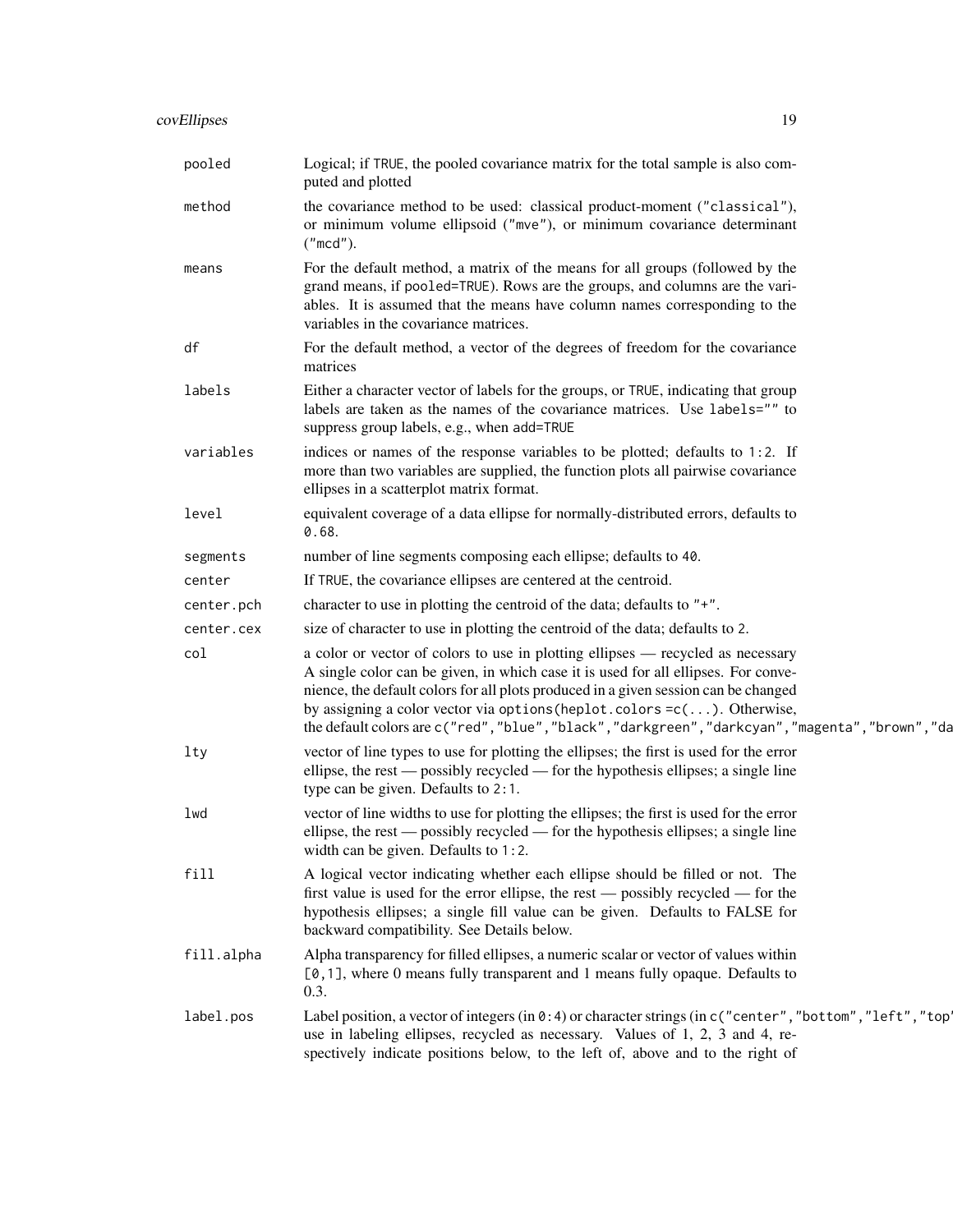|                                                                                                                                            | the max/min coordinates of the ellipse; the value 0 specifies the centroid of<br>the ellipse object. The default, label.pos=NULL uses the correlation of the<br>ellipse to determine "top" $(r>=0)$ or "bottom" $(r<0)$ . |  |
|--------------------------------------------------------------------------------------------------------------------------------------------|---------------------------------------------------------------------------------------------------------------------------------------------------------------------------------------------------------------------------|--|
| xlab                                                                                                                                       | x-axis label; defaults to name of the x variable.                                                                                                                                                                         |  |
| ylab                                                                                                                                       | y-axis label; defaults to name of the y variable.                                                                                                                                                                         |  |
| vlabels<br>Labels for the variables can also be supplied through this argument, which is<br>more convenient when $length(variables) > 2$ . |                                                                                                                                                                                                                           |  |
| var.cex                                                                                                                                    | character size for variable labels in the pairs plot                                                                                                                                                                      |  |
| main                                                                                                                                       | main plot label; defaults to "", and presently has no effect.                                                                                                                                                             |  |
| xlim                                                                                                                                       | x-axis limits; if absent, will be computed from the data.                                                                                                                                                                 |  |
| ylim                                                                                                                                       | y-axis limits; if absent, will be computed from the data.                                                                                                                                                                 |  |
| axes                                                                                                                                       | Whether to draw the x, y axes; defaults to TRUE                                                                                                                                                                           |  |
| offset.axes                                                                                                                                | proportion to extend the axes in each direction if computed from the data; op-<br>tional.                                                                                                                                 |  |
| add                                                                                                                                        | if TRUE, add to the current plot; the default is FALSE. This argument is has no<br>effect when more than two variables are plotted.                                                                                       |  |
| $\cdots$                                                                                                                                   | Other arguments passed to the default method for plot, text, and points                                                                                                                                                   |  |

### Details

These plot methods provide one way to visualize possible heterogeneity of within-group covariance matrices in a one-way MANOVA design. When covariance matrices are nearly equal, their covariance ellipses should all have the same shape. When centered at a common mean, they should also all overlap.

The can also be used to visualize the difference between classical and robust covariance matrices.

### Value

Nothing is returned. The function is used for its side-effect of producing a plot.

### Author(s)

Michael Friendly

#### See Also

[heplot](#page-34-1), [boxM](#page-11-1),

[cov.rob](#page-0-0)

### Examples

data(iris)

# compare classical and robust covariance estimates covEllipses(iris[,1:4], iris\$Species)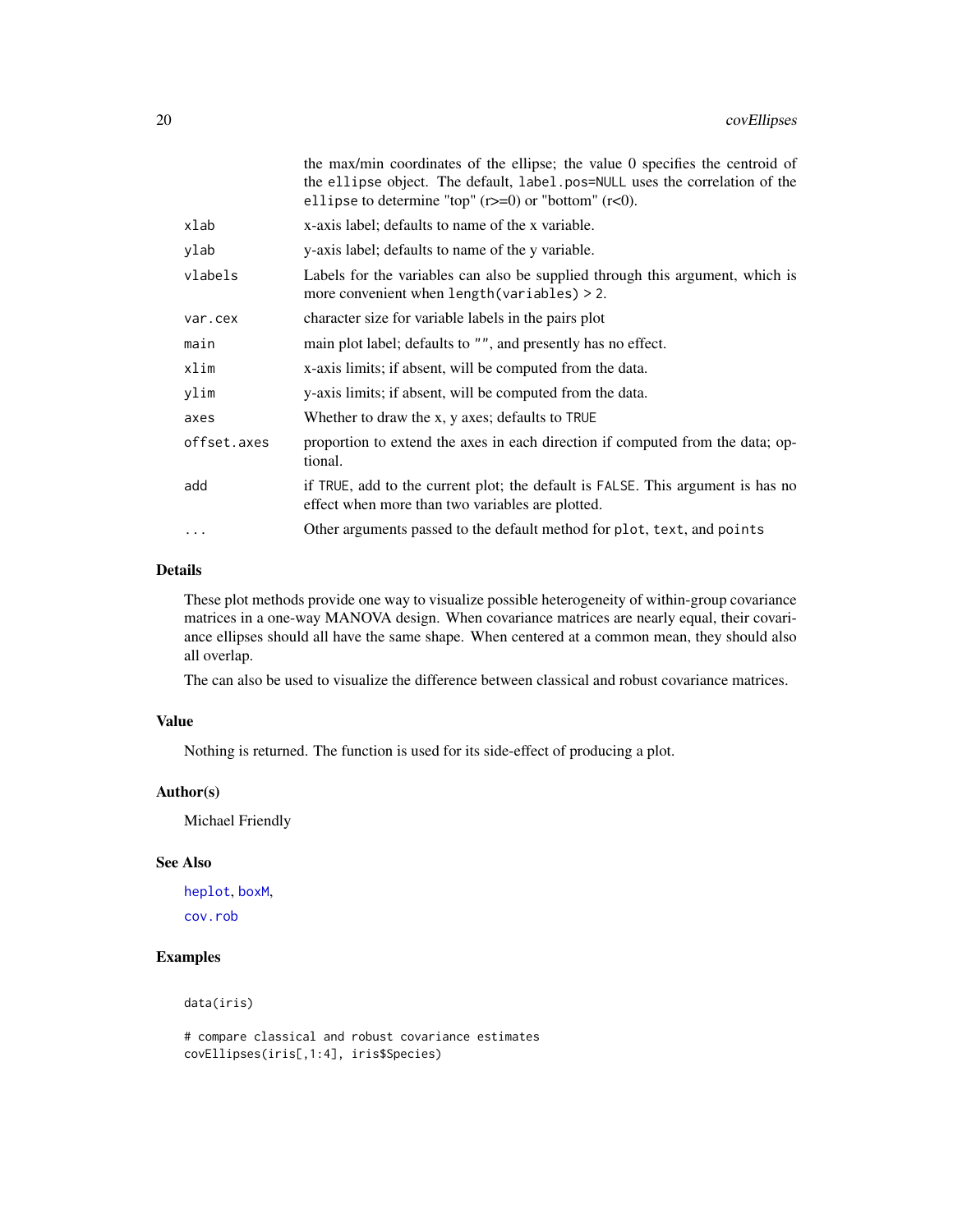#### <span id="page-20-0"></span> $\alpha$  cqplot  $\alpha$  21

```
covEllipses(iris[,1:4], iris$Species, fill=TRUE, method="mve", add=TRUE, labels="")
# method for a boxM object
x <- boxM(iris[, 1:4], iris[, "Species"])
x
covEllipses(x, fill=c(rep(FALSE,3), TRUE) )
covEllipses(x, fill=c(rep(FALSE,3), TRUE), center=TRUE, label.pos=1:4 )
# method for a list of covariance matrices
cov <- c(x$cov, pooled=list(x$pooled))
df <- c(table(iris$Species)-1, nrow(iris)-3)
covEllipses(cov, x$means, df, label.pos=3, fill=c(rep(FALSE,3), TRUE))
covEllipses(cov, x$means, df, label.pos=3, fill=c(rep(FALSE,3), TRUE), center=TRUE)
# scatterplot matrix version
covEllipses(iris[,1:4], iris$Species,
fill=c(rep(FALSE,3), TRUE), variables=1:4,
fill.alpha=.1)
```
cqplot *Chi Square Quantile-Quantile plots*

### Description

A chi square quantile-quantile plots show the relationship between data-based values which should be distributed as  $\chi^2$  and corresponding quantiles from the  $\chi^2$  distribution. In multivariate analyses, this is often used both to assess multivariate normality and check for outliers, using the Mahalanobis squared distances  $(D^2)$  of observations from the centroid.

cqplot is a more general version of similar functions in other packages that produce chi square QQ plots. It allows for classical Mahalanobis squared distances as well as robust estimates based on the MVE and MCD; it provides an approximate confidence (concentration) envelope around the line of unit slope, a detrended version, where the reference line is horizontal, the ability to identify or label unusual points, and other graphical features.

The method for "mlm" objects applies this to the residuals from the model.

### Usage

```
caplot(x, \ldots)## S3 method for class 'mlm'
caplot(x, \ldots)## Default S3 method:
caplot(x, method = c("classical", "mod", "mve"),detrend = FALSE, pch = 19, col = palette()[1], cex = par("cex"),
```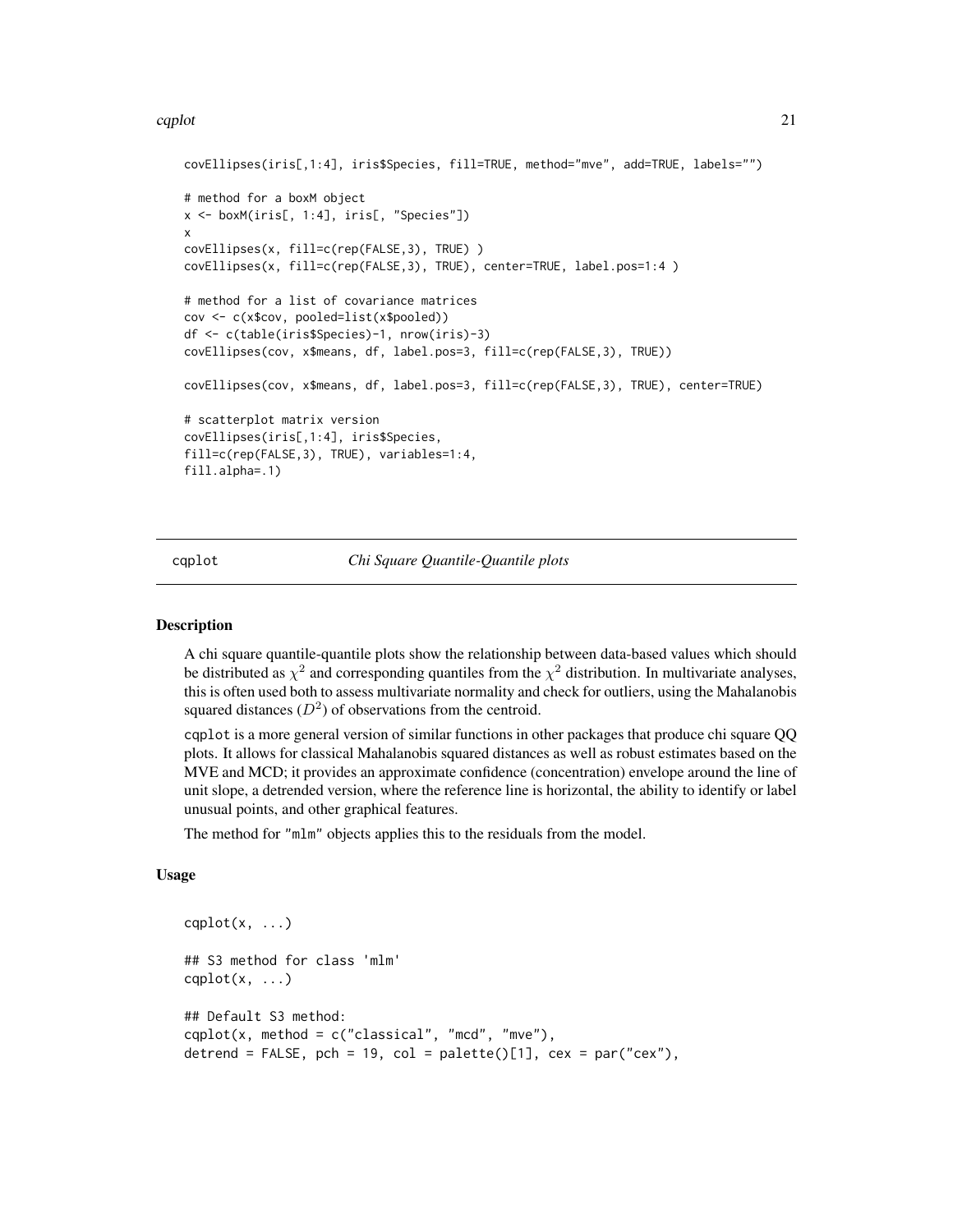22 cqplot

```
ref.col = "red", ref.lwd = 2,conf = 0.95, env.col = "gray", env.lwd = 2, env.lty = 1,env.fill = TRUE, fill.alpha = 0.2,
fill.color = trans.colors(ref.col, fill.alpha),
labels = if (!is-null(rownames(x))) rownames(x) else 1:nrow(x),
id.n, id.method = "y", id.cex = 1, id.col = palette()[1],
xlab, ylab, main, what=deparse(substitute(x)), ylim, ...)
```
## Arguments

| x          | either a numeric data frame or matrix for the default method, or an object of<br>class "mlm" representing a multivariate linear model. In the latter case, residuals<br>from the model are plotted. |  |
|------------|-----------------------------------------------------------------------------------------------------------------------------------------------------------------------------------------------------|--|
| $\cdots$   | Other arguments passed to methods                                                                                                                                                                   |  |
| method     | estimation method used for center and covariance, one of: "classical" (product-<br>moment), "mcd" (minimum covariance determinant), or "mve" (minimum vol-<br>ume ellipsoid).                       |  |
| detrend    | logical; if FALSE, the plot shows values of $D^2$ vs. $\chi^2$ . if TRUE, the ordinate<br>shows values of $D^2 - \chi^2$                                                                            |  |
| pch        | plot symbol for points Can be a vector of length equal to the number of rows in<br>х.                                                                                                               |  |
| col        | color for points; the default is the <i>first</i> entry in the current color palette (see<br>palette and par.                                                                                       |  |
| cex        | character symbol size for points. Can be a vector of length equal to the number<br>of rows in x.                                                                                                    |  |
| ref.col    | Color for the reference line                                                                                                                                                                        |  |
| ref.lwd    | Line width for the reference line                                                                                                                                                                   |  |
| conf       | confidence coverage for the approximate confidence envelope                                                                                                                                         |  |
| env.col    | line color for the boundary of the confidence envelope                                                                                                                                              |  |
| env.lwd    | line width for the confidence envelope                                                                                                                                                              |  |
| env.lty    | line type for the confidence envelope                                                                                                                                                               |  |
| env.fill   | logical; should the confidence envelope be filled?                                                                                                                                                  |  |
| fill.alpha | transparency value for fill.color                                                                                                                                                                   |  |
| fill.color | color used to fill the confidence envelope                                                                                                                                                          |  |
| labels     | vector of text strings to be used to identify points, defaults to rownames $(x)$ or<br>observation numbers if $rownames(x)$ is NULL                                                                 |  |
| id.n       | number of points labeled. If id. n=0, the default, no point identification occurs.                                                                                                                  |  |
| id.method  | point identification method. The default id.method="y" will identify the id.n<br>points with the largest value of $abs(y-mean(y))$ . See showLabels for other op-<br>tions.                         |  |
| id.cex     | size of text for point labels                                                                                                                                                                       |  |
| id.col     | color for point labels                                                                                                                                                                              |  |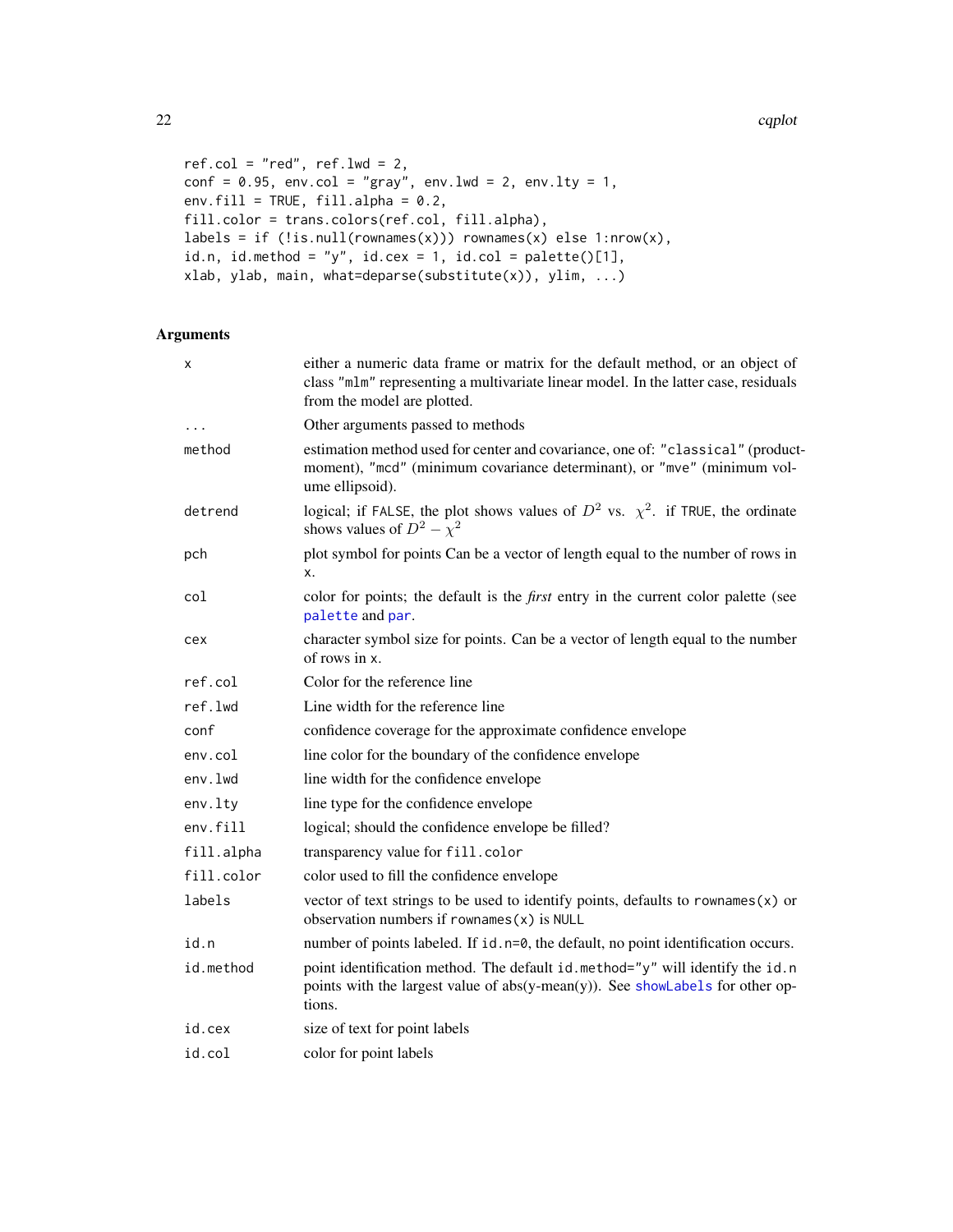#### cqplot 23

| xlab | label for horizontal (theoretical quantiles) axis                                               |
|------|-------------------------------------------------------------------------------------------------|
| vlab | label for vertical (empirical quantiles) axis                                                   |
| main | plot title                                                                                      |
| what | the name of the object plotted; used in the construction of main when that is not<br>specified. |
| vlim | limits for vertical axis. If not specified, the range of the confidence envelope is<br>used.    |

#### Details

The calculation of the confidence envelope follows that used in the SAS program, [http://www.](http://www.datavis.ca/sasmac/cqplot.html) [datavis.ca/sasmac/cqplot.html](http://www.datavis.ca/sasmac/cqplot.html) which comes from Chambers et al. (1983), Section 6.8.

The essential formula is

$$
SE(z_{(i)}) = \frac{\hat{\delta}}{g(q_i)) \times \sqrt{frac(1 - p_i n}{n}}
$$

where  $z_{(i)}$  is the i-th order value of  $D^2$ ,  $\hat{\delta}$  is an estimate of the slope of the reference line obtained from the corresponding quartiles and  $g(q_i)$  is the density of the chi square distribution at the quantile  $q_i$ .

Note that this confidence envelope applies only to the  $D<sup>2</sup>$  computed using the classical estimates of location and scatter. The car::qqPlot() function provides for simulated envelopes, but only for a univariate measure. Oldford (2016) provides a general theory and methods for QQ plots.

### Value

Returns invisibly the vector of squared Mahalanobis distances corresponding to the rows of x or the residuals of the model.

### Author(s)

Michael Friendly

### References

J. Chambers, W. S. Cleveland, B. Kleiner, P. A. Tukey (1983). *Graphical methods for data analysis*, Wadsworth.

R. W. Oldford (2016), "Self calibrating quantile-quantile plots", *The American Statistician*, 70, 74-90.

### See Also

[Mahalanobis](#page-57-1) for calculation of Mahalanobis squared distance;

[qqplot](#page-0-0); [qqPlot](#page-0-0) can give a similar result for Mahalanobis squared distances of data or residuals; [qqtest](#page-0-0) has many features for all types of QQ plots.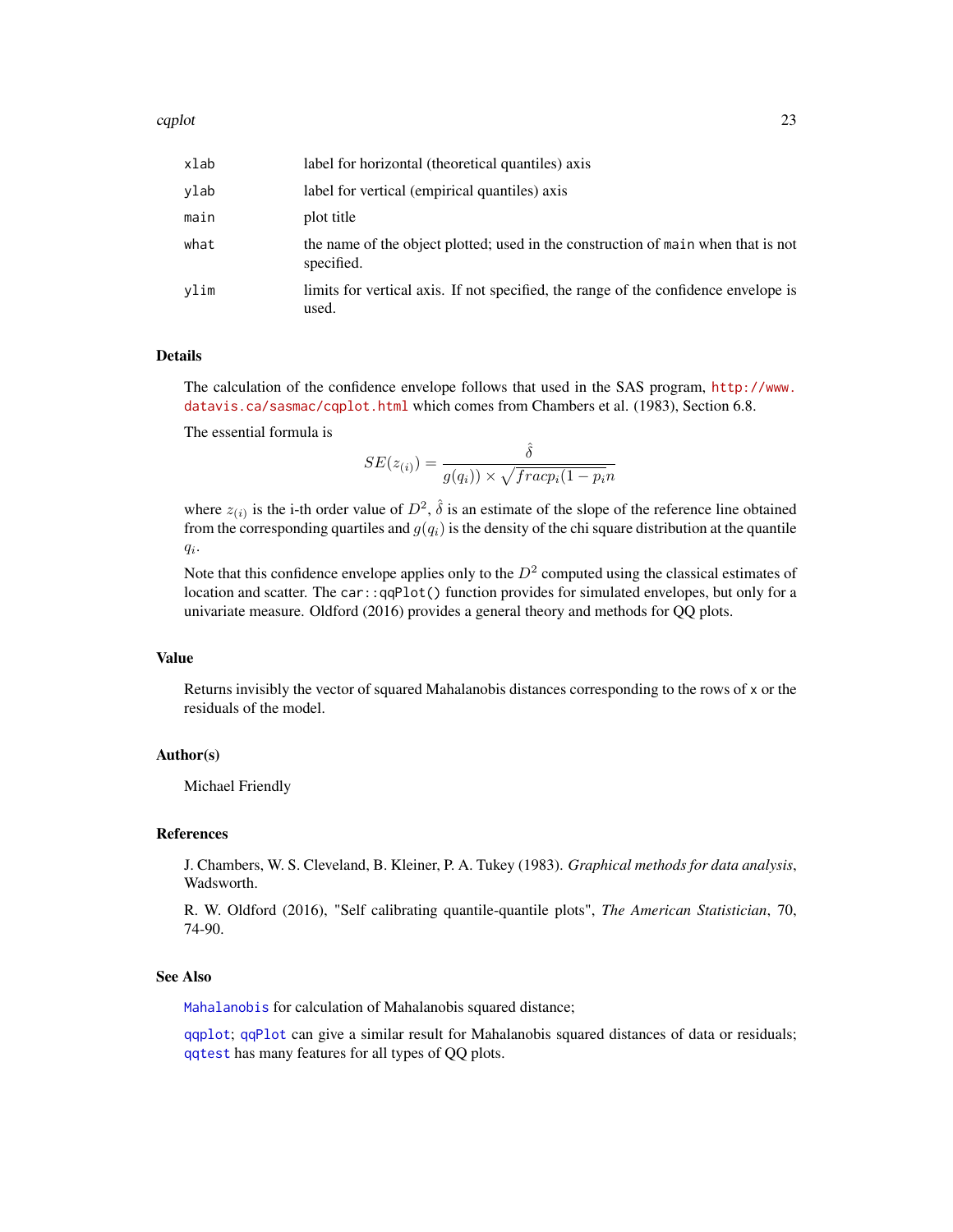### Examples

```
cqplot(iris[, 1:4])
iris.mod <- lm(as.matrix(iris[,1:4]) ~ Species, data=iris)
cqplot(iris.mod, id.n=3)
# compare with car::qqPlot
car::qqPlot(Mahalanobis(iris[, 1:4]), dist="chisq", df=4)
# Adopted data
Adopted.mod <- lm(cbind(Age2IQ, Age4IQ, Age8IQ, Age13IQ) ~ AMED + BMIQ,
                 data=Adopted)
cqplot(Adopted.mod, id.n=3)
cqplot(Adopted.mod, id.n=3, method="mve")
# Sake data
Sake.mod <- lm(cbind(taste, smell) ~ ., data=Sake)
cqplot(Sake.mod)
cqplot(Sake.mod, method="mve", id.n=2)
# SocialCog data -- one extreme outlier
data(SocialCog)
SC.mlm <- lm(cbind(MgeEmotions,ToM, ExtBias, PersBias) ~ Dx,
               data=SocialCog)
cqplot(SC.mlm, id.n=1)
# data frame example: stackloss data
data(stackloss)
cqplot(stackloss[, 1:3], id.n=4) # very strange
cqplot(stackloss[, 1:3], id.n=4, detrend=TRUE)
cqplot(stackloss[, 1:3], id.n=4, method="mve")
cqplot(stackloss[, 1:3], id.n=4, method="mcd")
```
cross3d *Draw a 3D cross in an rgl scene*

#### Description

Draws a 3D cross or axis vectors in an rgl scene.

### Usage

```
cross3d(centre = rep(0, 3), scale = rep(1, 3), ...)
```
<span id="page-23-0"></span>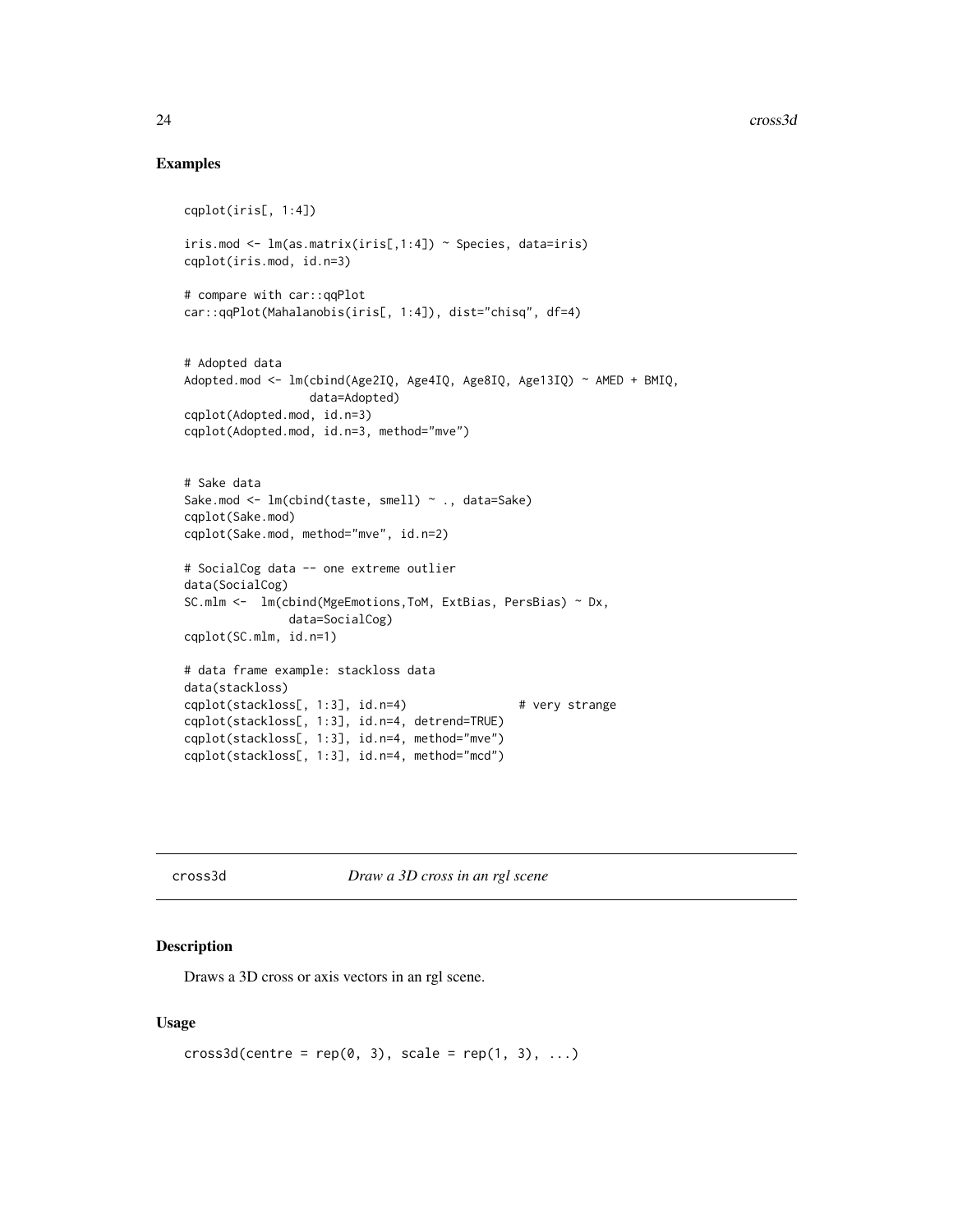#### <span id="page-24-0"></span>Diabetes 25

### Arguments

| centre | A scalar or vector of length 3, giving the centre of the 3D cross              |
|--------|--------------------------------------------------------------------------------|
| scale  | A scalar or vector of length 3, giving the lengths of the arms of the 3D cross |
| .      | Other arguments, passed on to segments3d                                       |

### Value

Used for its side-effect, but returns (invisibly) a 6 by 3 matrix containing the end-points of three axes, in pairs.

#### Author(s)

Michael Friendly

### See Also

[segments3d](#page-0-0)

Diabetes *Diabetes Dataset*

#### Description

Reaven and Miller (1979) examined the relationship among blood chemistry measures of glucose tolerance and insulin in 145 nonobese adults. They used the PRIM9 system at the Stanford Linear Accelerator Center to visualize the data in 3D, and discovered a peculiar pattern that looked like a large blob with two wings in different directions.

After further analysis, the subjects were classified as subclinical (chemical) diabetics, overt diabetics and normals. This study was influential in defining the stages of development of Type 2 diabetes. Overt diabetes is the most advanced stage, characterized by elevated fasting blood glucose concentration and classical symptoms. Preceding overt diabetes is the latent or chemical diabetic stage, with no symptoms of diabetes but demonstrable abnormality of oral or intravenous glucose tolerance.

### Usage

data("Diabetes")

### Format

A data frame with 145 observations on the following 6 variables.

relwt relative weight, expressed as the ratio of actual weight to expected weight, given the person's height, a numeric vector

glufast fasting plasma glucose level, a numeric vector

glutest test plasma glucose level, a measure of glucose intolerance, a numeric vector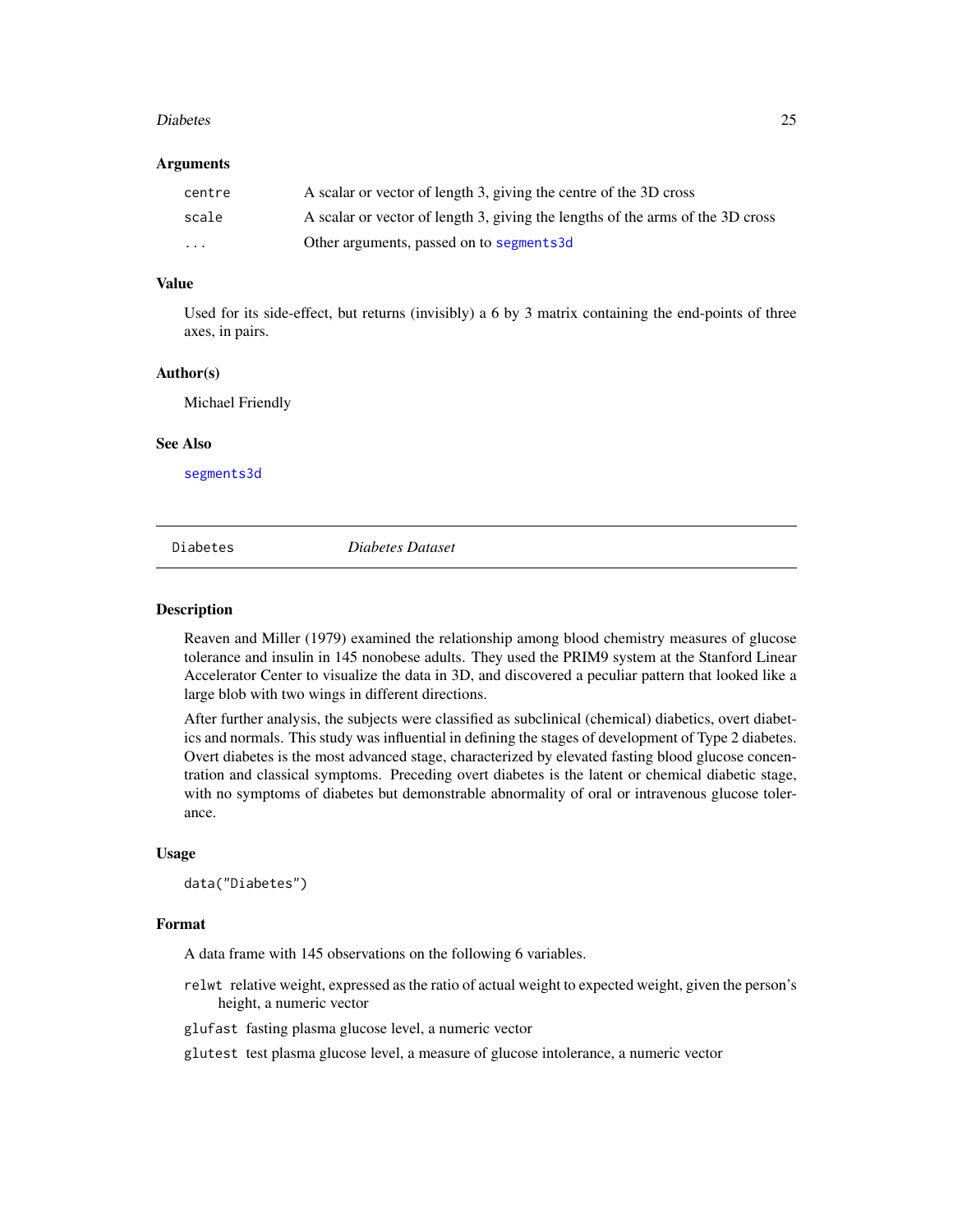instest plasma insulin during test, a measure of insulin response to oral glucose, a numeric vector sspg steady state plasma glucose, a measure of insulin resistance, a numeric vector

group diagnostic group, a factor with levels Normal Chemical\_Diabetic Overt\_Diabetic

#### Details

glutest was defined as the "area under the plasma glucose curve for the three hour oral glucose tolerance test." Reaven & Miller refer to this variable as "Glucose area".

instest was defined as the "area under the plasma insulin curve", and is referred to in the paper as "Insulin area".

This study was influential in defining the stages of development of Type 2 diabetes. Overt diabetes is the most advanced stage, characterized by elevated fasting blood glucose concentration and classical symptoms. Preceding overt diabetes is the latent or chemical diabetic stage, with no symptoms of diabetes but demonstrable abnormality of oral or intravenous glucose tolerance.

#### Source

Andrews, D. F. & Herzberg, A. M. (1985). *Data: A Collection of Problems from Many Fields for the Student and Research Worker*, Springer-Verlag, Ch. 36.

Friendly, M. (1991). *SAS System for Statistical Graphics*, Cary, NC: SAS Institute.

#### References

Reaven, G. M. and Miller, R. G. (1979). An attempt to define the nature of chemical diabetes using a multidimensional analysis. *Diabetologia*, 16, 17-24.

```
data(Diabetes)
col <- c("blue", "red", "darkgreen")[Diabetes$group]
pch <- c(16,15,17)[Diabetes$group]
# a perplexing plot, similar to Fig 2, but with a loess smooth
plot(instest ~ glutest, data=Diabetes, pch=16,
cex.lab=1.25,
xlab="Glucose area (glutest)",
ylab="Insulin area (instest)")
lines( loess.smooth(Diabetes$glutest, Diabetes$instest), col="blue", lwd=2)
# scatterplot matrix, colored by group
plot(Diabetes[,1:5], col=col, pch=pch)
# covariance ellipses
covEllipses(Diabetes[,2:5], Diabetes$group, fill=TRUE, pooled=FALSE,
col=col)
covEllipses(Diabetes[,2:5], Diabetes$group, fill=TRUE, pooled=FALSE,
col=col, variables=1:4)
# Box's M test
```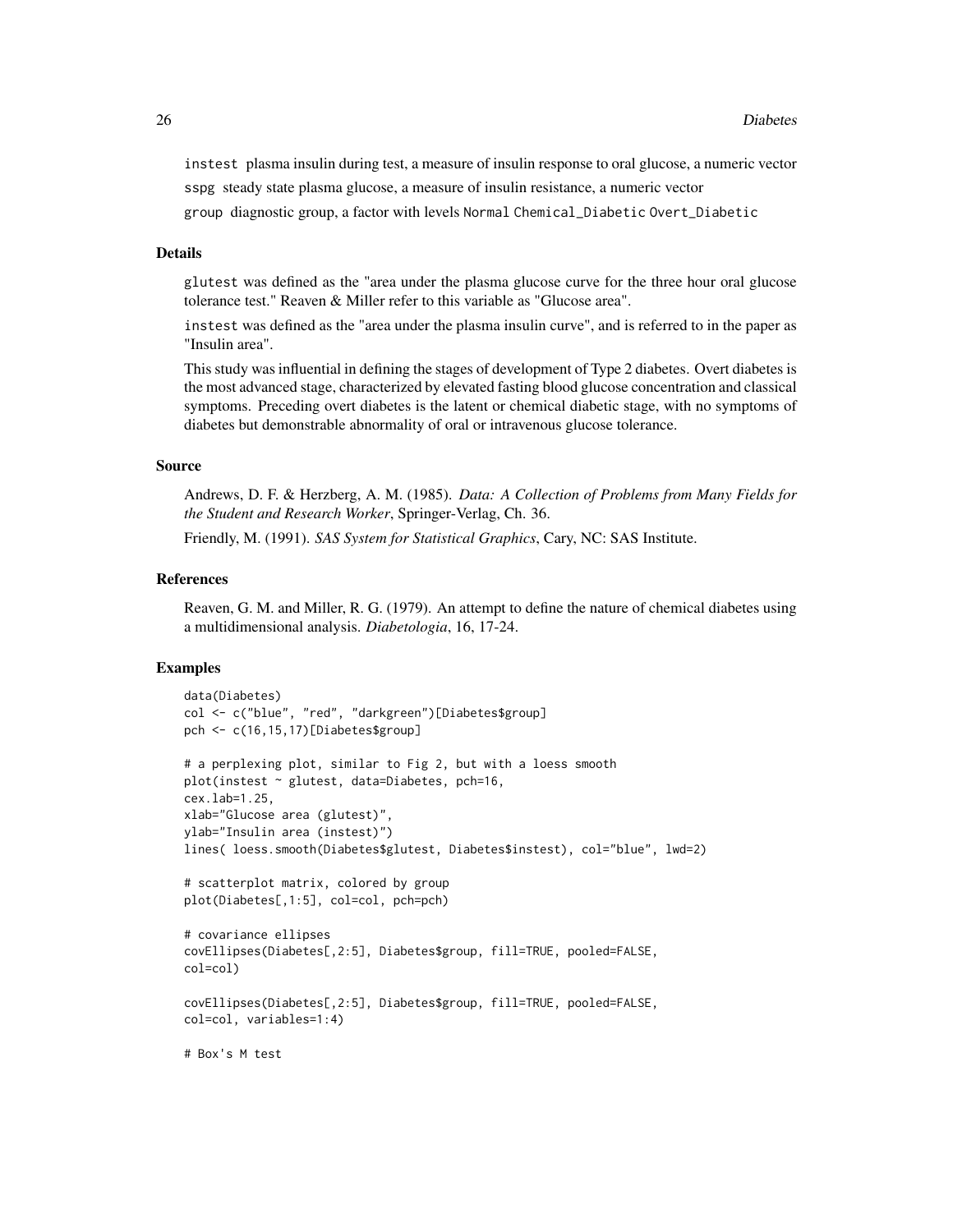### <span id="page-26-0"></span>ellipse3d.axes 27

```
diab.boxm <- boxM(Diabetes[,2:5], Diabetes$group)
diab.boxm
plot(diab.boxm)
# heplots
diab.mlm <- lm(cbind(glufast, glutest, instest, sspg) ~ group, data=Diabetes)
heplot(diab.mlm)
pairs(diab.mlm, fill=TRUE, fill.alpha=0.1)
```
ellipse3d.axes *Draw axes of a 3D ellipsoid*

### Description

A function to draw the major axes of a 3D ellipsoid from a correlation, covariance or sums of squares and cross products matrix.

### Usage

```
ellipse3d.axes(x, centre = c(0, 0, 0), scale = c(1, 1, 1),
   level = 0.95, t = sqrt(qchisq(level, 3)), which = 1:3,
    labels = TRUE, label.ends=c(2,4,6), ...)
```
### Arguments

| $\mathsf{x}$ | A square positive definite matrix at least 3x3 in size. It will be treated as the<br>correlation or covariance of a multivariate normal distribution.                                                                    |
|--------------|--------------------------------------------------------------------------------------------------------------------------------------------------------------------------------------------------------------------------|
| centre       | The center of the ellipse                                                                                                                                                                                                |
| scale        | If x is a correlation matrix, then the standard deviations of each parameter can<br>be given in the scale parameter. This defaults to $c(1,1,1)$ , so no rescaling will<br>be done.                                      |
| level        | The confidence level of a simultaneous confidence region. The default is 0.95,<br>for a 95% region. This is used to control the size of the ellipsoid.                                                                   |
| t            | The size of the ellipsoid may also be controlled by specifying the value of a<br>t-statistic on its boundary.                                                                                                            |
| which        | This parameter selects which variables from the object will be plotted. The<br>default is the first 3.                                                                                                                   |
| labels       | Either a logical value, a character string, or a character vector of length 3. If<br>TRUE, the default, the axes are labeled PC1, PC2, PC3. If a single character<br>string, the digits $1, 2, 3$ are pasted on the end. |
| label.ends   | A vector of length 3 indicating which ends of the axes should be labeled, corre-<br>sponding to a selection of rows of the 6 x 3 matrix of axes end points. Default:<br>$c(2, 4, 6)$ .                                   |
| $\cdots$     | Other arguments passed to segments3d and text3d.                                                                                                                                                                         |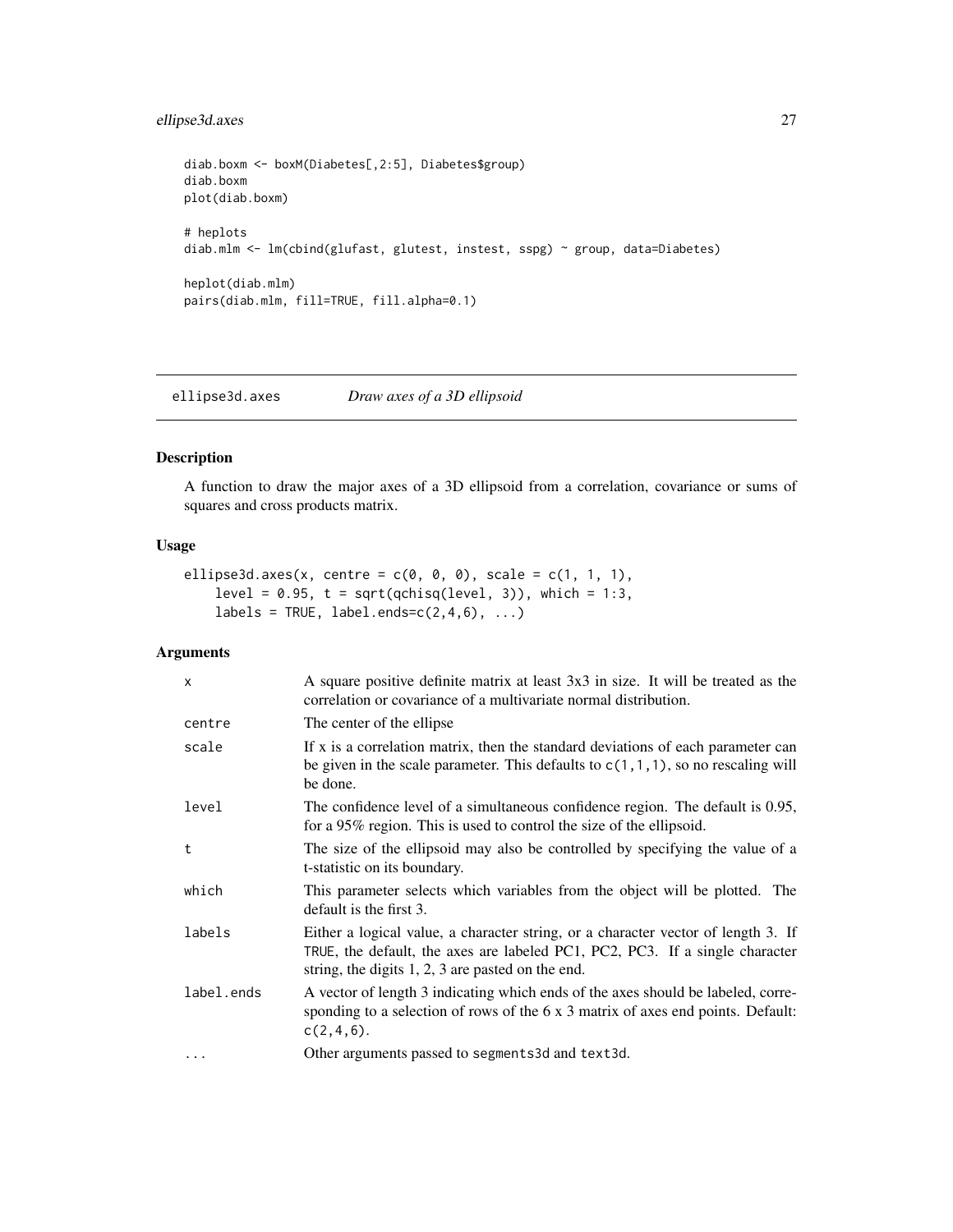### <span id="page-27-0"></span>Value

Returns a 6 x 3 matrix containing the end points of the three axis lines in pairs by rows.

#### Author(s)

Michael Friendly

### See Also

[segments3d](#page-0-0), [text3d](#page-0-0), [ellipse3d](#page-0-0)

### Examples

```
data(iris)
iris3 <- iris[,1:3]
cov <- cov(iris3)
mu <- colMeans(iris3)
col <-c("blue", "green", "red")[iris$Species]
library(rgl)
plot3d(iris3, type="s", size=0.4, col=col, cex=2, box=FALSE, aspect="iso")
plot3d( ellipse3d(cov, centre=mu, level=0.68), col="gray", alpha=0.2, add = TRUE)
axes <- ellipse3d.axes(cov, centre=mu, level=0.68, color="gray", lwd=2)
```
etasq *Measures of Partial Association (Eta-squared) for Linear Models*

#### **Description**

Calculates partial eta-squared for linear models or multivariate analogs of eta-squared (or  $R^2$ ), indicating the partial association for each term in a multivariate linear model. There is a different analog for each of the four standard multivariate test statistics: Pillai's trace, Hotelling-Lawley trace, Wilks' Lambda and Roy's maximum root test.

### Usage

```
etasq(x, ...)## S3 method for class 'lm'
etasq(x, anova = FALSE, partial = TRUE, ...)## S3 method for class 'mlm'
etasq(x, \ldots)## S3 method for class 'Anova.mlm'
etasq(x, anos = FALSE, ...)
```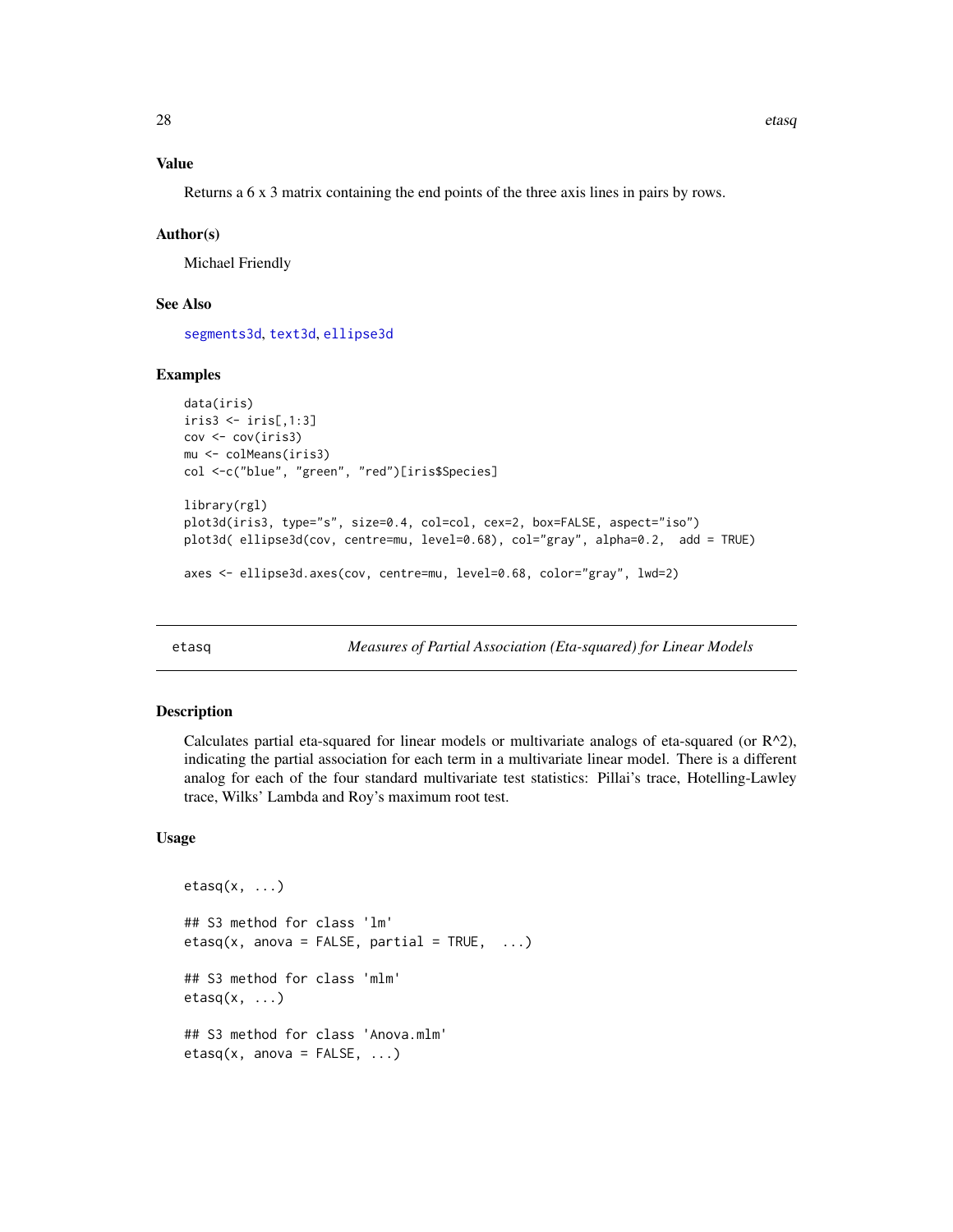#### etasq 29

#### Arguments

| X         | A 1m, m1m or Anova.m1m object                                                                            |
|-----------|----------------------------------------------------------------------------------------------------------|
| anova     | A logical, indicating whether the result should also contain the test statistics<br>produced by Anova(). |
| partial   | A logical, indicating whether to calculate partial or classical eta $\lambda$ 2.                         |
| $\ddotsc$ | Other arguments passed down to Anova.                                                                    |

### Details

For univariate linear models, classical  $\eta^2 =$  SSH / SST and partial  $\eta^2 =$  SSH / (SSH + SSE). These are identical in one-way designs.

Partial eta-squared describes the proportion of total variation attributable to a given factor, partialing out (excluding) other factors from the total nonerror variation. These are commonly used as measures of effect size or measures of (non-linear) strength of association in ANOVA models.

All multivariate tests are based on the  $s = min(p, df_h)$  latent roots of  $HE^{-1}$ . The analogous multivariate partial  $\eta^2$  measures are calculated as:

Pillai's trace (V)  $\eta^2 = V/s$ 

Hotelling-Lawley trace (T)  $\eta^2 = T/(T + s)$ 

Wilks' Lambda (L)  $\eta^2 = L^{1/s}$ 

**Roy's maximum root (R)**  $\eta^2 = R/(R+1)$ 

#### Value

When anova=FALSE, a one-column data frame containing the eta-squared values for each term in the model.

When anova=TRUE, a 5-column (lm) or 7-column (mlm) data frame containing the eta-squared values and the test statistics produced by print.Anova() for each term in the model.

#### Author(s)

Michael Friendly

#### References

Muller, K. E. and Peterson, B. L. (1984). Practical methods for computing power in testing the Multivariate General Linear Hypothesis *Computational Statistics and Data Analysis*, 2, 143-158.

Muller, K. E. and LaVange, L. M. and Ramey, S. L. and Ramey, C. T. (1992). Power Calculations for General Linear Multivariate Models Including Repeated Measures Applications. *Journal of the American Statistical Association*, 87, 1209-1226.

### See Also

[Anova](#page-0-0)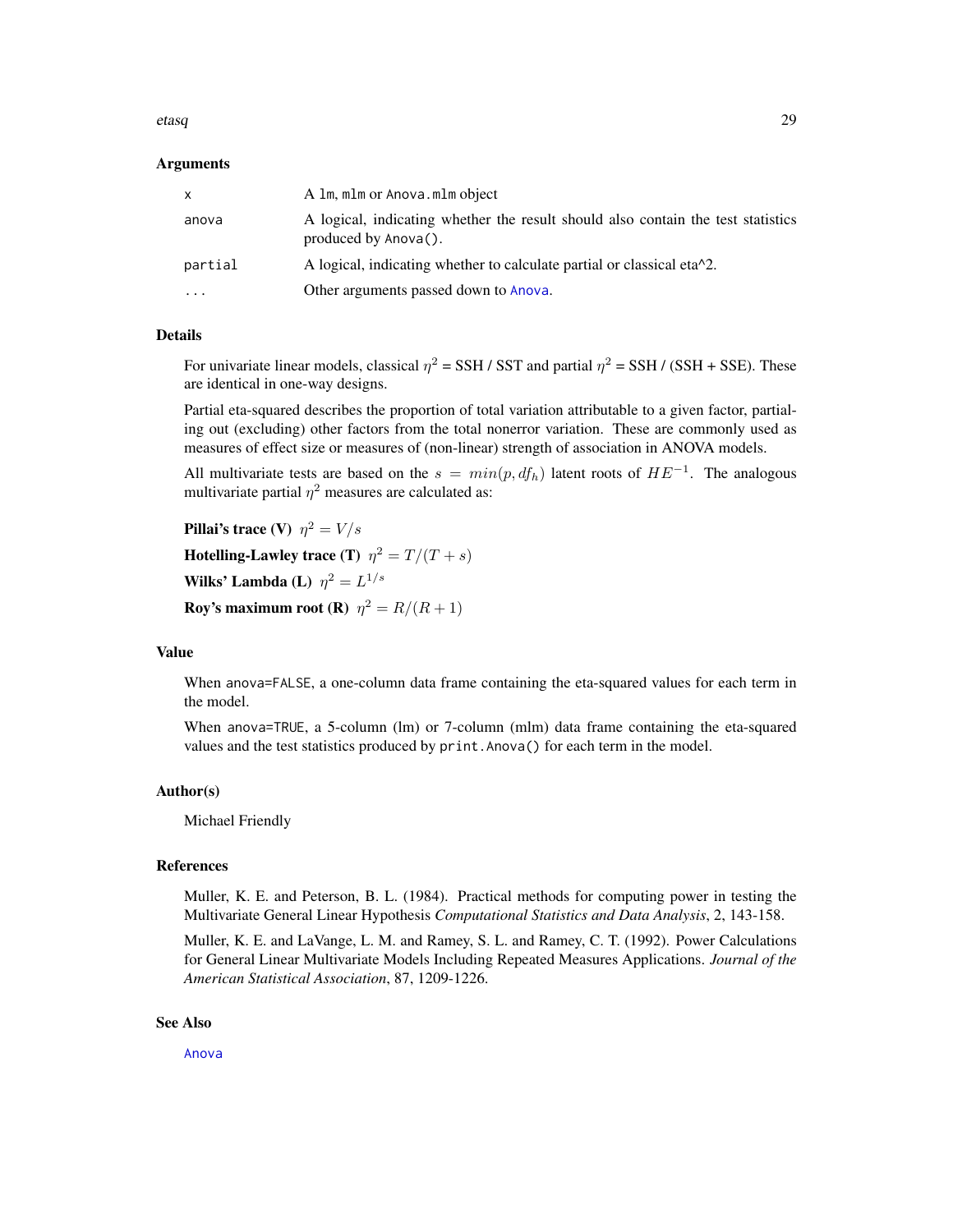### Examples

```
data(Soils) # from car package
soils.mod <- lm(cbind(pH,N,Dens,P,Ca,Mg,K,Na,Conduc) ~ Block + Contour*Depth, data=Soils)
#Anova(soils.mod)
etasq(Anova(soils.mod))
etasq(soils.mod) # same
etasq(Anova(soils.mod), anova=TRUE)
etasq(soils.mod, test="Wilks")
etasq(soils.mod, test="Hotelling")
```
FootHead *Head measurements of football players*

#### Description

Data collected as part of a preliminary study examining the relation between football helmet design and neck injuries. There are 30 subjects in each of three groups: High school football players, college players and non-football players.

#### Usage

data(FootHead)

### Format

A data frame with 90 observations on the following 7 variables.

group a factor with levels High school College Non-football

width a numeric vector: head width at widest dimension

circum a numeric vector: head circumference

front.back a numeric vector: front to back distance at eye level

eye.top a numeric vector: eye to top of head

ear.top a numeric vector:ear to top of head

jaw a numeric vector: jaw width

### Source

Rencher, A. C. (1995), *Methods of Multivariate Analysis*, New York: Wiley, Table 8.3.

<span id="page-29-0"></span>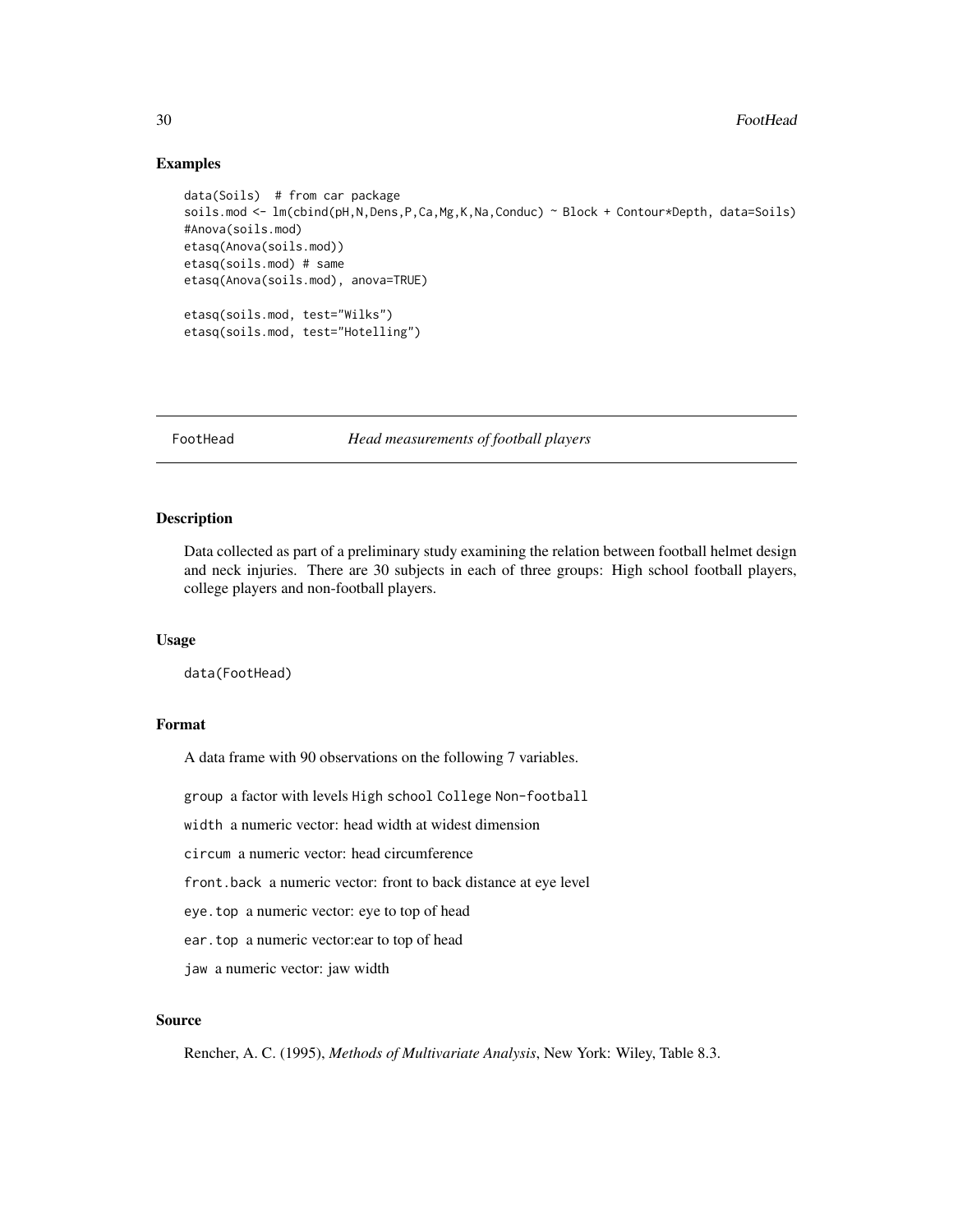#### <span id="page-30-0"></span>gsorth 31

### Examples

```
data(FootHead)
str(FootHead)
require(car)
# use Helmert contrasts for group
contrasts(FootHead$group) <- contr.helmert
contrasts(FootHead$group)
foot.mod <- lm(cbind(width, circum,front.back,eye.top,ear.top,jaw)~group, data=FootHead)
Manova(foot.mod)
# show the HE plot for the first two variables
heplot(foot.mod, main="HE plot for width and circumference", fill=TRUE,
col=c("red", "blue"))
# show it with tests of Helmert contrasts
heplot(foot.mod, hypotheses=list("group.1"="group1","group.2"="group2"),
col=c("red", "blue", "green3", "green3" ),
main="HE plot with orthogonal Helmert contrasts")
# show all pairwise HE plots
pairs(foot.mod)
# ... with tests of Helmert contrasts
pairs(foot.mod, hypotheses=list("group.1"="group1","group.2"="group2"),
col=c("red", "blue", "green3", "green3"), hyp.labels=FALSE)
# see that the hypothesis for groups really is 2D
if(requireNamespace("rgl")){
heplot3d(foot.mod, variables=c(1,2,6),
hypotheses=list("group.1"="group1","group.2"="group2"),
col=c("red", "blue", "green3", "green3" ), wire=FALSE)
}
```
gsorth *Orthogonalize successive columns of a data frame or matrix*

### Description

gsorth uses sequential, orthogonal projections, as in the Gram-Schmidt method, to transform a matrix or numeric columns of a data frame into an uncorrelated set, possibly retaining the same column means and standard deviations as the original.

In statistical applications, interpretation depends on the order of the variables orthogonalized. In multivariate linear models, orthogonalizing the response, Y variables provides the equivalent of step-down tests, where Y1 is tested alone, and then Y2.1, Y3.12, etc. can be tested to determine their additional contributions over the previous response variables.

Similarly, orthogonalizing the model X variables provides the equivalent of Type I tests, such as provided by [anova](#page-0-0).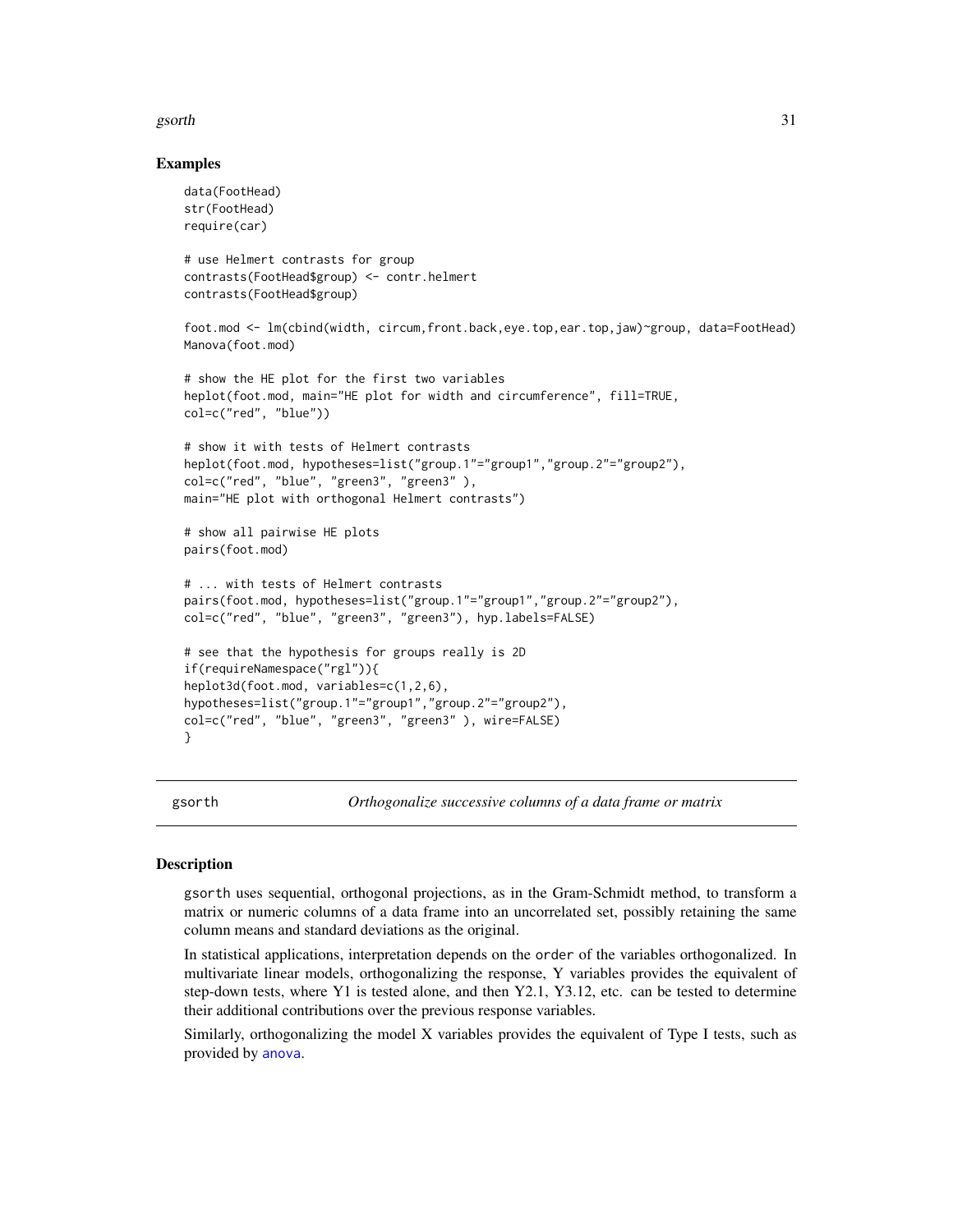#### Usage

```
gsorth(y, order, recenter = TRUE, rescale = TRUE, adjnames = TRUE)
```
#### Arguments

| y        | A numeric data frame or matrix                                                                                                                                              |
|----------|-----------------------------------------------------------------------------------------------------------------------------------------------------------------------------|
| order    | An integer vector specifying the order of and/or a subset of the columns of y to<br>be orthogonalized. If missing, $order=1:p$ where $p=ncol(y)$ .                          |
| recenter | If TRUE, the result has same column means as original; else means $= 0$ for cols<br>2:p.                                                                                    |
| rescale  | If TRUE, the result has same column standard deviations as original; else sd =<br>residual variance for cols 2: p                                                           |
| adjnames | If TRUE, the column names of the result are adjusted to the form $Y1, Y2.1, Y3.12,$<br>by adding the suffixes $\cdot$ .1', $\cdot$ .12', etc. to the original column names. |

### Details

The method is equivalent to setting each of columns 2:p to the residuals from a linear regression of that column on all prior columns, i.e.,

 $z[$ ,j] <-resid(  $lm(z[,j]$   $\sim$  as.matrix( $z[$ ,1:(j-1)]),data=z))

However, for accuracy and speed the transformation is carried out using the QR decomposition.

### Value

Returns a matrix or data frame with uncorrelated columns. Row and column names are copied to the result.

### Author(s)

Michael Friendly

#### See Also

[qr](#page-0-0),

```
GSiris <- gsorth(iris[,1:4])
GSiris <- gsorth(iris, order=1:4) # same, using order
str(GSiris)
zapsmall(cor(GSiris))
colMeans(GSiris)
# sd(GSiris) -- sd(<matrix>) now deprecated
apply(GSiris, 2, sd)
# orthogonalize Y side
```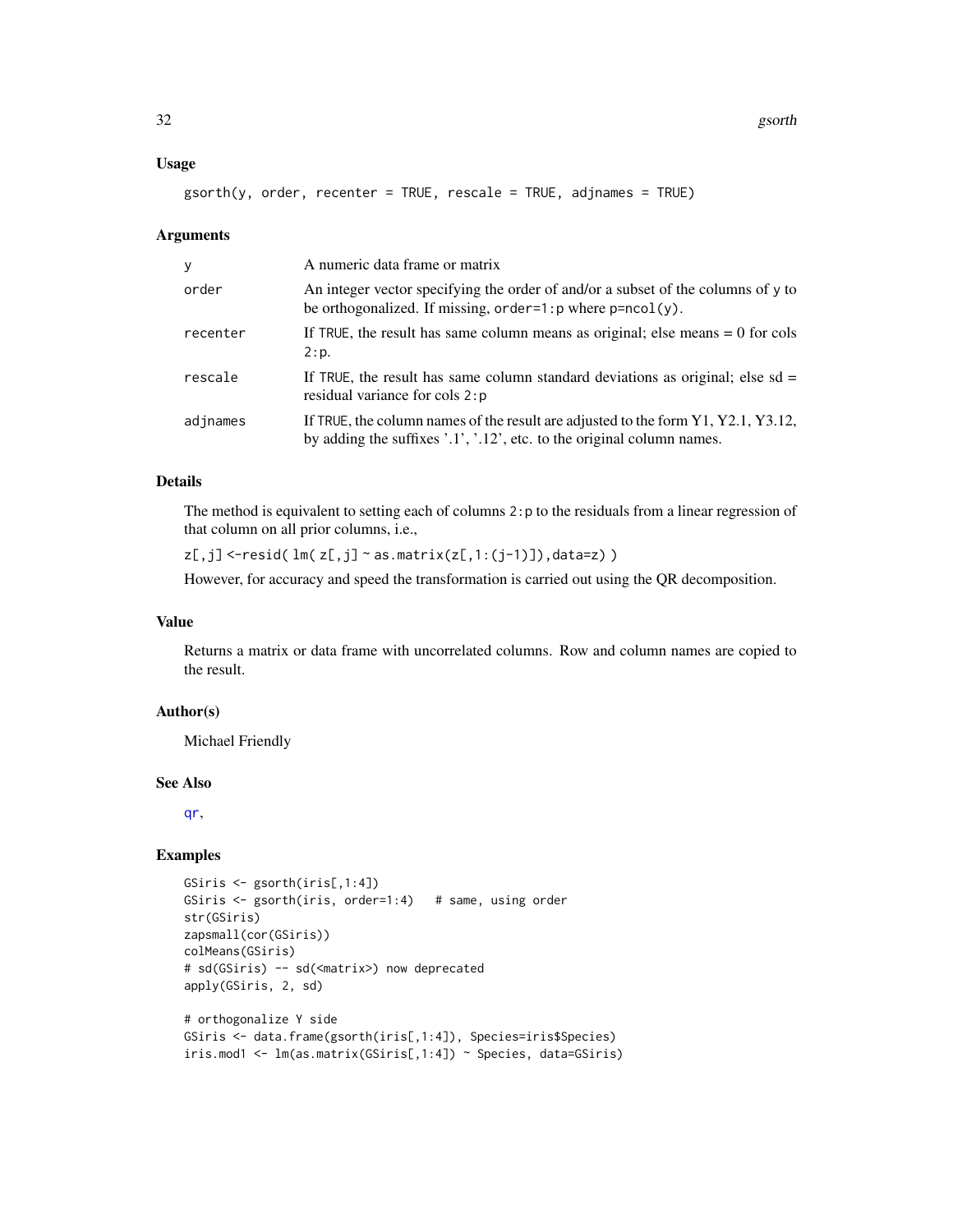#### <span id="page-32-0"></span>Headache 33

```
Anova(iris.mod1)
# orthogonalize X side
rohwer.mod <- lm(cbind(SAT, PPVT, Raven) ~ n + s + ns + na + ss, data=Rohwer)Anova(rohwer.mod)
# type I tests for Rohwer data
Rohwer.orth <- cbind(Rohwer[,1:5], gsorth(Rohwer[, c("n", "s", "ns", "na", "ss")], adjnames=FALSE))
rohwer.mod1 <- lm(cbind(SAT, PPVT, Raven) \sim n + s + ns + na + ss, data=Rohwer.orth)Anova(rohwer.mod1)
# compare with anova()
anova(rohwer.mod1)
# compare heplots for original Xs and orthogonalized, Type I
heplot(rohwer.mod)
heplot(rohwer.mod1)
```
Headache *Treatment of Headache Sufferers for Sensitivity to Noise*

#### Description

A study was conducted investigating the effectiveness of different kinds of psychological treatment on the sensitivity of headache sufferers to noise, described in Hand and Taylor (1987), Study E.

In a pre-post design, 98 patients were first assessed for the volume of noise which they found uncomfortable (U) and definitely uncomfortable (DU). They were then given relaxation training, where they listened to the noise at the DU level and given instruction breathing techniques and the use of visual imagery to distract them from discomfort. One of four treatments was then applied, and all patients were reassessed for the noise volume they considered uncomfortable (U) and definitely uncomfortable (DU).

### Usage

data(Headache)

#### Format

A data frame with 98 observations on the following 6 variables.

type Type of headache, a factor with levels Migrane Tension

treatment Treatment group, a factor with levels T1 T2 T3 Control. See Details

u1 Noise level rated as Uncomfortable, initial measure

du1 Noise level rated as Definitely Uncomfortable, initial measure

u2 Noise level rated as Uncomfortable, final measure

du2 Noise level rated as Definitely Uncomfortable, final measure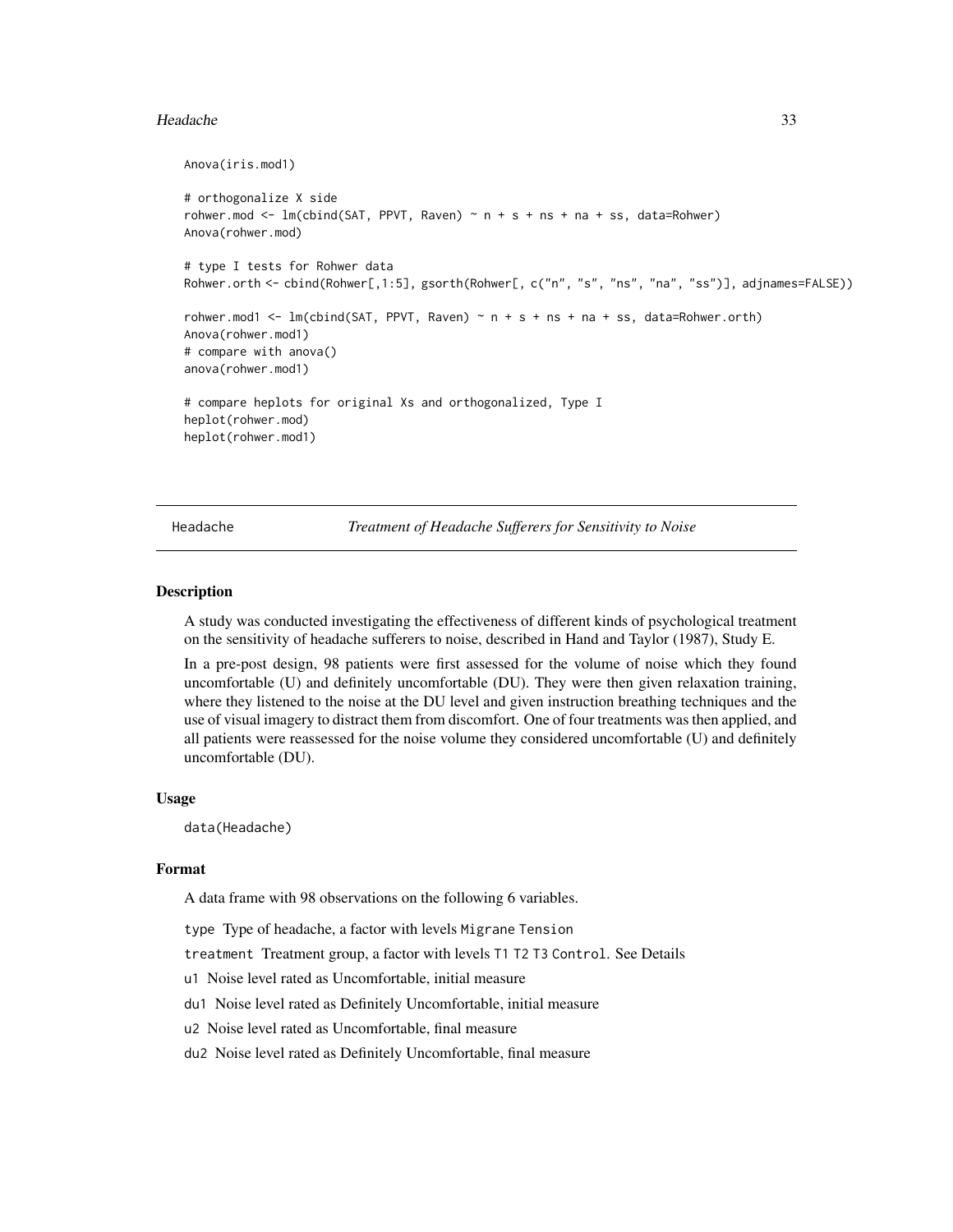### Details

The treatments are described as follows:

- T1 Listened again to the tone at their initial DU level, for the same amount of time they were able to tolerate it before.
- T2 Same as T1, with one additional minute exposure

main="Headache data: Definitely Unpleasant levels")

 $abline(0, 1, 1ty=5, col="gray")$ 

- T3 Same as T2, but were explicitly instructed to use the relaxation techniques
- Control These subject experienced no further exposure to the noise tone until the final sensitivity measures were taken

Hand and Taylor described several substantive hypotheses related to the differences among treatments. In the Headache data frame, these have been included as contrasts(Headache\$treatment)

### Source

D. J. Hand and C. C. Taylor (1987). *Multivariate analysis of variance and repeated measures: a practical approach for behavioural scientists* London: Chapman and Hall. ISBN: 0412258005. Table E.1.

```
data(Headache)
str(Headache)
# basic MLM, specifying between-S effects
headache.mod <- lm(cbind(u1, du1, u2, du2) ~ type * treatment, data=Headache)
##############################
## between-S tests
##############################
Anova(headache.mod, test="Roy")
# test each contrast separately
print(linearHypothesis(headache.mod, hypothesis="treatment1", test="Roy"), SSP=FALSE)
print(linearHypothesis(headache.mod, hypothesis="treatment2", test="Roy"), SSP=FALSE)
print(linearHypothesis(headache.mod, hypothesis="treatment3", test="Roy"), SSP=FALSE)
heplot(headache.mod, variables=c(1,3),
hypotheses=paste("treatment", 1:3, sep=""),
hyp.labels=c("extra.exp", "no.inst", "explicit.inst"),
xlab="u1: Initial sensitivity", ylab="u2: Final sensitivity",
main="Headache data: Unpleasant levels")
abline(0, 1, lty=5, col="gray")
heplot(headache.mod, variables=c(2,4),
hypotheses=paste("treatment", 1:3, sep=""),
xlab="du1: Initial sensitivity", ylab="du2: Final sensitivity",
```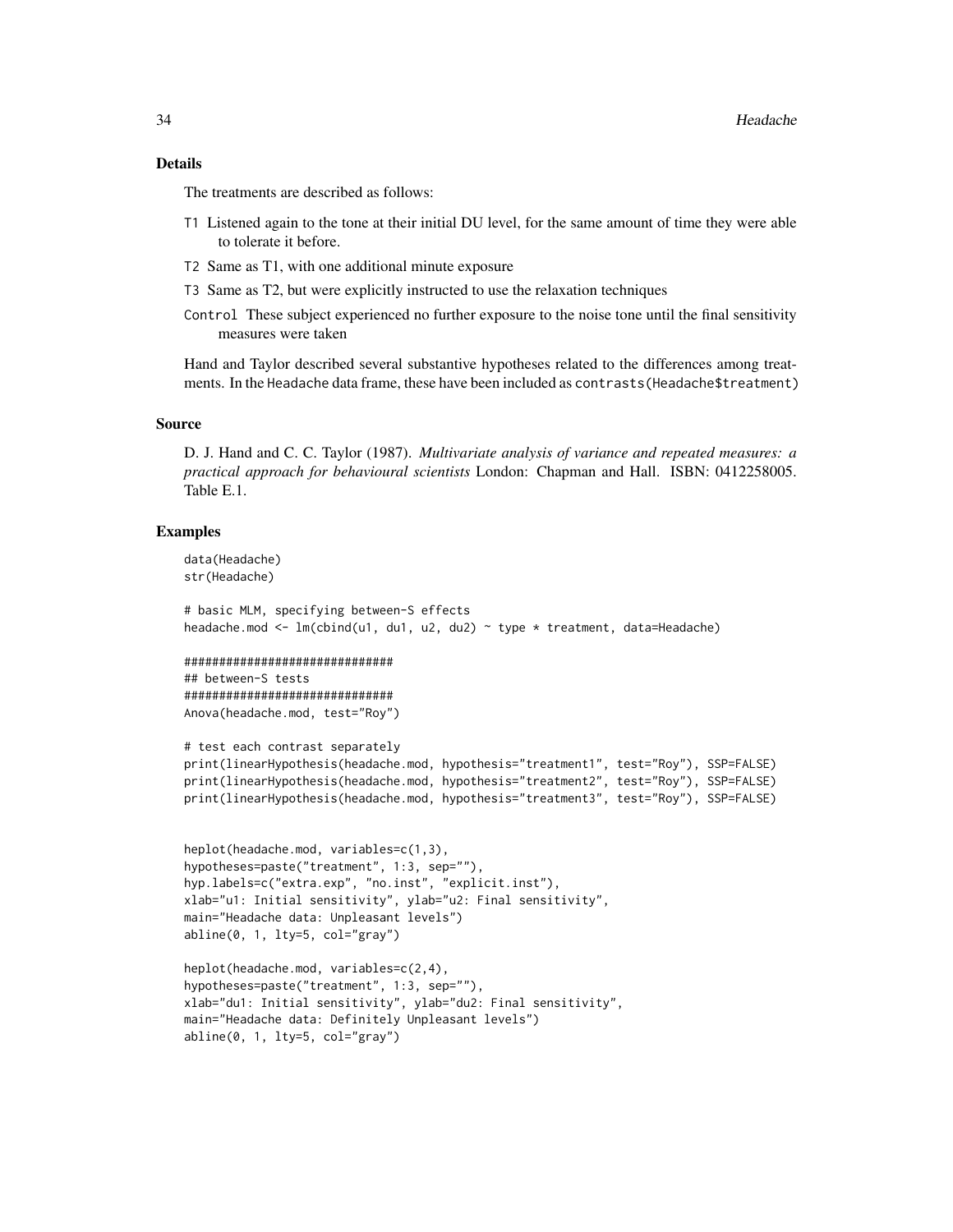#### <span id="page-34-0"></span>heplot 35

```
pairs(headache.mod)
```

```
##############################
# between-S and within-S tests
##############################
idata = expand.grid(level=factor(c("U", "DU")), phase=factor(1:2))
Anova(headache.mod, idata=idata, idesign=~level*phase)
```
<span id="page-34-1"></span>

#### heplot *Two-Dimensional HE Plots*

### **Description**

This function plots ellipses representing the hypothesis and error sums-of-squares-and-products matrices for terms and linear hypotheses in a multivariate linear model. These include MANOVA models (all explanatory variables are factors), multivariate regression (all quantitative predictors), MANCOVA models, homogeneity of regression, as well as repeated measures designs treated from a multivariate perspective.

### Usage

```
heplot(mod, ...)
## S3 method for class 'mlm'
heplot(mod, terms, hypotheses, term.labels = TRUE,
    hyp.labels = TRUE, err.label="Error", label.pos=NULL,
   variables = 1:2, error.ellipse = !add,
    factor.means = !add, grand.mean = !add, remove.intercept = TRUE,
    type = c("II", "III", "2", "3"), idata=NULL, idesign=NULL,
icontrasts=c("contr.sum", "contr.poly"),
imatrix=NULL, iterm=NULL, markH0=!is.null(iterm),
   manova, size = c("evidence", "effect.size"),
   level = 0.68, alpha = 0.05, segments = 60,
   center.pch = "+", center.cex=2,
   col = getOption("heplot.colors",
               c("red", "blue", "black", "darkgreen",
                 "darkcyan","magenta", "brown","darkgray")),
   lty = 2:1, lwd = 1:2,
    fill=FALSE, fill.alpha=0.3,
   xlab, ylab, main = "", xlim, ylim, axes=TRUE, offset.axes,
    add = FALSE, verbose = FALSE, warnrank = FALSE, ...)
```
#### Arguments

mod a model object of class "mlm".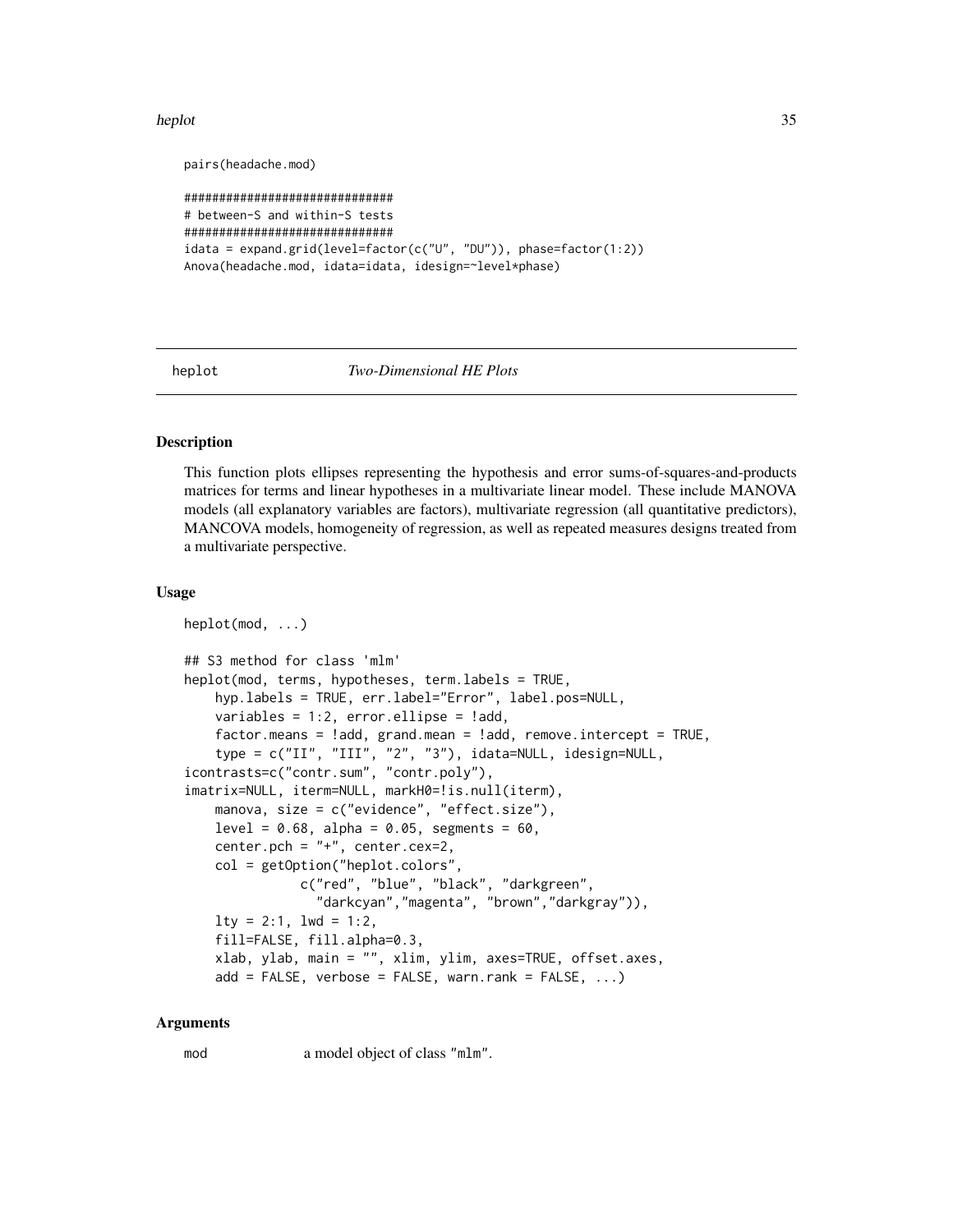| terms            | a logical value or character vector of terms in the model for which to plot hy-<br>pothesis matrices; if missing or TRUE, defaults to all terms; if FALSE, no terms<br>are plotted.                                                                                                                                                                                                                                                                                                                                                                                                                       |
|------------------|-----------------------------------------------------------------------------------------------------------------------------------------------------------------------------------------------------------------------------------------------------------------------------------------------------------------------------------------------------------------------------------------------------------------------------------------------------------------------------------------------------------------------------------------------------------------------------------------------------------|
| hypotheses       | optional list of linear hypotheses for which to plot hypothesis matrices; hypothe-<br>ses are specified as for the linear Hypothesis function in the car package; the<br>list elements can be named, in which case the names are used.                                                                                                                                                                                                                                                                                                                                                                    |
| term.labels      | logical value or character vector of names for the terms to be plotted. If TRUE (the<br>default) the names of the terms are used; if FALSE, term labels are not plotted.                                                                                                                                                                                                                                                                                                                                                                                                                                  |
| hyp.labels       | logical value or character vector of names for the hypotheses to be plotted. If<br>TRUE (the default) the names of components of the list of hypotheses are used;<br>if FALSE, hypothesis labels are not plotted.                                                                                                                                                                                                                                                                                                                                                                                         |
| err.label        | Label for the error ellipse                                                                                                                                                                                                                                                                                                                                                                                                                                                                                                                                                                               |
| label.pos        | Label position, a vector of integers (in 0:4) or character strings (in c ("center", "bottom", "left", "top'<br>or in c("C", "S", "W", "N", "E") use in labeling ellipses, recycled as necessary.<br>Values of 1, 2, 3 and 4, respectively indicate positions below, to the left of, above<br>and to the right of the max/min coordinates of the ellipse; the value 0 specifies<br>the centroid of the ellipse object. The default, label.pos=NULL uses the cor-<br>relation of the ellipse to determine "top" $(r>=0)$ or "bottom" $(r<0)$ . Even more<br>flexible options are described in label.ellipse |
| variables        | indices or names of the two response variables to be plotted; defaults to 1:2.                                                                                                                                                                                                                                                                                                                                                                                                                                                                                                                            |
| error.ellipse    | if TRUE, plot the error ellipse; defaults to TRUE, if the argument add is FALSE (see<br>below).                                                                                                                                                                                                                                                                                                                                                                                                                                                                                                           |
| factor.means     | logical value or character vector of names of factors for which the means are to<br>be plotted, or TRUE or FALSE; defaults to TRUE, if the argument add is FALSE (see<br>below).                                                                                                                                                                                                                                                                                                                                                                                                                          |
| grand.mean       | if TRUE, plot the centroid for all of the data; defaults to TRUE, if the argument<br>add is FALSE (see below).                                                                                                                                                                                                                                                                                                                                                                                                                                                                                            |
| remove.intercept |                                                                                                                                                                                                                                                                                                                                                                                                                                                                                                                                                                                                           |
|                  | if TRUE (the default), do not plot the ellipse for the intercept even if it is in the<br>MANOVA table.                                                                                                                                                                                                                                                                                                                                                                                                                                                                                                    |
| type             | "type" of sum-of-squares-and-products matrices to compute; one of "II", "III",<br>"2", or "3", where "II" is the default (and "2" is a synonym).                                                                                                                                                                                                                                                                                                                                                                                                                                                          |
| idata            | an optional data frame giving a factor or factors defining the intra-subject model<br>for multivariate repeated-measures data. See Friendly (2010) and Details of<br>Anova for an explanation of the intra-subject design and for further explanation<br>of the other arguments relating to intra-subject factors.                                                                                                                                                                                                                                                                                        |
| idesign          | a one-sided model formula using the "data" in idata and specifying the intra-<br>subject design for repeated measure models.                                                                                                                                                                                                                                                                                                                                                                                                                                                                              |
| icontrasts       | names of contrast-generating functions to be applied by default to factors and<br>ordered factors, respectively, in the within-subject "data"; the contrasts must<br>produce an intra-subject model matrix in which different terms are orthogonal.<br>The default is c("contr.sum", "contr.poly").                                                                                                                                                                                                                                                                                                       |
| imatrix          | In lieu of idata and idesign, you can specify the intra-subject design matrix<br>directly via imatrix, in the form of list of named elements. Each element gives                                                                                                                                                                                                                                                                                                                                                                                                                                          |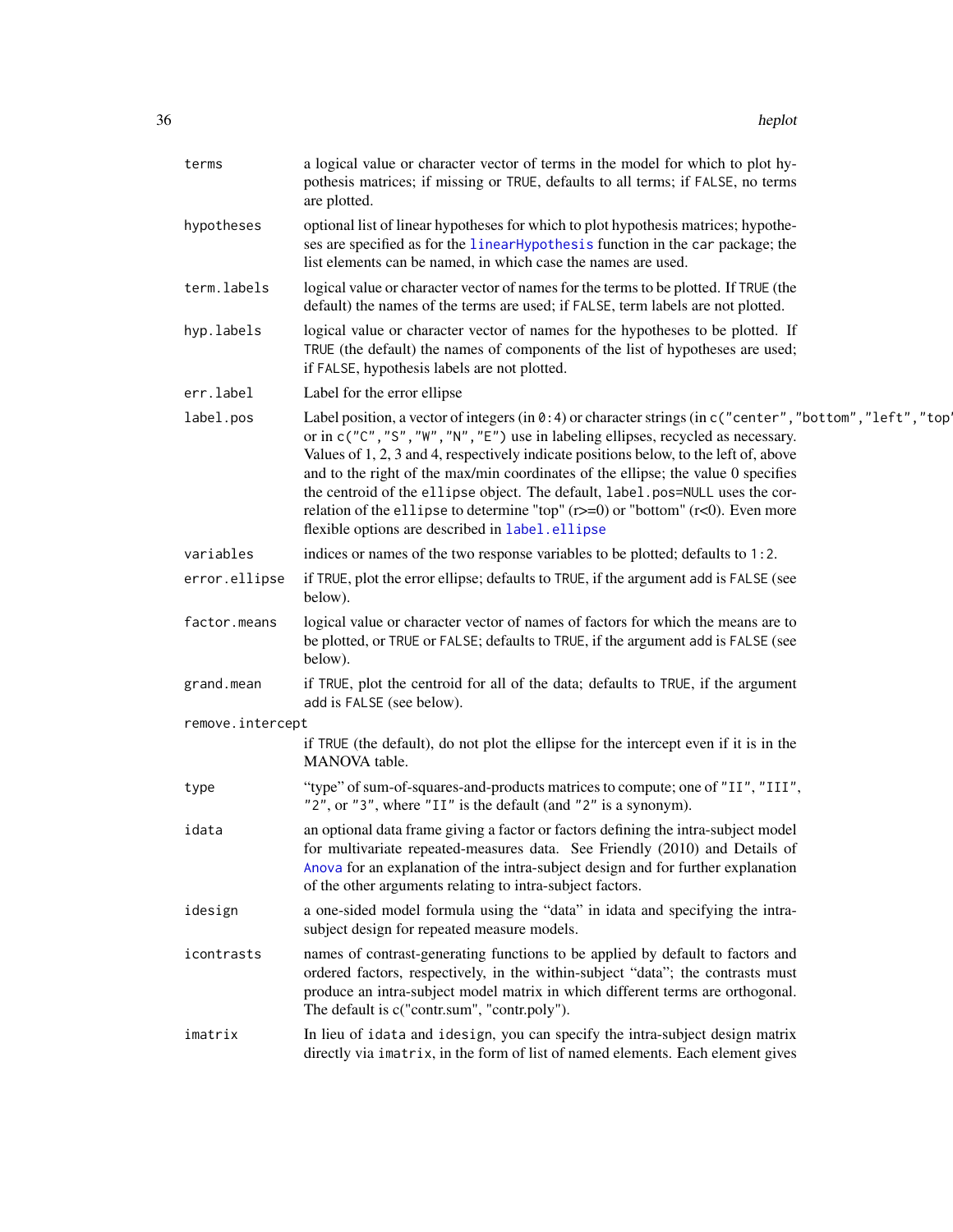|            | the columns of the within-subject model matrix for an intra-subject term to be<br>tested, and must have as many rows as there are responses; the columns of the<br>within-subject model matrix for different terms must be mutually orthogonal.<br>This functionality requires car version 2.0 or later.                                                                                                                                                                                                                                  |
|------------|-------------------------------------------------------------------------------------------------------------------------------------------------------------------------------------------------------------------------------------------------------------------------------------------------------------------------------------------------------------------------------------------------------------------------------------------------------------------------------------------------------------------------------------------|
| iterm      | For repeated measures designs, you must specify one intra-subject term (a char-<br>acter string) to select the SSPE (E) matrix used in the HE plot. Hypothesis terms<br>plotted include the iterm effect as well as all interactions of iterm with terms.                                                                                                                                                                                                                                                                                 |
| markH0     | A logical value (or else a list of arguments to mark. H0) used to draw cross-hairs<br>and a point indicating the value of a point null hypothesis. The default is TRUE<br>if iterm is non-NULL.                                                                                                                                                                                                                                                                                                                                           |
| manova     | optional Anova.mlm object for the model; if absent a MANOVA is computed.<br>Specifying the argument can therefore save computation in repeated calls.                                                                                                                                                                                                                                                                                                                                                                                     |
| size       | how to scale the hypothesis ellipse relative to the error ellipse; if "evidence",<br>the default, the scaling is done so that a "significant" hypothesis ellipse at level<br>alpha extends outside of the error ellipse; if "effect.size", the hypothesis<br>ellipse is on the same scale as the error ellipse.                                                                                                                                                                                                                           |
| level      | equivalent coverage of ellipse for normally-distributed errors, defaults to 0.68,<br>giving a standard 1 SD bivariate ellipse.                                                                                                                                                                                                                                                                                                                                                                                                            |
| alpha      | significance level for Roy's greatest-root test statistic; if size="evidence", then<br>the hypothesis ellipse is scaled so that it just touches the error ellipse at the<br>specified alpha level; a larger hypothesis ellipse somewhere in the space of the<br>response variables therefore indicates statistical significance; defaults to 0.05.                                                                                                                                                                                        |
| segments   | number of line segments composing each ellipse; defaults to 60.                                                                                                                                                                                                                                                                                                                                                                                                                                                                           |
| center.pch | character to use in plotting the centroid of the data; defaults to "+".                                                                                                                                                                                                                                                                                                                                                                                                                                                                   |
| center.cex | size of character to use in plotting the centroid of the data; defaults to 2.                                                                                                                                                                                                                                                                                                                                                                                                                                                             |
| col        | a color or vector of colors to use in plotting ellipses; the first color is used for the<br>error ellipse; the remaining colors — recycled as necessary — are used for the<br>hypothesis ellipses. A single color can be given, in which case it is used for all<br>ellipses. For convenience, the default colors for all heplots produced in a given<br>session can be changed by assigning a color vector via options (heplot.colors<br>=c(). Otherwise, the default colors are c("red", "blue", "black", "darkgreen", "darkcyan", "mag |
| 1ty        | vector of line types to use for plotting the ellipses; the first is used for the error<br>ellipse, the rest — possibly recycled — for the hypothesis ellipses; a single line<br>type can be given. Defaults to 2:1.                                                                                                                                                                                                                                                                                                                       |
| lwd        | vector of line widths to use for plotting the ellipses; the first is used for the error<br>ellipse, the rest — possibly recycled — for the hypothesis ellipses; a single line<br>width can be given. Defaults to 1:2.                                                                                                                                                                                                                                                                                                                     |
| fill       | A logical vector indicating whether each ellipse should be filled or not. The<br>first value is used for the error ellipse, the rest — possibly recycled — for the<br>hypothesis ellipses; a single fill value can be given. Defaults to FALSE for<br>backward compatibility. See Details below.                                                                                                                                                                                                                                          |
| fill.alpha | Alpha transparency for filled ellipses, a numeric scalar or vector of values within<br>[0,1], where 0 means fully transparent and 1 means fully opaque.                                                                                                                                                                                                                                                                                                                                                                                   |
| xlab       | x-axis label; defaults to name of the x variable.                                                                                                                                                                                                                                                                                                                                                                                                                                                                                         |
|            |                                                                                                                                                                                                                                                                                                                                                                                                                                                                                                                                           |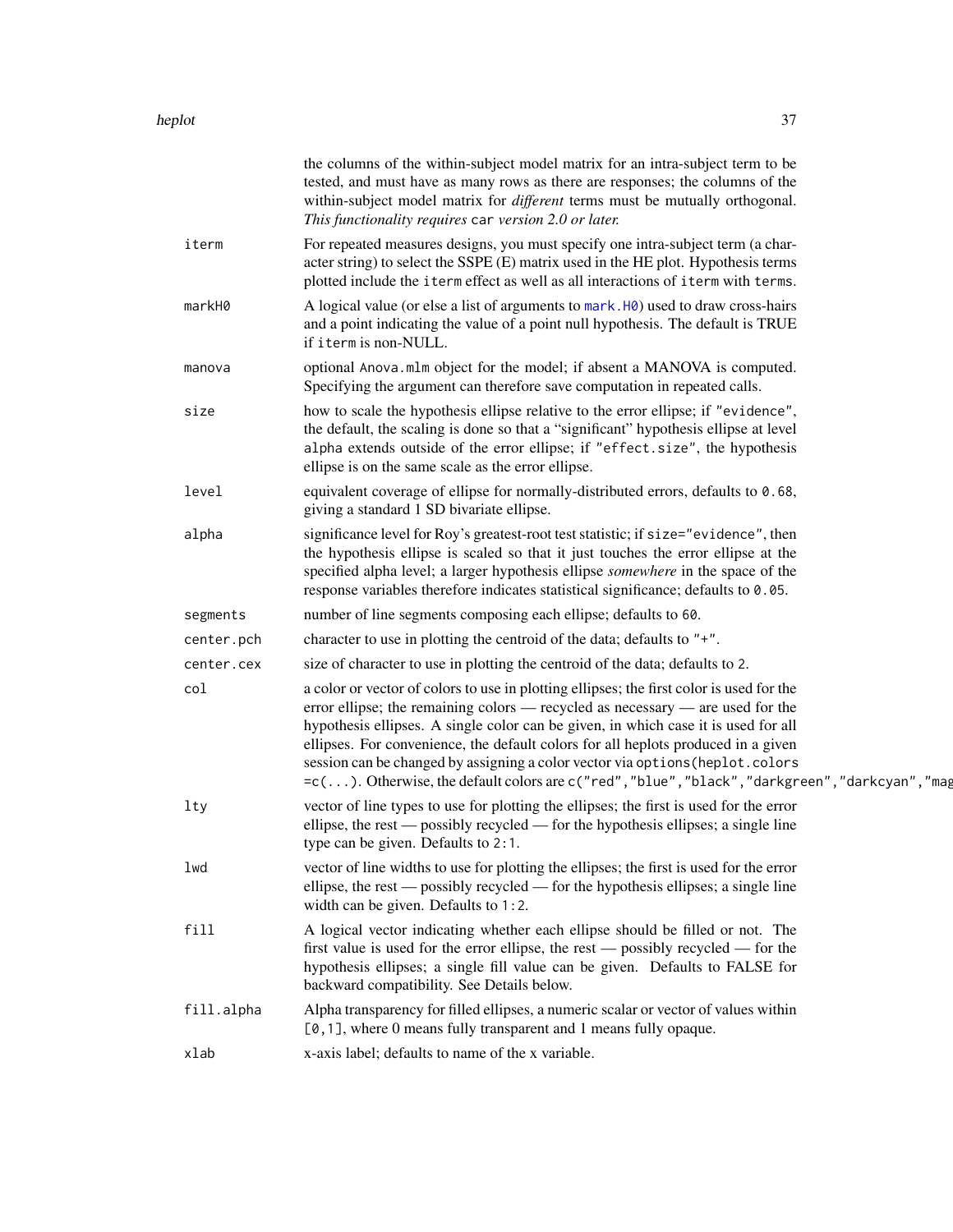| ylab        | y-axis label; defaults to name of the y variable.                                                                                        |
|-------------|------------------------------------------------------------------------------------------------------------------------------------------|
| main        | main plot label; defaults to "".                                                                                                         |
| xlim        | x-axis limits; if absent, will be computed from the data.                                                                                |
| ylim        | y-axis limits; if absent, will be computed from the data.                                                                                |
| axes        | Whether to draw the x, y axes; defaults to TRUE                                                                                          |
| offset.axes | proportion to extend the axes in each direction if computed from the data; op-<br>tional.                                                |
| add         | if TRUE, add to the current plot; the default is FALSE. If TRUE, the error ellipse is<br>not plotted.                                    |
| verbose     | if TRUE, print the MANOVA table and details of hypothesis tests; the default is<br>FALSE.                                                |
| warn.rank   | if TRUE, do not suppress warnings about the rank of the hypothesis matrix when<br>the ellipse collapses to a line; the default is FALSE. |
| $\cdots$    | arguments to pass down to plot, text, and points.                                                                                        |

# Details

The heplot function plots a representation of the covariance ellipses for hypothesized model terms and linear hypotheses (H) and the corresponding error (E) matrices for two response variables in a multivariate linear model (mlm).

The plot helps to visualize the nature and dimensionality response variation on the two variables jointly in relation to error variation that is summarized in the various multivariate test statistics (Wilks' Lambda, Pillai trace, Hotelling-Lawley trace, Roy maximum root). Roy's maximum root test has a particularly simple visual interpretation, exploited in the size="evidence" version of the plot. See the description of argument alpha.

For a 1 df hypothesis term (a quantitative regressor, a single contrast or parameter test), the H matrix has rank 1 (one non-zero latent root of  $HE^{-1}$ ) and the H "ellipse" collapses to a degenerate line.

Typically, you fit a mlm with mymlm  $\leq -\ln(\text{cbind}(y1,y2,y3,...))$   $\sim$  modelterms), and plot some or all of the modelterms with heplot(mymlm,...). Arbitrary linear hypotheses related to the terms in the model (e.g., contrasts of an effect) can be included in the plot using the hypotheses argument. See [linearHypothesis](#page-0-0) for details.

For repeated measure designs, where the response variables correspond to one or more variates observed under a within-subject design, between-subject effects and within-subject effects must be plotted separately, because the error terms (E matrices) differ. When you specify an intra-subject term (iterm), the analysis and HE plots amount to analysis of the matrix  $\bf{Y}$  of responses postmultiplied by a matrix M determined by the intra-subject design for that term. See Friendly (2010) or the vignette("repeated") in this package for an extended discussion and examples.

The related [candisc](#page-0-0) package provides functions for visualizing a multivariate linear model in a low-dimensional view via a generalized canonical discriminant analyses. [heplot.candisc](#page-0-0) and [heplot3d.candisc](#page-0-0) provide a low-rank 2D (or 3D) view of the effects for a given term in the space of maximum discrimination.

When an element of fill is TRUE, the ellipse outline is drawn using the corresponding color in col, and the interior is filled with a transparent version of this color specified in fill.alpha. To produce filled (non-degenerate) ellipses without the bounding outline, use a value of lty=0 in the corresponding position.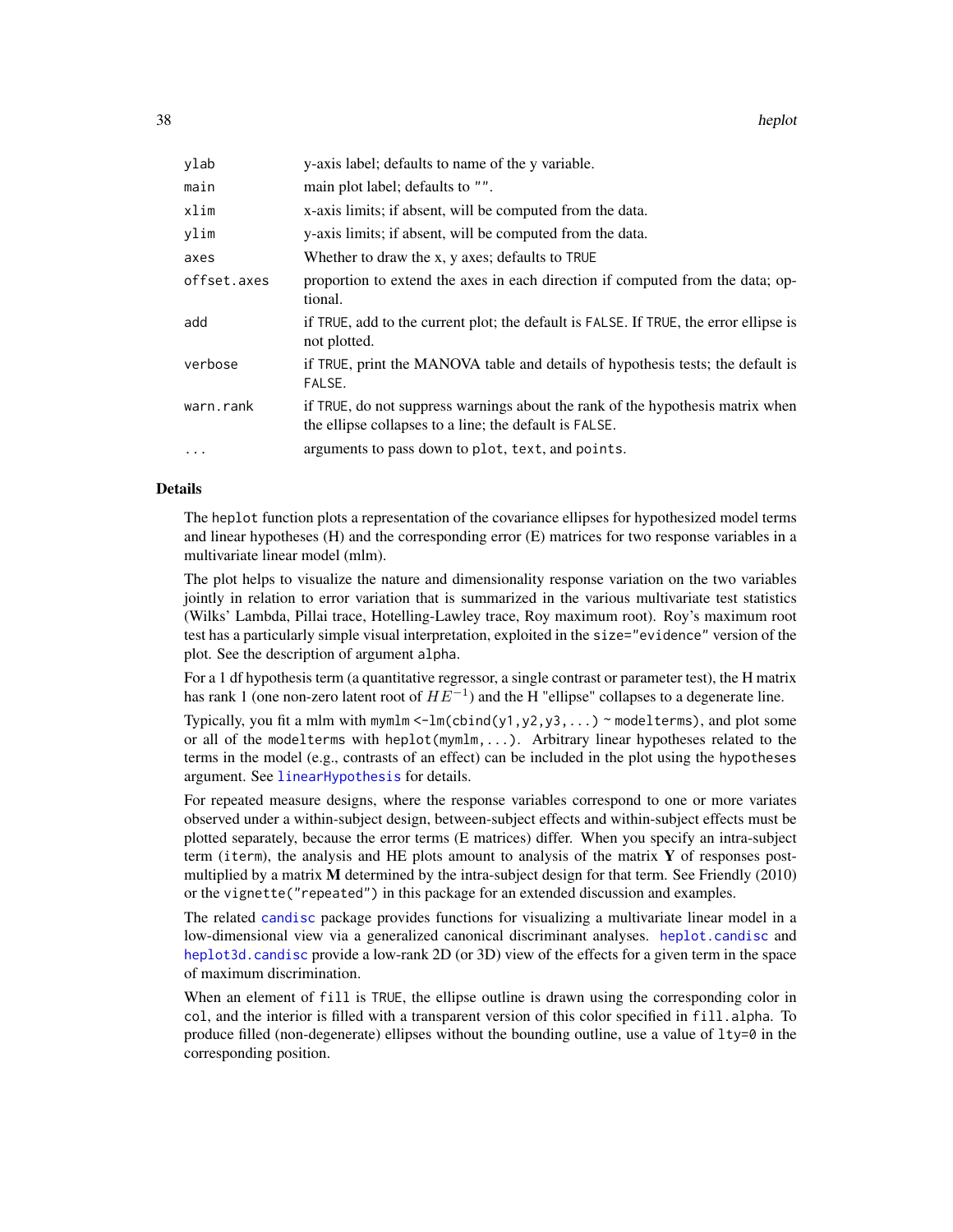#### heplot 39

#### Value

The function invisibly returns an object of class "heplot", with coordinates for the various hypothesis ellipses and the error ellipse, and the limits of the horizontal and vertical axes. These may be useful for adding additional annotations to the plot, using standard plotting functions. (No methods for manipulating these objects are currently available.)

The components are:

| H      | a list containing the coordinates of each ellipse for the hypothesis terms |
|--------|----------------------------------------------------------------------------|
| E.     | a matrix containing the coordinates for the error ellipse                  |
| center | x, y coordinates of the centroid                                           |
| xlim   | x-axis limits                                                              |
| vlim   | y-axis limits                                                              |
| radius | the radius for the unit circles used to generate the ellipses              |

# References

Friendly, M. (2006). Data Ellipses, HE Plots and Reduced-Rank Displays for Multivariate Linear Models: SAS Software and Examples *Journal of Statistical Software*, 17(6), 1–42.

doi: [10.18637/jss.v017.i06](https://doi.org/10.18637/jss.v017.i06)

Friendly, M. (2007). HE plots for Multivariate General Linear Models. *Journal of Computational and Graphical Statistics*, 16(2) 421–444. <http://datavis.ca/papers/jcgs-heplots.pdf>

Friendly, Michael (2010). HE Plots for Repeated Measures Designs. *Journal of Statistical Software*, 37(4), 1-40.

doi: [10.18637/jss.v037.i04](https://doi.org/10.18637/jss.v037.i04)

Fox, J., Friendly, M. & Weisberg, S. (2013). Hypothesis Tests for Multivariate Linear Models Using the car Package. *The R Journal*, 5(1), [https://journal.r-project.org/archive/2013-1/](https://journal.r-project.org/archive/2013-1/fox-friendly-weisberg.pdf) [fox-friendly-weisberg.pdf](https://journal.r-project.org/archive/2013-1/fox-friendly-weisberg.pdf).

Friendly, M. & Sigal, M. (2014) Recent Advances in Visualizing Multivariate Linear Models. *Revista Colombiana de Estadistica*, 37, 261-283.

# See Also

[Anova](#page-0-0), [linearHypothesis](#page-0-0) for details on testing MLMs.

[heplot1d](#page-40-0), [heplot3d](#page-43-0), [pairs.mlm](#page-66-0), [mark.H0](#page-58-0) for other HE plot functions. [coefplot.mlm](#page-13-0) for plotting confidence ellipses for parameters in MLMs.

[trans.colors](#page-97-0) for calculation of transparent colors. [label.ellipse](#page-52-0) for labeling positions in plotting H and E ellipses.

[candisc](#page-0-0), [heplot.candisc](#page-0-0) for reduced-rank views of mlms in canonical space.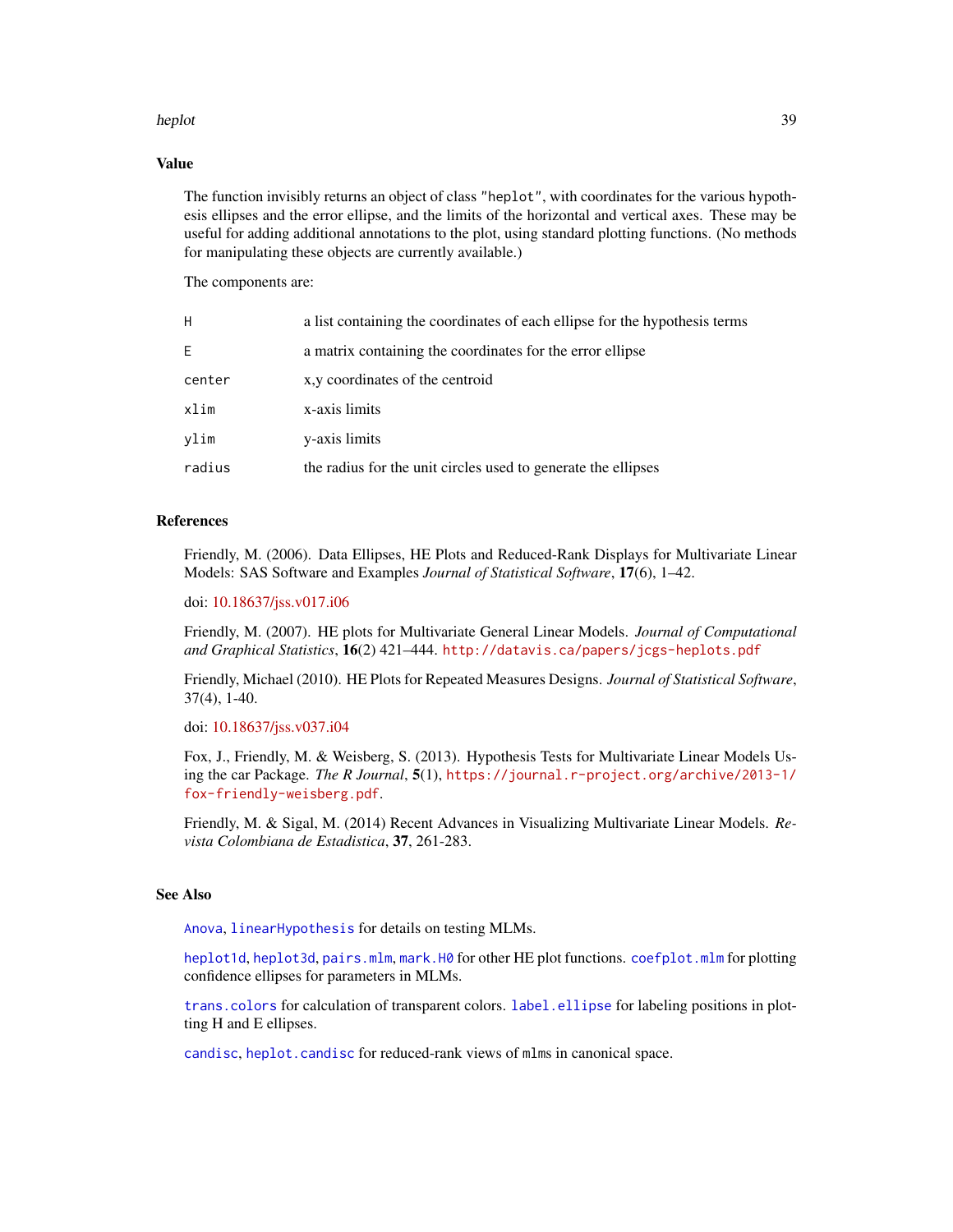```
## iris data
contrasts(iris$Species)<-matrix(c(0,-1,1, 2, -1, -1), 3,2)
contrasts(iris$Species)
iris.mod <- lm(cbind(Sepal.Length, Sepal.Width, Petal.Length, Petal.Width) ~
Species, data=iris)
hyp <- list("V:V"="Species1","S:VV"="Species2")
heplot(iris.mod, hypotheses=hyp)
# compare with effect-size scaling
heplot(iris.mod, hypotheses=hyp, size="effect", add=TRUE)
# try filled ellipses
heplot(iris.mod, hypotheses=hyp, fill=TRUE, fill.alpha=0.2, col=c("red", "blue"))
heplot(iris.mod, hypotheses=hyp, fill=TRUE, col=c("red", "blue"), lty=c(0,0,1,1))
# vary label position and fill.alpha
heplot(iris.mod, hypotheses=hyp, fill=TRUE, fill.alpha=c(0.3,0.1), col=c("red", "blue"),
       lty=c(0,0,1,1), label.pos=0:3)
hep <-heplot(iris.mod, variables=c(1,3), hypotheses=hyp)
str(hep)
# all pairs
pairs(iris.mod, hypotheses=hyp, hyp.labels=FALSE)
## Pottery data, from car package
data(Pottery)
pottery.mod <- lm(cbind(Al, Fe, Mg, Ca, Na) ~ Site, data=Pottery)
heplot(pottery.mod)
heplot(pottery.mod, terms=FALSE, add=TRUE, col="blue",
  hypotheses=list(c("SiteCaldicot = 0", "SiteIsleThorns=0")),
  hyp.labels="Sites Caldicot and Isle Thorns")
## Rohwer data, multivariate multiple regression/ANCOVA
#-- ANCOVA, assuming equal slopes
rohwer.mod \leq lm(cbind(SAT, PPVT, Raven) \sim SES + n + s + ns + na + ss, data=Rohwer)
Anova(rohwer.mod)
col <- c("red", "black", "blue", "cyan", "magenta", "brown", "gray")
heplot(rohwer.mod, col=col)
# Add ellipse to test all 5 regressors
heplot(rohwer.mod, hypotheses=list("Regr" = c("n", "s", "ns", "na", "ss")), col=col, fill=TRUE)
# View all pairs
pairs(rohwer.mod, hypotheses=list("Regr" = c("n", "s", "ns", "na", "ss")))
# or 3D plot
if(requireNamespace("rgl")){
col <- c("pink", "black", "blue", "cyan", "magenta", "brown", "gray")
heplot3d(rohwer.mod, hypotheses=list("Regr" = c("n", "s", "ns", "na", "ss")), col=col)
}
```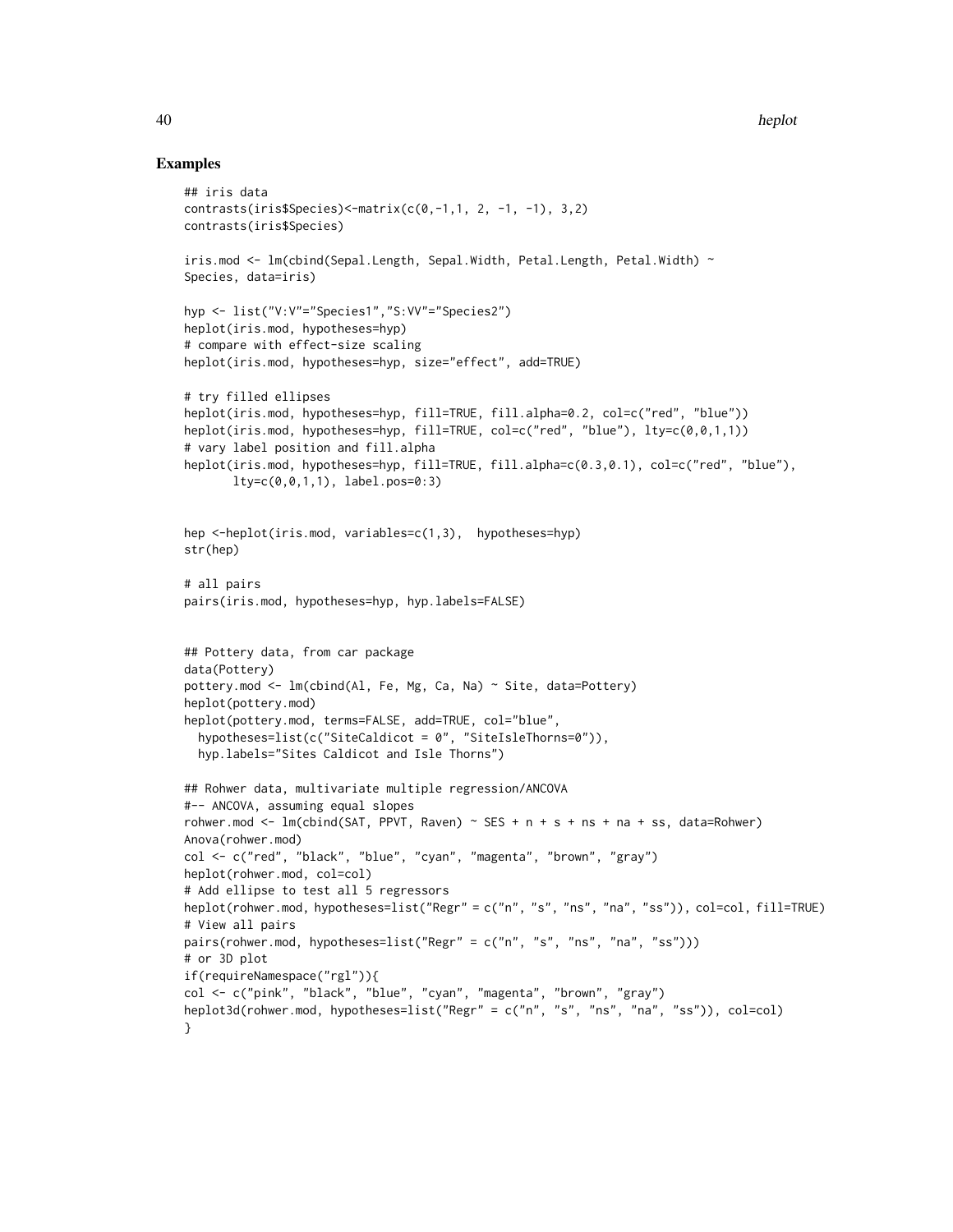<span id="page-40-0"></span>This function plots a 1-dimensional representation of the hypothesis (H) and error (E) sums-ofsquares-and-products matrices for terms and linear hypotheses in a multivariate linear model.

In particular, for a given response, the 1-D representations of H and E matrices correspond to line segments. The E "ellipse" is shown as a filled rectangle whose width equals the mean squared error for that response. The H "ellipse" for each model term is shown as a line segment whose length represents either the size of the effect or the evidence for that effect.

This version is an initial sketch. Details of the implementation are subject to change.

## Usage

```
heplot1d(mod, ...)
## S3 method for class 'mlm'
heplot1d(mod, terms, hypotheses,
    term.labels = TRUE, hyp.labels = TRUE,
variables = 1, error.ellipse = !add, factor.means = !add, grand.mean = !add,
remove.intercept = TRUE, type = c("II", "III", "2", "3"),idata=NULL, idesign=NULL, icontrasts=c("contr.sum", "contr.poly"),
imatrix=NULL, iterm=NULL, manova,
size = c("evidence", "effect.size"), level = 0.68, alpha = 0.05,center.pch = "|",
    col = getOption("heplot.colors",
                    c("red", "blue", "black", "darkgreen",
                      "darkcyan","magenta", "brown","darkgray")),
lty = 2:1, lwd = 1:2, xlab, main = "",
xlim, axes = TRUE, offset.axes, add = FALSE, verbose = FALSE, ...)
```
## Arguments

| mod         | a model object of class "mlm".                                                                                                                                                                                                         |
|-------------|----------------------------------------------------------------------------------------------------------------------------------------------------------------------------------------------------------------------------------------|
| terms       | a logical value or character vector of terms in the model for which to plot hy-<br>pothesis matrices; if missing or TRUE, defaults to all terms; if FALSE, no terms<br>are plotted.                                                    |
| hypotheses  | optional list of linear hypotheses for which to plot hypothesis matrices; hypothe-<br>ses are specified as for the linear Hypothesis function in the car package; the<br>list elements can be named, in which case the names are used. |
| term.labels | logical value or character vector of names for the terms to be plotted. If TRUE (the<br>default) the names of the terms are used; if FALSE, term labels are not plotted.                                                               |
| hyp.labels  | logical value or character vector of names for the hypotheses to be plotted. If<br>TRUE (the default) the names of components of the list of hypotheses are used;<br>if FALSE, hypothesis labels are not plotted.                      |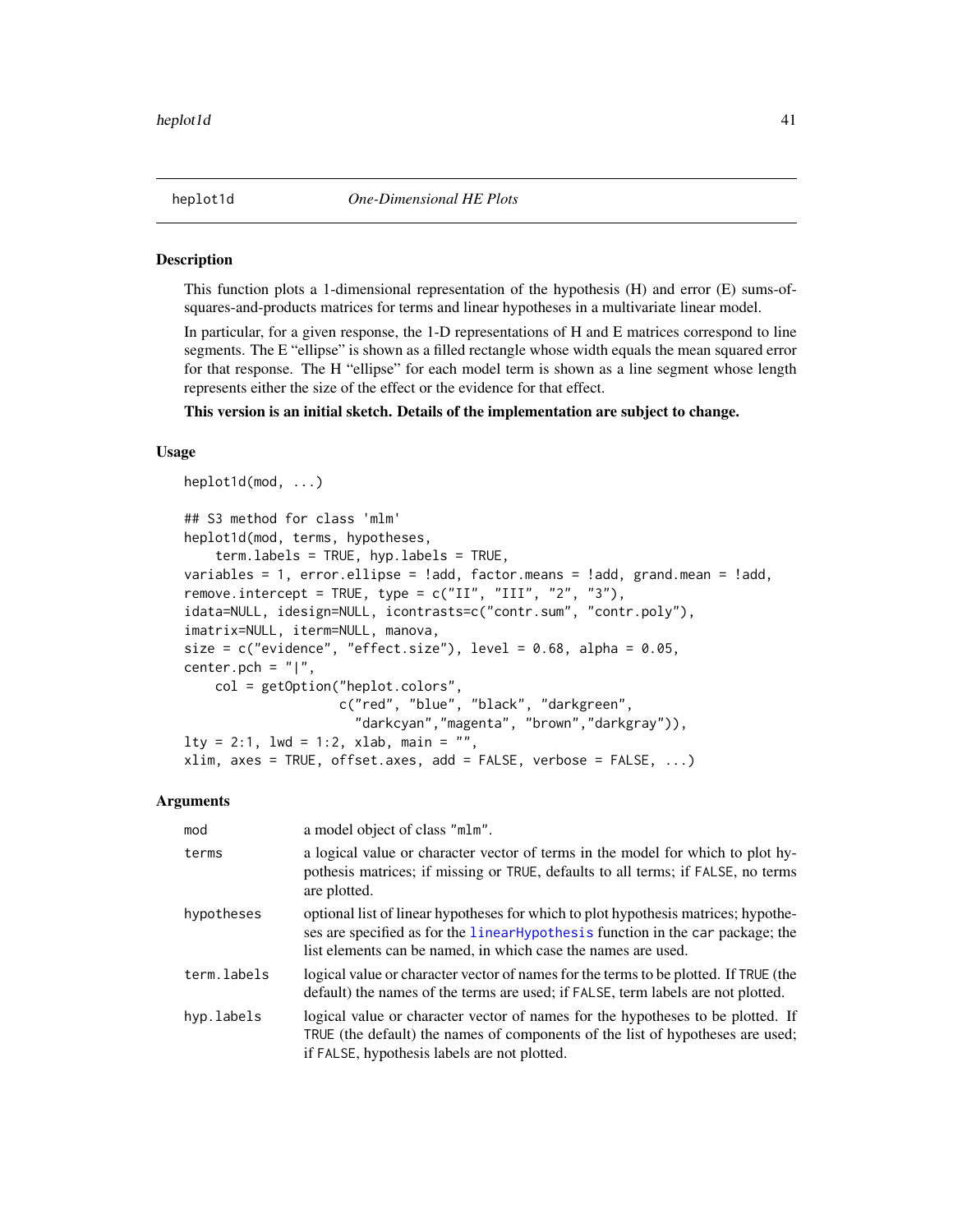| variables        | indices or names of the two response variables to be plotted; defaults to 1:2.                                                                                                                                                                                                                                                                                                                                                                                                      |
|------------------|-------------------------------------------------------------------------------------------------------------------------------------------------------------------------------------------------------------------------------------------------------------------------------------------------------------------------------------------------------------------------------------------------------------------------------------------------------------------------------------|
| error.ellipse    | if TRUE, plot the error ellipse; defaults to TRUE, if the argument add is FALSE (see<br>below).                                                                                                                                                                                                                                                                                                                                                                                     |
| factor.means     | logical value or character vector of names of factors for which the means are to<br>be plotted, or TRUE or FALSE; defaults to TRUE, if the argument add is FALSE (see<br>below).                                                                                                                                                                                                                                                                                                    |
| grand.mean       | if TRUE, plot the centroid for all of the data; defaults to TRUE, if the argument<br>add is FALSE (see below).                                                                                                                                                                                                                                                                                                                                                                      |
| remove.intercept |                                                                                                                                                                                                                                                                                                                                                                                                                                                                                     |
|                  | if TRUE (the default), do not plot the ellipse for the intercept even if it is in the<br>MANOVA table.                                                                                                                                                                                                                                                                                                                                                                              |
| type             | "type" of sum-of-squares-and-products matrices to compute; one of "II", "III",<br>"2", or "3", where "II" is the default (and "2" is a synonym).                                                                                                                                                                                                                                                                                                                                    |
| idata            | an optional data frame giving a factor or factors defining the intra-subject model<br>for multivariate repeated-measures data. See Details of Anova for an explanation<br>of the intra-subject design and for further explanation of the other arguments<br>relating to intra-subject factors.                                                                                                                                                                                      |
| idesign          | a one-sided model formula using the "data" in idata and specifying the intra-<br>subject design for repeated measure models.                                                                                                                                                                                                                                                                                                                                                        |
| icontrasts       | names of contrast-generating functions to be applied by default to factors and<br>ordered factors, respectively, in the within-subject "data"; the contrasts must<br>produce an intra-subject model matrix in which different terms are orthogonal.<br>The default is c("contr.sum", "contr.poly").                                                                                                                                                                                 |
| imatrix          | In lieu of idata and idesign, you can specify the intra-subject design matrix<br>directly via imatrix, in the form of list of named elements. Each element gives<br>the columns of the within-subject model matrix for an intra-subject term to be<br>tested, and must have as many rows as there are responses; the columns of the<br>within-subject model matrix for <i>different</i> terms must be mutually orthogonal.<br>This functionality requires car version 2.0 or later. |
| iterm            | For repeated measures designs, you must specify one intra-subject term (a char-<br>acter string) to select the SSPE (E) matrix used in the HE plot. Hypothesis terms<br>plotted include the iterm effect as well as all interactions of iterm with terms.                                                                                                                                                                                                                           |
| manova           | optional Anova.mlm object for the model; if absent a MANOVA is computed.<br>Specifying the argument can therefore save computation in repeated calls.                                                                                                                                                                                                                                                                                                                               |
| size             | how to scale the hypothesis ellipse relative to the error ellipse; if "evidence",<br>the default, the scaling is done so that a "significant" hypothesis ellipse extends<br>outside of the error ellipse; if "effect.size", the hypothesis ellipse is on the<br>same scale as the error ellipse.                                                                                                                                                                                    |
| level            | equivalent coverage of ellipse for normally-distributed errors, defaults to 0.68.                                                                                                                                                                                                                                                                                                                                                                                                   |
| alpha            | significance level for Roy's greatest-root test statistic; if size="evidence", then<br>the hypothesis ellipse is scaled so that it just touches the error ellipse at the<br>specified alpha level; a larger hypothesis ellipse therefore indicates statistical<br>significance; defaults to 0.05.                                                                                                                                                                                   |
| center.pch       | character to use in plotting the centroid of the data; defaults to " ".                                                                                                                                                                                                                                                                                                                                                                                                             |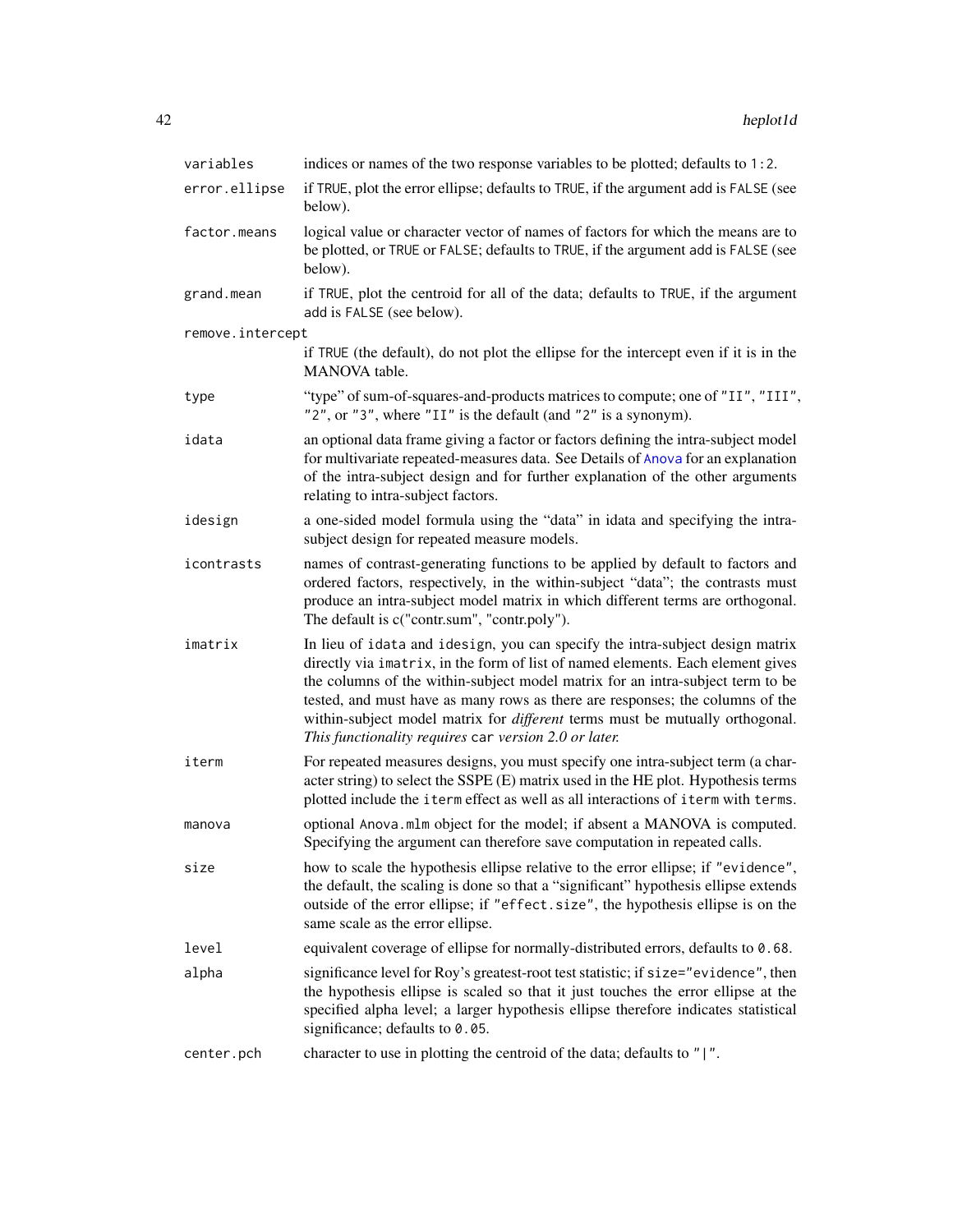# heplot1d 43

| col         | a color or vector of colors to use in plotting ellipses; the first color is used for the<br>error ellipse; the remaining colors — recycled as necessary — are used for the<br>hypothesis ellipses. A single color can be given, in which case it is used for all<br>ellipses. For convenience, the default colors for all heplots produced in a given<br>session can be changed by assigning a color vector via options (heplot.colors<br>=c(). Otherwise, the default colors are c("red", "blue", "black", "darkgreen", "darkcyan", "mag |
|-------------|-------------------------------------------------------------------------------------------------------------------------------------------------------------------------------------------------------------------------------------------------------------------------------------------------------------------------------------------------------------------------------------------------------------------------------------------------------------------------------------------------------------------------------------------|
| $1$ ty      | vector of line types to use for plotting the ellipses; the first is used for the error<br>ellipse, the rest — possibly recycled — for the hypothesis ellipses; a single line<br>type can be given. Defaults to 2:1.                                                                                                                                                                                                                                                                                                                       |
| lwd         | vector of line widths to use for plotting the ellipses; the first is used for the error<br>ellipse, the rest — possibly recycled — for the hypothesis ellipses; a single line<br>width can be given. Defaults to 1:2.                                                                                                                                                                                                                                                                                                                     |
| xlab        | x-axis label; defaults to name of the x variable.                                                                                                                                                                                                                                                                                                                                                                                                                                                                                         |
| main        | main plot label; defaults to "".                                                                                                                                                                                                                                                                                                                                                                                                                                                                                                          |
| xlim        | x-axis limits; if absent, will be computed from the data.                                                                                                                                                                                                                                                                                                                                                                                                                                                                                 |
| axes        | Whether to draw the x, y axes; defaults to TRUE                                                                                                                                                                                                                                                                                                                                                                                                                                                                                           |
| offset.axes | proportion to extend the axes in each direction if computed from the data; op-<br>tional.                                                                                                                                                                                                                                                                                                                                                                                                                                                 |
| add         | if TRUE, add to the current plot; the default is FALSE. If TRUE, the error ellipse is<br>not plotted.                                                                                                                                                                                                                                                                                                                                                                                                                                     |
| verbose     | if TRUE, print the MANOVA table and details of hypothesis tests; the default is<br>FALSE.                                                                                                                                                                                                                                                                                                                                                                                                                                                 |
| $\cdots$    | arguments to pass down to plot, text, and points.                                                                                                                                                                                                                                                                                                                                                                                                                                                                                         |

# Value

The function invisibly returns an object of class "heplot1d", with coordinates for the various hypothesis ellipses and the error ellipse, and the limits of the horizontal and vertical axes. (No methods for manipulating these objects are currently available.)

The components are:

| H    | ranges for the hypothesis terms |
|------|---------------------------------|
| -F   | range for E                     |
| xlim | x-axis limits                   |

# Author(s)

Michael Friendly

# See Also

[Anova](#page-0-0), [linearHypothesis](#page-0-0) for hypothesis tests in mlms [heplot](#page-34-0), [heplot3d](#page-43-0), [pairs.mlm](#page-66-0) for other HE plot methods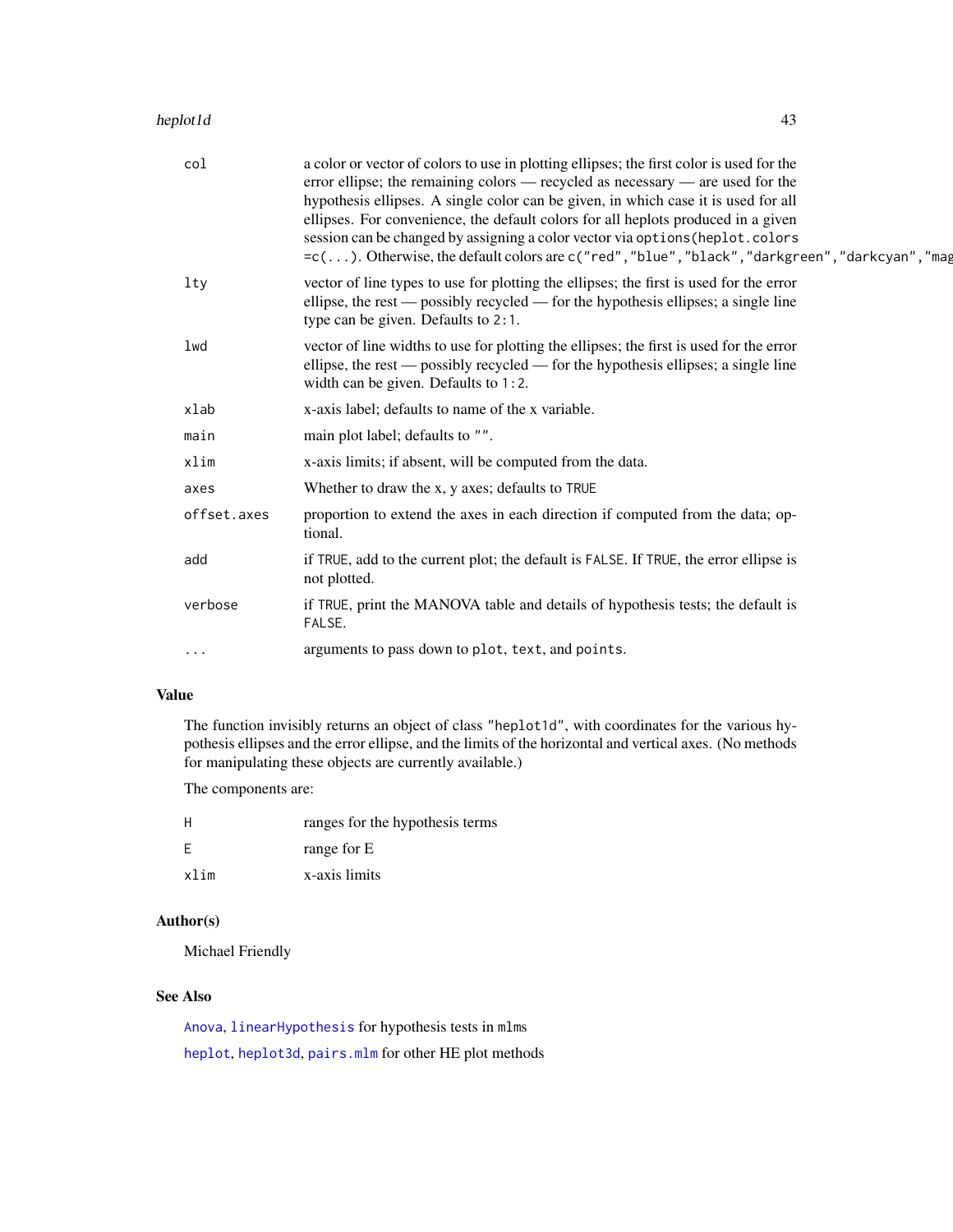# Examples

```
## Plastics data
plastic.mod <- lm(cbind(tear, gloss, opacity) ~ rate*additive, data=Plastic)
heplot1d(plastic.mod, col=c("pink","blue"))
heplot1d(plastic.mod, col=c("pink","blue"),variables=2)
heplot1d(plastic.mod, col=c("pink","blue"),variables=3)
## Bees data
bees.mod <- lm(cbind(Iz,Iy) ~ caste*treat*time, data=Bees)
heplot1d(bees.mod)
heplot1d(bees.mod, variables=2)
```
# <span id="page-43-0"></span>heplot3d *Three-Dimensional HE Plots*

#### Description

This function plots ellipsoids in 3D representing the hypothesis and error sums-of-squares-andproducts matrices for terms and linear hypotheses in a multivariate linear model.

## Usage

```
heplot3d(mod, ...)
## S3 method for class 'mlm'
heplot3d(mod, terms, hypotheses, term.labels = TRUE,
   hyp.labels = TRUE, err.label="Error", variables = 1:3, error.ellipsoid = !add,
    factor.means = !add, grand.mean = !add, remove.intercept = TRUE,
    type = c("II", "III", "2", "3"), idata=NULL, idesign=NULL,
icontrasts=c("contr.sum", "contr.poly"), imatrix=NULL, iterm=NULL,
    manova, size = c("evidence", "effect.size"),
    level = 0.68, alpha = 0.05, segments = 40,
col=getOption("heplot3d.colors",
              c("red", "blue", "black", "darkgreen",
                "darkcyan","magenta", "brown","darkgray")),
    lwd=c(1, 4),shade=TRUE, shade.alpha=0.2, wire=c(TRUE,FALSE),
    bg.col = c("white", "black"),
    fogtype = c("none", "exp2", "linear", "exp"),
    fov = 30, offset = 0.01,
    xlab, ylab, zlab, xlim, ylim, zlim,
    add = FALSE, verbose = FALSE,
    warn.rank = FALSE, \dots)
```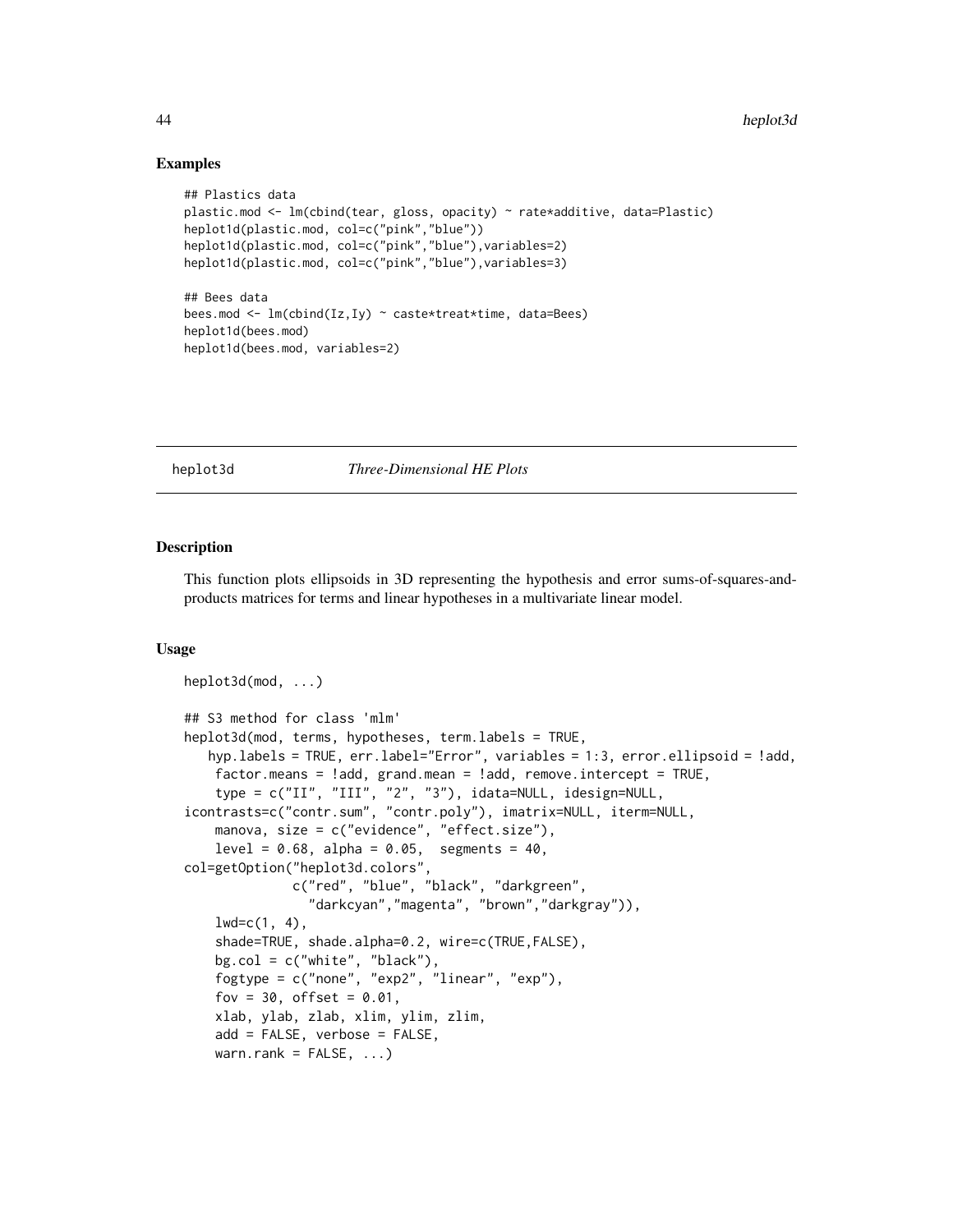#### heplot3d 45

# Arguments

| mod                          | a model object of class "mlm".                                                                                                                                                                                                                                                                                                                                                                                                                                                      |
|------------------------------|-------------------------------------------------------------------------------------------------------------------------------------------------------------------------------------------------------------------------------------------------------------------------------------------------------------------------------------------------------------------------------------------------------------------------------------------------------------------------------------|
| terms                        | a logical value or character vector of terms in the model for which to plot hy-<br>pothesis matrices; if missing or TRUE, defaults to all terms; if FALSE, no terms<br>are plotted.                                                                                                                                                                                                                                                                                                 |
| hypotheses                   | optional list of linear hypotheses for which to plot hypothesis matrices; hypothe-<br>ses are specified as for the linear Hypothesis function in the car package; the<br>list elements can be named, in which case the names are used.                                                                                                                                                                                                                                              |
| term.labels                  | logical value or character vector of names for the terms to be plotted. If TRUE (the<br>default) the names of the terms are used; if FALSE, term labels are not plotted.                                                                                                                                                                                                                                                                                                            |
| hyp.labels                   | logical value or character vector of names for the hypotheses to be plotted. If<br>TRUE (the default) the names of components of the list of hypotheses are used;<br>if FALSE, hypothesis labels are not plotted.                                                                                                                                                                                                                                                                   |
| err.label                    | Label for the error ellipse                                                                                                                                                                                                                                                                                                                                                                                                                                                         |
| variables<br>error.ellipsoid | indices or names of the three response variables to be plotted; defaults to 1:3.                                                                                                                                                                                                                                                                                                                                                                                                    |
|                              | if TRUE, plot the error ellipsoid; defaults to TRUE, if the argument add is FALSE<br>(see below).                                                                                                                                                                                                                                                                                                                                                                                   |
| factor.means                 | logical value or character vector of names of factors for which the means are to<br>be plotted, or TRUE or FALSE; defaults to TRUE, if the argument add is FALSE (see<br>below).                                                                                                                                                                                                                                                                                                    |
| grand.mean                   | if TRUE, plot the centroid for all of the data; defaults to TRUE, if the argument<br>add is FALSE (see below).                                                                                                                                                                                                                                                                                                                                                                      |
| remove.intercept             |                                                                                                                                                                                                                                                                                                                                                                                                                                                                                     |
|                              | if TRUE (the default), do not plot the ellipsoid for the intercept even if it is in the<br>MANOVA table.                                                                                                                                                                                                                                                                                                                                                                            |
| type                         | "type" of sum-of-squares-and-products matrices to compute; one of "II", "III",<br>"2", or "3", where "II" is the default (and "2" is a synonym).                                                                                                                                                                                                                                                                                                                                    |
| idata                        | an optional data frame giving a factor or factors defining the intra-subject model<br>for multivariate repeated-measures data. See Details of Anova for an explanation<br>of the intra-subject design and for further explanation of the other arguments<br>relating to intra-subject factors.                                                                                                                                                                                      |
| idesign                      | a one-sided model formula using the "data" in idata and specifying the intra-<br>subject design for repeated measure models.                                                                                                                                                                                                                                                                                                                                                        |
| icontrasts                   | names of contrast-generating functions to be applied by default to factors and<br>ordered factors, respectively, in the within-subject "data"; the contrasts must<br>produce an intra-subject model matrix in which different terms are orthogonal.<br>The default is c("contr.sum", "contr.poly").                                                                                                                                                                                 |
| imatrix                      | In lieu of idata and idesign, you can specify the intra-subject design matrix<br>directly via imatrix, in the form of list of named elements. Each element gives<br>the columns of the within-subject model matrix for an intra-subject term to be<br>tested, and must have as many rows as there are responses; the columns of the<br>within-subject model matrix for <i>different</i> terms must be mutually orthogonal.<br>This functionality requires car version 2.0 or later. |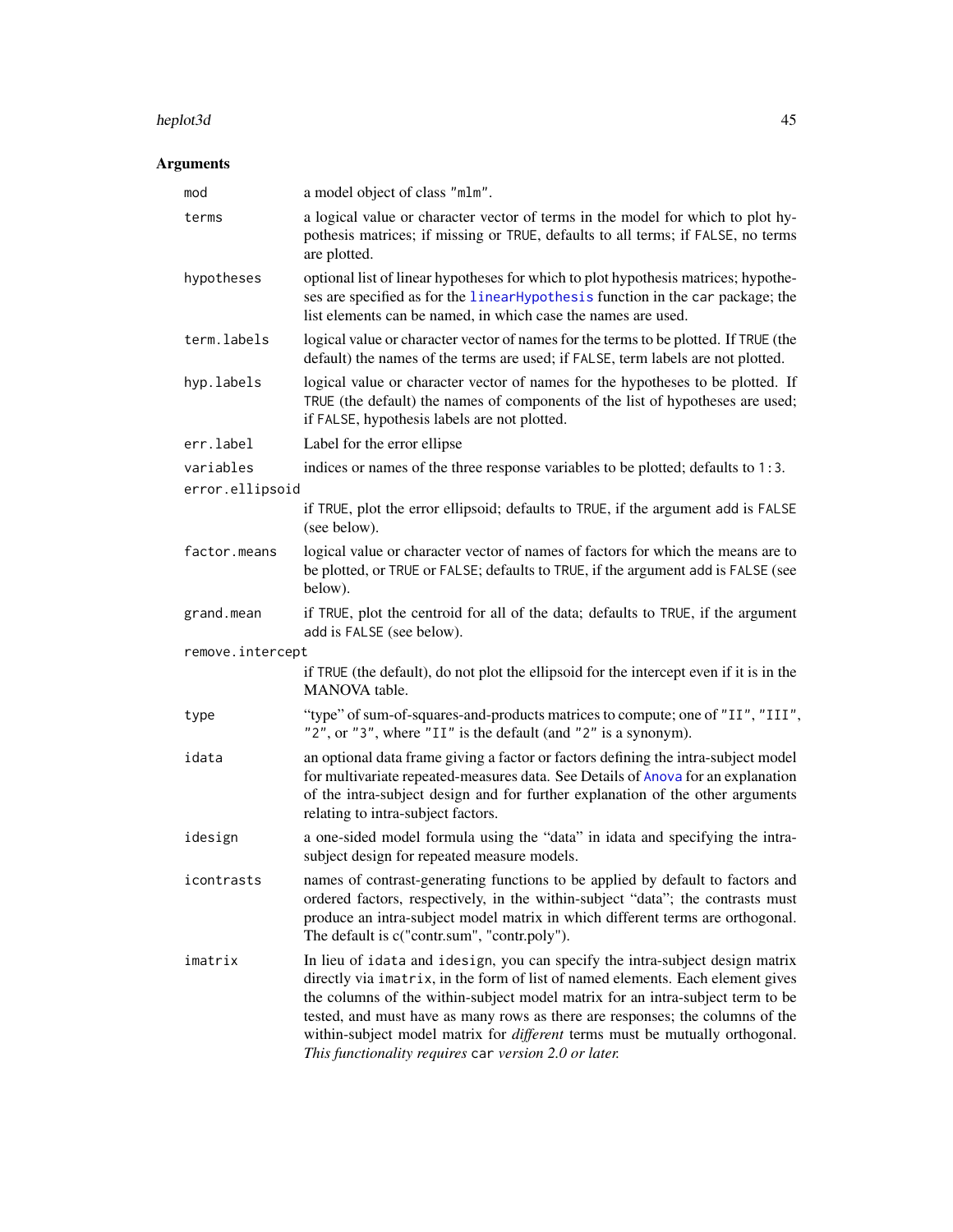| iterm       | For repeated measures designs, you must specify one intra-subject term (a char-<br>acter string) to select the SSPE (E) matrix used in the HE plot. Hypothesis terms<br>plotted include the iterm effect as well as all interactions of iterm with terms.                                                                                                                                                                                                                                                                                                                                 |
|-------------|-------------------------------------------------------------------------------------------------------------------------------------------------------------------------------------------------------------------------------------------------------------------------------------------------------------------------------------------------------------------------------------------------------------------------------------------------------------------------------------------------------------------------------------------------------------------------------------------|
| manova      | optional Anova.mlm object for the model; if absent a MANOVA is computed.<br>Specifying the argument can therefore save computation in repeated calls.                                                                                                                                                                                                                                                                                                                                                                                                                                     |
| size        | how to scale the hypothesis ellipsoid relative to the error ellipsoid; if "evidence",<br>the default, the scaling is done so that a "significant" hypothesis ellipsoid ex-<br>tends outside of the error ellipsoid; if "effect.size", the hypothesis ellipsoid<br>is on the same scale as the error ellipsoid.                                                                                                                                                                                                                                                                            |
| level       | equivalent coverage of ellipsoid for normally-distributed errors, defaults to 0.68.                                                                                                                                                                                                                                                                                                                                                                                                                                                                                                       |
| alpha       | significance level for Roy's greatest-root test statistic; if size="evidence", then<br>the hypothesis ellipsoid is scaled so that it just touches the error ellipsoid at the<br>specified alpha level; a larger hypothesis ellipsoid therefore indicates statistical<br>significance; defaults to 0.05.                                                                                                                                                                                                                                                                                   |
| segments    | number of segments composing each ellipsoid; defaults to 40.                                                                                                                                                                                                                                                                                                                                                                                                                                                                                                                              |
| col         | a color or vector of colors to use in plotting ellipsoids; the first color is used<br>for the error ellipsoid; the remaining colors $-$ recycled as necessary $-$ are<br>used for the hypothesis ellipsoid. A single color can be given, in which case<br>it is used for all ellipsoid. For convenience, the default colors for all hep-<br>lots produced in a given session can be changed by assigning a color vector<br>via options (heplot3d.colors= $c(\ldots)$ . Otherwise, the default colors are<br>c("pink","blue","black","darkgreen","darkcyan","magenta","brown","darkgray"). |
| lwd         | a two-element vector giving the line width for drawing ellipsoids (including<br>those that degenerate to an ellipse) and for drawing ellipsoids that degenerate to<br>a line segment. The default is $c(1, 4)$ .                                                                                                                                                                                                                                                                                                                                                                          |
| shade       | a logical scalar or vector, indicating whether the ellipsoids should be rendered<br>with shade3d. Works like co1, except that FALSE is used for any 1 df degenerate<br>ellipsoid.                                                                                                                                                                                                                                                                                                                                                                                                         |
| shade.alpha | a numeric value in the range $[0,1]$ , or a vector of such values, giving the alpha<br>transparency for ellipsoids rendered with shade=TRUE.                                                                                                                                                                                                                                                                                                                                                                                                                                              |
| wire        | a logical scalar or vector, indicating whether the ellipsoids should be rendered<br>with wire3d. Works like col, except that TRUE is used for any 1 df degenerate<br>ellipsoid.                                                                                                                                                                                                                                                                                                                                                                                                           |
| $bg$ .col   | background colour, "white" or "black", defaulting to "white".                                                                                                                                                                                                                                                                                                                                                                                                                                                                                                                             |
| fogtype     | type of "fog" to use for depth-cueing; the default is "none". See bg.                                                                                                                                                                                                                                                                                                                                                                                                                                                                                                                     |
| fov         | field of view angle; controls perspective. See viewpoint.                                                                                                                                                                                                                                                                                                                                                                                                                                                                                                                                 |
| offset      | proportion of axes to off set labels; defaults to 0.01.                                                                                                                                                                                                                                                                                                                                                                                                                                                                                                                                   |
| xlab        | x-axis label; defaults to name of the x variable.                                                                                                                                                                                                                                                                                                                                                                                                                                                                                                                                         |
| ylab        | y-axis label; defaults to name of the y variable.                                                                                                                                                                                                                                                                                                                                                                                                                                                                                                                                         |
| zlab        | z-axis label; defaults to name of the z variable.                                                                                                                                                                                                                                                                                                                                                                                                                                                                                                                                         |
| xlim        | x-axis limits; if absent, will be computed from the data.                                                                                                                                                                                                                                                                                                                                                                                                                                                                                                                                 |
| ylim        | y-axis limits; if absent, will be computed from the data.                                                                                                                                                                                                                                                                                                                                                                                                                                                                                                                                 |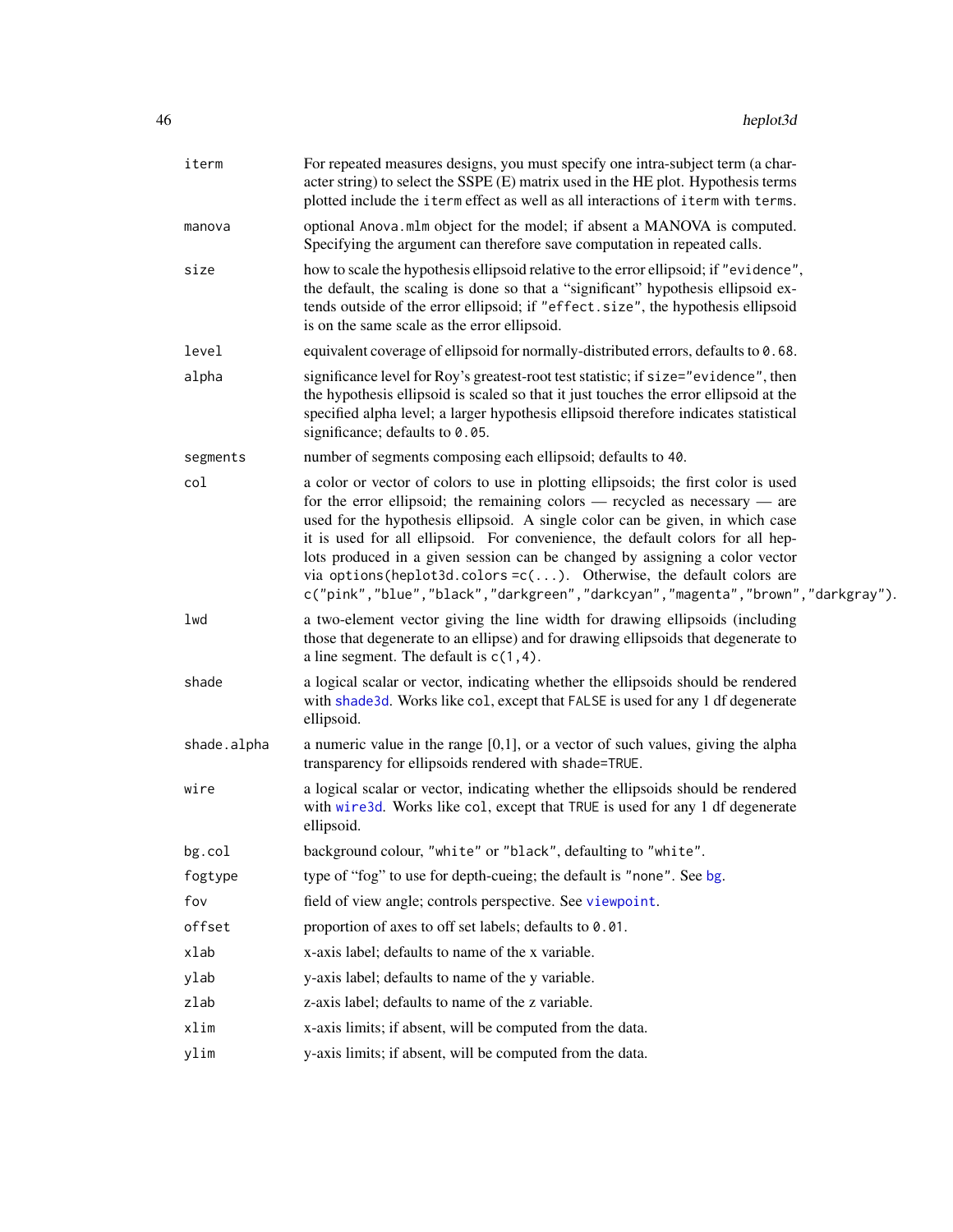#### heplot3d 47

| zlim      | z-axis limits; if absent, will be computed from the data.                                                                                              |
|-----------|--------------------------------------------------------------------------------------------------------------------------------------------------------|
| add       | if TRUE, add to the current plot; the default is FALSE. If TRUE, the error ellipsoid<br>is neither plotted nor returned in the output object.          |
| verbose   | if TRUE, print the MANOVA table and details of hypothesis tests; the default is<br>FALSE.                                                              |
| warn.rank | if TRUE, do not suppress warnings about the rank of the hypothesis matrix when<br>the ellipsoid collapses to an ellipse or line; the default is FALSE. |
| $\cdot$   | arguments passed from generic.                                                                                                                         |

# Details

When the H matrix for a term has rank  $<$  3, the ellipsoid collapses to an ellipse (rank(H)=2) or a line  $(rank(H)=1)$ .

Rotating the plot can be particularly revealing, showing views in which H variation is particularly large or small in relation to E variation. See [play3d](#page-0-0) and [movie3d](#page-0-0) for details on creating animations.

The arguments xlim, ylim, and zlim can be used to expand the bounding box of the axes, but cannot decrease it.

#### Value

heplot3d invisibly returns a list containing the bounding boxes of the error (E) ellipsoid and for each term or linear hypothesis specified in the call. Each of these is a 2 x 3 matrix with rownames "min" and "max" and colnames corresponding to the variables plotted. An additional component, center, contains the coordinates of the centroid in the plot.

The function also leaves an object named .frame in the global environment, containing the rgl object IDs for the axes, axis labels, and bounding box; these are deleted and the axes, etc. redrawn if the plot is added to.

## References

Friendly, M. (2006). Data Ellipses, HE Plots and Reduced-Rank Displays for Multivariate Linear Models: SAS Software and Examples *Journal of Statistical Software*, 17(6), 1-42. [https://www.](https://www.jstatsoft.org/v17/i06/) [jstatsoft.org/v17/i06/](https://www.jstatsoft.org/v17/i06/)

Friendly, M. (2007). HE plots for Multivariate General Linear Models. *Journal of Computational and Graphical Statistics*, 16(2) 421-444. <http://datavis.ca/papers/jcgs-heplots.pdf>

## See Also

[Anova](#page-0-0), [linearHypothesis](#page-0-0), for details on MANOVA tests and linear hypotheses

[heplot](#page-34-0), [pairs.mlm](#page-66-0), for other plotting methods for mlm objects

[rgl-package](#page-0-0), for details about 3D plots with rgl

[heplot3d.candisc](#page-0-0) for 3D HE plots in canonical space.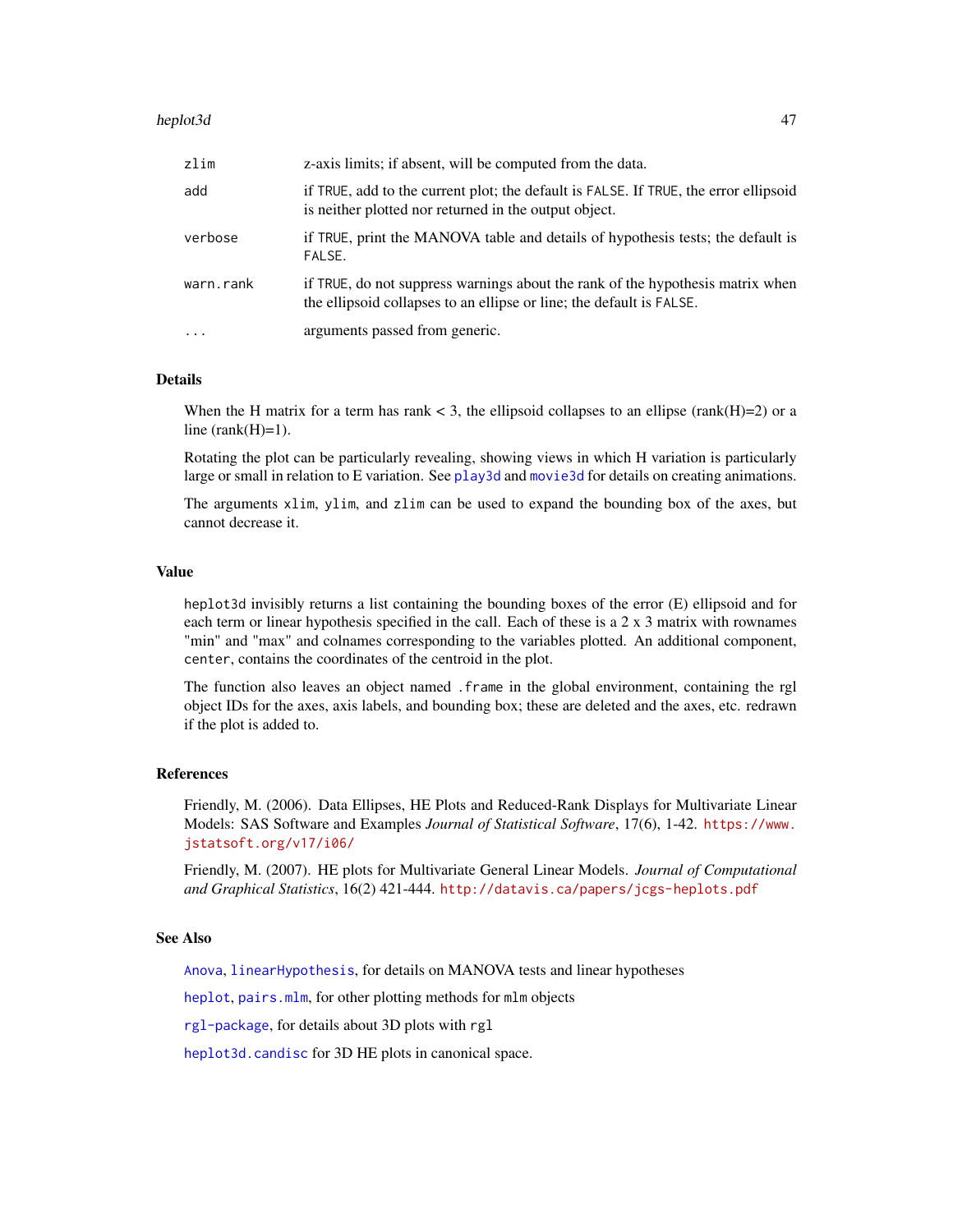## Examples

```
# Soils data, from car package
soils.mod <- lm(cbind(pH,N,Dens,P,Ca,Mg,K,Na,Conduc) ~ Block + Contour*Depth, data=Soils)
Anova(soils.mod)
heplot(soils.mod, variables=c("Ca", "Mg"))
pairs(soils.mod, terms="Depth", variables=c("pH", "N", "P", "Ca", "Mg"))
heplot3d(soils.mod, variables=c("Mg", "Ca", "Na"), wire=FALSE)
# Plastic data
plastic.mod <- lm(cbind(tear, gloss, opacity) ~ rate*additive, data=Plastic)
## Not run:
heplot3d(plastic.mod, col=c("red", "blue", "brown", "green3"), wire=FALSE)
## End(Not run)
```
Hernior *Recovery from Elective Herniorrhaphy*

## Description

A data set on measures of post-operative recovery of 32 patients undergoing an elective herniorrhaphy operation, in relation to pre-operative measures.

# Usage

data(Hernior)

# Format

A data frame with 32 observations on the following 9 variables.

```
age patient age
```
sex patient sex, a factor with levels f m

- pstat physical status (ignoring that associated with the operation). A 1-5 scale, with 1=perfect health, 5=very poor health.
- build body build, a 1-5 scale, with 1=emaciated, 2=thin, 3=average, 4=fat, 5=obese.
- cardiac preoperative complications with heart, 1-4 scale, with 1=none, 2=mild, 3=moderate, 4=severe.
- resp preoperative complications with respiration, 1-4 scale, with 1=none, 2=mild, 3=moderate, 4=severe.
- leave condition upon leaving the recovery room, a 1-4 scale, with 1=routine recovery, 2=intensive care for observation overnight, 3=intensive care, with moderate care required, 4=intensive care, with moderate care required.
- los length of stay in hospital after operation (days)
- nurse level of nursing required one week after operation, a 1-5 scale, with 1=intense, 2=heavy, 3=moderate, 4=light, 5=none (?); see Details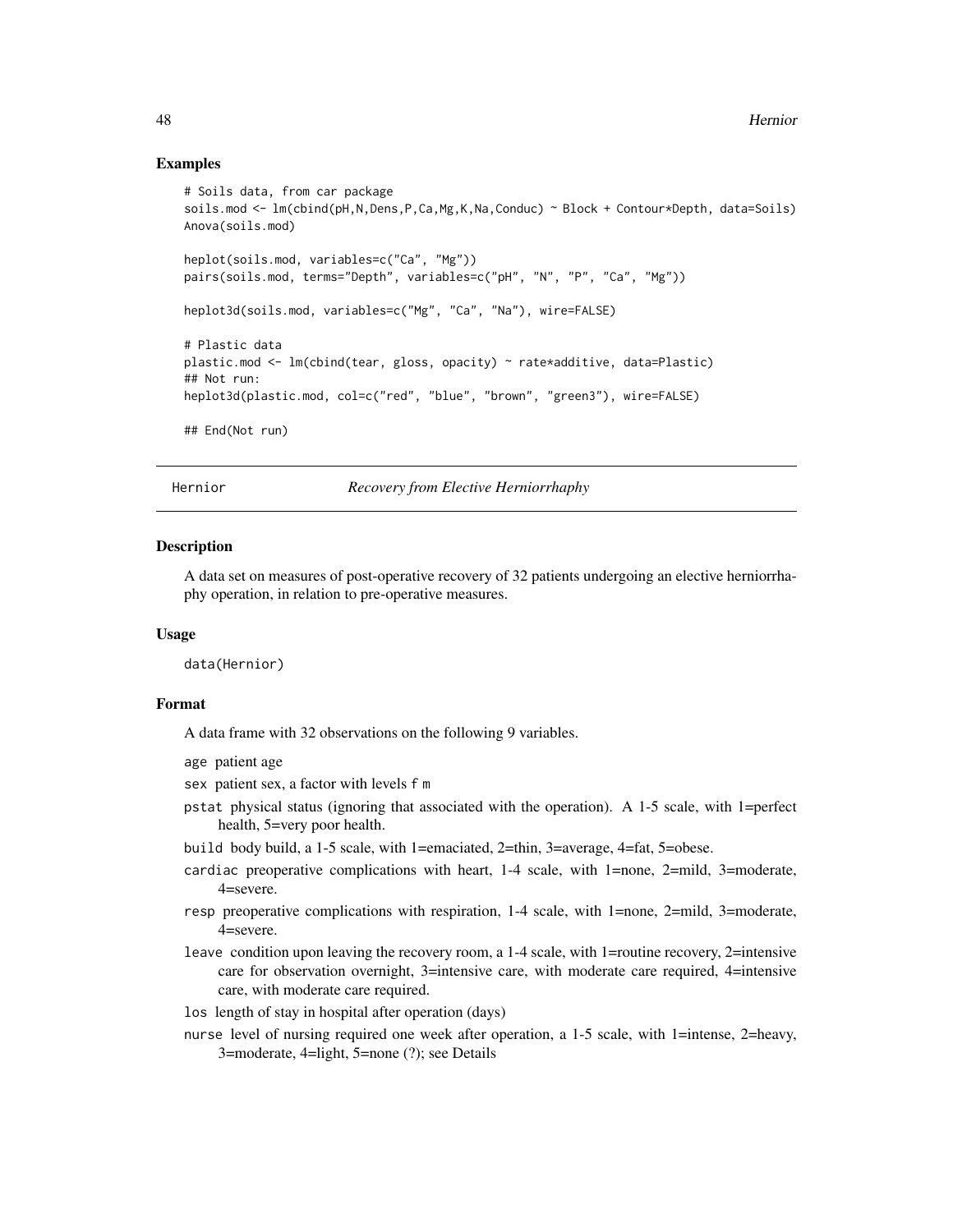#### Hernior 49

#### Details

leave, nurse and los are outcome measures; the remaining variables are potential predictors of recovery status.

The variable nurse is recorded as 1-4, with remaining (20) entries entered as "-" in both sources. It is not clear whether this means "none" or NA. The former interpretation was used in constructing the R data frame, so nurse==5 for these observations. Using Hernior\$nurse[Hernior\$nurse==5] <-NA would change to the other interpretation, but render nurse useless in a multivariate analysis.

The ordinal predictors could instead be treated as factors, and there are also potential interactions to be explored.

#### Source

Mosteller, F. and Tukey, J. W. (1977), *Data analysis and regression*, Reading, MA: Addison-Wesley. Data Exhibit 8, 567-568. Their source: A study by B. McPeek and J. P. Gilbert of the Harvard Anesthesia Center.

## References

Hand, D. J., Daly, F., Lunn, A. D., McConway, K. J. and Ostrowski, E. (1994), *A Handbook of Small Data Sets*, Number 484, 390-391.

```
str(Hernior)
Hern.mod <- lm(cbind(leave, nurse, los) ~
               age + sex + pstat + build + cardiac + resp, data=Hernior)
Anova(Hern.mod, test="Roy") # actually, all tests are identical
# test overall regression
linearHypothesis(Hern.mod, c("age", "sexm", "pstat", "build", "cardiac", "resp"))
# joint test of age, sex & caridac
linearHypothesis(Hern.mod, c("age", "sexm", "cardiac"))
clr <- c("red", "darkgray", "blue", "darkgreen", "magenta", "brown", "black")
heplot(Hern.mod, col=clr)
pairs(Hern.mod, col=clr)
## Enhancing the pairs plot ...
# create better variable labels
vlab <- c("LeaveCondition\n(leave)", "NursingCare\n(nurse)", "LengthOfStay\n(los)")
# Add ellipse to test all 5 regressors simultaneously
hyp <- list("Regr" = c("age", "sexm", "pstat", "build", "cardiac", "resp"))
pairs(Hern.mod, hypotheses=hyp, col=clr, var.labels=vlab)
## Views in canonical space for the various predictors
if (require(candisc)) {
Hern.canL <- candiscList(Hern.mod)
plot(Hern.canL, term="age")
plot(Hern.canL, term="sex")
plot(Hern.canL, term="pstat") # physical status
}
```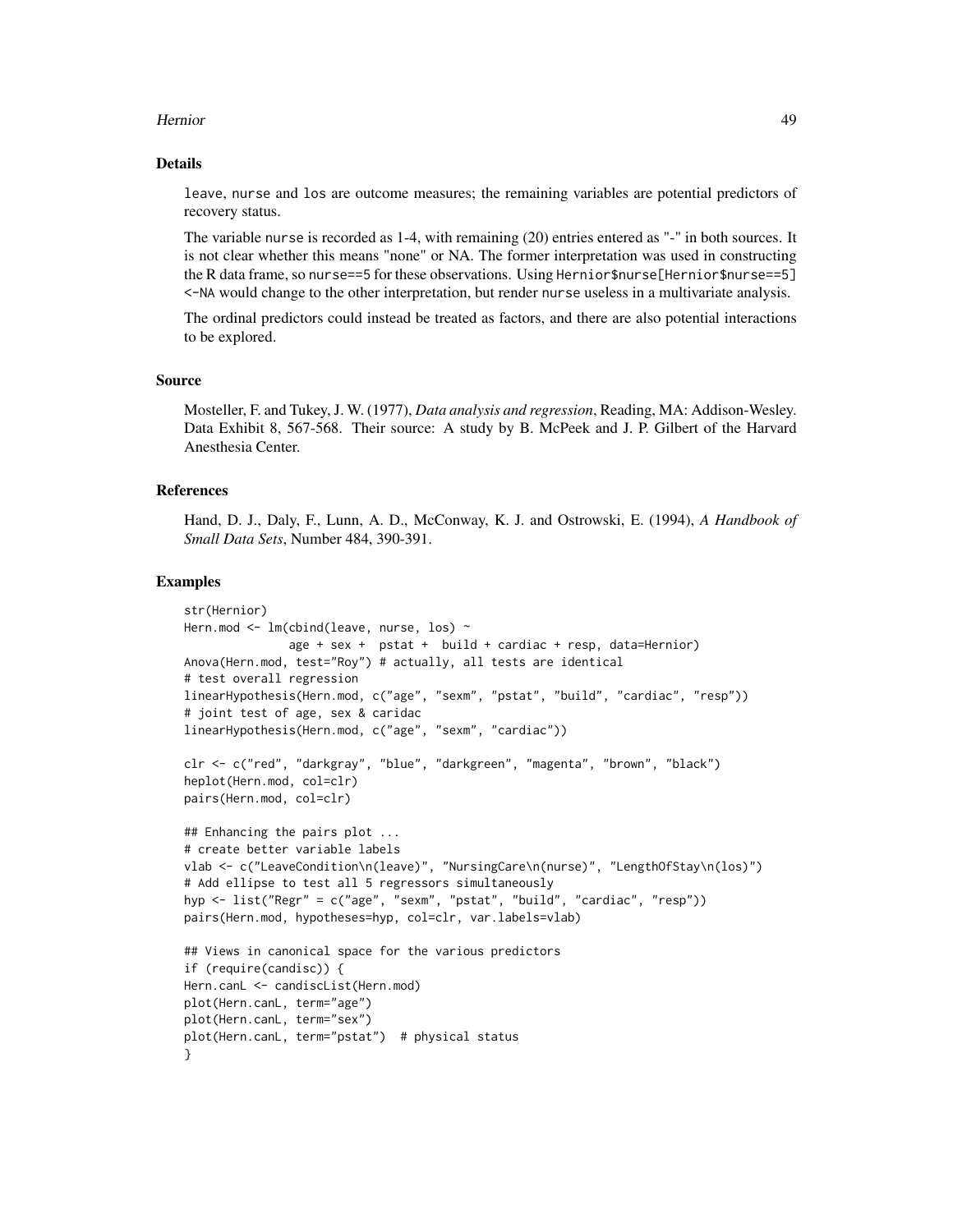Plot an interpolation between two related data sets, typically transformations of each other. This function is designed to be used in animations.

Points are plotted via the linear interpolation,

$$
XY = XY1 + \alpha (XY2 - XY1)
$$

The function allows plotting of the data ellipse, the linear regression line, and line segments showing the movement of points.

# Usage

```
interpPlot(xy1, xy2, alpha,
xlim, ylim, points=TRUE, add=FALSE, col=palette()[1],
ellipse = FALSE, ellipse.args = NULL,
abline=FALSE, col.lines = palette()[2], lwd=2,
id.method = "mahal", labels=rownames(xy1),
id.n = 0, id.cex = 1, id.col = palette()[1],segments=FALSE, segment.col="darkgray",
 ...)
```
## Arguments

| xy1          | First data set, a 2-column matrix or data.frame                                                                   |
|--------------|-------------------------------------------------------------------------------------------------------------------|
| xy2          | Second data set, a 2-column matrix or data.frame                                                                  |
| alpha        | The value of the interpolation fraction, typically (but not necessarily) $\theta \leq \alpha$ alpha<br>$\leq$ 1). |
| xlim, ylim   | x, y limits for the plot. If not specified, the function uses the ranges of $rbind(xy1, xy2)$ .                   |
| points       | Logical. Whether to plot the points in the current interpolation?                                                 |
| col          | Color for plotted points.                                                                                         |
| add          | Logical. Whether to add to an existing plot?                                                                      |
| ellipse      | logical. TRUE to plot a dataEllipse                                                                               |
| ellipse.args | other arguments passed to dataEllipse                                                                             |
| abline       | logical. TRUE to plot the linear regression line for XY                                                           |
| col.lines    | line color                                                                                                        |
| lwd          | line width                                                                                                        |
| id.method    | How points are to be identified. See showLabels.                                                                  |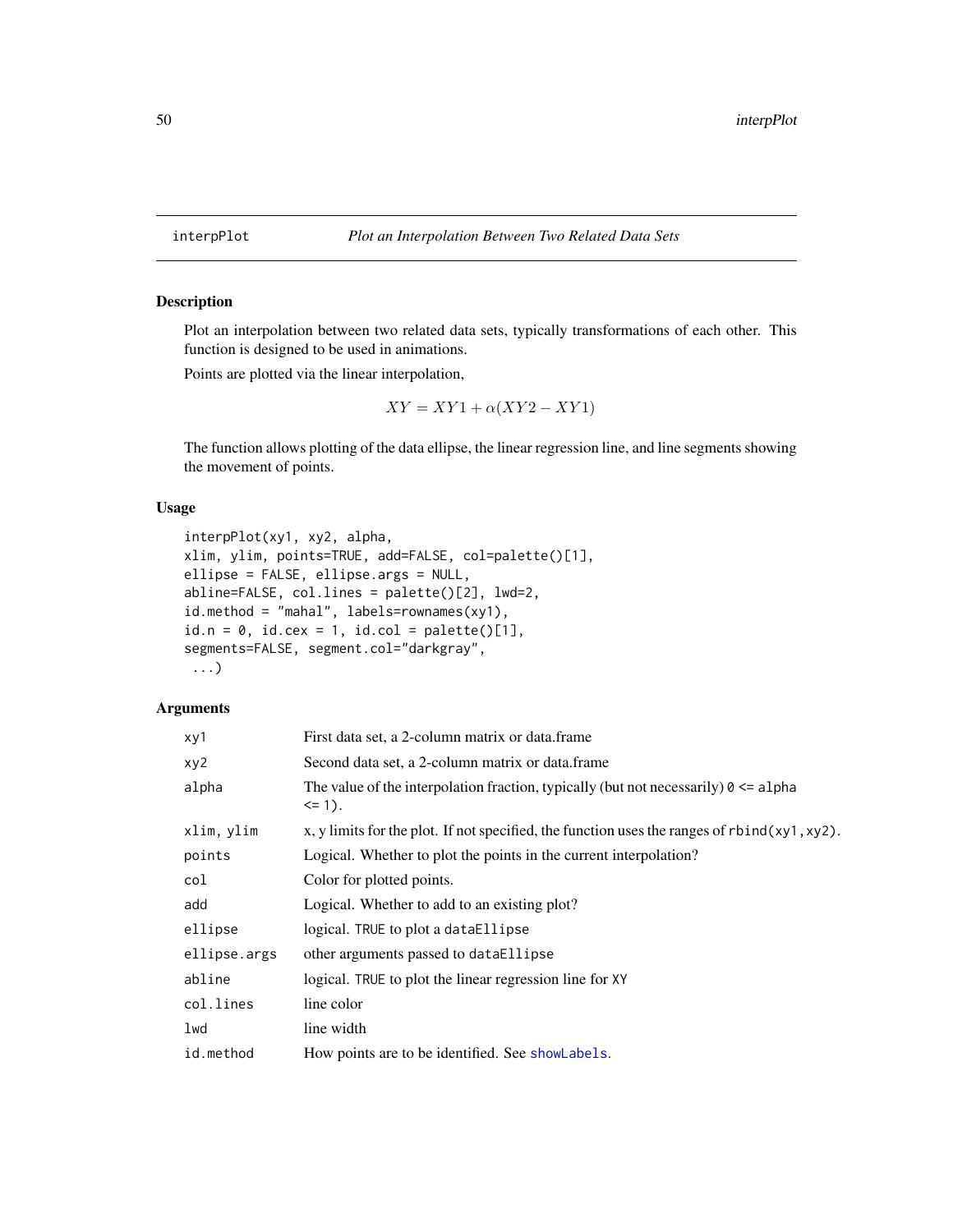#### interpPlot 51

| labels      | observation labels                                                           |
|-------------|------------------------------------------------------------------------------|
| id.n        | Number of points to be identified. If set to zero, no points are identified. |
| id.cex      | Controls the size of the plotted labels. The default is 1                    |
| id.col      | Controls the color of the plotted labels.                                    |
| segments    | logical. TRUE to draw lines segments from xy1 to xy                          |
| segment.col | line color for segments                                                      |
| $\ddotsc$   | other arguments passed to plot()                                             |

# Details

Interpolations other than linear can be obtained by using a non-linear series of alpha values. For example alpha=sin(seq( $0,1,1$ )/sin(1) will give a sinusoid interpolation.

## Value

Returns invisibly the interpolated XY points.

#### Note

The examples here just use on-screen animations to the console graphics window. The [animation](#page-0-0) package provides facilities to save these in various formats.

# Author(s)

Michael Friendly

#### See Also

[dataEllipse](#page-0-0), [showLabels](#page-0-0), [animation](#page-0-0)

# Examples

```
#################################################
# animate an AV plot from marginal to conditional
#################################################
data(Duncan, package="car")
duncmod <- lm(prestige ~ income + education, data=Duncan)
mod.mat <- model.matrix(duncmod)
# function to do an animation for one variable
dunc.anim <- function(variable, other, alpha=seq(0, 1, .1)) {
 var <- which(variable==colnames(mod.mat))
 duncdev <- scale(Duncan[,c(variable, "prestige")], scale=FALSE)
 duncav <- lsfit(mod.mat[, -var], cbind(mod.mat[, var], Duncan$prestige),
         intercept = FALSE)$residuals
 colnames(duncav) <- c(variable, "prestige")
```
lims <- apply(rbind(duncdev, duncav),2,range)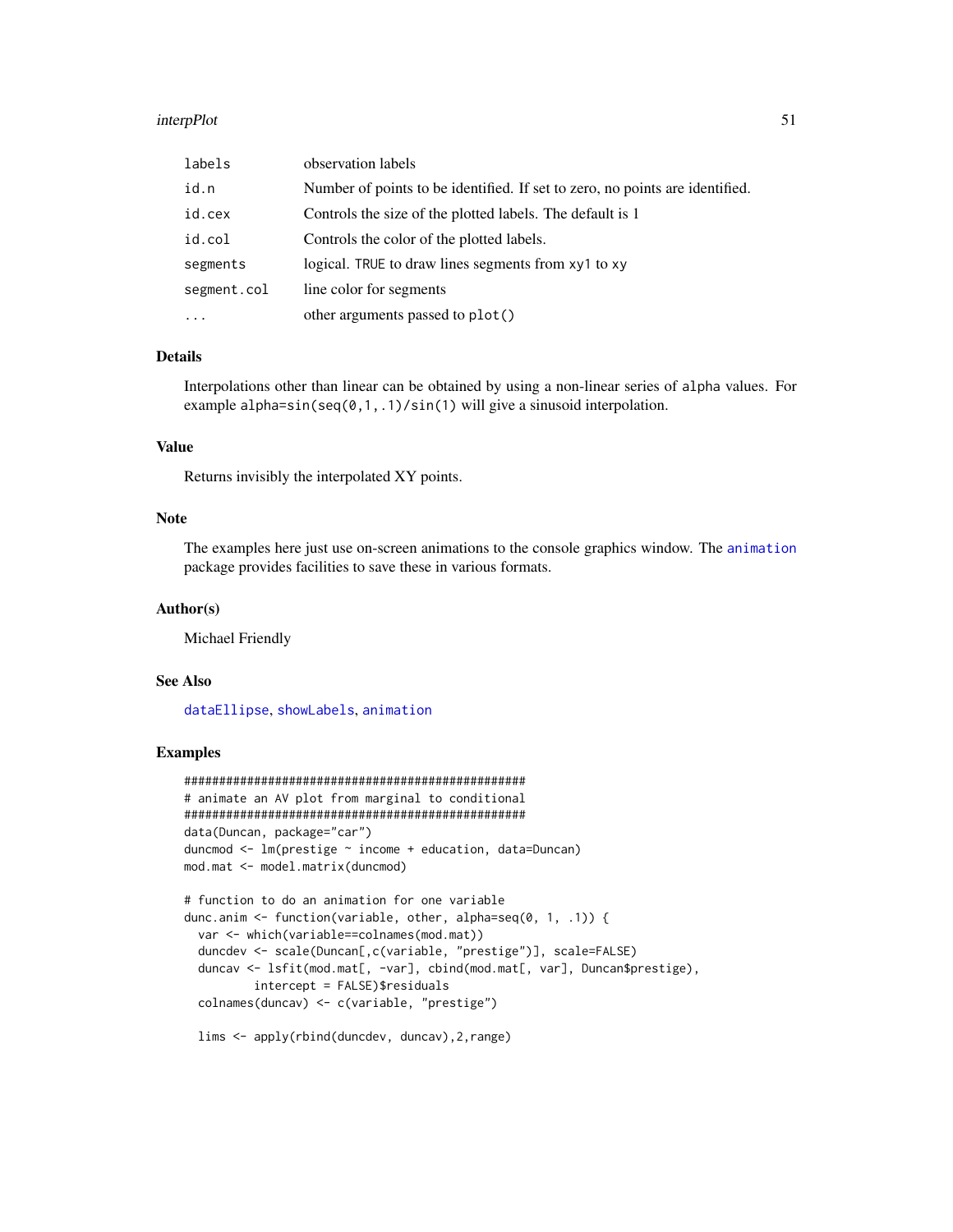```
for (alp in alpha) {
    main <- if(alp==0) paste("Marginal plot:", variable)
      else paste(round(100*alp), "% Added-variable plot:", variable)
    interpPlot(duncdev, duncav, alp, xlim=lims[,1], ylim=lims[,2], pch=16,
      main = main,xlab = paste(variable, "| ", alp, other),
      ylab = paste("prestige | ", alp, other),
      ellipse=TRUE, ellipse.args=(list(levels=0.68, fill=TRUE, fill.alpha=alp/2)),
      abline=TRUE, id.n=3, id.cex=1.2, cex.lab=1.25)
    Sys.sleep(1)
  }
}
# show these in the R console
if(interactive()) {
dunc.anim("income", "education")
dunc.anim("education", "income")
}
############################################
# correlated bivariate data with 2 outliers
# show rotation from data space to PCA space
############################################
set.seed(123345)
x < -c(rnorm(100), 2, -2)
y \leq -c(x[1:100] + rnorm(100), -2, 2)XY \leftarrow \text{cbind}(x=x, y=y)rownames(XY) <- seq_along(x)
XY <- scale(XY, center=TRUE, scale=FALSE)
# start, end plots
dataEllipse(XY, pch=16, levels=0.68, id.n=2)
mod <- lm(y~x, data=as.data.frame(XY))
abline(mod, col="red", lwd=2)
pca <- princomp(XY, cor=TRUE)
scores <- pca$scores
dataEllipse(scores, pch=16, levels=0.68, id.n=2)
abline(lm(Comp.2 ~ Comp.1, data=as.data.frame(scores)), lwd=2, col="red")
# show interpolation
# functions for labels, as a function of alpha
main <- function(alpha) {if(alpha==0) "Original data"
  else if(alpha==1) "PCA scores"
  else paste(round(100*alpha,1), "% interpolation")}
xlab <- function(alpha) {if(alpha==0) "X"
  else if(alpha==1) "PCA.1"
  else paste("X +", alpha, "(X - PCA.1)")}
ylab <- function(alpha) {if(alpha==0) "Y"
```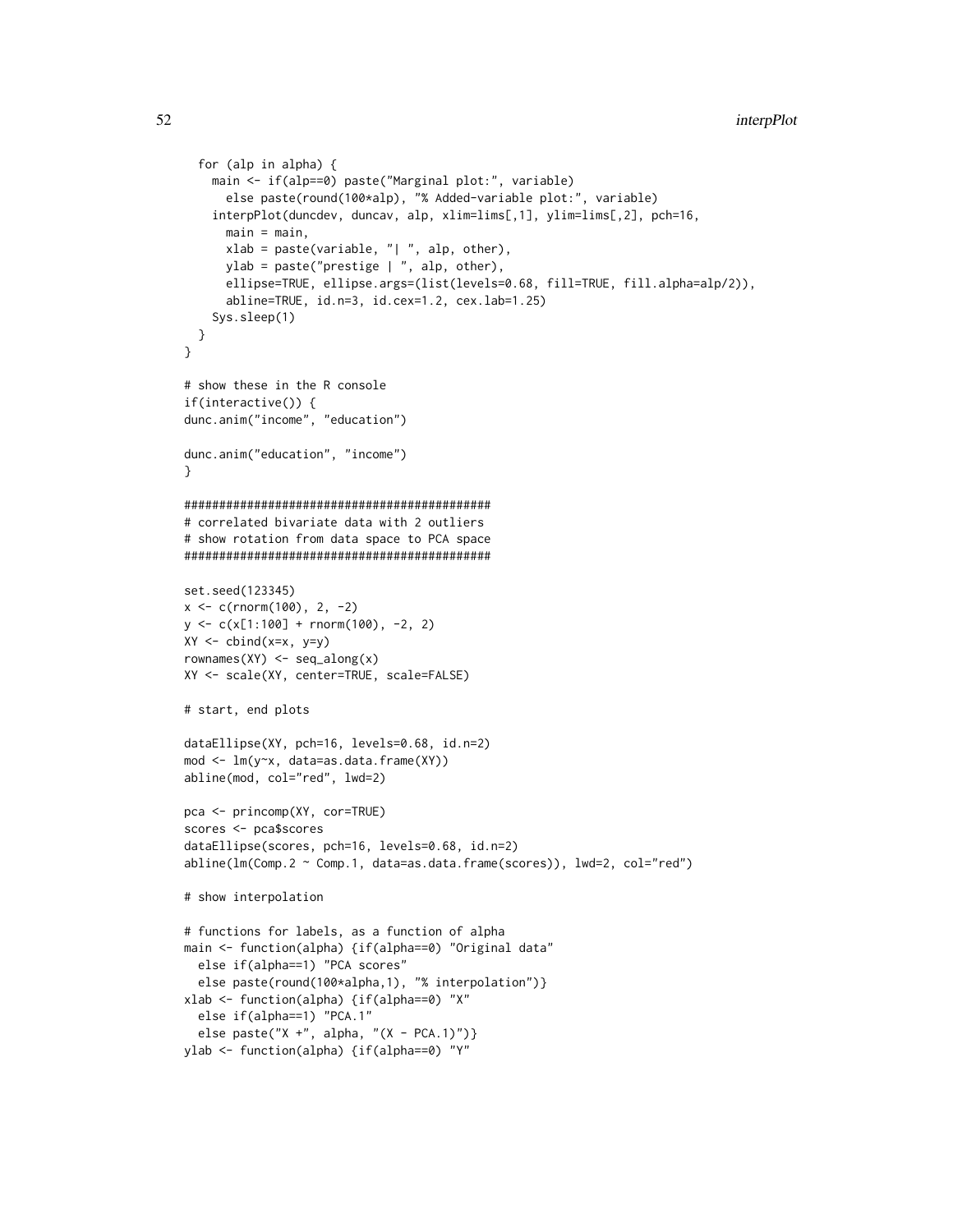# label.ellipse 53

```
else if(alpha==1) "PCA.2"
 else paste("Y +", alpha, "(Y - PCA.2)")}
interpPCA \leftarrow function(XY, alpha = seq(0,1,.1)) {
 XY <- scale(XY, center=TRUE, scale=FALSE)
 if (is.null(rownames(XY))) rownames(XY) <- 1:nrow(XY)
 pca <- princomp(XY, cor=TRUE)
 scores <- pca$scores
 for (alp in alpha) {
    interpPlot(XY, scores, alp,
      pch=16,
      main = main(alp),
      xlab = xlab(ab),ylab = ylab(alp),
      ellipse=TRUE, ellipse.args=(list(levels=0.68, fill=TRUE, fill.alpha=(1-alp)/2)),
      abline=TRUE, id.n=2, id.cex=1.2, cex.lab=1.25, segments=TRUE)
    Sys.sleep(1)
 }
}
# show in R console
if(interactive()) {
interpPCA(XY)
}
## Not run:
library(animation)
saveGIF({
 interpPCA(XY, alpha \leftarrow seq(0,1,.1)),
 movie.name="outlier-demo.gif", ani.width=480, ani.height=480, interval=1.5)
```
## End(Not run)

<span id="page-52-0"></span>label.ellipse *Label an ellipse*

## Description

label.ellipse is used to a draw text label on an ellipse at its center or somewhere around the periphery in a very flexible way.

#### Usage

```
label.ellipse(ellipse, label, col = "black", label.pos = NULL, xpd = TRUE,
  tweak = 0.5 * c(strwidth("M"), strheight("M")), ...)
```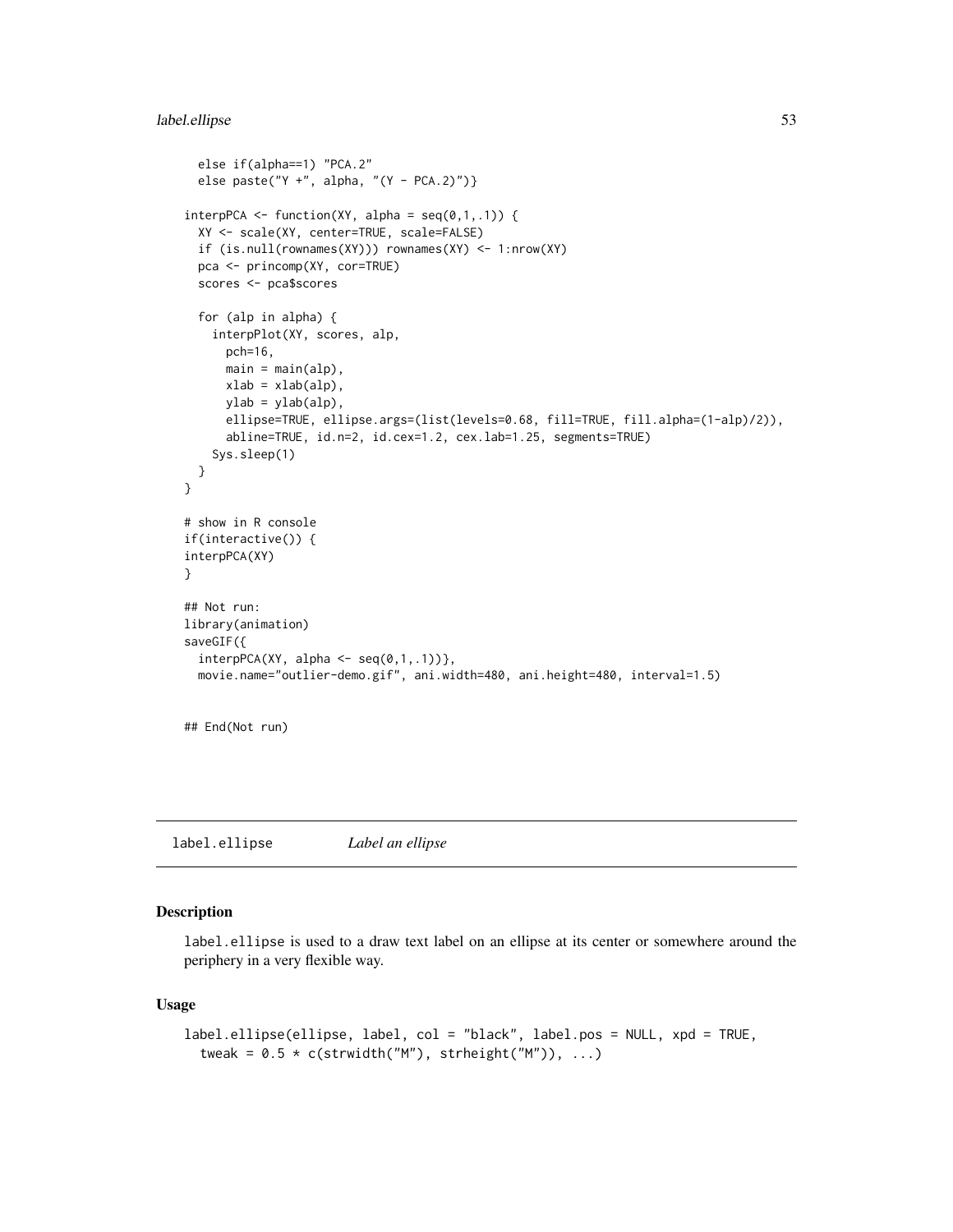## Arguments

| ellipse   | A two-column matrix of coordinates for the ellipse boundary   |
|-----------|---------------------------------------------------------------|
| label     | Character string to be used as the ellipse label              |
| col       | Label color                                                   |
| label.pos | Label position relative to the ellipse. See details           |
| xpd       | Should the label be allowed to extend beyond the plot limits? |
| tweak     | A vector of two lengths used to tweak label positions         |
|           | Other parameters passed to text, e.g., cex,                   |

# Details

If label.pos=NULL, the function uses the sign of the correlation represented by the ellipse to determine a position at the top  $(r \geq 0)$  or bottom  $(r < 0)$  of the ellipse. Integer values of 0, 1, 2, 3 and 4, respectively indicate positions at the center, below, to the left of, above and to the right of the max/min coordinates of the ellipse. Label positions can also be specified as the corresponding character strings c("center","bottom","left","top","right"), or compass directions, c("C", "S", "W", "N", "E"), or Other integer label.pos values, 5:nrow(ellipse) are taken as indices of the row coordinates to be used for the ellipse label. Equivalently, label.pos can also be a *fraction* in (0,1), interpreted as the fraction of the way around the unit circle, counterclockwise from the point (1,0).

## Author(s)

Michael Friendly

#### See Also

[heplot](#page-34-0)

```
circle <- function(center=c(0,0), radius=1, segments=60) {
   angles <- (0:segments)*2*pi/segments
   circle <- radius * cbind( cos(angles), sin(angles))
   t( c(center) + t( circle ))
}
label_demo <- function(ell) {
  plot(-2:2, -2:2, type="n", asp=1, main="label.pos values and points (0:60)")
  lines(ell, col="gray")
  points(0, 0, pch="+", cex=2)
  labs <- c("center", "bot", "left", "top", "right")
  for (i in 0:4) {
   label.ellipse(ell, label=paste(i, ":", labs[i+1]), label.pos = i)
  }
  for( i in 5*c(1,2, 4,5, 7,8, 10,11)) {
    points(ell[i,1], ell[i,2], pch=16)
```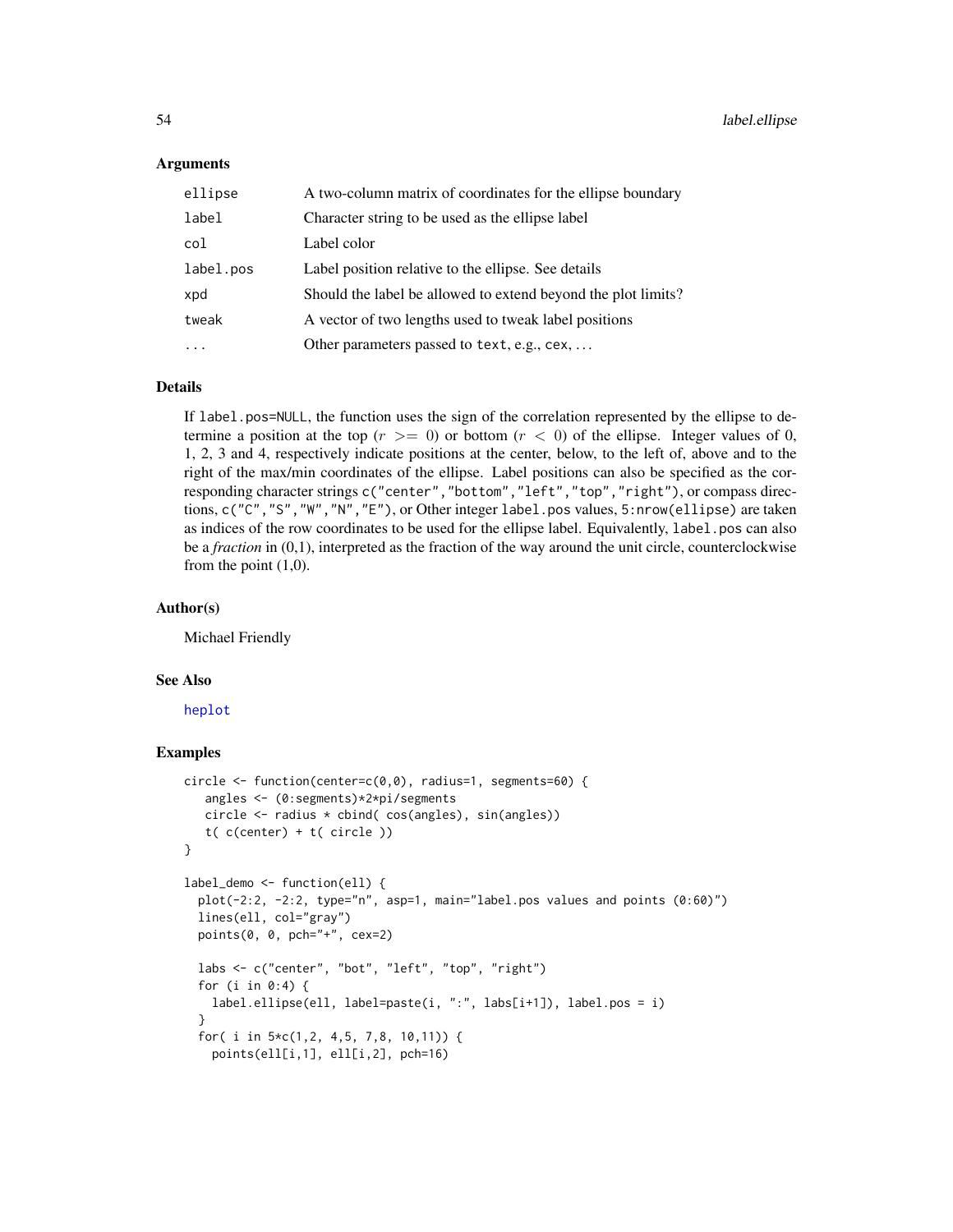#### leveneTests 55

```
label.ellipse(ell, label=i, label.pos=i)
  }
}
circ <- circle(radius=1.8)
label_demo(circ)
ell <-circ %*% chol(matrix( c(1, .5, .5, 1), 2, 2))
label_demo(ell)
```
leveneTests *Levene Tests of Homogeneity of Variances*

# **Description**

This function extends [leveneTest](#page-0-0) to a multivariate response setting. It performs the Levene test of homogeneity of variances for each of a set of response variables, and prints a compact summary.

# Usage

```
leveneTests(y, group, center = median, ...)
```
# Arguments

| y      | A data frame or matrix of numeric response variables in a multivariate linear<br>model.                                                                                                                  |
|--------|----------------------------------------------------------------------------------------------------------------------------------------------------------------------------------------------------------|
| group  | a vector or factor object giving the group for the corresponding elements of the<br>rows of y                                                                                                            |
| center | The name of a function to compute the center of each group; mean gives the<br>original Levene's (1960) test; the default, median, provides a more robust test<br>suggested by Brown and Forsythe (1974). |
|        | other arguments, passed to leveneTest                                                                                                                                                                    |

# Value

An object of classes "anova" and "data.frame", with one observation for each response variable in y.

#### Author(s)

Michael Friendly

#### References

Levene, H. (1960). Robust Tests for Equality of Variances. In Olkin, I. *et al.* (Eds.), *Contributions to Probability and Statistics: Essays in Honor of Harold Hotelling*, Stanford University Press, 278- 292.

Brown, M. B. & Forsythe, A. B. (1974). Robust Tests For Equality Of Variances *Journal of the American Statistical Association*, 69, 364-367.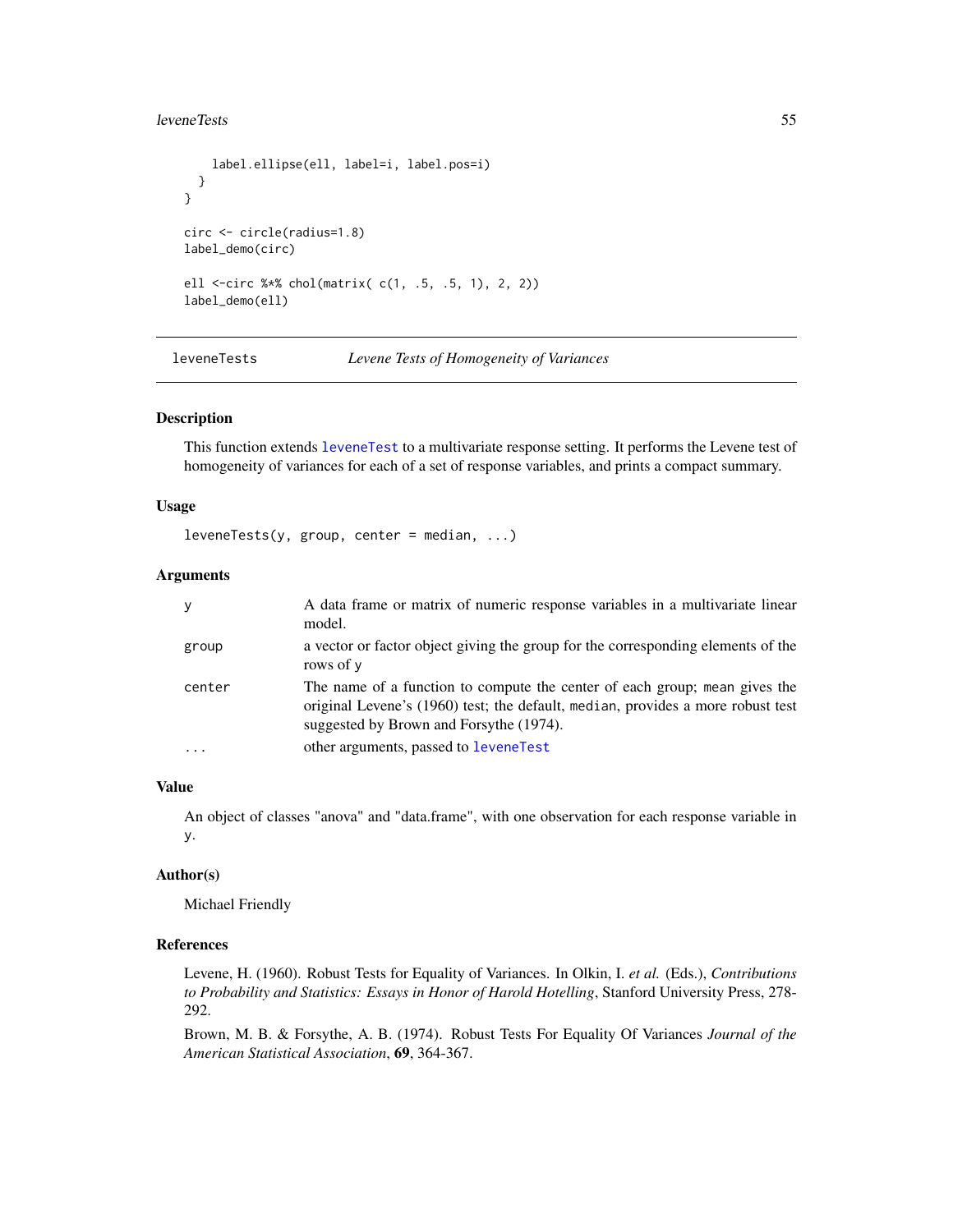## See Also

[leveneTest](#page-0-0), [bartlettTests](#page-8-0)

#### Examples

leveneTests(iris[,1:4], iris\$Species)

# handle a 1-column response? leveneTests(iris[,1, drop=FALSE], iris\$Species)

```
data(Skulls, package="heplots")
leveneTests(Skulls[,-1], Skulls$epoch)
```
logdetCI *Calculate confidence interval for log determinant of covariance matrices*

#### Description

This function uses asymptotic results described by Cai et. al (2016), Theorem 1, to calculate approximate, normal theory confidence intervals (CIs) for the log determinant of one or more sample covariance matrices.

Their results are translated into a CI via the approximation

 $\log det(\widehat{\Sigma}) - bias \pm z_{1-\alpha/2} \times SE$ 

where  $\hat{\Sigma}$  is the sample estimate of a population covariance matrix, *bias* is a bias correction constant and  $SE$  is a width factor for the confidence interval. Both bias and  $SE$  are functions of S the sample size,  $n$  and number of variables,  $p$ .

This function is included here only to provide an approximation to *graphical accuracy* for use with Box's M test for equality of covariance matrices, [boxM](#page-11-0) and its associated [plot.boxM](#page-71-0) method.

#### Usage

```
logdetCI(cov, n, conf = 0.95, method = 1, bias.add = TRUE)
```
# Arguments

| COV      | a covariance matrix or a (named) list of covariance matrices, all the same size                                                                                          |
|----------|--------------------------------------------------------------------------------------------------------------------------------------------------------------------------|
| n        | sample size, or vector of sample sizes, one for each covariance matrix                                                                                                   |
| conf     | confidence level                                                                                                                                                         |
| method   | Three methods are provided, based on Cai et. al Theorem 1 (method=1), Corol-<br>lary 1 (method=2) and Corollary 2 (method=3), each with different bias and SE<br>values. |
| bias.adj | logical; set FALSE to exclude the bias correction term.                                                                                                                  |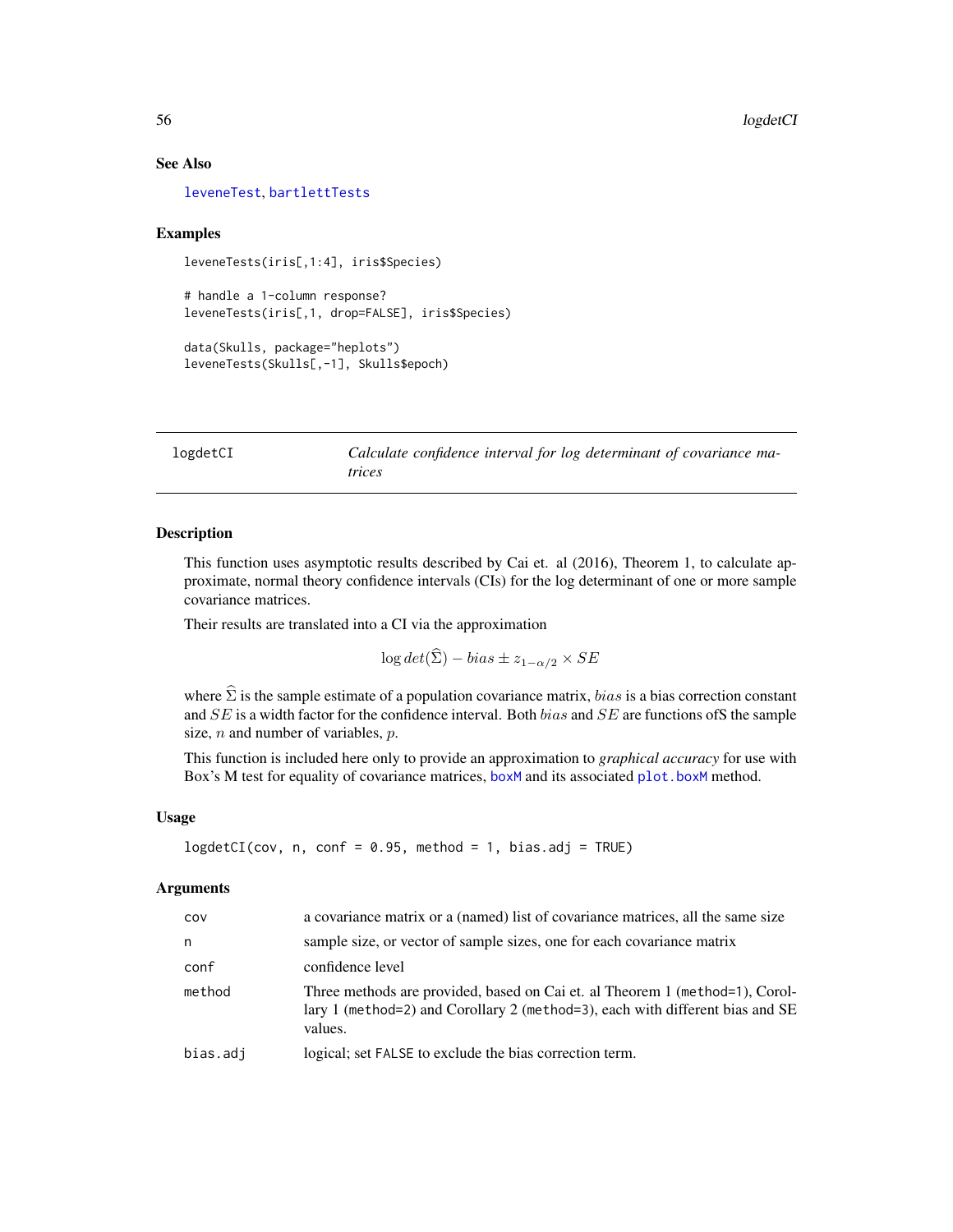## logdetCI 57

#### Details

Cai et. al (2015) claim that their Theorem 1 holds with either p fixed or  $p(n)$  growing with n, as long as  $p(n) \leq n$ . Their Corollary 1 (method=2) is the special case when p is fixed. Their Corollary 2 (method=3) is the special case when  $0 \le p/n < 1$  is fixed.

The properties of this CI estimator are unknown in small to moderate sample sizes, but it seems to be the only one available. It is therefore experimental in this version of the package and is subject to change in the future.

The *bias* term offsets the confidence interval from the sample estimate of log  $det(\hat{\Sigma})$ . When p is large relative to  $n$ , the confidence interval may not overlap the sample estimate.

Strictly speaking, this estimator applies to the MLE of the covariance matrix  $\hat{\Sigma}$ , i.e., using n rather than  $n - 1$  in as the divisor. The factor  $(n - 1/n)$  has not yet been taken into account here.

## Value

A data frame with one row for each covariance matrix. lower and upper are the boundaries of the confidence intervals. Other columns are logdet, bias, se.

#### Author(s)

Michael Friendly

#### References

Cai, T. T.; Liang, T. & Zhou, H. H. (2015) Law of log determinant of sample covariance matrix and optimal estimation of differential entropy for high-dimensional Gaussian distributions. *Journal of Multivariate Analysis*, 137, 161-172. doi: [10.1016/j.jmva.2015.02.003](https://doi.org/10.1016/j.jmva.2015.02.003)

## See Also

#### [boxM](#page-11-0), [plot.boxM](#page-71-0)

```
data(iris)
iris.mod <- lm(as.matrix(iris[,1:4]) ~ iris$Species)
iris.boxm <- boxM(iris.mod)
cov <- c(iris.boxm$cov, list(pooled=iris.boxm$pooled))
n <- c(rep(50, 3), 150)
CI <- logdetCI( cov, n=n, conf=.95, method=1)
CI
plot(iris.boxm, xlim=c(-14, -8), main="Iris data, Box's M test", gplabel="Species")
arrows(CI$lower, 1:4, CI$upper, 1:4, lwd=3, angle=90, len=.1, code=3)
CI <- logdetCI( cov, n=n, conf=.95, method=1, bias.adj=FALSE)
C<sub>T</sub>plot(iris.boxm, xlim=c(-14, -8), main="Iris data, Box's M test", gplabel="Species")
arrows(CI$lower, 1:4, CI$upper, 1:4, lwd=3, angle=90, len=.1, code=3)
```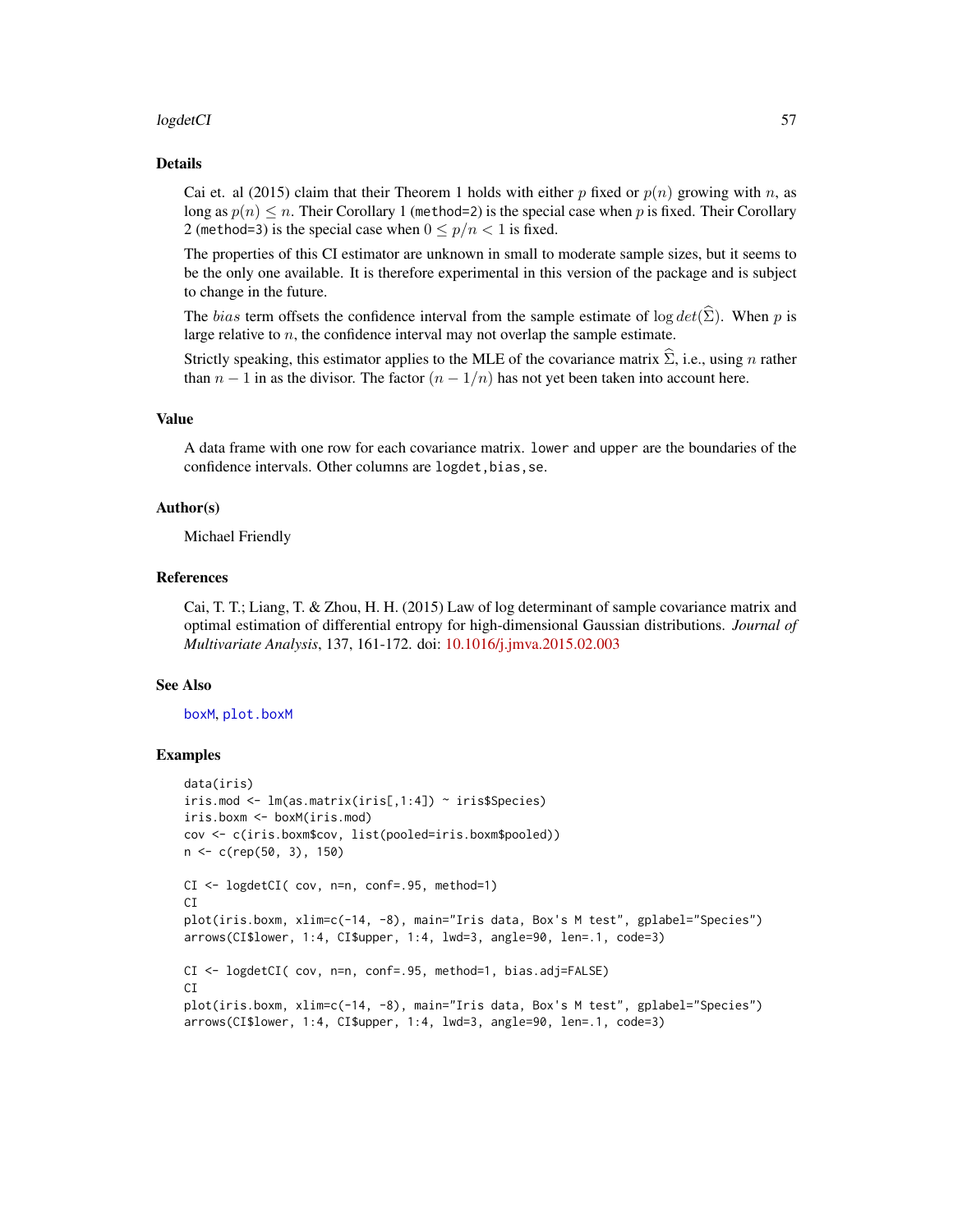This function is a convenience wrapper to [mahalanobis](#page-0-0) offering also the possibility to calculate robust Mahalanobis squared distances using MCD and MVE estimators of center and covariance (from [cov.rob](#page-0-0))

# Usage

```
Mahalanobis(x, center, cov, method = c("classical", "mod", "move"), nsamp = "best", ...)
```
# Arguments

| X       | a numeric matrix or data frame with, say, $p$ columns                                                                                                                         |
|---------|-------------------------------------------------------------------------------------------------------------------------------------------------------------------------------|
| center  | mean vector of the data; if this and cov are <i>both</i> supplied, the function simply<br>calls mahalanobis to calculate the result, ignoring the method argument.            |
| COV     | covariance matrix $(pxp)$ of the data                                                                                                                                         |
| method  | estimation method used for center and covariance, one of: "classical" (product-<br>moment), "mcd" (minimum covariance determinant), or "mve" (minimum vol-<br>ume ellipsoid). |
| nsamp   | passed to cov. rob, just to make this argument explicit                                                                                                                       |
| $\cdot$ | other arguments passed to cov.rob                                                                                                                                             |

#### Details

Any missing data in a row of x causes NA to be returned for that row.

## Value

A numeric vector of squared Mahalanobis distances corresponding to the rows of x.

## Author(s)

Michael Friendly

# See Also

[mahalanobis](#page-0-0), [cov.rob](#page-0-0)

```
summary(Mahalanobis(iris[, 1:4]))
summary(Mahalanobis(iris[, 1:4], method="mve"))
summary(Mahalanobis(iris[, 1:4], method="mcd"))
```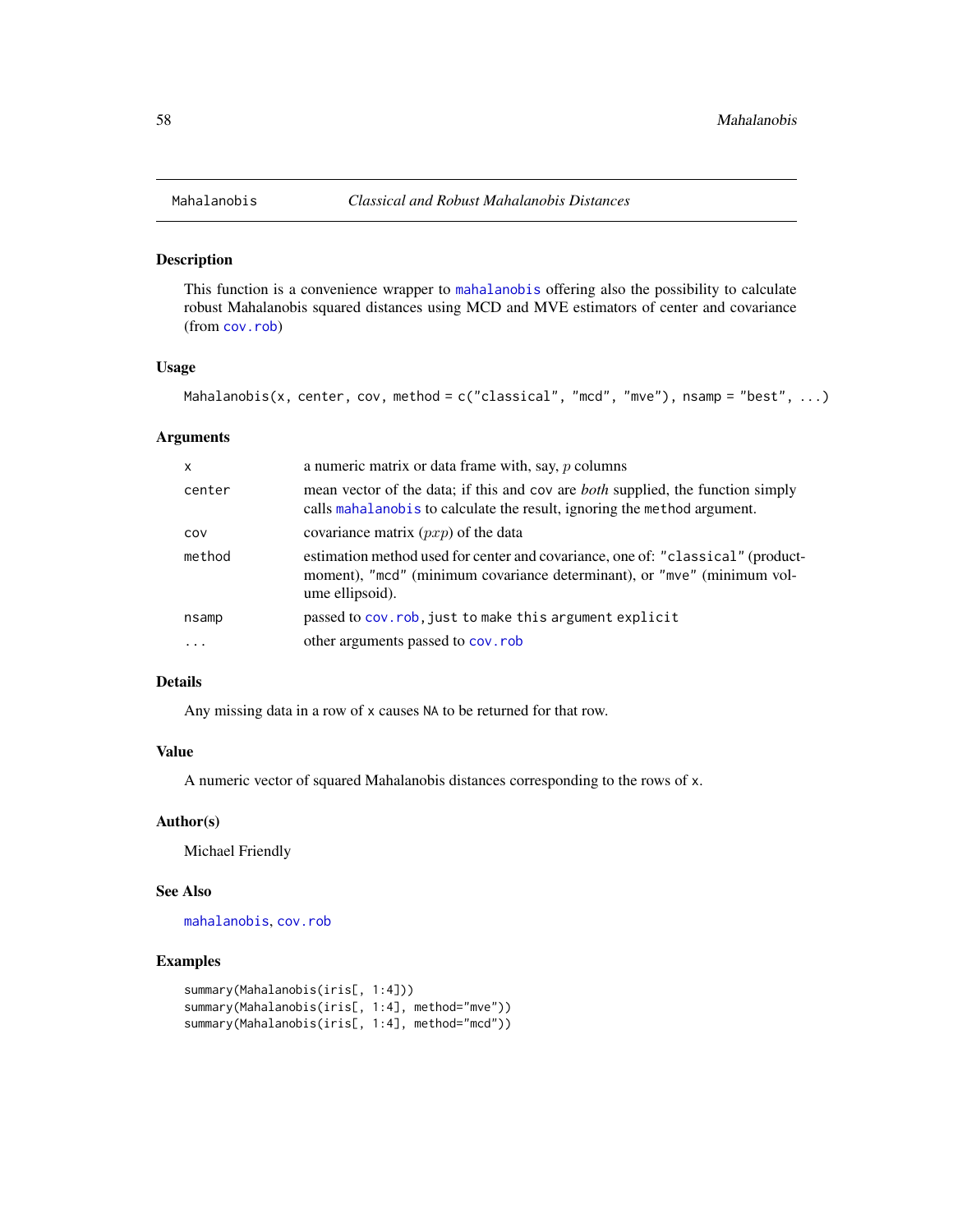<span id="page-58-0"></span>

A utility function to draw and label a point in a 2D (or 3D) HE plot corresponding to a point null hypothesis being tested. This is most useful for repeated measure designs where null hypotheses for within-S effects often correspond to (0,0).

## Usage

mark.H0( $x = 0$ ,  $y = 0$ ,  $z = NULL$ , label,  $cex = 2$ ,  $pch = 19$ ,  $col = "green3", 1ty = 2, pos = 2)$ 

#### Arguments

| $\mathsf{x}$ | Horizontal coordinate for H <sub>0</sub>                                                        |
|--------------|-------------------------------------------------------------------------------------------------|
| $\mathbf{y}$ | Vertical coordinate for H0                                                                      |
| z            | z coordinate for H0. If not NULL, the function assumes that a heplot 3d plot<br>has been drawn. |
| label        | Text used to label the point. Defaults to expression (H[0]) in 2D plots.                        |
| cex          | Point and text size. For 3D plots, the function uses $size=5*cex$ in a call to<br>points3d.     |
| pch          | Plot character. Ignored for 3D plots.                                                           |
| col          | Color for text, character and lines                                                             |
| lty          | Line type for vertical and horizontal reference lines. Not drawn if $1ty=0$ .                   |
| pos          | Position of text. Ignored for 3D plots                                                          |

# Value

None. Used for side effect of drawing on the current plot.

# Author(s)

Michael Friendly

#### See Also

[cross3d](#page-23-0), ~~~

```
Vocab.mod <- lm(cbind(grade8,grade9,grade10,grade11) ~ 1, data=VocabGrowth)
idata <-data.frame(grade=ordered(8:11))
heplot(Vocab.mod, type="III", idata=idata, idesign=~grade, iterm="grade",
main="HE plot for Grade effect")
mark.H0()
```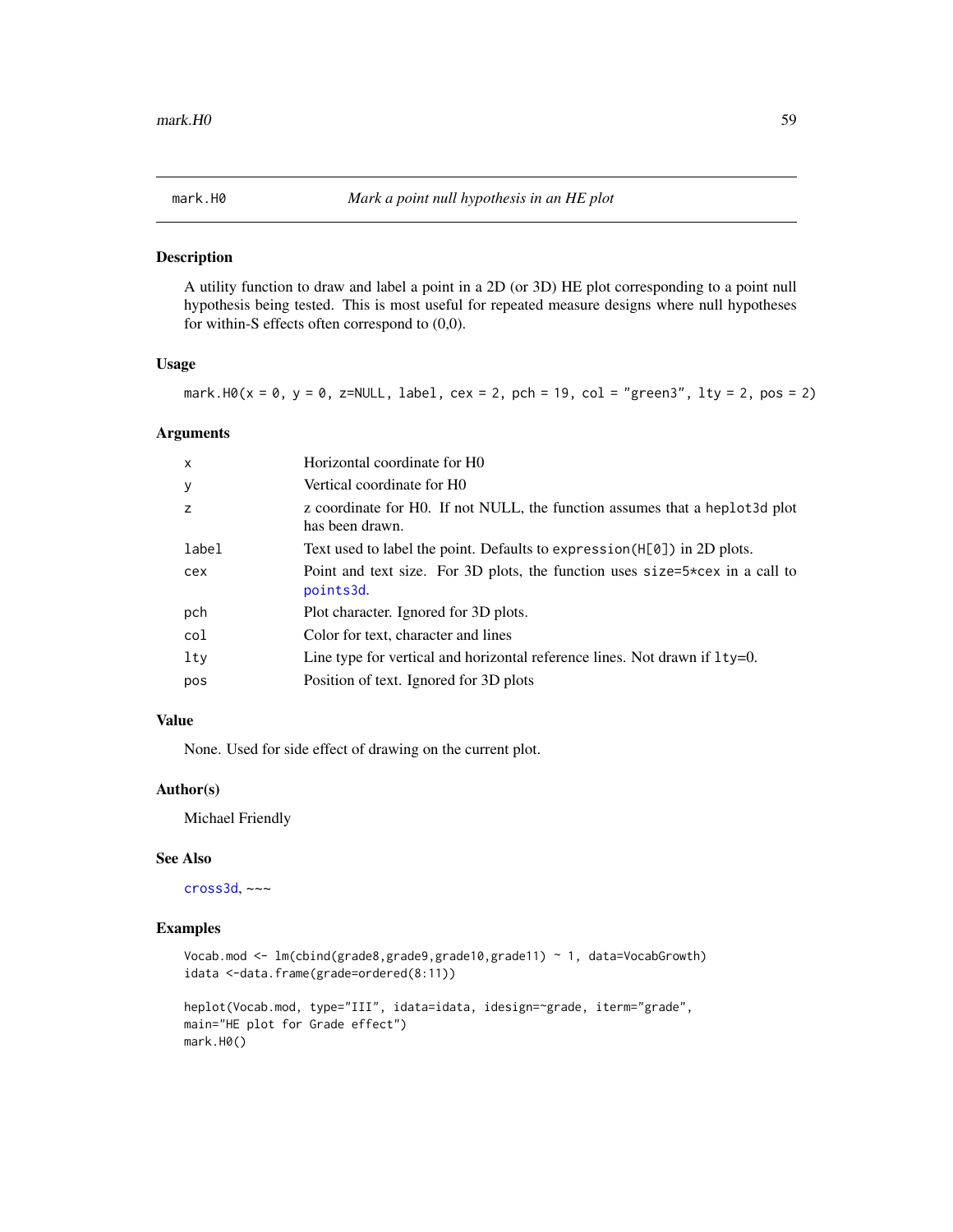Scores for two groups of school children taught by different math teachers and tested for both basic math (BM) problems and solving word problems (WP).

# Usage

```
data("mathscore")
```
# Format

A data frame with 12 observations on the following 3 variables.

group a factor with levels 1 2

BM Basic Math score, a numeric vector

WP Word Problems score, a numeric vector

#### Source

Fictitious data

```
data(mathscore)
str(mathscore)
math.mod <- lm(cbind(BM, WP) ~ group, data=mathscore)
car::Anova(math.mod)
# scatterplot with data ellipses
car::scatterplot(WP ~ BM | group, data=mathscore,
ellipse=list(levels=0.68), smooth=FALSE, pch=c(15,16),
legend=list(coords = "topright"))
# HE plot
heplot(math.mod, fill=TRUE,
```

```
cex=2, cex.lab=1.8,
xlab="Basic math", ylab="Word problems")
```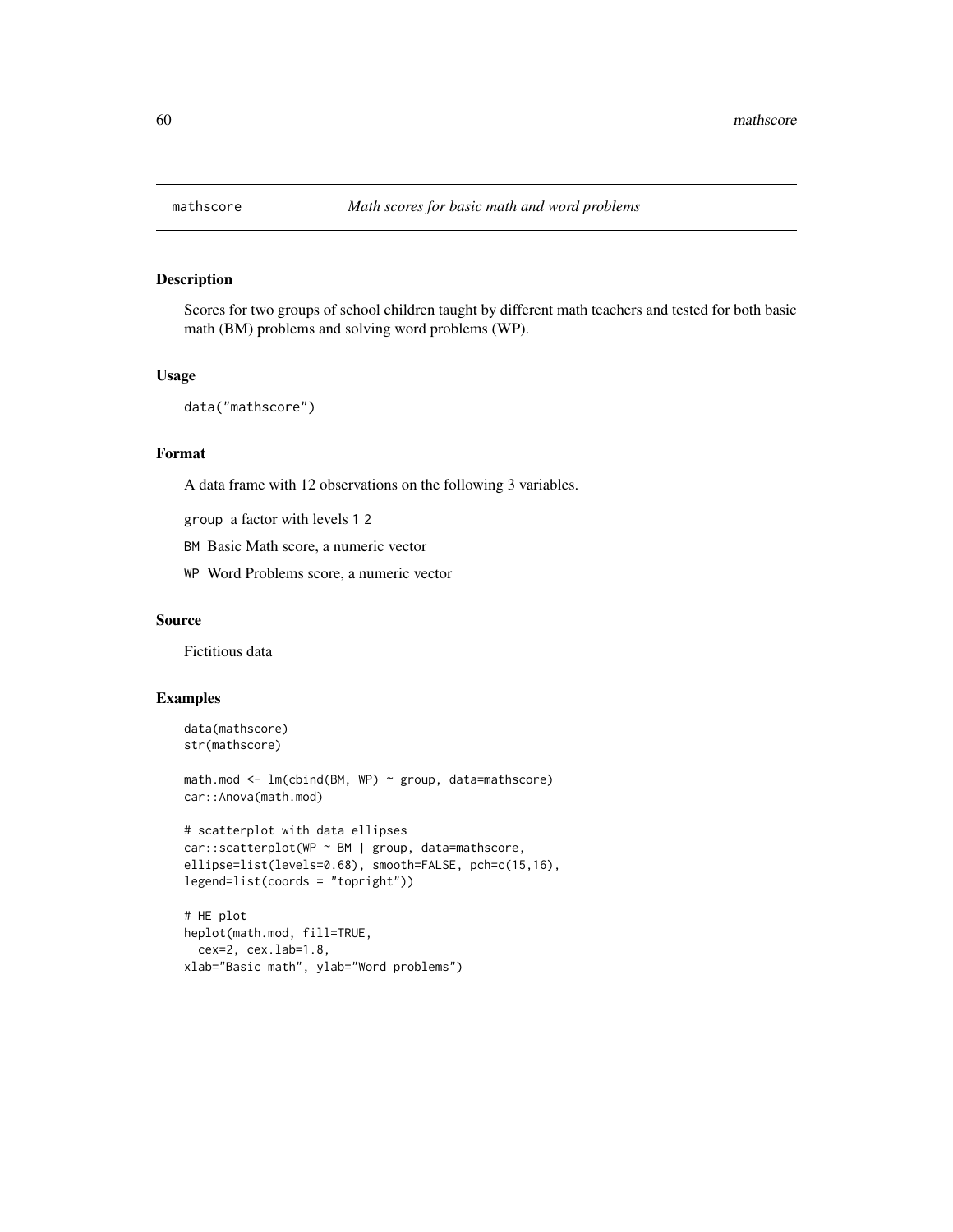Male participants were shown a picture of one of three young women. Pilot work had indicated that the one woman was beautiful, another of average physical attractiveness, and the third unattractive. Participants rated the woman they saw on each of twelve attributes. These measures were used to check on the manipulation by the photo.

Then the participants were told that the person in the photo had committed a Crime, and asked to rate the seriousness of the crime and recommend a prison sentence, in Years.

Does attractiveness of the "defendant" influence the sentence or perceived seriousness of the crime? Does attractiveness interact with the nature of the crime?

## Usage

data(MockJury)

# Format

A data frame with 114 observations on the following 17 variables.

Attr Attractiveness of the photo, a factor with levels Beautiful Average Unattractive

Crime Type of crime, a factor with levels Burglary (theft of items from victim's room) Swindle (conned a male victim)

Years length of sentence given the defendant by the mock juror subject

Serious a rating of how serious the subject thought the defendant's crime was

exciting rating of the photo for 'exciting'

calm rating of the photo for 'calm'

independent rating of the photo for 'independent'

sincere rating of the photo for 'sincere'

warm rating of the photo for 'warm'

phyattr rating of the photo for 'physical attractiveness'

sociable rating of the photo for 'exciting'

kind rating of the photo for 'kind'

intelligent rating of the photo for 'intelligent'

strong rating of the photo for 'strong'

sophisticated rating of the photo for 'sophisticated'

happy rating of the photo for 'happy'

ownPA self-rating of the subject for 'physical attractiveness'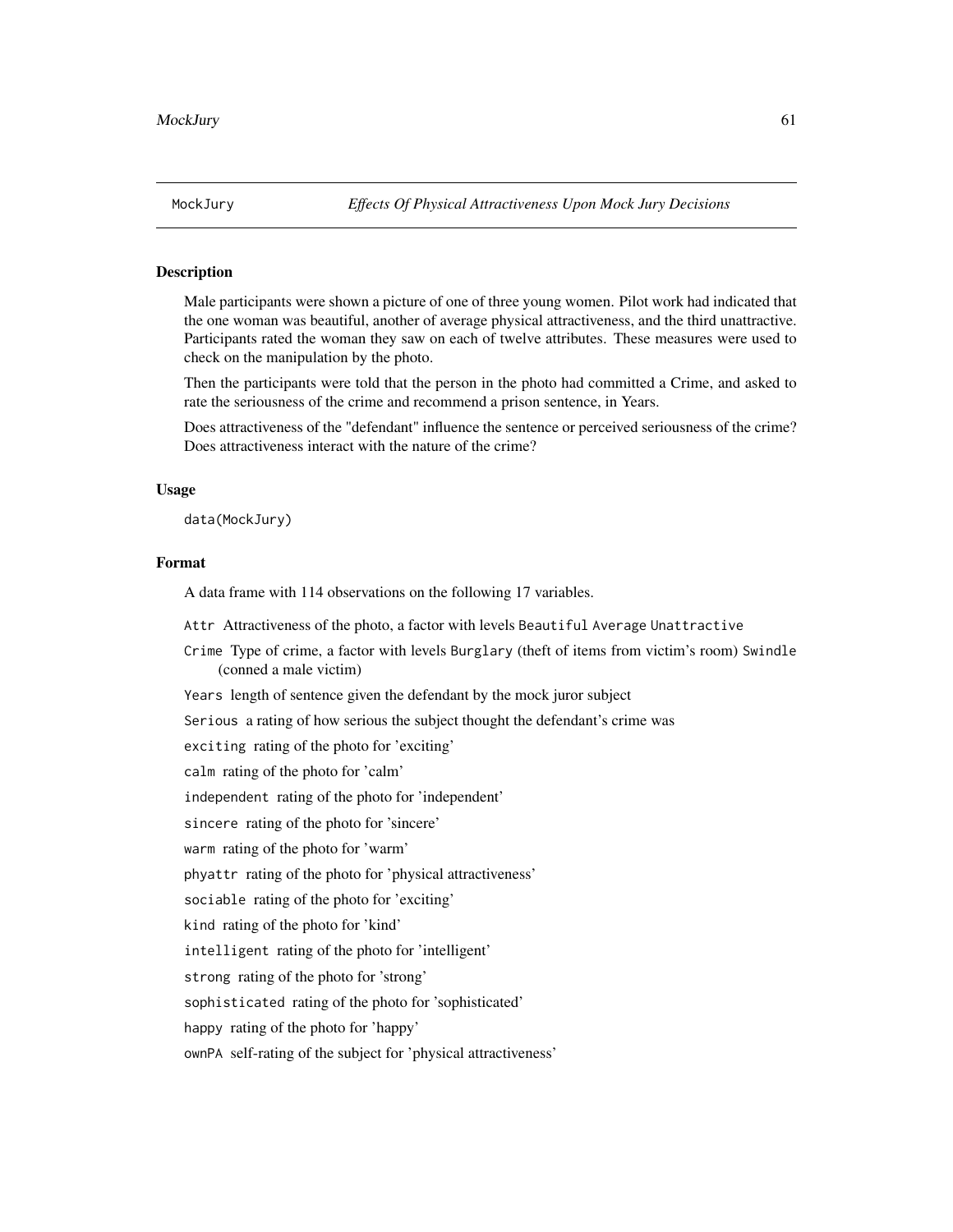## Source

From Dr. Wuensch's StatData Page, [http://core.ecu.edu/psyc/wuenschk/StatData/PLASTER.](http://core.ecu.edu/psyc/wuenschk/StatData/PLASTER.dat) [dat](http://core.ecu.edu/psyc/wuenschk/StatData/PLASTER.dat)

#### **References**

Data from the thesis by Plaster, M. E. (1989). *Inmates as mock jurors: The effects of physical attractiveness upon juridic decisions.* M.A. thesis, Greenville, NC: East Carolina University.

```
# manipulation check: test ratings of the photos classified by Attractiveness
jury.mod1 <- lm( cbind(phyattr, happy, independent, sophisticated) ~ Attr, data=MockJury)
Anova(jury.mod1, test="Roy")
##
## Type II MANOVA Tests: Roy test statistic
## Df test stat approx F num Df den Df Pr(>F)
## Attr 2 1.7672 48.156 4 109 < 2.2e-16 ***
## ---
## Signif. codes: 0 '***' 0.001 '**' 0.01 '*' 0.05 '.' 0.1 ' ' 1
heplot(jury.mod1, main="HE plot for manipulation check")
pairs(jury.mod1)
if (require(candisc)) {
jury.can <- candisc(jury.mod1)
jury.can
heplot(jury.can, main="Canonical HE plot")
}
# influence of Attr of photo and nature of crime on Serious and Years
jury.mod2 <- lm( cbind(Serious, Years) ~ Attr * Crime, data=MockJury)
Anova(jury.mod2, test="Roy")
heplot(jury.mod2)
# stepdown test (ANCOVA), controlling for Serious
jury.mod3 <- lm( Years ~ Serious + Attr * Crime, data=MockJury)
Anova(jury.mod3)
# need to consider heterogeneous slopes?
jury.mod4 <- lm( Years ~ Serious * Attr * Crime, data=MockJury)
anova(jury.mod3, jury.mod4)
```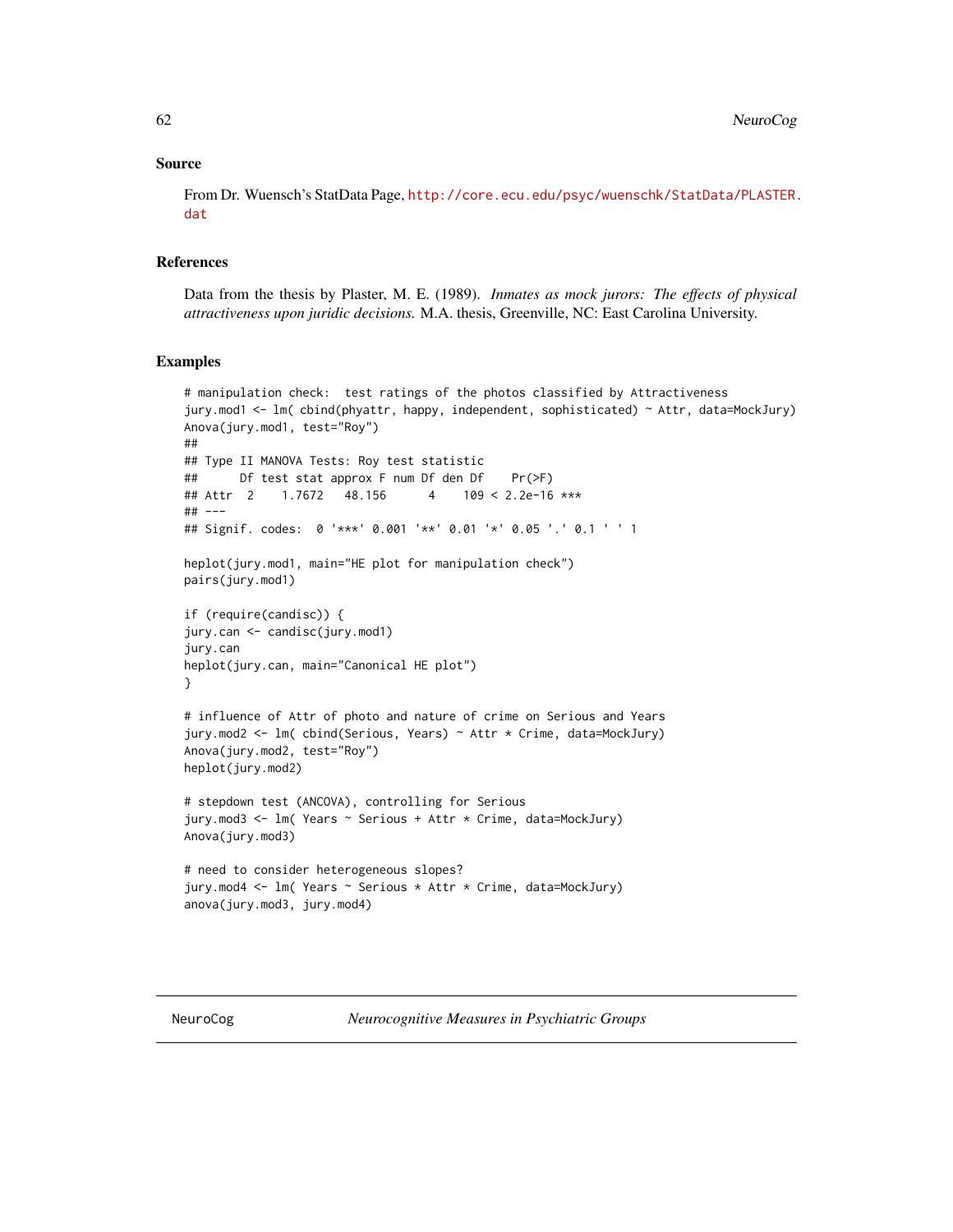#### NeuroCog 63

#### Description

The primary purpose of the study (Hartman, 2016, Heinrichs etal. (2015)) was to evaluate patterns and levels of performance on neurocognitive measures among individuals with schizophrenia and schizoaffective disorder using a well-validated, comprehensive neurocognitive battery specifically designed for individuals with psychosis (Heinrichs et al. (2008))

The main interest was in determining how well these measures distinguished among all groups and whether there were variables that distinguished between the schizophrenia and schizoaffective groups.

## Usage

data("NeuroCog")

# Format

A data frame with 242 observations on the following 10 variables.

Dx Diagnostic group, a factor with levels Schizophrenia Schizoaffective Control

Speed Speed of processing domain T score, a numeric vector

Attention Attention/Vigilance Domain T score, a numeric vector

Memory Working memory a numeric vector

Verbal Verbal Learning Domain T score, a numeric vector

Visual Visual Learning Domain T score, a numeric vector

ProbSolv Reasoning/Problem Solving Domain T score, a numeric vector

SocialCog Social Cognition Domain T score, a numeric vector

Age Subject age, a numeric vector

Sex Subject gender, a factor with levels Female Male

#### Details

Neurocognitive function was assessed using the MATRICS Consensus Cognitive Battery (MCCB; Nuechterlein et al., 2008). The MCCB consists of 10 individually administered tests that measure cognitive performance in seven domains: speed of processing, attention/vigilance, working memory, verbal learning, visual learning, reasoning and problem solving, and social cognition.

The clinical sample comprised 116 male and female patients who met the following criteria: 1) a diagnosis of schizophrenia ( $n = 70$ ) or schizoaffective disorder ( $n = 46$ ) confirmed by the Structured Clinical Interview for DSM-IV-TR Axis I Disorders; 2) outpatient status; 3) a history free of developmental or learning disability; 4) age 18-65; 5) a history free of neurological or endocrine disorder; and 6) no concurrent DSM-IV-TR diagnosis of substance use disorder.

Non-psychiatric control participants ( $n = 146$ ) were screened for medical and psychiatric illness and history of substance abuse. Patients were recruited from three outpatient clinics in Hamilton, Ontario, Canada. Control participants were recruited through local newspaper and online classified advertisements for paid research participation.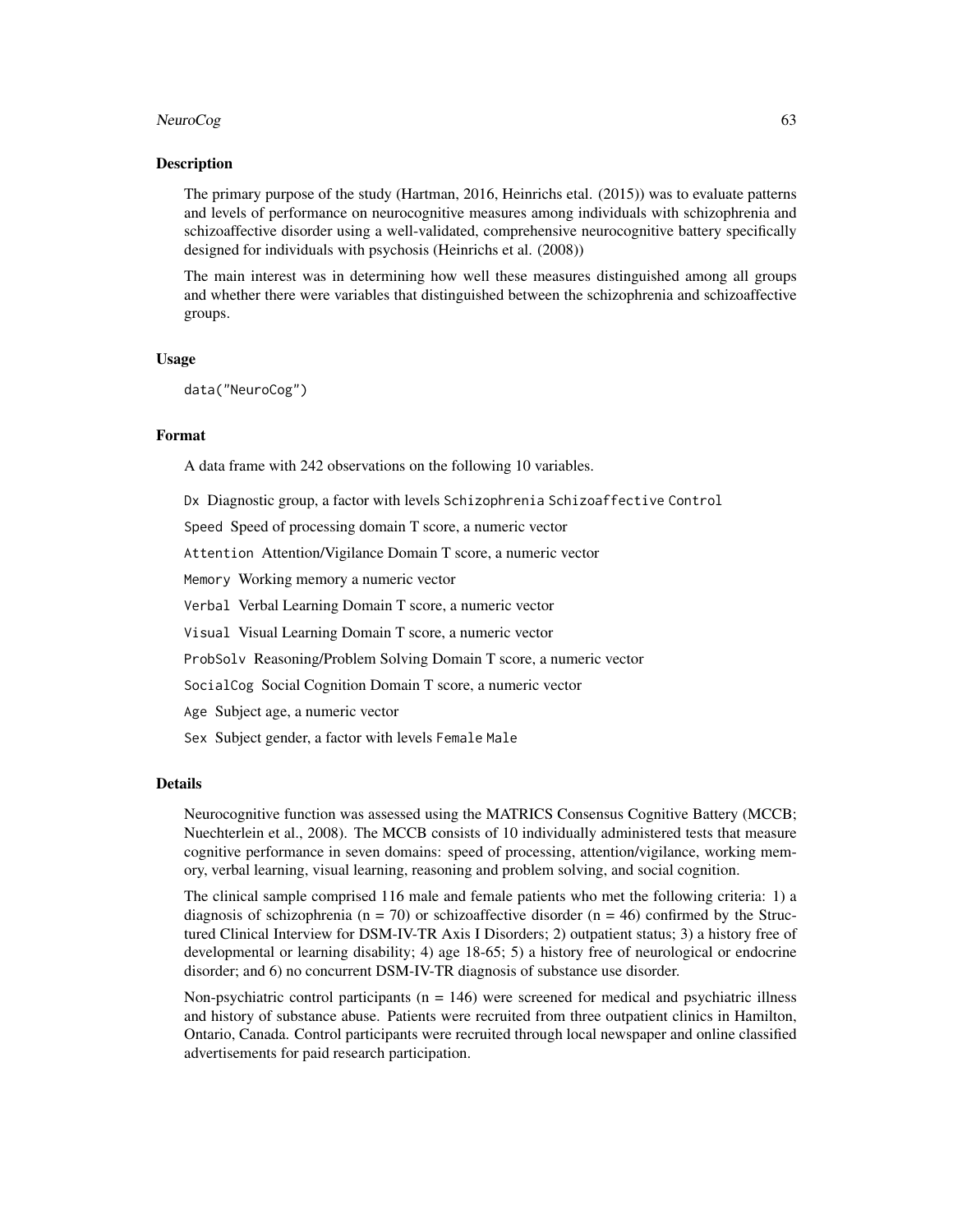## Source

Hartman, L. I. (2016). Schizophrenia and Schizoaffective Disorder: One Condition or Two? Unpublished PhD dissertation, York University.

Heinrichs, R.W., Pinnock, F., Muharib, E., Hartman, L.I., Goldberg, J.O., & McDermid Vaz, S. (2015). Neurocognitive normality in schizophrenia revisited. *Schizophrenia Research: Cognition*, 2 (4), 227-232. doi: 10.1016/j.scog.2015.09.001

# References

Heinrichs, R. W., Ammari, N., McDermid Vaz, S. & Miles, A. (2008). Are schizophrenia and schizoaffective disorder neuropsychologically distinguishable? *Schizophrenia Research*, 99, 149- 154.

Nuechterlein K.H., Green M.F., Kern R.S., Baade L.E., Barch D., Cohen J., Essock S., Fenton W.S., Frese F.J., Gold J.M., Goldberg T., Heaton R., Keefe R.S.E., Kraemer H., Mesholam-Gately R., Seidman L.J., Stover E., Weinberger D.R., Young A.S., Zalcman S., Marder S.R. (2008) The MATRICS Consensus Cognitive Battery, Part 1: Test selection, reliability, and validity. *American Journal of Psychiatry*, 165 (2), 203-213. <https://pubmed.ncbi.nlm.nih.gov/18172019/>.

# Examples

```
data(NeuroCog)
NC.mlm <- lm(cbind( Speed, Attention, Memory, Verbal, Visual, ProbSolv) ~ Dx,
               data=NeuroCog)
Anova(NC.mlm)
# test contrasts
contrasts(NeuroCog$Dx)
print(linearHypothesis(NC.mlm, "Dx1"), SSP=FALSE)
print(linearHypothesis(NC.mlm, "Dx2"), SSP=FALSE)
# pairwise HE plots
pairs(NC.mlm, var.cex=1.5)
# canonical discriminant analysis
if (require(candisc)) {
 NC.can <- candisc(NC.mlm)
 NC.can
 plot(NC.can, ellipse=TRUE, rev.axes=c(TRUE,FALSE), pch=c(7,9,10))
}
```
NLSY *National Longitudinal Survey of Youth Data*

#### **Description**

The dataset come from a small random sample of the U.S. National Longitudinal Survey of Youth.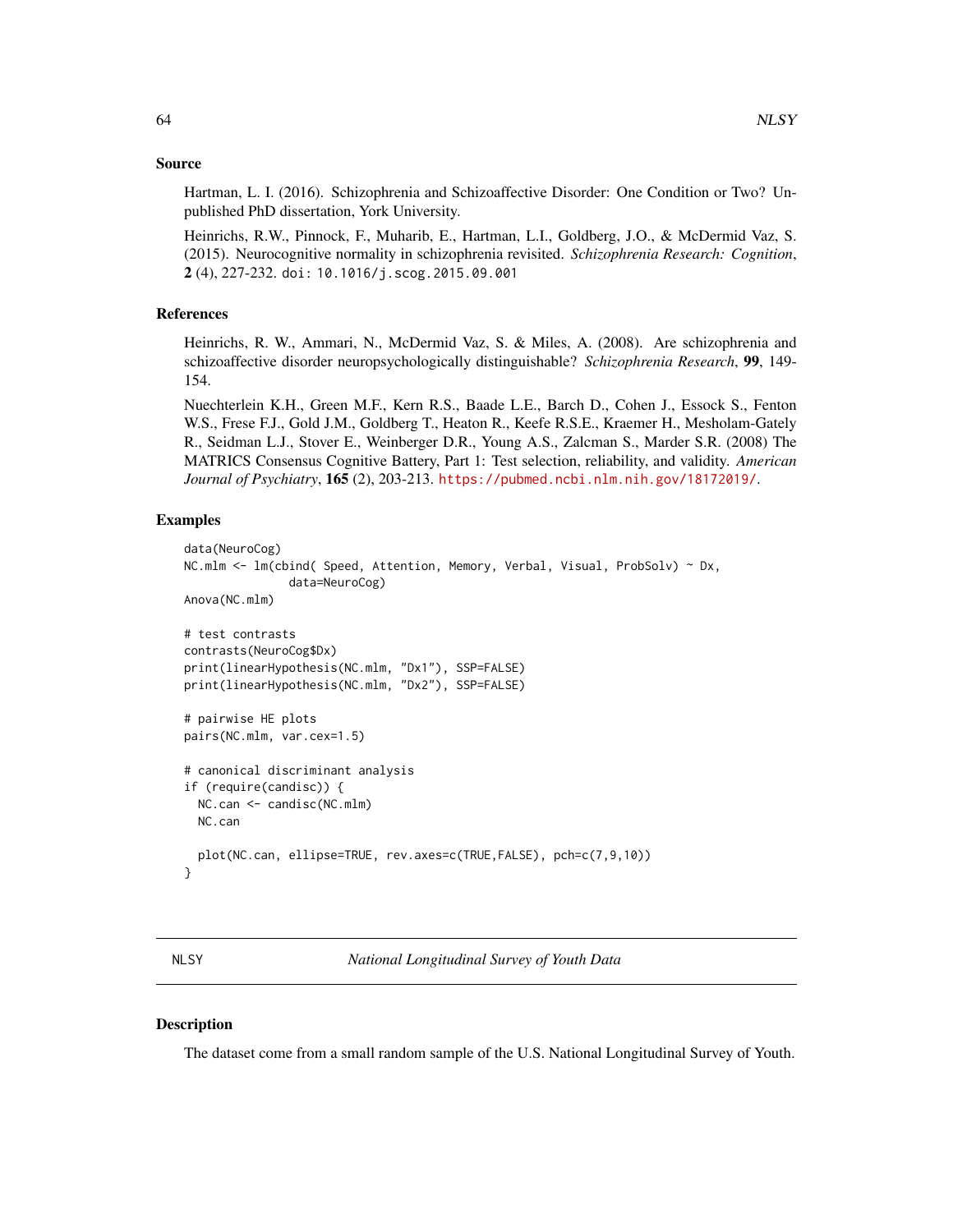#### $NLSY$  65

## Usage

data(NLSY)

#### Format

A data frame with 243 observations on the following 6 variables.

math Math achievement test score

read Reading achievement test score

antisoc score on a measure of child's antisocial behavior, 0:6

hyperact score on a measure of child's hyperactive behavior, 0:5

income yearly income of child's father

educ years of education of child's father

## Details

In this dataset, math and read scores are taken at the outcome variables. Among the remaining predictors, income and educ might be considered as background variables necessary to control for. Interest might then be focused on whether the behavioural variables antisoc and hyperact contribute beyond that.

#### Source

This dataset was derived from a larger one used by Patrick Curran at the 1997 meeting of the Society for Research on Child Development (SRCD). A description now only exists on the WayBack Machine, [http://web.archive.org/web/20050404145001/http://www.unc.edu/~curran/examp](http://web.archive.org/web/20050404145001/http://www.unc.edu/~curran/example.html)le. [html](http://web.archive.org/web/20050404145001/http://www.unc.edu/~curran/example.html).

More details are available at [http://web.archive.org/web/20060830061414/http://www.unc.](http://web.archive.org/web/20060830061414/http://www.unc.edu/~curran/srcd-docs/srcdmeth.pdf) [edu/~curran/srcd-docs/srcdmeth.pdf](http://web.archive.org/web/20060830061414/http://www.unc.edu/~curran/srcd-docs/srcdmeth.pdf).

# Examples

```
data(NLSY)
```
#examine the data scatterplotMatrix(NLSY, smooth=FALSE)

```
# test control variables by themselves
```

```
# -------------------------------------
mod1 <- lm(cbind(read,math) ~ income+educ, data=NLSY)
Anova(mod1)
```

```
heplot(mod1, fill=TRUE)
```

```
# test of overall regression
coefs <- rownames(coef(mod1))[-1]
linearHypothesis(mod1, coefs)
heplot(mod1, fill=TRUE, hypotheses=list("Overall"=coefs))
```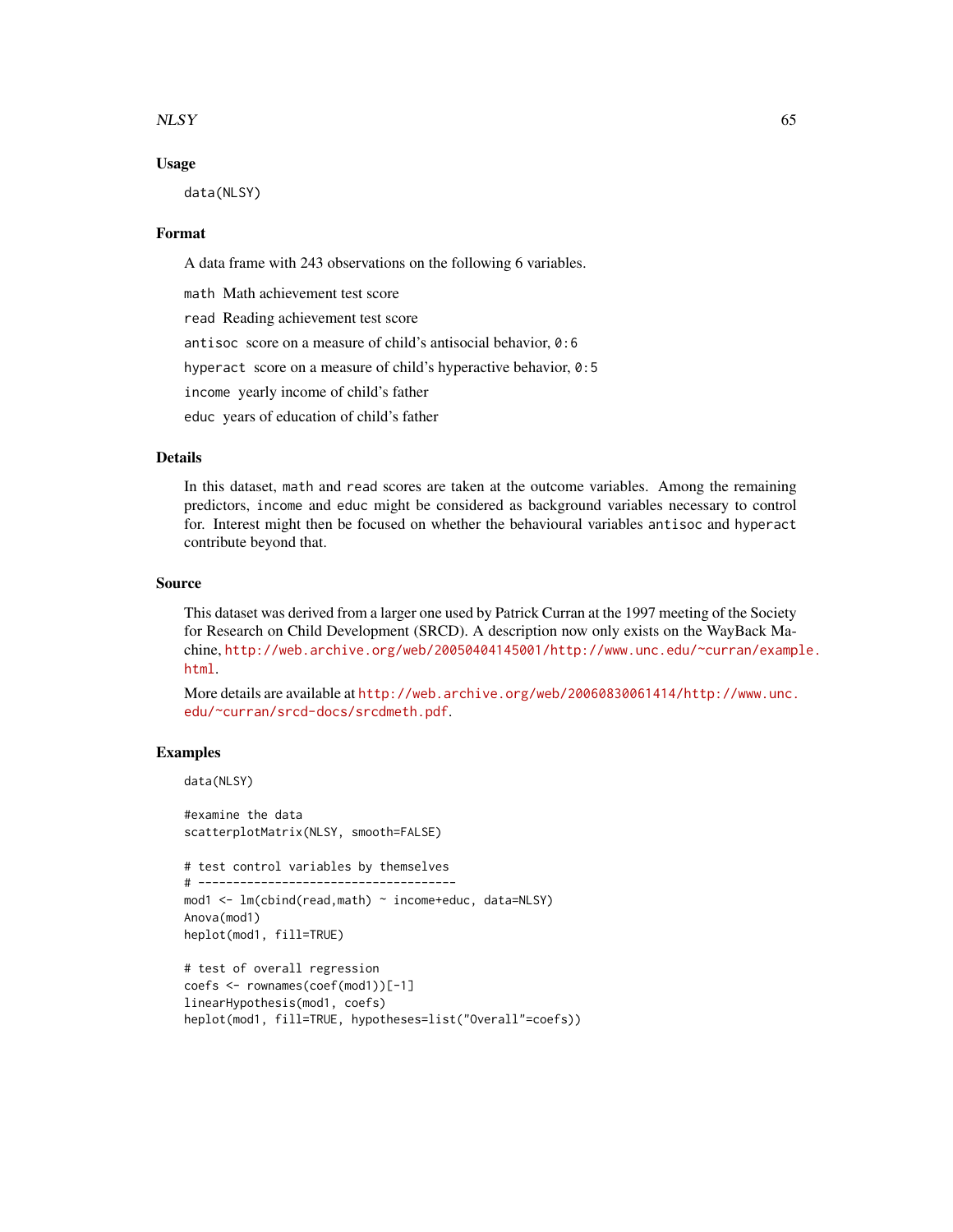```
66 Oslo 2005 and 2006 of the contract of the contract of the contract of the contract of the contract of the contract of the contract of the contract of the contract of the contract of the contract of the contract of the c
```

```
# additional contribution of antisoc + hyperact over income + educ
# ----------------------------------------------------------------
mod2 <- lm(cbind(read,math) ~ antisoc + hyperact + income + educ, data=NLSY)
Anova(mod2)
coefs <- rownames(coef(mod2))[-1]
heplot(mod2, fill=TRUE, hypotheses=list("Overall"=coefs, "mod2|mod1"=coefs[1:2]))
linearHypothesis(mod2, coefs[1:2])
heplot(mod2, fill=TRUE, hypotheses=list("mod2|mod1"=coefs[1:2]))
```
#### Oslo *Oslo Transect Subset Data*

#### Description

The Oslo data set contains chemical concentrations of 332 samples of different plant species collected along a 120 km transect running through the city of Oslo, Norway. It is a subset of the [OsloTransect](#page-0-0) data provided by the rrcov package.

# Usage

data(Oslo)

# Format

A data frame with 332 observations on the following 14 variables.

- site transect site ID, a factor with levels 102 103 104 105 106 107 108 109 111 112 113 114 115 116 117 118 119 121 122 123 124 125 126 127 128 129 131 132 133 134 135 136 138 139 141 142 143 144
- XC X coordinate, a numeric vector
- YC Y coordinate, a numeric vector
- forest forest type, a factor with levels birspr mixdec pine sprbir sprpin spruce
- weather weather type, a factor with levels cloud moist nice rain
- litho lithological type, a factor with levels camsed (Cambro-Silurian sedimentary), gneis\_o (Precambrian gneisses - Oslo), gneis\_r (- Randsfjord), magm (Magmatic rocks)
- altitude altitude, a numeric vector
- Cu Copper, a numeric vector
- Fe Iron, a numeric vector
- K Potassium, a numeric vector
- Mg Magnesium, a numeric vector
- Mn Manganese, a numeric vector
- P Lead, a numeric vector
- Zn Zinc, a numeric vector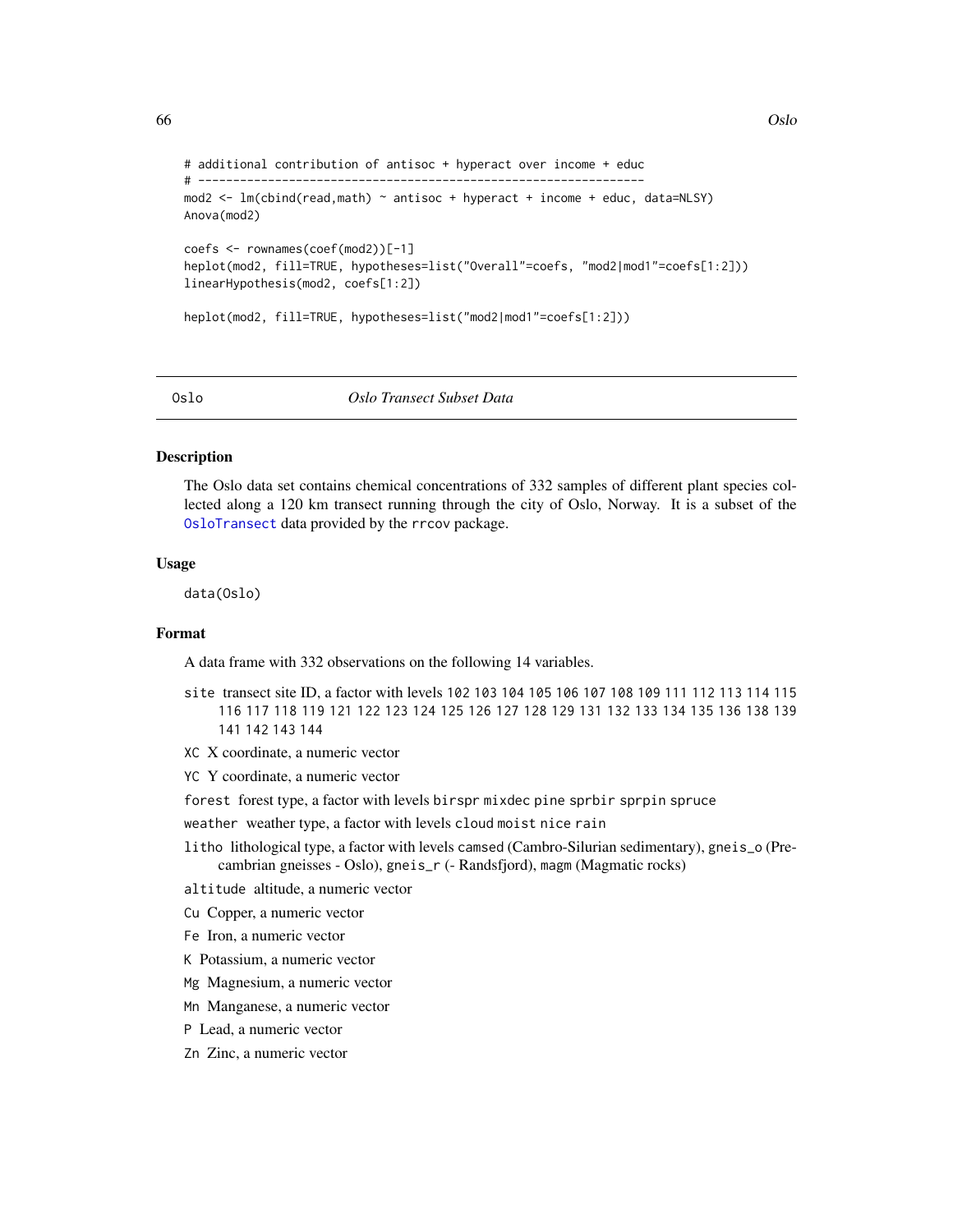#### pairs.mlm 67

# Details

The [OsloTransect](#page-0-0) contains 360 observations, with 9 observations per site. Only 7 chemical elements were retained from the 25 contained in the 0sloTransect data, and these were all logtransformed, following Todorov and Filzmoser (2009).

Only complete cases on these variables were retained, and two lithological types of low frequency were removed, leaving 332 observations.

# Source

Reimann, C., Arnoldussen, A., Boyd, R., Finne, T.E., Koller, F., Nordgulen, Oe., And Englmaier, P. (2007) Element contents in leaves of four plant species (birch, mountain ash, fern and spruce) along anthropogenic and geogenic concentration gradients, *The Science of the Total Environment*, 377, 416-433.

## References

Todorov V. and Filzmoser P. (2009) Robust statistic for the one-way MANOVA, submitted to the *Journal of Environmetrics*.

```
data(Oslo)
table(Oslo$litho)
Oslo.mod <- lm(cbind(Cu, K, Mg, Mn, P, Zn) ~ litho, data=Oslo)
Anova(Oslo.mod)
heplot(Oslo.mod, var=c("Cu", "Mn"))
pairs(Oslo.mod)
## Not run:
if(require(candisc)) {
 Oslo.can <- candisc(Oslo.mod)
 Oslo.can
 heplot(Oslo.can)
 if(requireNamespace("rgl")){
   heplot3d(Oslo.can, shade=TRUE, wire=FALSE, alpha=0.5, var.col="red")
 }
}
## End(Not run)
```
<span id="page-66-0"></span>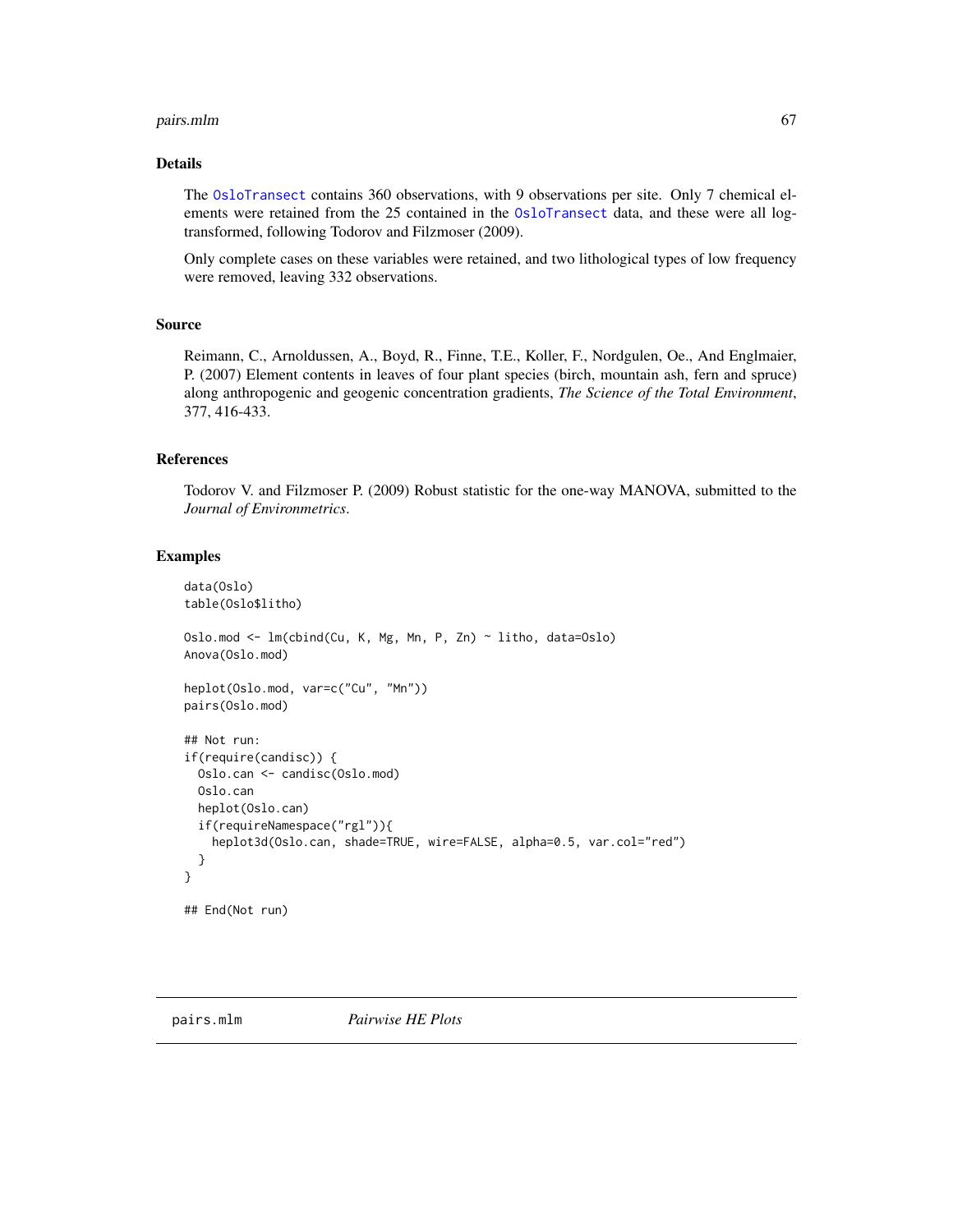The function (in the form of an mlm method for the generic [pairs](#page-0-0) function) constructs a "matrix" of pairwise HE plots (see [heplot\)](#page-34-0) for a multivariate linear model.

# Usage

```
## S3 method for class 'mlm'
pairs(x, variables, var.labels, var.cex=2,
  type = c("II", "III", "2", "3"),idata=NULL, idesign=NULL, icontrasts=NULL, imatrix=NULL, iterm=NULL, manova,
 offset.axes = 0.05, digits = getOption("digits") - 1, fill=FALSE, fill.alpha=0.3, ...)
```
# Arguments

| x           | an object of class mlm.                                                                                                                                                                                                                                                                                                                                                                                                                                                             |
|-------------|-------------------------------------------------------------------------------------------------------------------------------------------------------------------------------------------------------------------------------------------------------------------------------------------------------------------------------------------------------------------------------------------------------------------------------------------------------------------------------------|
| variables   | indices or names of the three of more response variables to be plotted; defaults<br>to all of the responses.                                                                                                                                                                                                                                                                                                                                                                        |
| var.labels  | labels for the variables plotted in the diagonal panels; defaults to names of the<br>response variables.                                                                                                                                                                                                                                                                                                                                                                            |
| var.cex     | character expansion for the variable labels.                                                                                                                                                                                                                                                                                                                                                                                                                                        |
| type        | "type" of sum-of-squares-and-products matrices to compute; one of "II", "III",<br>$"2",$ or $"3",$ where "II" is the default (and "2" is a synonym).                                                                                                                                                                                                                                                                                                                                |
| idata       | an optional data frame giving a factor or factors defining the intra-subject model<br>for multivariate repeated-measures data. See Details of Anova for an explanation<br>of the intra-subject design and for further explanation of the other arguments<br>relating to intra-subject factors.                                                                                                                                                                                      |
| idesign     | a one-sided model formula using the "data" in idata and specifying the intra-<br>subject design for repeated measure models.                                                                                                                                                                                                                                                                                                                                                        |
| icontrasts  | names of contrast-generating functions to be applied by default to factors and<br>ordered factors, respectively, in the within-subject "data"; the contrasts must<br>produce an intra-subject model matrix in which different terms are orthogonal.<br>The default is c("contr.sum", "contr.poly").                                                                                                                                                                                 |
| imatrix     | In lieu of idata and idesign, you can specify the intra-subject design matrix<br>directly via imatrix, in the form of list of named elements. Each element gives<br>the columns of the within-subject model matrix for an intra-subject term to be<br>tested, and must have as many rows as there are responses; the columns of the<br>within-subject model matrix for <i>different</i> terms must be mutually orthogonal.<br>This functionality requires car version 2.0 or later. |
| iterm       | For repeated measures designs, you must specify one intra-subject term (a char-<br>acter string) to select the SSPE (E) matrix used in the HE plot. Hypothesis terms<br>plotted include the iterm effect as well as all interactions of iterm with terms.                                                                                                                                                                                                                           |
| manova      | optional Anova.mlm object for the model; if absent a MANOVA is computed.<br>Specifying the argument can therefore save computation in repeated calls.                                                                                                                                                                                                                                                                                                                               |
| offset.axes | proportion to extend the axes in each direction; defaults to 0.05.                                                                                                                                                                                                                                                                                                                                                                                                                  |
| digits      | number of significant digits in axis end-labels; taken from the "digits" option.                                                                                                                                                                                                                                                                                                                                                                                                    |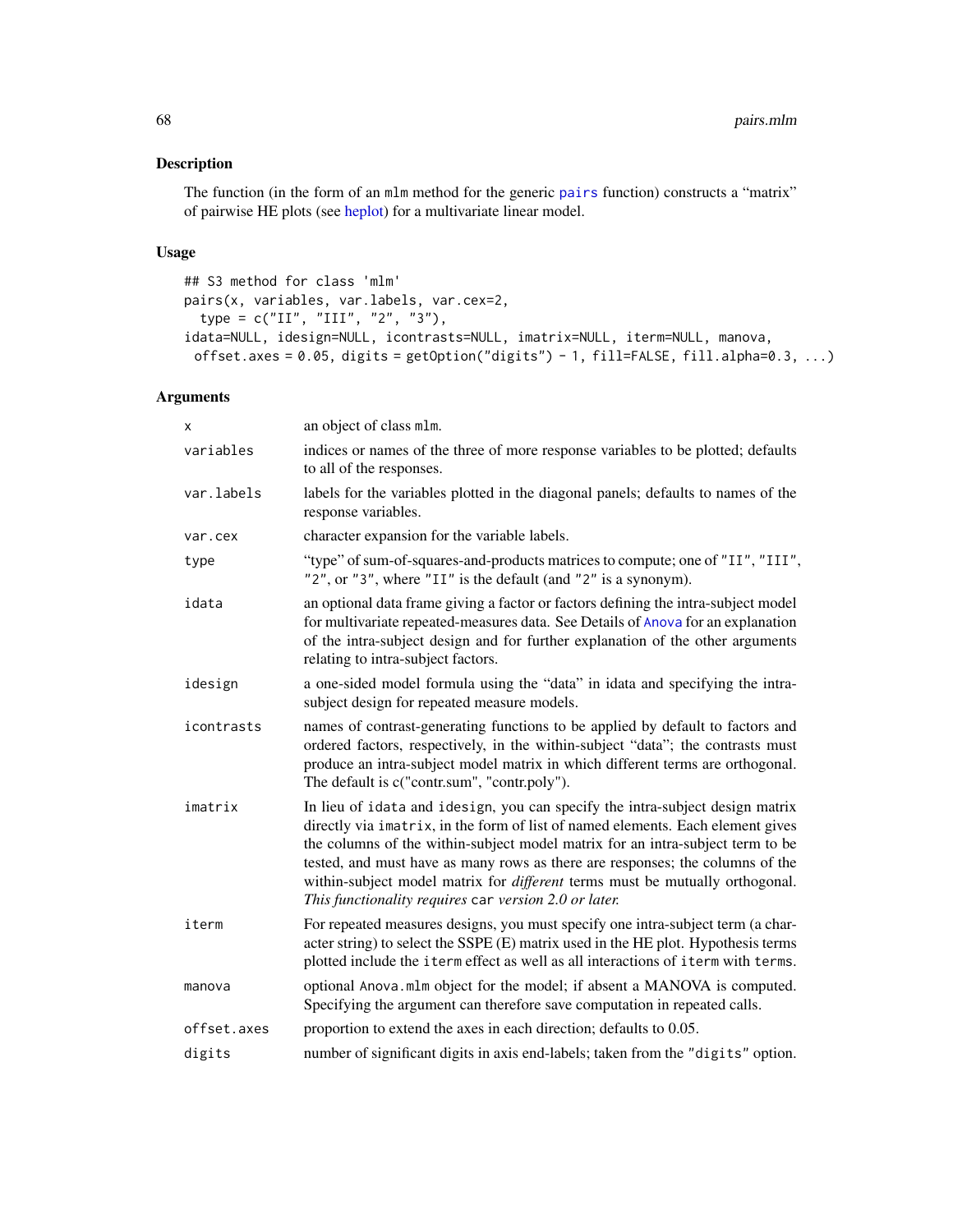## Parenting 69 and 2012 12:00 the contract of the contract of the contract of the contract of the contract of the contract of the contract of the contract of the contract of the contract of the contract of the contract of th

| fill       | A logical vector indicating whether each ellipse should be filled or not. The                                                                                                   |
|------------|---------------------------------------------------------------------------------------------------------------------------------------------------------------------------------|
|            | first value is used for the error ellipse, the rest — possibly recycled — for the                                                                                               |
|            | hypothesis ellipses; a single fill value can be given. Defaults to FALSE for                                                                                                    |
|            | backward compatibility. See Details of heplot                                                                                                                                   |
| fill.alpha | Alpha transparency for filled ellipses, a numeric scalar or vector of values within<br>$[0, 1]$ , where 0 means fully transparent and 1 means fully opaque. Defaults to<br>0.3. |
| $\ddots$   | arguments to pass down to heplot, which is used to draw each panel of the<br>display.                                                                                           |

## Author(s)

Michael Friendly

## References

Friendly, M. (2006). Data Ellipses, HE Plots and Reduced-Rank Displays for Multivariate Linear Models: SAS Software and Examples *Journal of Statistical Software*, 17(6), 1-42. [https://www.](https://www.jstatsoft.org/v17/i06/) [jstatsoft.org/v17/i06/](https://www.jstatsoft.org/v17/i06/)

Friendly, M. (2007). HE plots for Multivariate General Linear Models. *Journal of Computational and Graphical Statistics*, 16(2) 421-444. <http://datavis.ca/papers/jcgs-heplots.pdf>

## See Also

[heplot](#page-34-0), [heplot3d](#page-43-0)

# Examples

```
# ANCOVA, assuming equal slopes
rohwer.mod \leq lm(cbind(SAT, PPVT, Raven) \sim SES + n + s + ns + na + ss, data=Rohwer)
```

```
# View all pairs, with ellipse for all 5 regressors
pairs(rohwer.mod, hypotheses=list("Regr" = c("n", "s", "ns", "na", "ss")))
```
Parenting *Father Parenting Competence*

# Description

The data, from an exercise given by Meyers et al. (2006) relates to 60 fathers assessed on three subscales of a Perceived Parenting Competence Scale. The fathers were selected from three groups: (a) fathers of a child with no disabilities; (b) fathers with a physically disabled child; (c) fathers with a mentally disabled child.

#### Usage

data("Parenting")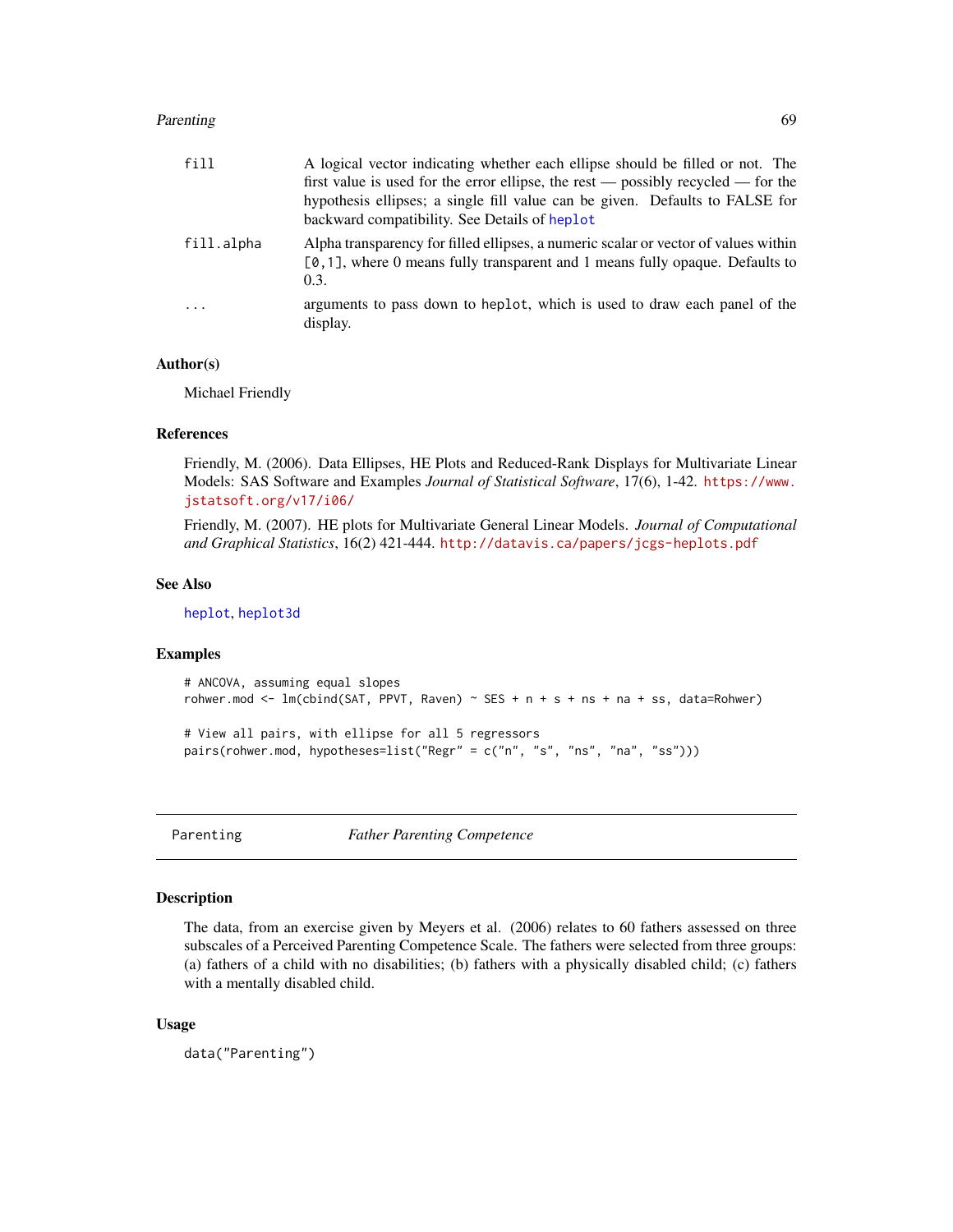#### 70 Parenting

## Format

A data frame with 60 observations on the following 4 variables.

group a factor with levels Normal Physical Disability Mental Disability

caring caretaking responsibilities, a numeric vector

emotion emotional support provided to the child, a numeric vector

play recreational time spent with the child, a numeric vector

## Details

The scores on the response variables are discrete.

# Source

Meyers, L. S., Gamst, G, & Guarino, A. J. (2006). *Applied Multivariate Research: Design and Interpretation*, Thousand Oaks, CA: Sage Publications, <https://studysites.sagepub.com/amrStudy/>, Exercises 10B.

```
data(Parenting)
require(car)
```

```
# fit the MLM
parenting.mod <- lm(cbind(caring, emotion, play) ~ group, data=Parenting)
Anova(parenting.mod)
```

```
# Box's M test
boxM(parenting.mod)
plot(boxM(parenting.mod))
```

```
parenting.mod \leq - lm(cbind(caring, emotion, play) \sim group, data=Parenting)
Anova(parenting.mod)
# test contrasts
print(linearHypothesis(parenting.mod, "group1"), SSP=FALSE)
print(linearHypothesis(parenting.mod, "group2"), SSP=FALSE)
```

```
heplot(parenting.mod)
# display tests of contrasts
hyp \le list("N:MP" = "group1", "M:P" = "group2")
heplot(parenting.mod, hypotheses=hyp)
```

```
# make a prettier plot
heplot(parenting.mod, hypotheses=hyp, asp=1,
      fill=TRUE, fill.alpha=c(0.3,0.1),
      col=c("red", "blue"),
      lty=c(0,0,1,1), label.pos=c(1,1,3,2),
      cex=1.4, cex.lab=1.4, lwd=3)
```

```
pairs(parenting.mod, fill=TRUE, fill.alpha=c(0.3, 0.1))
```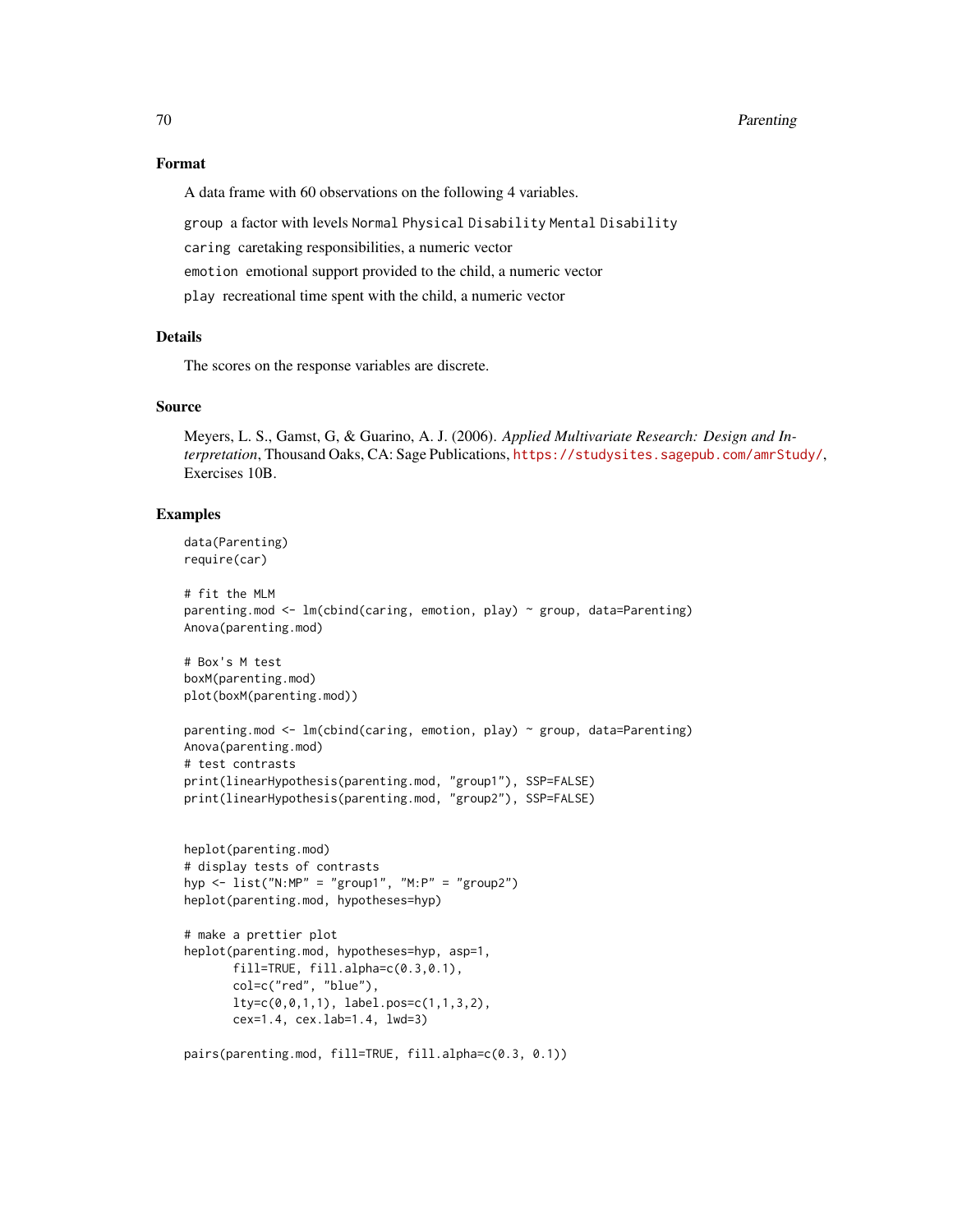#### Plastic 21 and 22 and 22 and 23 and 23 and 23 and 23 and 23 and 23 and 23 and 23 and 23 and 24 and 25 and 26 and 26 and 26 and 26 and 26 and 26 and 26 and 26 and 26 and 26 and 26 and 26 and 26 and 26 and 26 and 26 and 26 a

## Not run: heplot3d(parenting.mod, wire=FALSE) ## End(Not run)

Plastic *Plastic Film Data*

# Description

An experiment was conducted to determine the optimum conditions for extruding plastic film. Three responses were measured in relation to two factors, rate of extrusion and amount of an additive.

## Usage

data(Plastic)

# Format

A data frame with 20 observations on the following 5 variables.

tear a numeric vector: tear resistance

gloss a numeric vector: film gloss

opacity a numeric vector: film opacity

rate a factor representing change in the rate of extrusion with levels Low  $(-10\%)$ , High  $(10\%)$ 

additive a factor with levels Low (1.0%), High (1.5%)

# Source

Johnson, R.A. & Wichern, D.W. (1992). *Applied Multivariate Statistical Analysis*, 3rd ed., Prentice-Hall. Example 6.12 (p. 266).

# References

Krzanowski, W. J. (1988). *Principles of Multivariate Analysis. A User's Perspective*. Oxford. (p. 381)

# Examples

```
str(Plastic)
plastic.mod <- lm(cbind(tear, gloss, opacity) ~ rate*additive, data=Plastic)
Anova(plastic.mod)
```
pairs(plastic.mod)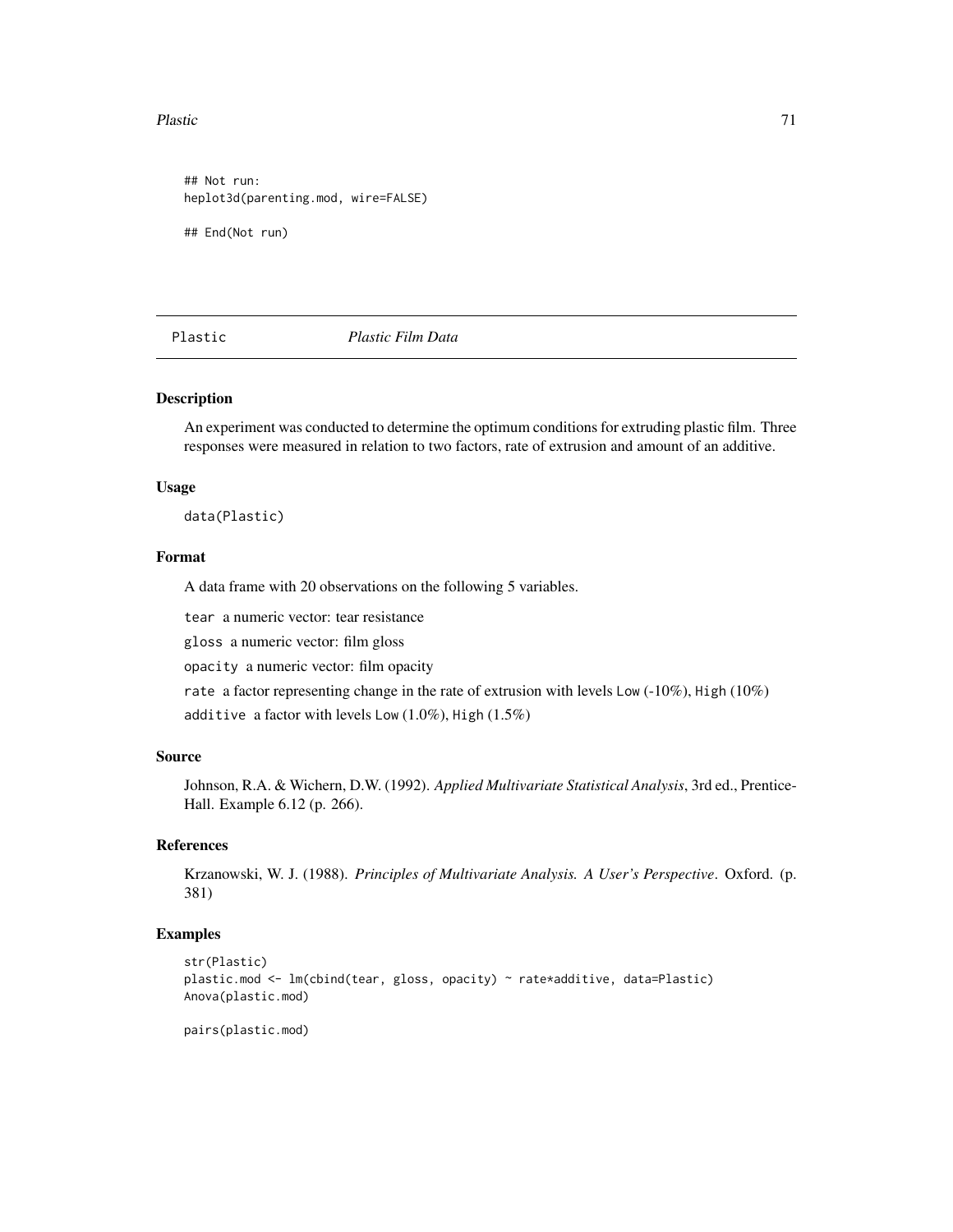<span id="page-71-0"></span>This function creates a simple dot chart showing the contributions (log determinants) of the various groups to Box's M test for equality of covariance matrices.

Because Box's M test is based on a specific function (log determinant) of the covariance matrices in the groups compared to the pooled covariance matrix, this function also also allow plots of other measures based on the eigenvalues of these covariance matrices.

# Usage

```
## S3 method for class 'boxM'
plot(x,
             gplabel = NULL,
             which = c("logDet", "product", "sum", "precision", "max"),
             log = which=="product",
             pch = c(16, 15),
             cex = c(2, 2.5),
             col = c("blue", "red"),rev = FALSE,
             xlim,
             conf=0.95, method=1, bias.adj=TRUE, lwd=2,
             ...)
```
# Arguments

| X       | A "boxM" object resulting from boxM                                                                                                        |
|---------|--------------------------------------------------------------------------------------------------------------------------------------------|
| gplabel | character string used to label the group factor.                                                                                           |
| which   | Measure to be plotted. The default, "logDet", is the standard plot. Other values<br>are: "product", "sum", "precision" and "max"           |
| log     | logical; if TRUE, the log of the measure is plotted. The default, which=="product",<br>produces a plot equivalent to the plot of "logDet". |
| pch     | a vector of two point symbols to use for the individual groups and the pooled<br>data, respectively                                        |
| cex     | character size of point symbols, a vector of length two for groups and pooled<br>data, respectively                                        |
| col     | colors for point symbols, a vector of length two for the groups and the pooled<br>data                                                     |
| rev     | logical; if TRUE, the order of the groups is reversed on the vertical axis.                                                                |
| xlim    | x limits for the plot                                                                                                                      |
| conf    | coverage for approximate confidence intervals, $0 \le$ conf $\le$ 1; use conf=0 to<br>suppress these                                       |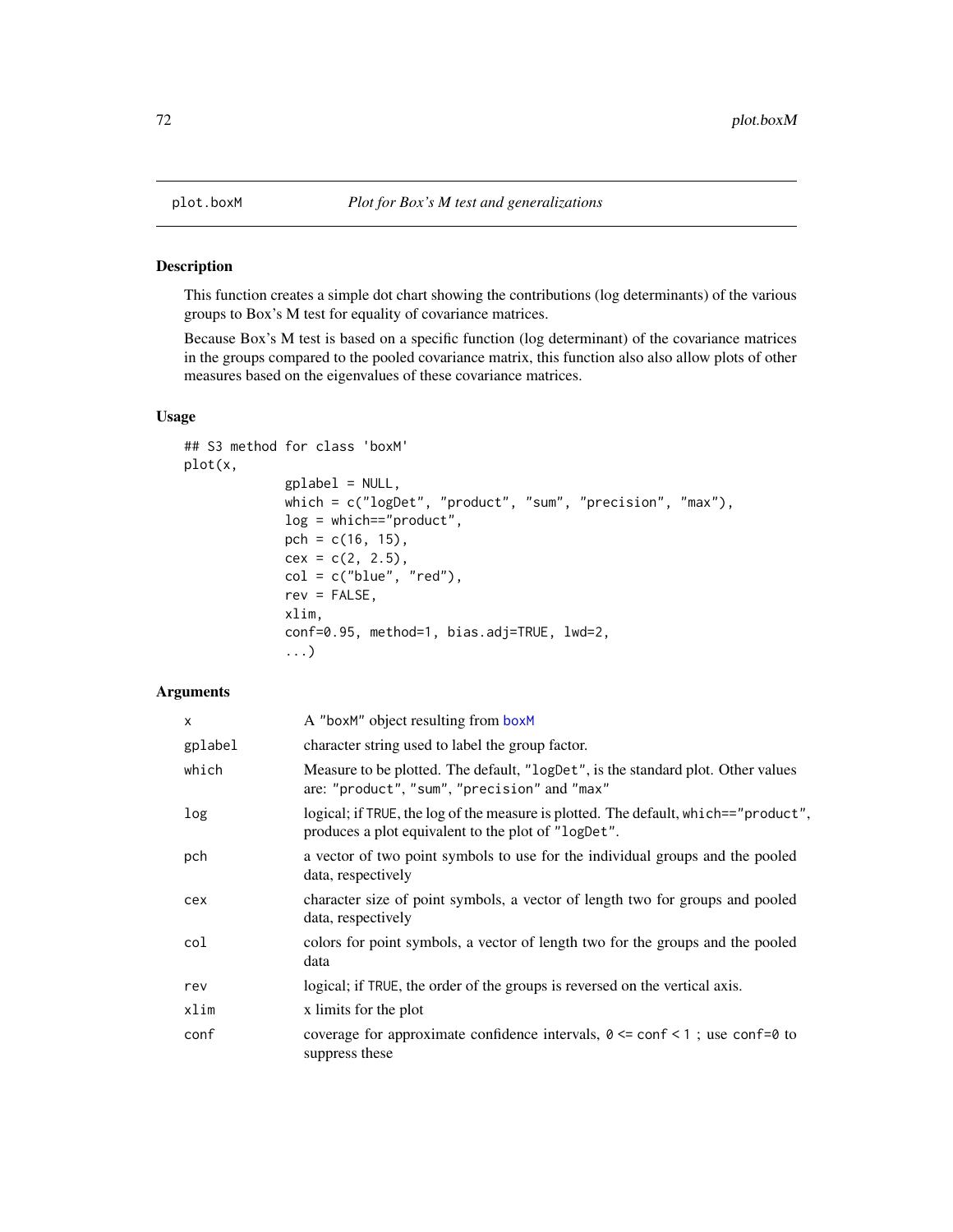## <span id="page-72-0"></span>plot.robmlm 73

| method   | confidence interval method; see logdetCI          |
|----------|---------------------------------------------------|
| bias.adj | confidence interval bias adjustment; see logdetCI |
| lwd      | line width for confidence interval                |
|          | Arguments passed down to dotchart.                |

## Details

Confidence intervals are only available for the default Box M test, using which="logDet".

## Author(s)

Michael Friendly

## See Also

[boxM](#page-11-0), [logdetCI](#page-55-0) [dotchart](#page-0-0)

#### Examples

```
# Iris data
res <- boxM(iris[, 1:4], iris[, "Species"])
plot(res, gplabel="Species")
# Skulls data
skulls.mod <- lm(cbind(mb, bh, bl, nh) ~ epoch, data=Skulls)
skulls.boxm <- boxM(skulls.mod)
plot(skulls.boxm, gplabel="Epoch")
plot(skulls.boxm, gplabel="Epoch", bias.adj=FALSE)
# other measures
plot(skulls.boxm, which="product", gplabel="Epoch", xlim=c(10,14))
plot(skulls.boxm, which="sum", gplabel="Epoch")
plot(skulls.boxm, which="precision", gplabel="Epoch")
plot(skulls.boxm, which="max", gplabel="Epoch")
```
plot.robmlm *Plot observation weights from a robust multivariate linear models*

#### Description

Creates an index plot of the observation weights assigned in the last iteration of [robmlm](#page-80-0). Observations with low weights have large residual squared distances and are potential multivariate outliers with respect to the fitted model.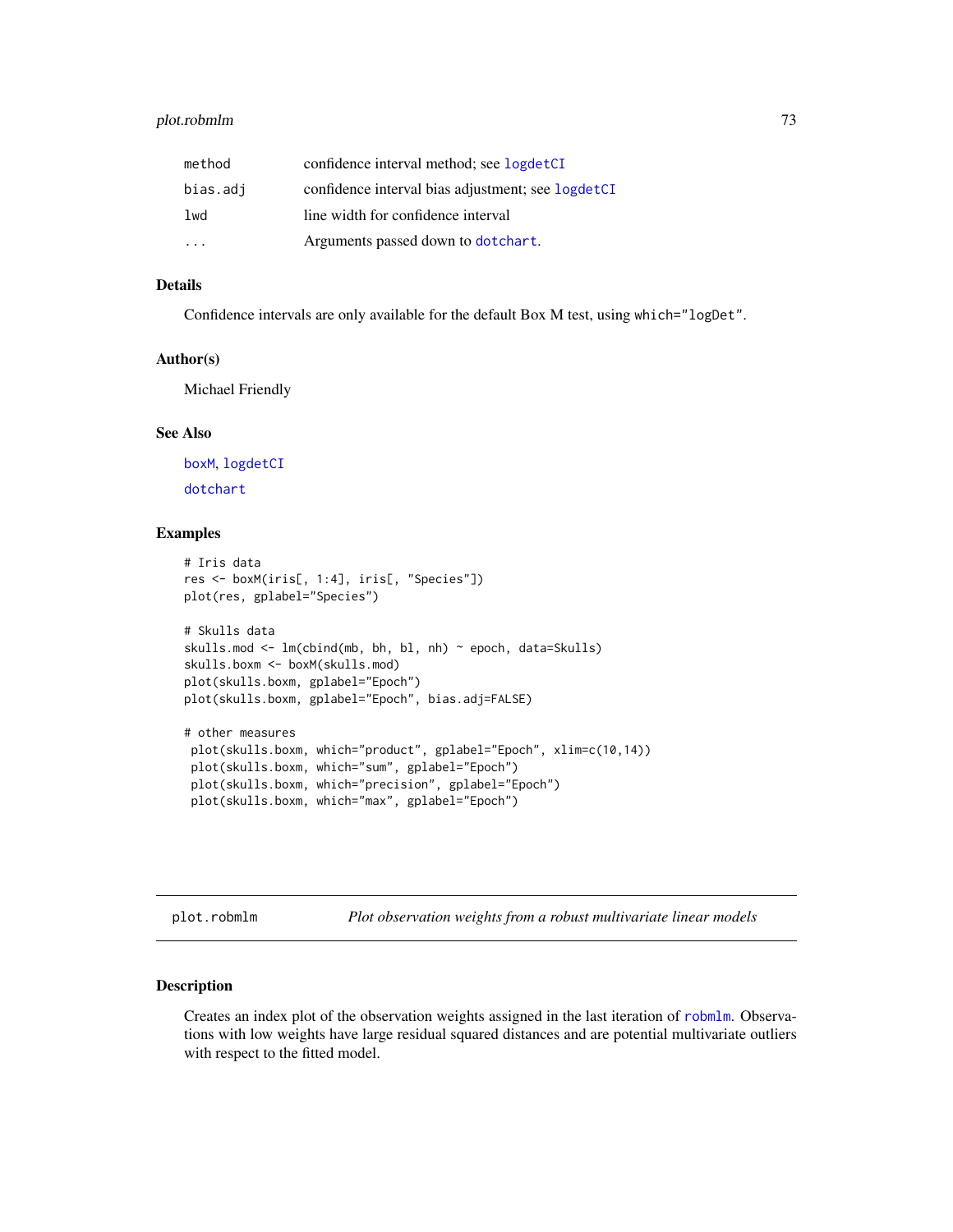## Usage

```
## S3 method for class 'robmlm'
plot(x, labels,
     id.weight = 0.7, id.pos = 4,
     pch = 19,
     col = palette()[1], cex = par("cex"),segments = FALSE,
     xlab = "Case index", ylab = "Weight in robust MANOVA", ...)
```
## Arguments

| X         | A "robmlm" object                                                                                   |
|-----------|-----------------------------------------------------------------------------------------------------|
| labels    | Observation labels; if not specified, uses rownames from the original data                          |
| id.weight | Threshold for identifying observations with small weights                                           |
| id.pos    | Position of observation label relative to the point                                                 |
| pch       | Point symbol(s); can be a vector of length equal to the number of observations<br>in the data frame |
| col       | Point $color(s)$                                                                                    |
| cex       | Point character size(s)                                                                             |
| segments  | logical; if TRUE, draw line segments from 1.0 down to the point                                     |
| xlab      | x axis label                                                                                        |
| ylab      | y axis label                                                                                        |
| $\cdots$  | other arguments passed to plot                                                                      |

## Value

Returns invisibly the weights for the observations labeled in the plot

#### Author(s)

Michael Friendly

## See Also

[robmlm](#page-80-0)

```
data(Skulls)
sk.rmod <- robmlm(cbind(mb, bh, bl, nh) ~ epoch, data=Skulls)
plot(sk.rmod, col=Skulls$epoch)
axis(side=3, at=15+seq(0,120,30), labels=levels(Skulls$epoch), cex.axis=1)
# Pottery data
```

```
pottery.rmod <- robmlm(cbind(Al,Fe,Mg,Ca,Na)~Site, data=Pottery)
plot(pottery.rmod, col=Pottery$Site, segments=TRUE)
```
<span id="page-73-0"></span>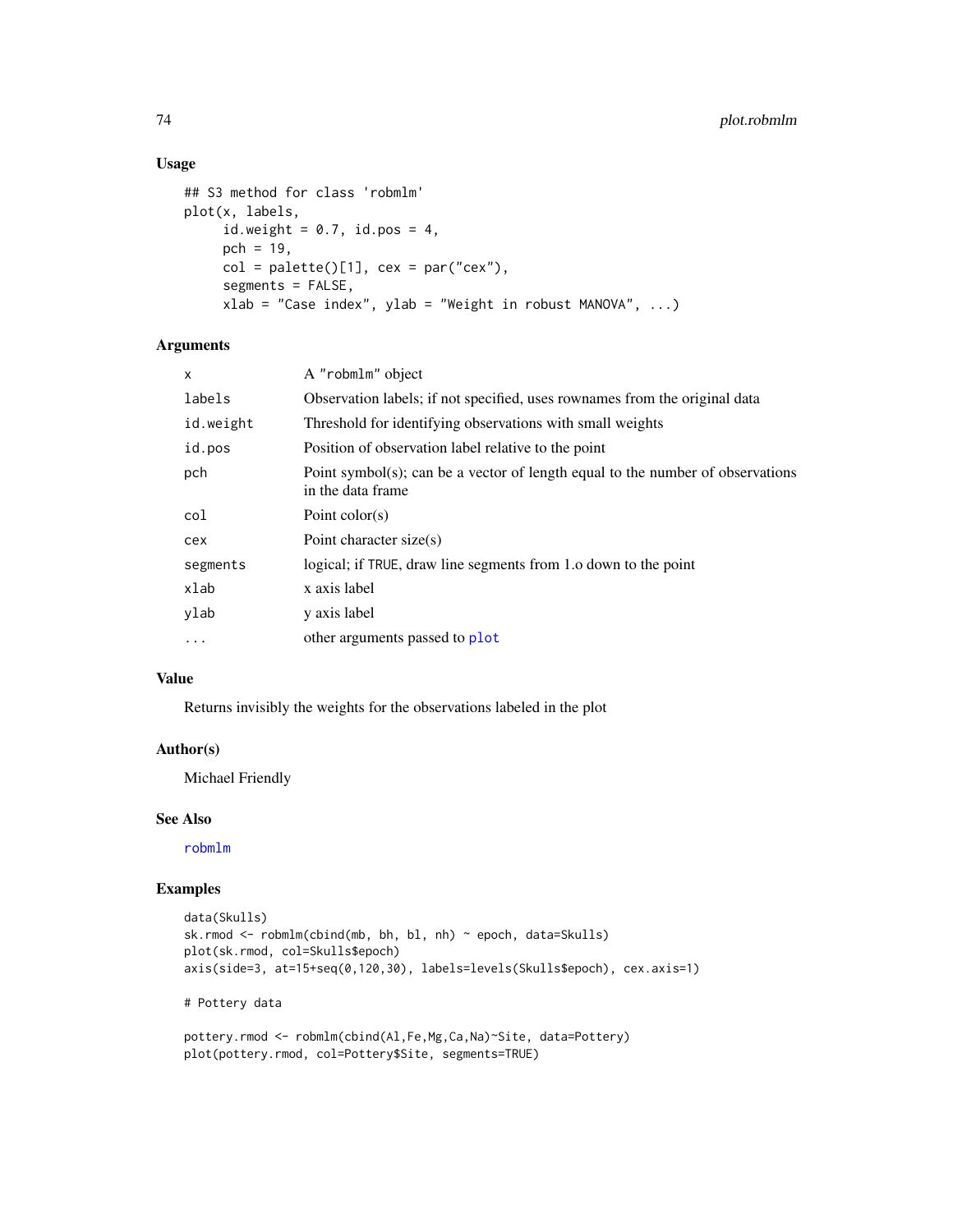#### <span id="page-74-0"></span>Pottery2 75

```
# SocialCog data
data(SocialCog)
SC.rmod <- robmlm(cbind( MgeEmotions, ToM, ExtBias, PersBias) ~ Dx,
               data=SocialCog)
plot(SC.rmod, col=SocialCog$Dx, segments=TRUE)
```
Pottery2 *Chemical Analysis of Romano-British Pottery*

## Description

Results of chemical analyses of 48 specimens of Romano-British pottery published by Tubb et al. (1980). The numbers are the percentage of various metal oxides found in each sample for elements of concentrations greater than 0.01%. This is the original data set from Tubb et al. (1980), in contrast to [Pottery](#page-0-0).

#### Usage

data(Pottery2)

#### Format

A data frame with 48 observations on the following 12 variables.

Region a factor with levels Gl NF Wales

- Site a factor with levels AshleyRails Caldicot Gloucester IsleThorns Llanedryn
- Kiln a factor with levels 1 2 3 4 5
- Al amount of aluminum oxide,  $Al_2O_3$
- Fe amount of iron oxide,  $Fe<sub>2</sub>O<sub>3</sub>$
- Mg amount of magnesium oxide, MgO
- Ca amount of calcium oxide, CaO
- Na amount of sodium oxide,  $Na<sub>2</sub>O$
- K amount of potassium oxide,  $K_2O$
- Ti amount of titanium oxide,  $TiO<sub>2</sub>$
- Mn amount of manganese oxide, MnO

Ba amount of BaO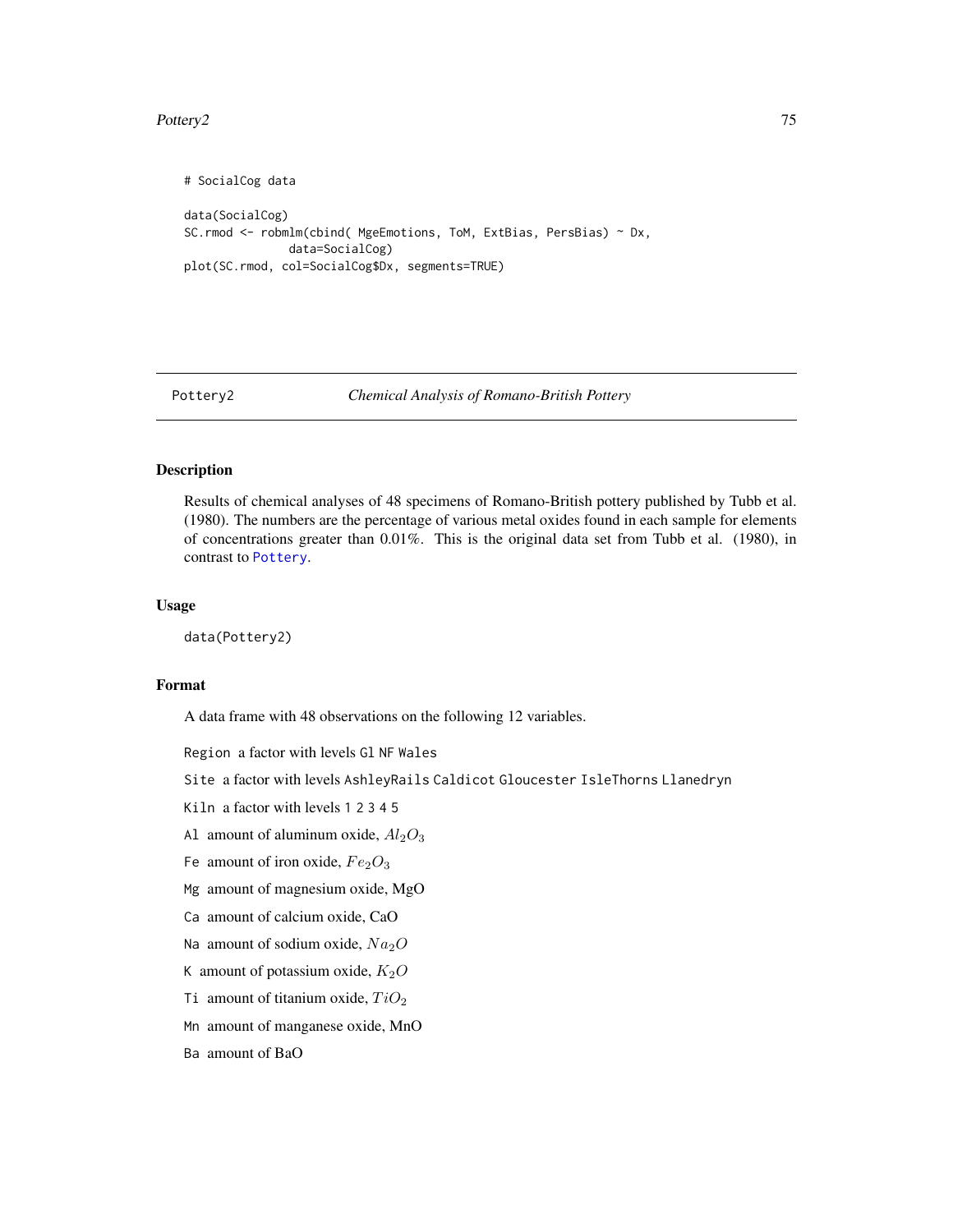## <span id="page-75-0"></span>Details

The specimens are identified by their rownames in the data frame. Kiln indicates at which kiln site the pottery was found; Site gives the location names of those sites. The kiln sites come from three Regions, ("Gl"=1, "Wales"= $(2,3)$ , "NF"= $(4,5)$ ), where the full names are "Gloucester", "Wales", and "New Forrest".

The variable Kiln comes pre-supplied with contrasts to test interesting hypotheses related to Site and Region.

#### Source

Slightly modified from files found at: [http://people.tamu.edu/~dcarlson/quant/data/RBPott](http://people.tamu.edu/~dcarlson/quant/data/RBPottery.html)ery. [html](http://people.tamu.edu/~dcarlson/quant/data/RBPottery.html)

#### References

Baxter, M. J. 2003. *Statistics in Archaeology*. Arnold, London.

Tubb, A., A. J. Parker, and G. Nickless. 1980. The Analysis of Romano-British Pottery by Atomic Absorption Spectrophotometry. *Archaeometry*, 22, 153-171.

## See Also

[Pottery](#page-0-0) for the related (subset) data set

#### Examples

```
data(Pottery2)
# contrasts for Kiln correspond to between Region [,1:2] and within Region [,3:4]
contrasts(Pottery2$Kiln)
```

```
pmod <-lm(cbind(Al,Fe,Mg,Ca,Na,K,Ti,Mn,Ba)~Kiln, data=Pottery2)
Anova(pmod)
```

```
# extract coefficient names for linearHypotheses
coefs <- rownames(coef(pmod))[-1]
```

```
# test differences among regions
linearHypothesis(pmod, coefs[1:2])
# test differences within regions B, C
linearHypothesis(pmod, coefs[3:4])
```
heplot(pmod, fill=c(TRUE,FALSE), hypotheses=list("Region" =coefs[1:2], "WithinBC"=coefs[3:4]))

```
# all pairwise views; note that Ba shows no effect
pairs(pmod, fill=c(TRUE,FALSE))
```

```
# canonical view, via candisc::heplot
```

```
if (require(candisc)) {
```
# canonical analysis: how many dimensions?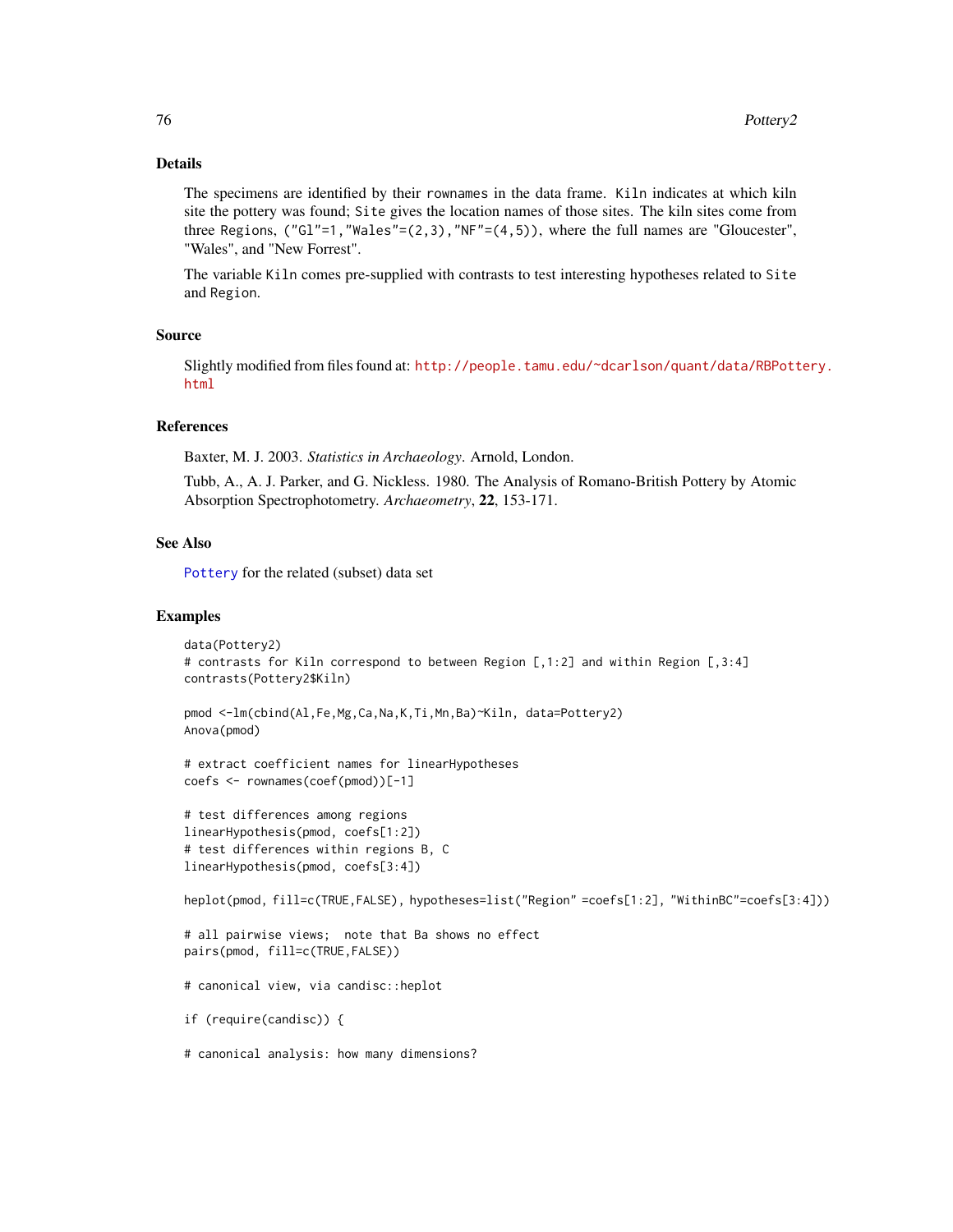#### <span id="page-76-0"></span>Probe 77

```
(pcan <- candisc(pmod))
heplot(pcan, scale=18, fill=c(TRUE,FALSE), var.col="darkgreen", var.lwd=2, var.cex=1.5)
## Not run:
heplot3d(pcan, scale=8)
## End(Not run)
}
```
Probe *Response Speed in a Probe Experiment*

## Description

Data from a probe experiment testing whether immediate memory for sentences is influenced by the phrase structure of the sentence. The data sets come from Timm (1975), Ex. 3.14 and Ex. 3.16 (p.244)

Procedure: Subjects listened to tape-recorded sentences. Each sentence was followed by a "probe word" from one of 5 positions within the sentence. The subject had to respond with the word which immediately followed the probe word in the sentence. The dependent measure is response speed = k(1/reaction time).

Sample sentence:

\* The tall man met the young girl who got the new hat. Pos'ns: 1 2 3 4 5 Function: ADJ1 SUBJ ADJ2 OBJ REL.PN

In Probe2, there are two groups of subjects, pre-selected on a test of short term memory.

#### Usage

data(Probe1) data(Probe2)

#### Format

Probe1: A data frame with 11 observations on the following 5 variables.

- p1 speed at position 1
- p2 speed at position 2
- p3 speed at position 3
- p4 speed at position 4
- p5 speed at position 5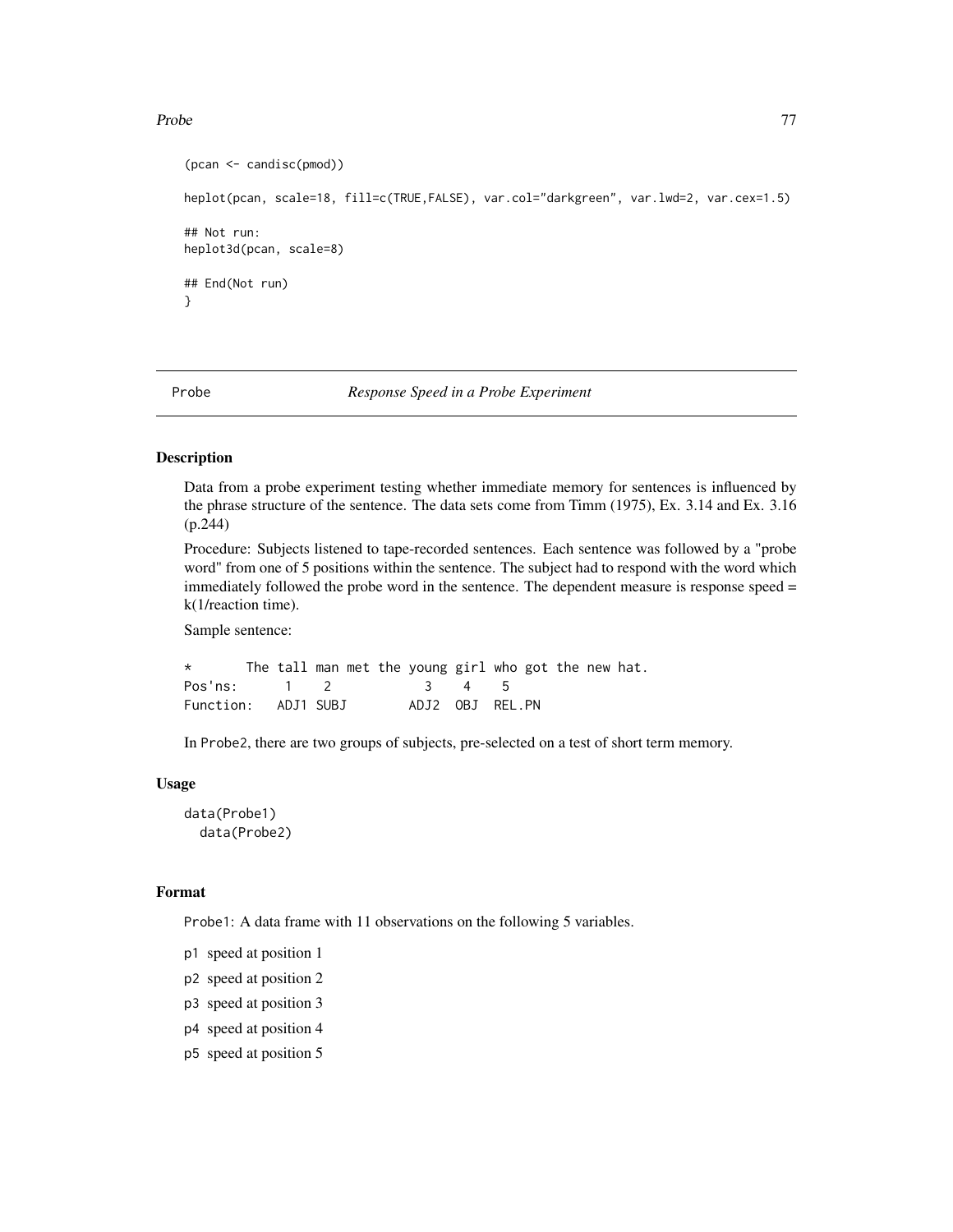Probe2: A data frame with 20 observations on the following 6 variables.

stm Short term memory capacity: a factor with levels High Low

- p1 speed at position 1
- p2 speed at position 2
- p3 speed at position 3
- p4 speed at position 4
- p5 speed at position 5

#### Details

These data sets (fictitious) are used as examples of single-sample and two-sample profile analysis or simple repeated measure designs with structured contrasts.

## Source

Timm, N. (1975) *Multivariate analysis, with applications in education and psychology* Brooks/Cole.

```
data(Probe1)
boxplot(Probe1)
pmod1 <- lm(cbind(p1,p2,p3,p4,p5) ~ 1, data=Probe1)
idata <- data.frame(position=factor(1:5))
library(car)
(pmod1.aov <- Anova(pmod1, idata=idata, idesign=~position))
# using default contrasts (p5 as reference level)
heplot(pmod1, manova=pmod1.aov, iterm="position", type="III", idata=idata, idesign=~position)
pairs(pmod1, manova=pmod1.aov, iterm="position", type="III", idata=idata, idesign=~position)
# contrasts for substantative hypotheses regarding
# sentence position effects
C \leftarrow matrix(c)1, 1, -1, -1, 0,
1, -1, 1, -1, 0,
1, -1, -1, 1, 0,
1, 1, 1, 1, -4), 5, 4)
rownames(C) <- paste("p", 1:5, sep="")
colnames(C) <- c("SubPred", "AdjNoun", "SPxAN", "RelPN")
contrasts(idata$position)<- C
(pmod1.aov <- Anova(pmod1, idata=idata, idesign=~position))
heplot(pmod1, manova=pmod1.aov, iterm="position", type="III", idata=idata, idesign=~position)
pairs(pmod1, manova=pmod1.aov, iterm="position", type="III", idata=idata, idesign=~position)
```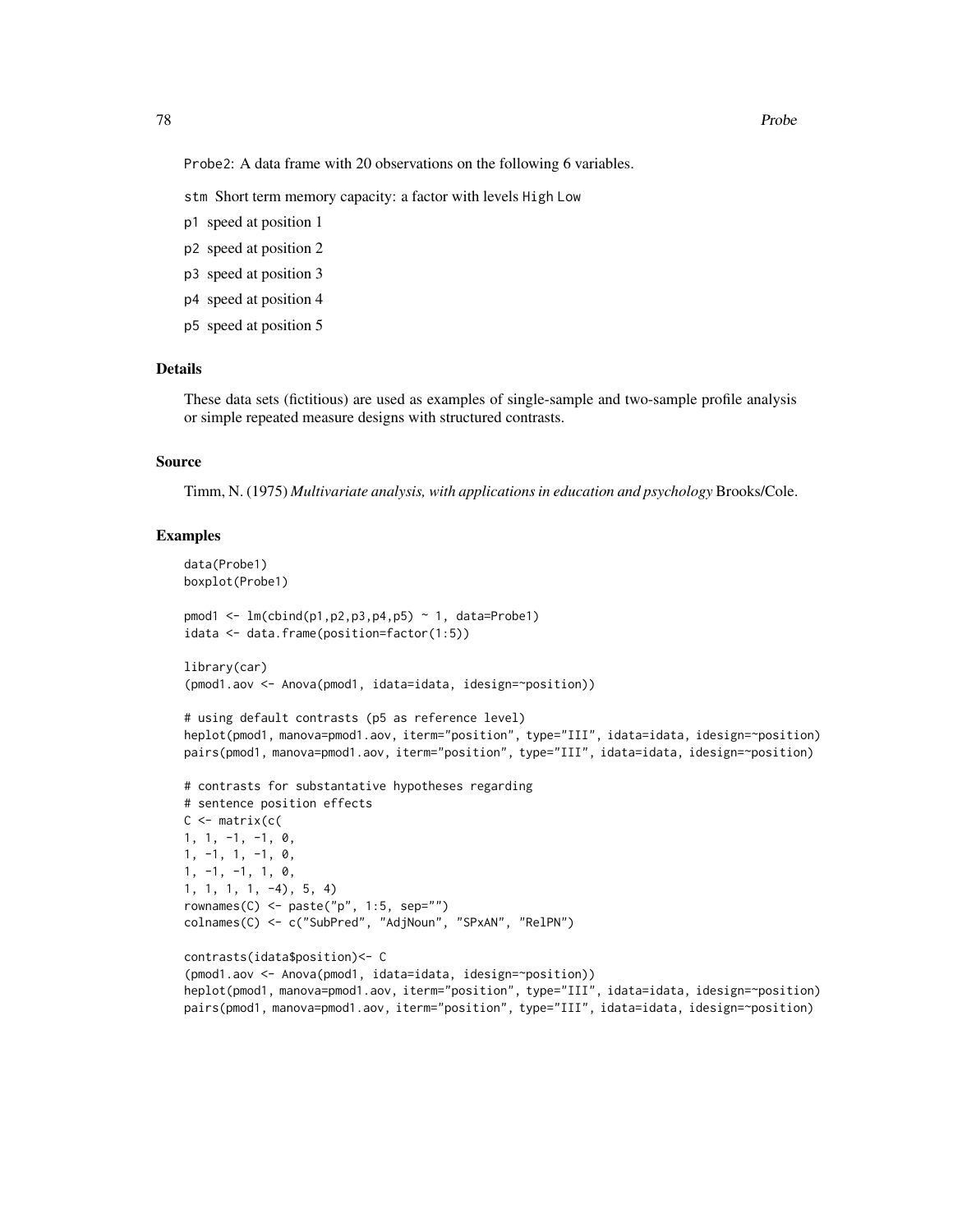<span id="page-78-0"></span>

## Description

The data are from a study of weight gain, where investigators randomly assigned 30 rats to three treatment groups: treatment 1 was a control (no additive); treatments 2 and 3 consisted of two different additives (thiouracil and thyroxin respectively) to the rats drinking water. Weight was measured at baseline (week 0) and at weeks 1, 2, 3, and 4. Due to an accident at the beginning of the study, data on 3 rats from the thyroxin group are unavailable.

#### Usage

data(RatWeight)

#### Format

A data frame with 27 observations on the following 6 variables.

- trt a factor with levels Control Thiouracil Thyroxin
- wt0 Weight at Week 0 (baseline weight)
- wt1 Weight at Week 1
- wt2 Weight at Week 2
- wt3 Weight at Week 3
- wt4 Weight at Week 4

## Details

The trt factor comes supplied with contrasts comparing Control to each of Thiouracil and Thyroxin.

## Source

Originally from Box (1950), Table D (page 389), where the values for weeks 1-4 were recorded as the gain in weight for that week.

Fitzmaurice, G. M. and Laird, N. M. and Ware, J. H (2004). *Applied Longitudinal Analysis*, New York, NY: Wiley-Interscience. <https://rdrr.io/rforge/ALA/>.

#### References

Box, G.E.P. (1950). Problems in the analysis of growth and wear curves. *Biometrics*, 6, 362-389.

Friendly, Michael (2010). HE Plots for Repeated Measures Designs. *Journal of Statistical Software*, 37(4), 1-40.

doi: [10.18637/jss.v037.i04.](https://doi.org/10.18637/jss.v037.i04)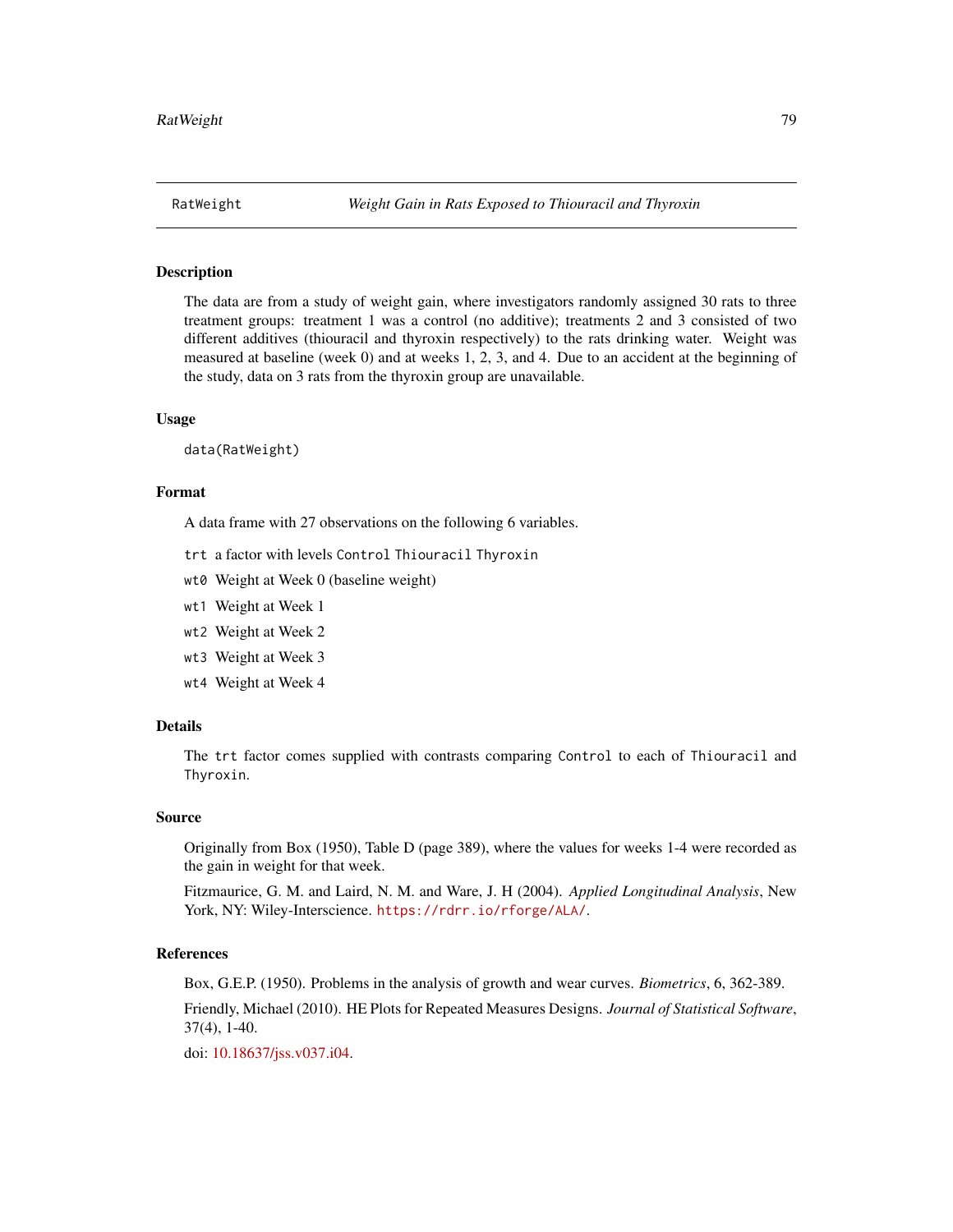## Examples

```
data(RatWeight)
contrasts(RatWeight$trt)
rat.mod <- lm(cbind(wt0, wt1, wt2, wt3, wt4) ~ trt, data=RatWeight)
rat.mod
idata \leq data.frame(week = ordered(0:4))
Anova(rat.mod, idata=idata, idesign=~week, test="Roy")
# quick look at between group effects
pairs(rat.mod)
# between-S, baseline & week 4
heplot(rat.mod, col=c("red", "blue", "green3", "green3"),
variables=c(1,5),
hypotheses=c("trt1", "trt2"),
main="Rat weight data, Between-S effects")
# within-S
heplot(rat.mod, idata=idata, idesign=~week, iterm="week",
col=c("red", "blue", "green3"),
# hypotheses=c("trt1", "trt2"),
main="Rat weight data, Within-S effects")
```

| Reaction Time Data |
|--------------------|
|--------------------|

## Description

Data from Maxwell and Delaney (1990, p. 497) representing the reaction times of 10 subjects in some task where visual stimuli are tilted at 0, 4, and 8 degrees; with noise absent or present. Each subject responded to 3 tilt x 2 noise  $= 6$  conditions. The data thus comprise a repeated measure design with two within-S factors.

#### Usage

data(ReactTime)

#### Format

A data frame with 10 observations giving the reaction time for the 6 conditions.

deg0NA a numeric vector deg4NA a numeric vector deg8NA a numeric vector deg0NP a numeric vector deg4NP a numeric vector deg8NP a numeric vector

<span id="page-79-0"></span>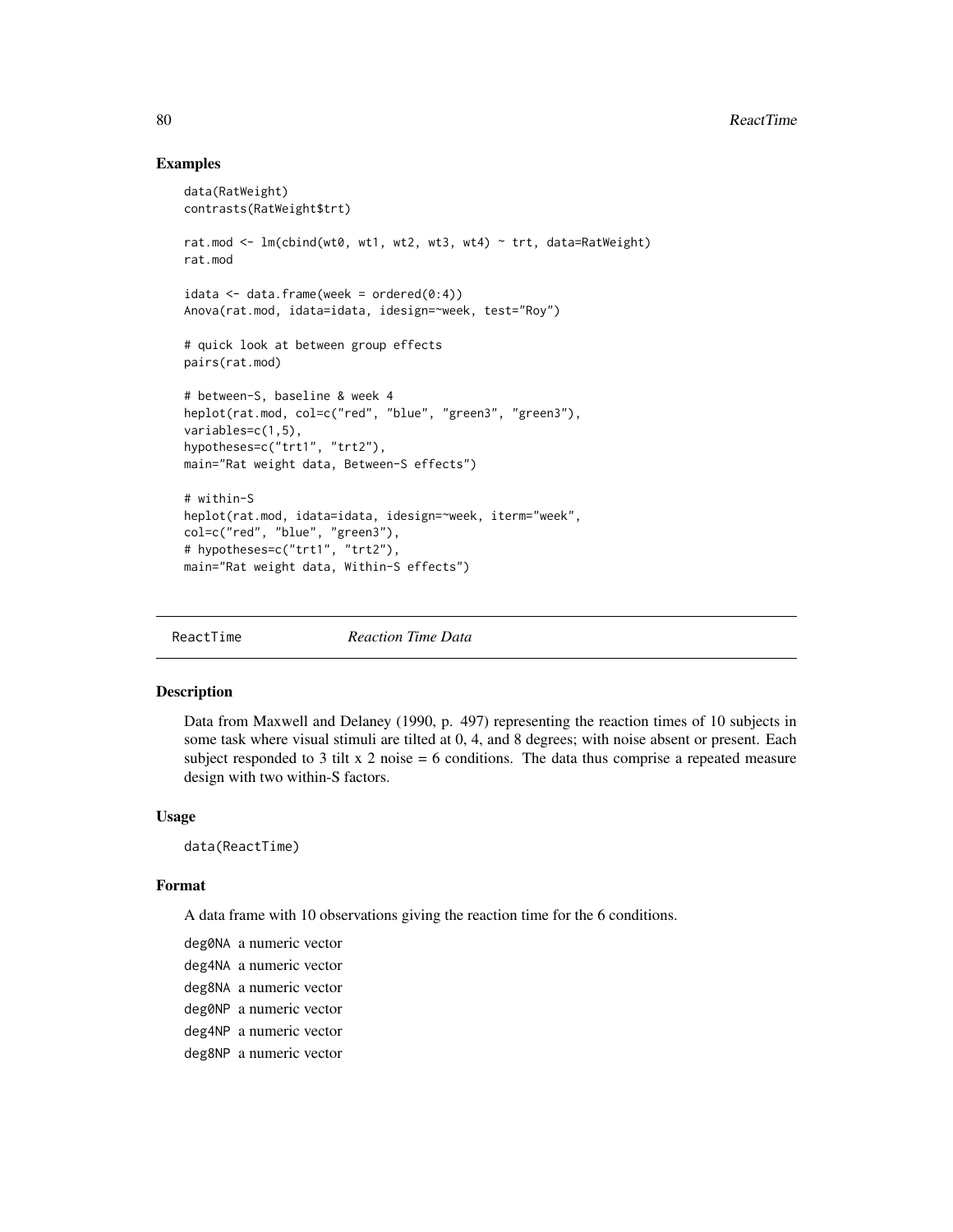#### <span id="page-80-1"></span>robmlm 81

#### Source

Baron, J. and Li, Y. (2003). *Notes on the use of R for psychology experiments and questionnaires*, <https://cran.r-project.org/doc/contrib/Baron-rpsych.pdf>

#### References

Michael Friendly (2010). HE Plots for Repeated Measures Designs. *Journal of Statistical Software*, 37(4), 1-40.

doi: [10.18637/jss.v037.i04.](https://doi.org/10.18637/jss.v037.i04)

Maxwell, S. E. & Delaney, H. D. (1990). *Designing Experiments and Analyzing Data: A model comparison perspective*. Pacific Grove, CA: Brooks/Cole.

#### Examples

```
data(ReactTime)
(RT.mod <- lm(as.matrix(ReactTime)~1))
# within-S factors
within \leq expand.grid(tilt=ordered(c(0,4,8)), noise=c("NA", "NP"))
Anova(RT.mod, idata=within, idesign=~tilt * noise)
heplot(RT.mod, idata=within, idesign=~tilt * noise, iterm="tilt")
# plotting means and std errors directly
levels <- expand.grid(Tilt=c(0,4,8), noise=c("NA", "NP"))
(means.df <- data.frame(levels, mean=colMeans(ReactTime), se=sqrt(diag(var(ReactTime)))/9))
with(means.df, {
plot(Tilt, mean, type="n", main="Reaction Time data", xlab="Tilt", ylab="Reaction time")
colors <- rep(c("red", "blue"), each=3)
pts <- rep(c(15, 16), each=3)
lines(Tilt[1:3], mean[1:3], col="red", lwd=2)
lines(Tilt[4:6], mean[4:6], col="blue", lwd=2)
points(Tilt, mean, pch=pts, col=colors, cex=1.2)
arrows(Tilt, mean-se, Tilt, mean+se, angle=90, code=3,
col=colors, len=.05, lwd=2)
# labels at last point, in lieu of legend
text(Tilt[3], mean[3]-10, labels="NA", col="red", pos=1)
text(Tilt[6], mean[6]-10, labels="NP", col="blue", pos=1)
}
)
```
<span id="page-80-0"></span>robmlm *Robust Fitting of Multivariate Linear Models*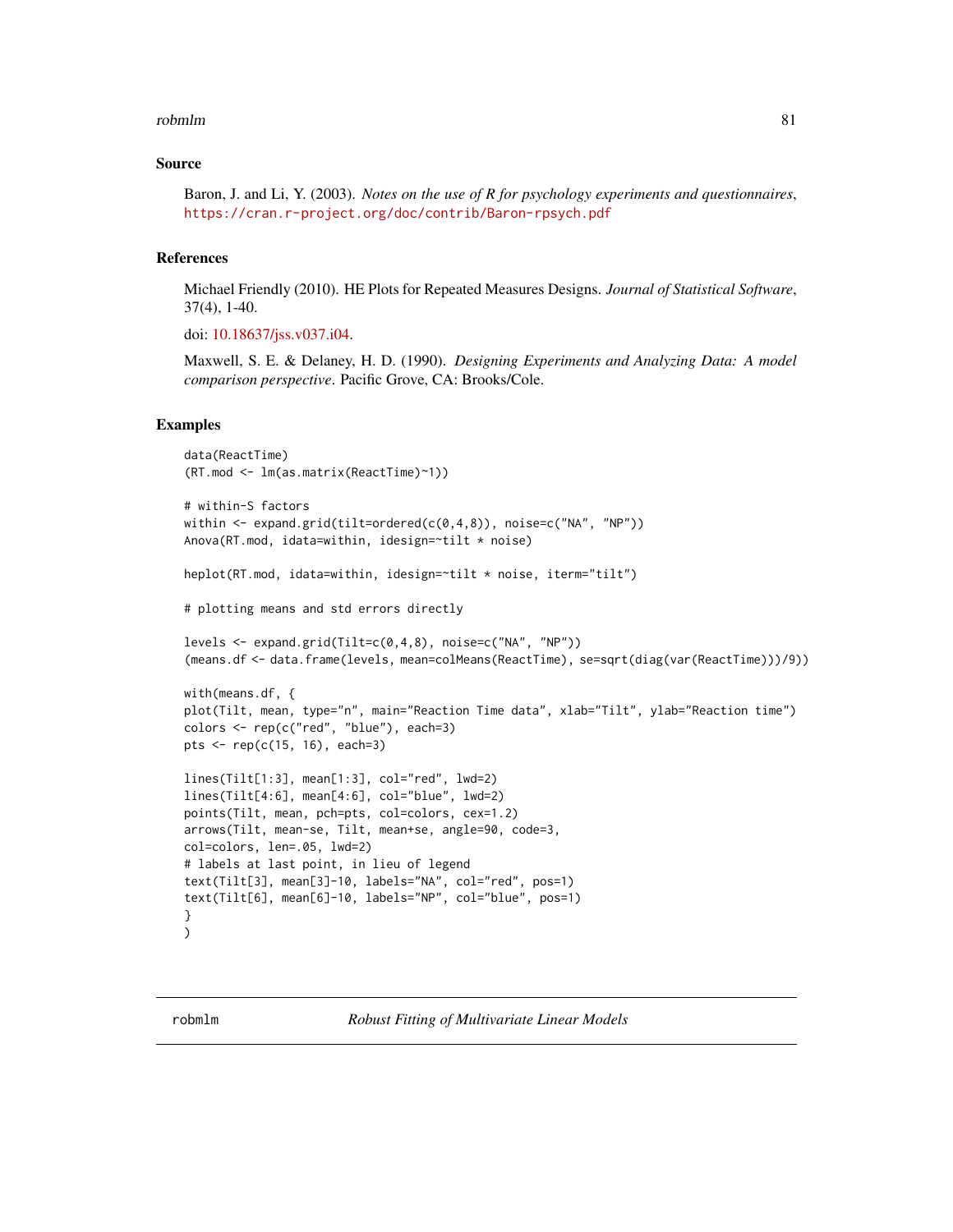## <span id="page-81-0"></span>Description

Fit a multivariate linear model by robust regression using a simple M estimator.

These S3 methods are designed to provide a specification of a class of robust methods which extend mlms, and are therefore compatible with other mlm extensions, including [Anova](#page-0-0) and [heplot](#page-34-0).

## Usage

```
robmlm(X, \ldots)## S3 method for class 'formula'
robmlm(formula, data, subset, weights, na.action,
model = TRUE, contrasts = NULL, ...)## Default S3 method:
robmlm(X, Y, w,
P = 2 * pnorm(4.685, lowerchilder = FALSE), tune, max.iter = 100,psi = psi.bisquare, tol = 1e-06, initialize, verbose = FALSE, ...)## S3 method for class 'robmlm'
print(x, \ldots)## S3 method for class 'summary.robmlm'
print(x, \ldots)## S3 method for class 'robmlm'
summary(object, ...)
```
#### Arguments

| formula   | a formula of the form cbind(y1, y2, ) $\sim x1 + x2 + $                                                                                                                        |
|-----------|--------------------------------------------------------------------------------------------------------------------------------------------------------------------------------|
| data      | a data frame from which variables specified in formula are preferentially to be<br>taken.                                                                                      |
| subset    | An index vector specifying the cases to be used in fitting.                                                                                                                    |
| weights   | a vector of prior weights for each case.                                                                                                                                       |
| na.action | A function to specify the action to be taken if NAs are found. The 'factory-fresh'<br>default action in R is $na$ . omit, and can be changed by options ( $na$ . $action =$ ). |
| model     | should the model frame be returned in the object?                                                                                                                              |
| contrasts | optional contrast specifications; see lm for details.                                                                                                                          |
| .         | other arguments, passed down. In particular relevant control arguments can be<br>passed to the to the robmlm. default method.                                                  |
| X         | for the default method, a model matrix, including the constant (if present)                                                                                                    |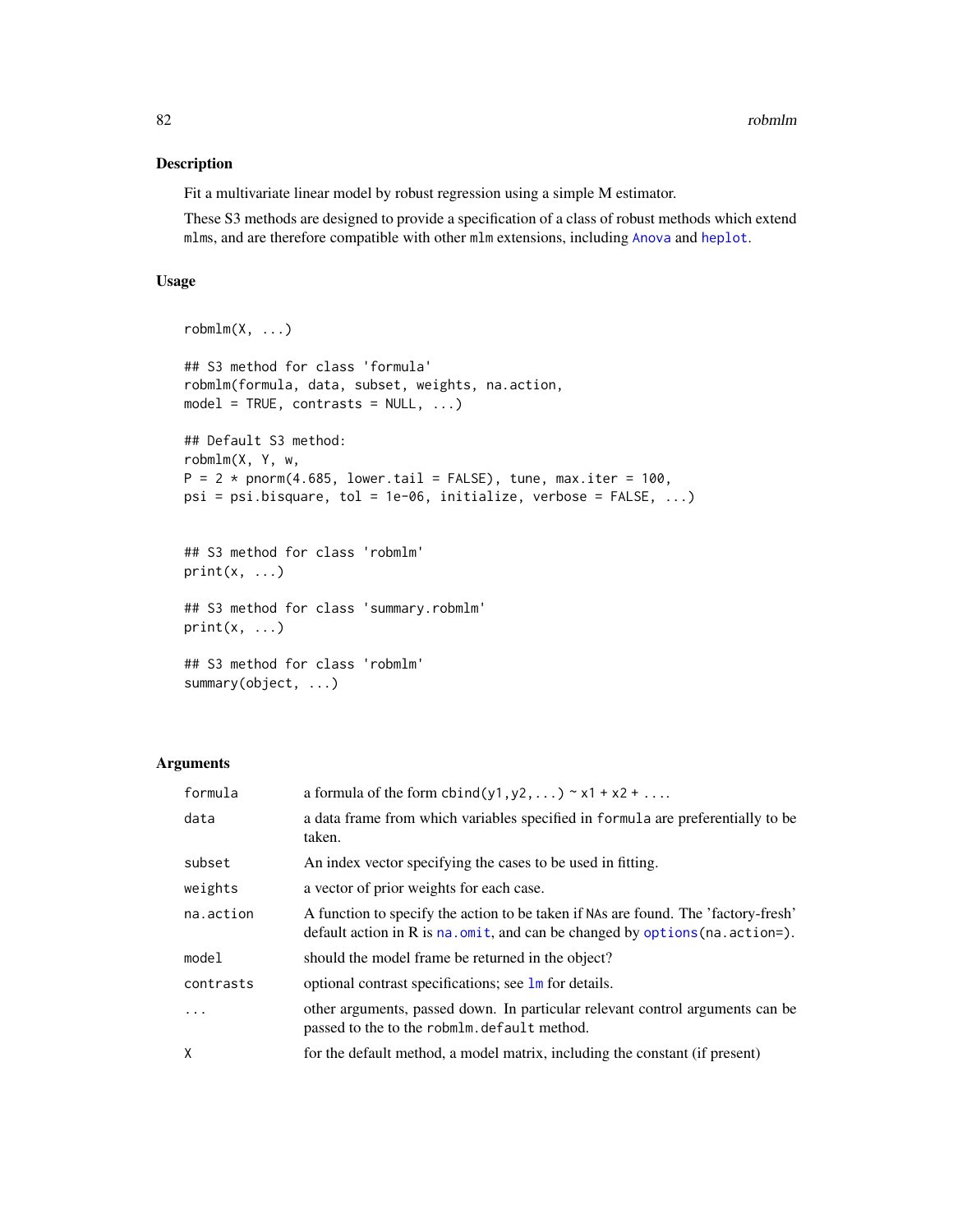#### <span id="page-82-0"></span>robmlm 83

| Y          | for the default method, a response matrix                                                                                 |
|------------|---------------------------------------------------------------------------------------------------------------------------|
| W          | prior weights                                                                                                             |
| P          | two-tail probability, to find cutoff quantile for chisq (tuning constant); default is<br>set for bisquare weight function |
| tune       | tuning constant (if given directly)                                                                                       |
| max.iter   | maximum number of iterations                                                                                              |
| psi        | robustness weight function; psi. bisquare is the default                                                                  |
| tol        | convergence tolerance, maximum relative change in coefficients                                                            |
| initialize | modeling function to find start values for coefficients, equation-by-equation; if<br>absent WLS (1m. wfit) is used        |
| verbose    | show iteration history? (TRUE or FALSE)                                                                                   |
| X          | a robmlm object                                                                                                           |
| object     | a robmlm object                                                                                                           |

## Details

Fitting is done by iterated re-weighted least squares (IWLS), using weights based on the Mahalanobis squared distances of the current residuals from the origin, and a scaling (covariance) matrix calculated by [cov.trob](#page-0-0). The design of these methods were loosely modeled on [rlm](#page-0-0).

An internal vcov.mlm function is an extension of the standard [vcov](#page-0-0) method providing for observation weights.

#### Value

An object of class "robmlm" inheriting from c("mlm","lm").

This means that the returned "robmlm" contains all the components of "mlm" objects described for [lm](#page-0-0), plus the following:

| weights    | final observation weights               |
|------------|-----------------------------------------|
| iterations | number of iterations                    |
| converged  | logical: did the IWLS process converge? |

The generic accessor functions [coefficients](#page-0-0), [effects](#page-0-0), [fitted.values](#page-0-0) and [residuals](#page-0-0) extract various useful features of the value returned by robmlm.

## Author(s)

John Fox; packaged by Michael Friendly

## References

A. Marazzi (1993) *Algorithms, Routines and S Functions for Robust Statistics*. Wadsworth & Brooks/Cole.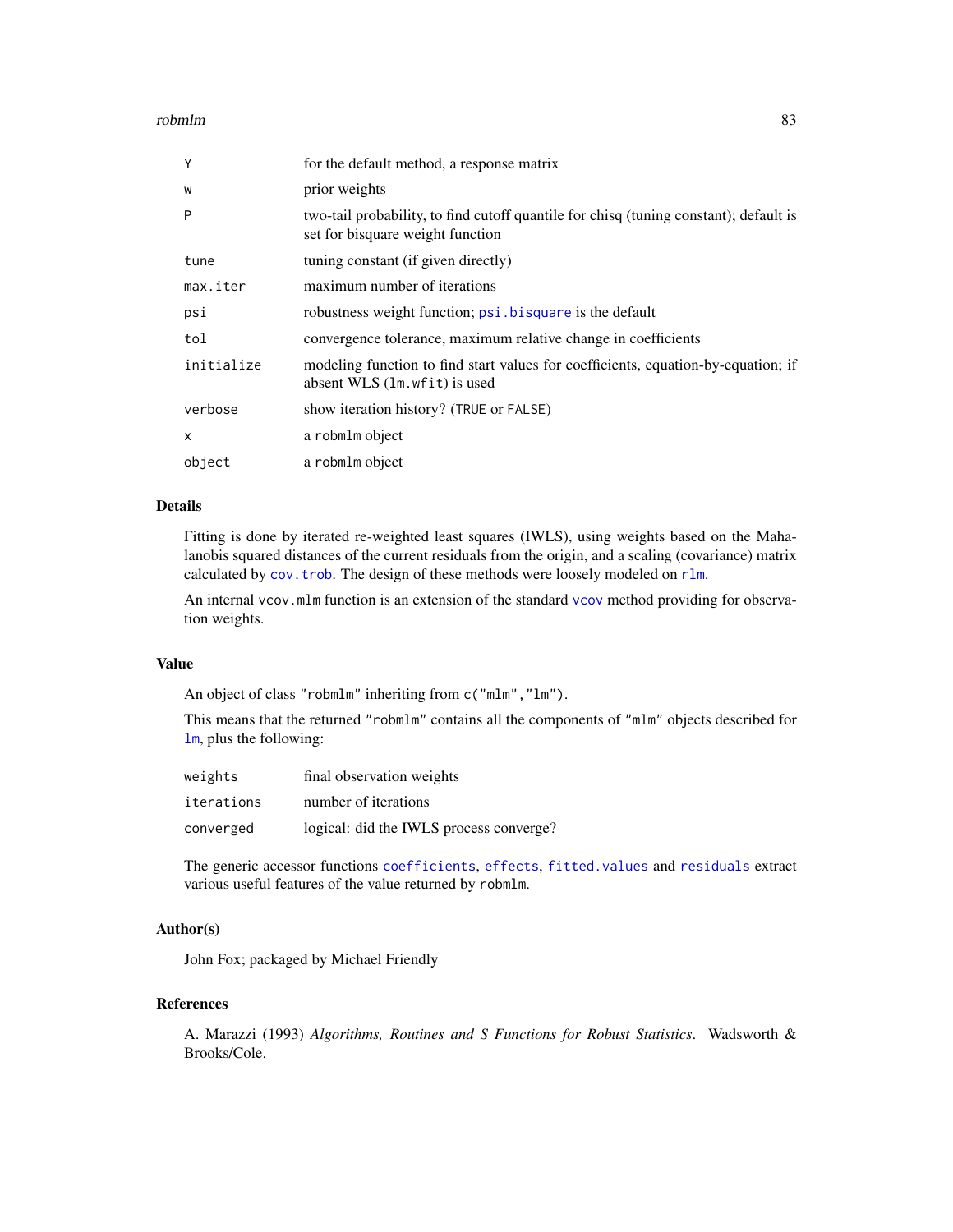#### See Also

[rlm](#page-0-0), [cov.trob](#page-0-0)

```
##############
# Skulls data
# make shorter labels for epochs and nicer variable labels in heplots
Skulls$epoch <- factor(Skulls$epoch, labels=sub("c","",levels(Skulls$epoch)))
# variable labels
vlab <- c("maxBreadth", "basibHeight", "basialLength", "nasalHeight")
# fit manova model, classically and robustly
sk.mod \leq lm(cbind(mb, bh, bl, nh) \sim epoch, data=Skulls)
sk.rmod <- robmlm(cbind(mb, bh, bl, nh) ~ epoch, data=Skulls)
# standard mlm methods apply here
coefficients(sk.rmod)
# index plot of weights
plot(sk.rmod$weights, type="h", xlab="Case Index", ylab="Robust mlm weight", col="gray")
points(sk.rmod$weights, pch=16, col=Skulls$epoch)
axis(side=1, at=15+seq(0,120,30), labels=levels(Skulls$epoch), tick=FALSE, cex.axis=1)
# heplots to see effect of robmlm vs. mlm
heplot(sk.mod, hypotheses=list(Lin="epoch.L", Quad="epoch.Q"),
    xlab=vlab[1], ylab=vlab[2], cex=1.25, lty=1)
heplot(sk.rmod, hypotheses=list(Lin="epoch.L", Quad="epoch.Q"),
    add=TRUE, error.ellipse=TRUE, lwd=c(2,2), lty=c(2,2),
    term.labels=FALSE, hyp.labels=FALSE, err.label="")
##############
# Pottery data
pottery.mod <- lm(cbind(Al,Fe,Mg,Ca,Na)~Site, data=Pottery)
pottery.rmod <- robmlm(cbind(Al,Fe,Mg,Ca,Na)~Site, data=Pottery)
Anova(pottery.mod)
Anova(pottery.rmod)
# index plot of weights
plot(pottery.rmod$weights, type="h")
points(pottery.rmod$weights, pch=16, col=Pottery$Site)
# heplots to see effect of robmlm vs. mlm
heplot(pottery.mod, cex=1.3, lty=1)
heplot(pottery.rmod, add=TRUE, error.ellipse=TRUE, lwd=c(2,2), lty=c(2,2),
    term.labels=FALSE, err.label="")
###############
# Prestige data
```
<span id="page-83-0"></span>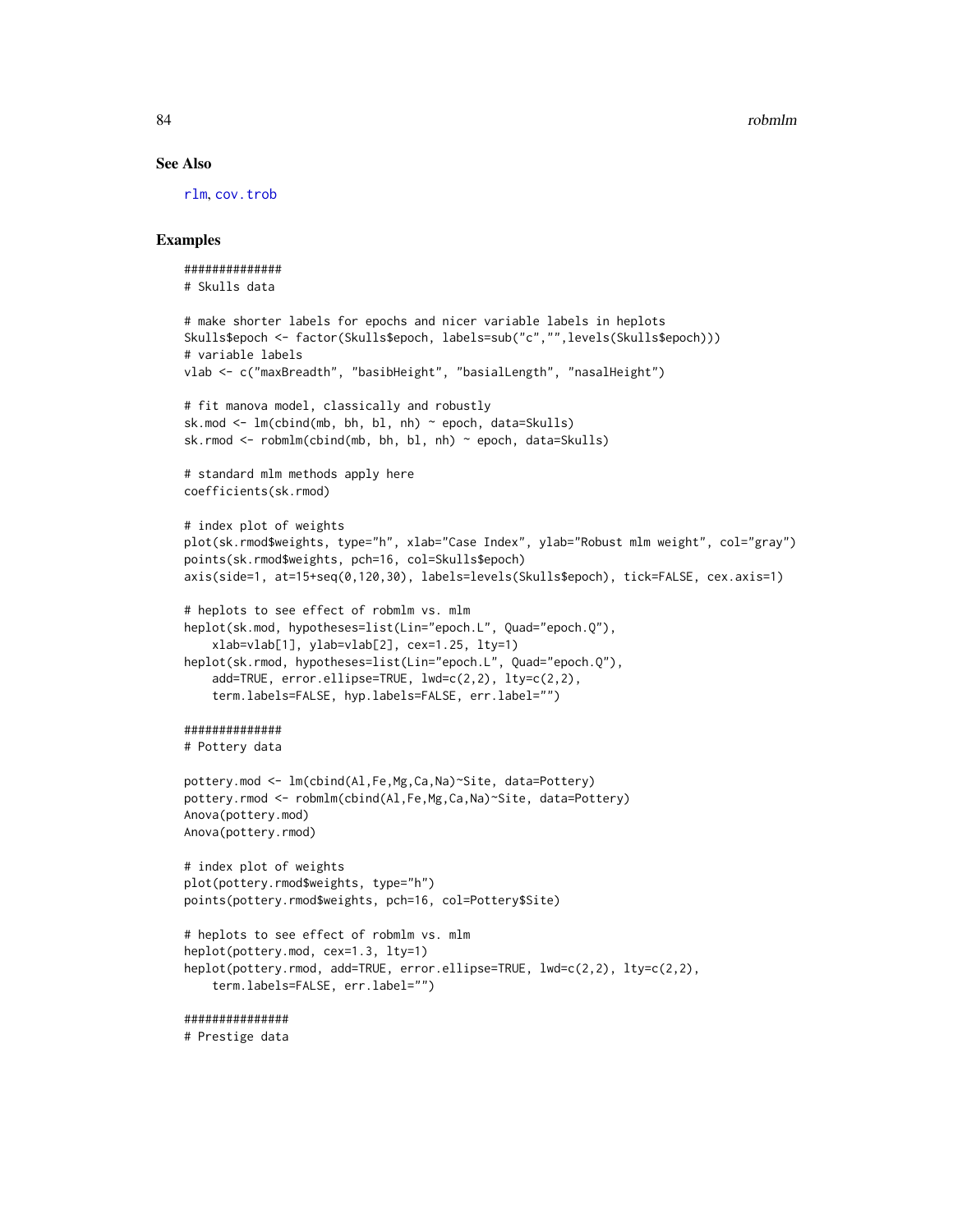#### <span id="page-84-0"></span>Rohwer 85

```
# treat women and prestige as response variables for this example
prestige.mod <- lm(cbind(women, prestige) ~ income + education + type, data=Prestige)
prestige.rmod <- robmlm(cbind(women, prestige) ~ income + education + type, data=Prestige)
coef(prestige.mod)
coef(prestige.rmod)
# how much do coefficients change?
round(coef(prestige.mod) - coef(prestige.rmod),3)
# pretty plot of case weights
plot(prestige.rmod$weights, type="h", xlab="Case Index", ylab="Robust mlm weight", col="gray")
points(prestige.rmod$weights, pch=16, col=Prestige$type)
legend(0, 0.7, levels(Prestige$type), pch=16, col=palette()[1:3], bg="white")
heplot(prestige.mod, cex=1.4, lty=1)
heplot(prestige.rmod, add=TRUE, error.ellipse=TRUE, lwd=c(2,2), lty=c(2,2),
    term.labels=FALSE, err.label="")
```
Rohwer *Rohwer Data Set*

#### Description

Data from an experiment by William D. Rohwer on kindergarten children designed to examine how well performance on a set of paired-associate (PA) tasks can predict performance on some measures of aptitude and achievement.

#### Usage

data(Rohwer)

#### Format

A data frame with 69 observations on the following 10 variables.

group a numeric vector, corresponding to SES

SES Socioeconomic status, a factor with levels Hi Lo

SAT a numeric vector: score on a Student Achievement Test

PPVT a numeric vector: score on the Peabody Picture Vocabulary Test

Raven a numeric vector: score on the Raven Progressive Matrices Test

n a numeric vector: performance on a 'named' PA task

s a numeric vector: performance on a 'still' PA task

ns a numeric vector: performance on a 'named still' PA task

na a numeric vector: performance on a 'named action' PA task

ss a numeric vector: performance on a 'sentence still' PA task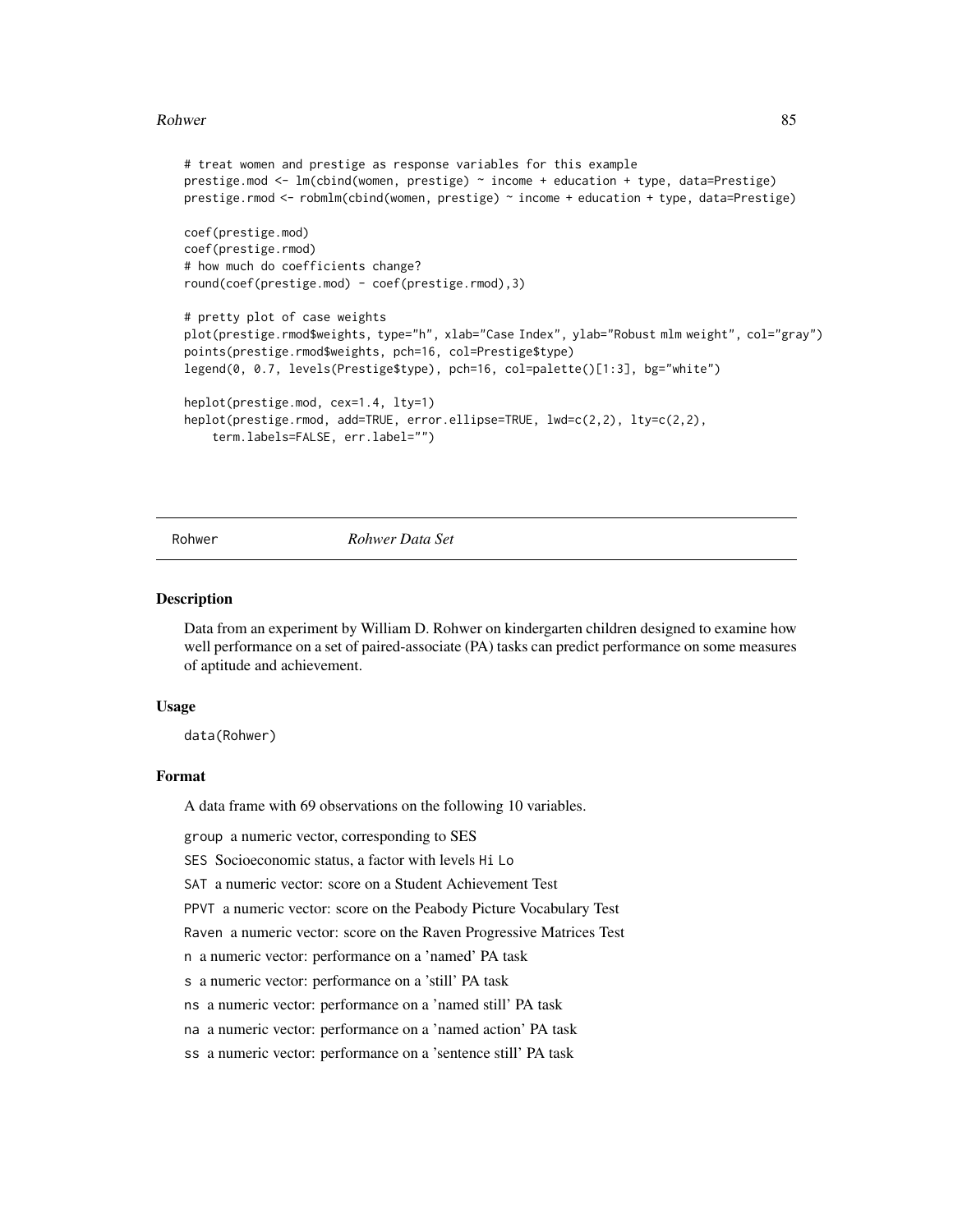## Details

The variables SAT, PPVT and Raven are responses to be potentially explained by performance on the paired-associate (PA) learning taskn, s, ns, na, and ss.

#### Source

Timm, N.H. 1975). *Multivariate Analysis with Applications in Education and Psychology*. Wadsworth (Brooks/Cole), Examples 4.3 (p. 281), 4.7 (p. 313), 4.13 (p. 344).

#### References

Friendly, M. (2007). HE plots for Multivariate General Linear Models. *Journal of Computational and Graphical Statistics*, 16(2) 421–444. <http://datavis.ca/papers/jcgs-heplots.pdf>

#### Examples

```
str(Rohwer)
```

```
## ANCOVA, assuming equal slopes
rohwer.mod \leq lm(cbind(SAT, PPVT, Raven) \sim SES + n + s + ns + na + ss, data=Rohwer)
Anova(rohwer.mod)
```

```
# Visualize the ANCOVA model
heplot(rohwer.mod)
# Add ellipse to test all 5 regressors
heplot(rohwer.mod, hypotheses=list("Regr" = c("n", "s", "ns", "na", "ss")))
# View all pairs
pairs(rohwer.mod, hypotheses=list("Regr" = c("n", "s", "ns", "na", "ss")))
```

```
# or 3D plot
## Not run:
col <- c("red", "green3", "blue", "cyan", "magenta", "brown", "gray")
heplot3d(rohwer.mod, hypotheses=list("Regr" = c("n", "s", "ns", "na", "ss")),
                     col=col, wire=FALSE)
```
## End(Not run)

```
## fit separate, independent models for Lo/Hi SES
rohwer.ses1 <- lm(cbind(SAT, PPVT, Raven) ~ n + s + ns + na + ss, data=Rohwer, subset=SES=="Hi")
rohwer.ses2 <- lm(cbind(SAT, PPVT, Raven) ~ n + s + ns + na + ss, data=Rohwer, subset=SES=="Lo")
```

```
# overlay the separate HE plots
heplot(rohwer.ses1, ylim=c(40,110),col=c("red", "black"))
heplot(rohwer.ses2, add=TRUE, col=c("blue", "black"), grand.mean=TRUE, error.ellipse=TRUE)
```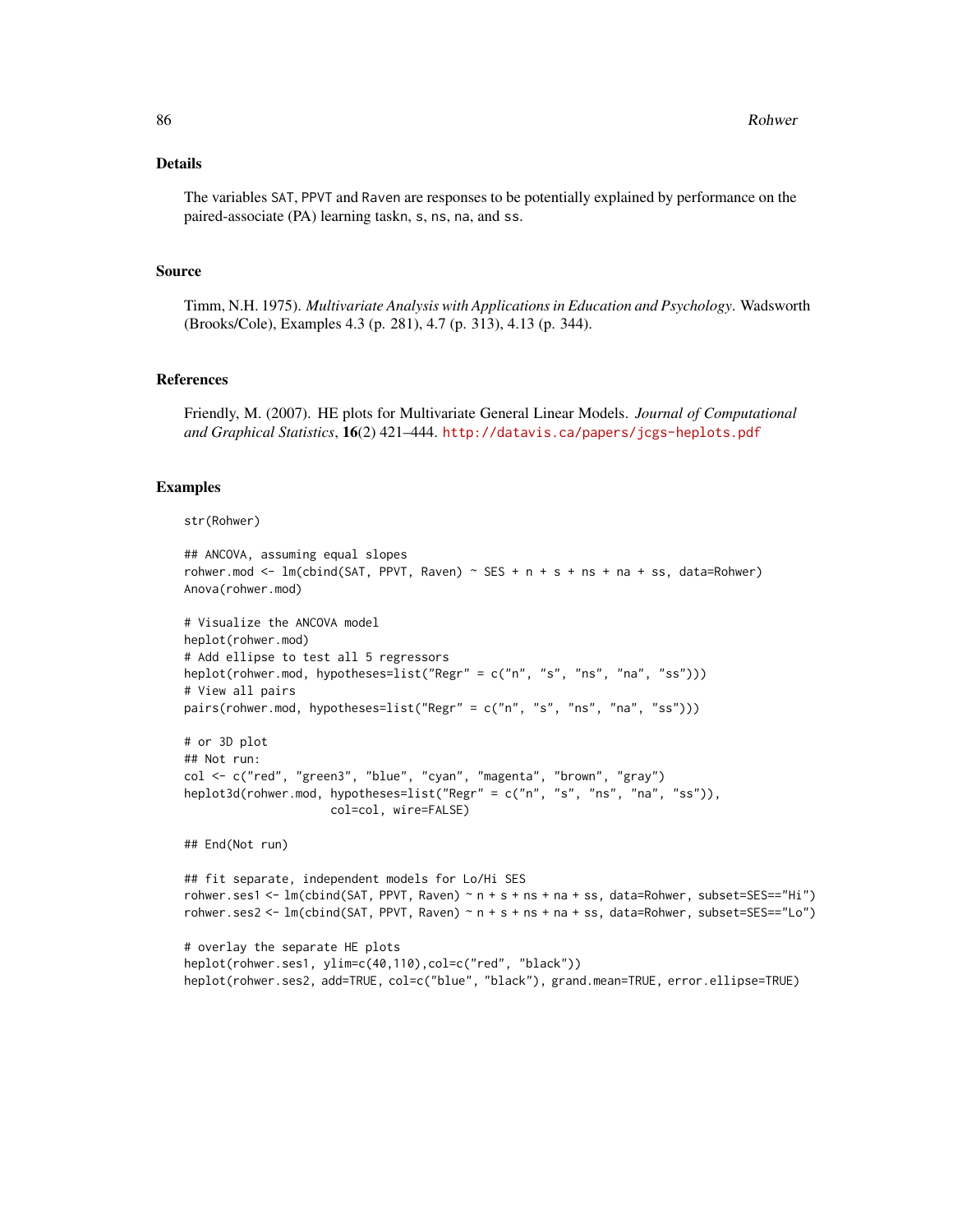<span id="page-86-0"></span>

#### **Description**

In a classic experiment carried out from 1918 to 1934, growth of apple trees of six different rootstocks were compared on four measures of size.

#### Usage

data(RootStock)

#### Format

A data frame with 48 observations on the following 5 variables.

rootstock a factor with levels 1 2 3 4 5 6

girth4 a numeric vector: trunk girth at 4 years (mm x 100)

ext4 a numeric vector: extension growth at 4 years (m)

girth15 a numeric vector: trunk girth at 15 years (mm x 100)

weight15 a numeric vector: weight of tree above ground at 15 years (lb x 1000)

## Details

This is a balanced, one-way MANOVA design, with n=8 trees for each rootstock.

#### Source

Andrews, D. and Herzberg, A. (1985). *Data: A Collection of Problems from Many Fields for the Student and Research Worker* Springer-Verlag, pp. 357–360.

## References

Rencher, A. C. (1995). *Methods of Multivariate Analysis*. New York: Wiley, Table 6.2

```
data(RootStock)
## maybe str(RootStock) ; plot(RootStock) ...
root.mod <- lm(cbind(girth4, ext4, girth15, weight15) ~ rootstock, data=RootStock)
Anova(root.mod)
pairs(root.mod)
# test two orthogonal contrasts among the rootstocks
hyp <- matrix(c(2,-1,-1,-1,-1,2, 1, 0,0,0,0,-1), 2, 6, byrow=TRUE)
linearHypothesis(root.mod, hyp)
```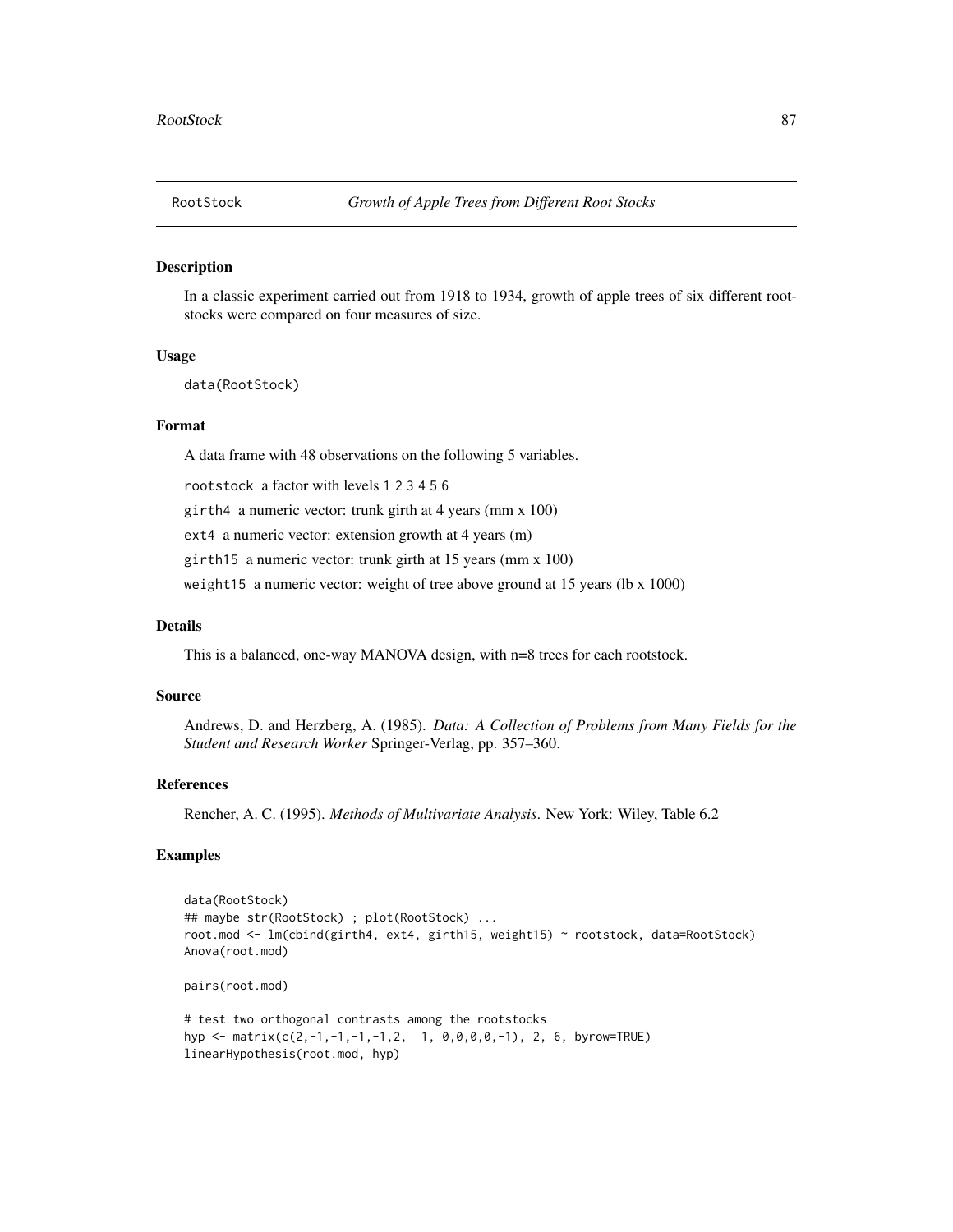<span id="page-87-0"></span>heplot(root.mod, hypotheses=list(Contrasts=hyp, C1=hyp[1,], C2=hyp[2,]))

```
heplot1d(root.mod, hypotheses=list(Contrasts=hyp, C1=hyp[1,], C2=hyp[2,]))
```
Sake *Taste Ratings of Japanese Rice Wine (Sake)*

## Description

Siotani et al. (1985) describe a study of Japanese rice wine (sake) used to investigate the relationship between two subjective ratings (taste and smell) and a number of physical measurements on 30 brands of sake.

These data provide one example of a case where a multivariate regression doesn't benefit from having multiple outcome measures, using the standard tests. Barrett (2003) uses this data to illustrate influence measures for multivariate regression models.

#### Usage

data(Sake)

## Format

A data frame with 30 observations on the following 10 variables.

taste mean taste rating

smell mean smell rating

pH pH measurement

acidity1 one measure of acidity

acidity2 another measure of acidity

sake Sake-meter score

rsugar direct reducing sugar content

tsugar total sugar content

alcohol alcohol content

nitrogen formol-nitrogen content

## Details

The taste and smell values are the mean ratings of 10 experts on some unknown scale.

#### Source

Siotani, M. Hayakawa, T. & Fujikoshi, Y. (1985). *Modern Multivariate Statistical Analysis: A Graduate Course and Handbook*. American Sciences Press, p. 217.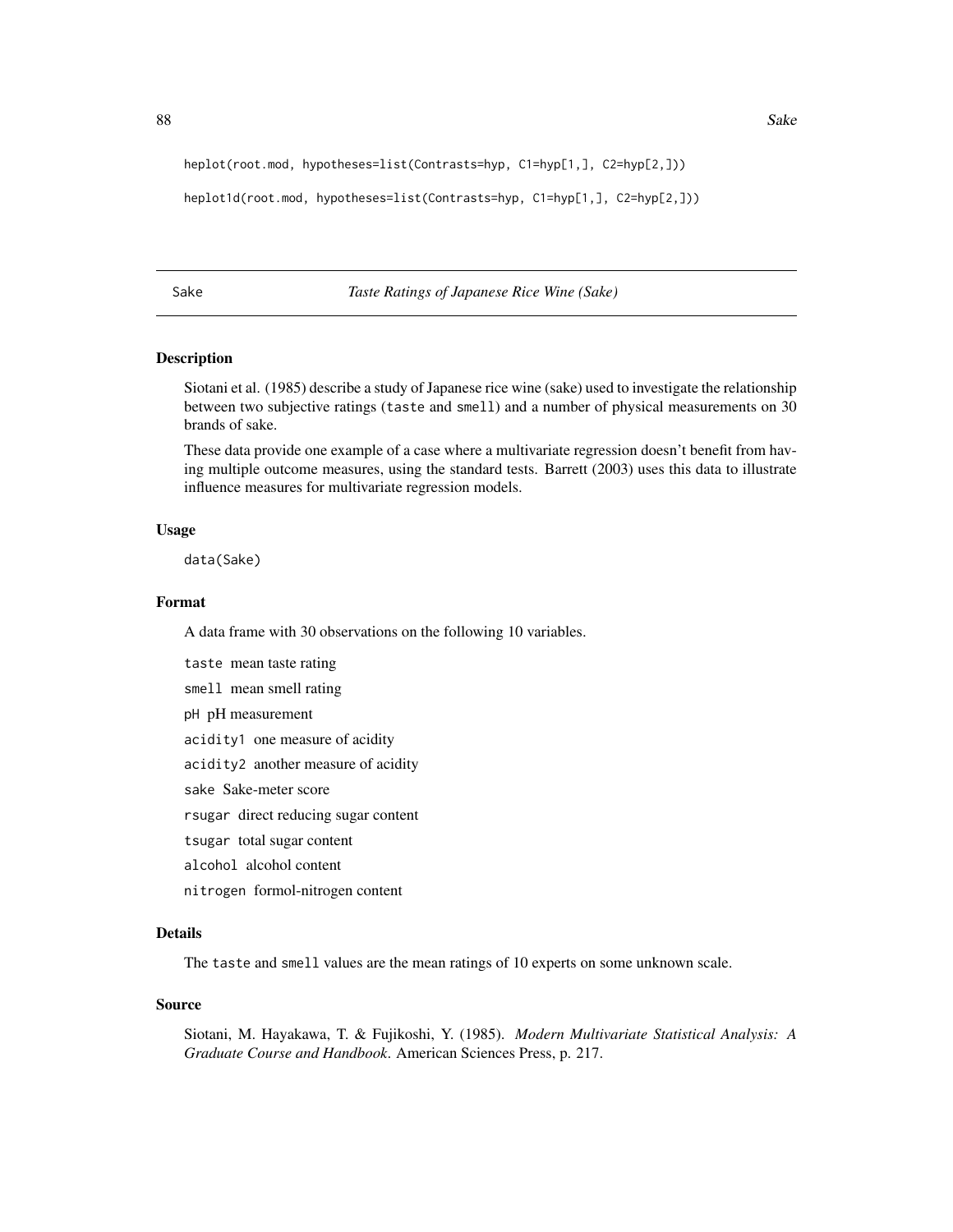#### <span id="page-88-0"></span>schooldata and the set of the set of the set of the set of the set of the set of the set of the set of the set of the set of the set of the set of the set of the set of the set of the set of the set of the set of the set o

#### References

Barrett, B. E. (2003). Understanding Influence in Multivariate Regression. *Communications in Statistics - Theory and Methods* 32 (3), 667-680.

#### Examples

```
data(Sake)
# quick look at the data
boxplot(scale(Sake))
Sake.mod <- lm(cbind(taste,smell) ~ ., data=Sake)
library(car)
Anova(Sake.mod)
predictors <- colnames(Sake)[-(1:2)]
# overall multivariate regression test
linearHypothesis(Sake.mod, predictors)
heplot(Sake.mod, hypotheses=list("Regr" = predictors))
```
schooldata *School Data*

## Description

School Data, from Charnes et al. (1981). The aim is to explain scores on 3 different tests, reading, mathematics and selfesteem from 70 school sites by means of 5 explanatory variables.

#### Usage

data(schooldata)

#### Format

A data frame with 70 observations on the following 8 variables.

- education education level of mother as measured in terms of percentage of high school graduates among female parents
- occupation highest occupation of a family member according to a pre-arranged rating scale
- visit parental visits index representing the number of visits to the school site
- counseling parent counseling index calculated from data on time spent with child on schoolrelated topics such as reading together, etc.

teacher number of teachers at a given site

reading total reading score as measured by the Metropolitan Achievement Test

mathematics total mathematics score as measured by the Metropolitan Achievement Test

selfesteem Coopersmith Self-Esteem Inventory, intended as a measure of self-esteem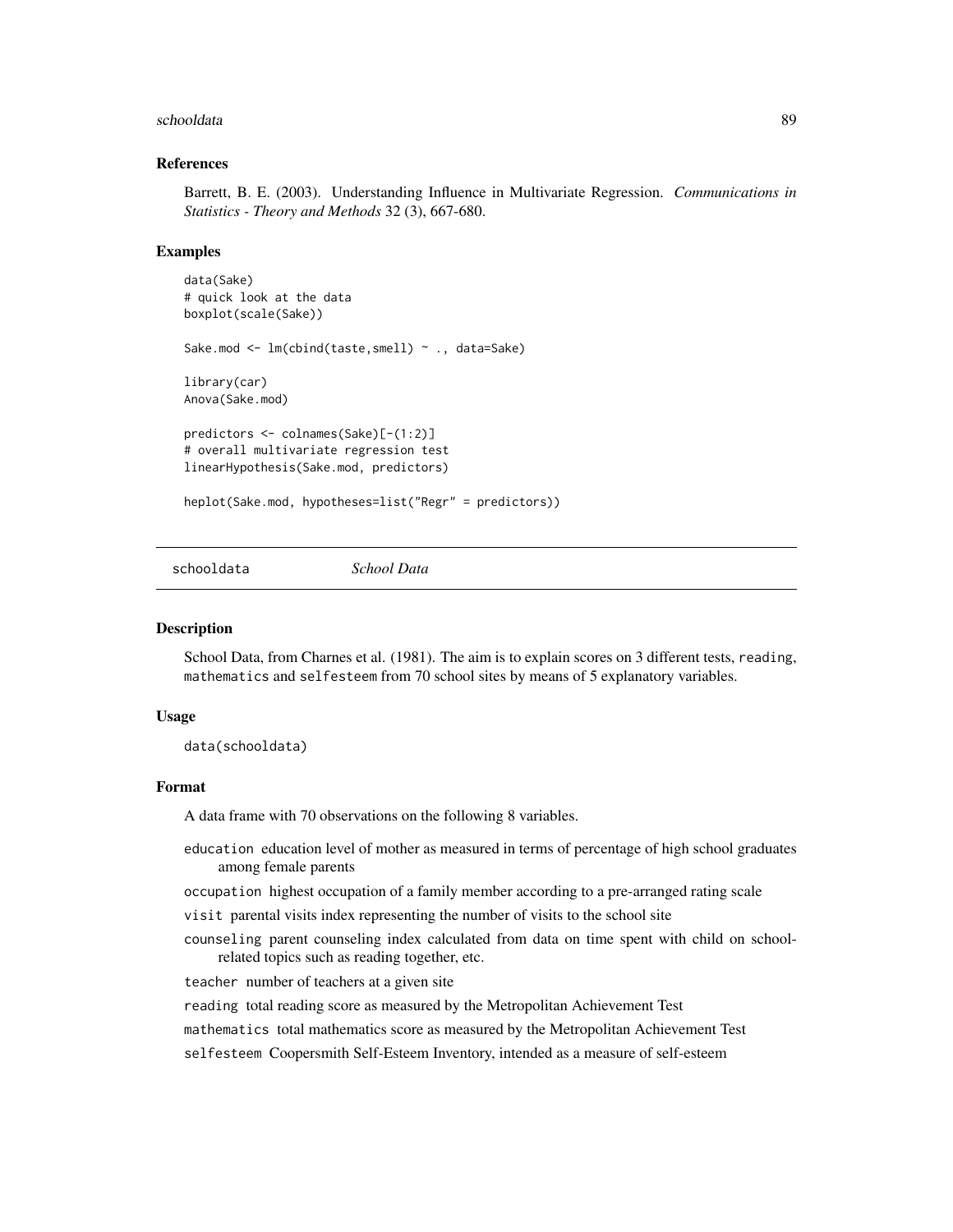## <span id="page-89-0"></span>Details

This dataset was shamelessly borrowed from the FRB package.

The relationships among these variables are unusual, a fact only revealed by plotting.

#### Source

A. Charnes, W.W. Cooper and E. Rhodes (1981). Evaluating Program and Managerial Efficiency: An Application of Data Envelopment Analysis to Program Follow Through. *Management Science*, 27, 668-697.

#### Examples

```
data(schooldata)
# initial screening
plot(schooldata)
# better plot
library(corrgram)
corrgram(schooldata, lower.panel=panel.ellipse, upper.panel=panel.pts)
#fit the MMreg model
school.mod <- lm(cbind(reading, mathematics, selfesteem) ~
education + occupation + visit + counseling + teacher, data=schooldata)
# shorthand
school.mod <- lm(cbind(reading, mathematics, selfesteem) ~ ., data=schooldata)
Anova(school.mod)
heplot(school.mod)
heplot3d(school.mod)
# robust model, using robmlm()
school.rmod <- robmlm(cbind(reading, mathematics, selfesteem) ~ ., data=schooldata)
# note that counseling is now significant
Anova(school.rmod)
# compare classical HEplot with robust
heplot(school.mod, cex=1.4, lty=1, fill=TRUE, fill.alpha=0.1)
heplot(school.rmod, add=TRUE, error.ellipse=TRUE, lwd=c(2,2), lty=c(2,2),
term.labels=FALSE, err.label="", fill=TRUE)
```
Skulls *Egyptian Skulls*

## Description

Measurements made on Egyptian skulls from five epochs.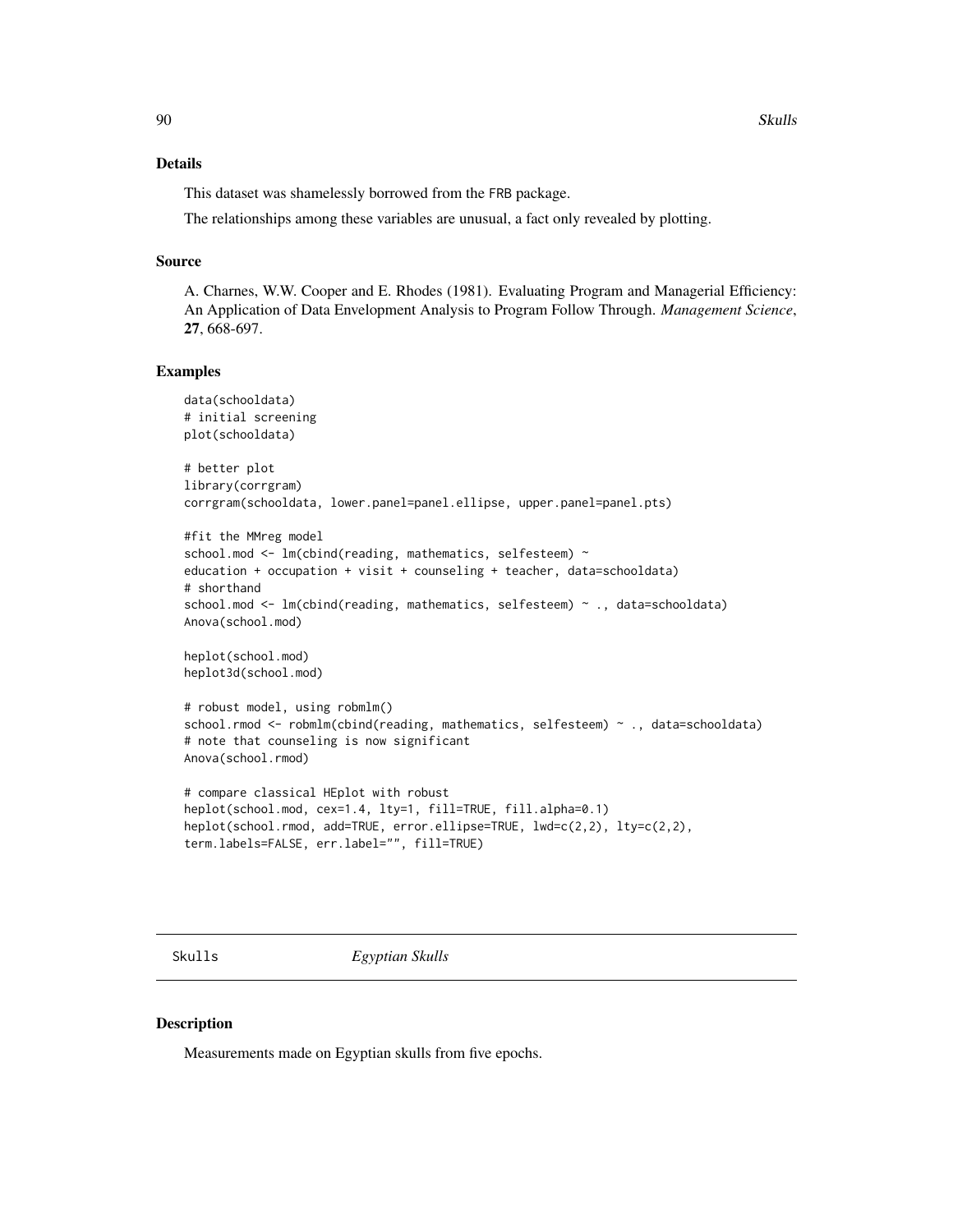#### $S$ kulls  $91$

#### Usage

data("Skulls")

#### Format

A data frame with 150 observations on the following 5 variables.

- epoch the epoch the skull as assigned to, an ordered factor with levels c4000BC c3300BC, c1850BC, c200BC, and cAD150, where the years are only given approximately, of course.
- mb maximal breadth of the skull.
- bh basibregmatic height of the skull.
- bl basialiveolar length of the skull.
- nh nasal height of the skull.

#### Details

The epochs correspond to the following periods of Egyptian history: 1 - the early predynastic period (circa 4000 BC); 2 - the late predynastic period (circa 3300 BC); 3 - the 12th and 13th dynasties (circa 1850 BC); 4 - the Ptolemiac period (circa 200 BC); 5 - the Roman period (circa 150 AD).

The question is whether the measurements change over time. Non-constant measurements of the skulls over time would indicate interbreeding with immigrant populations.

Note that using polynomial contrasts for epoch essentially treats the time points as equally spaced.

#### Source

D. J. Hand, F. Daly, A. D. Lunn, K. J. McConway and E. Ostrowski (1994). *A Handbook of Small Datasets*, Chapman and Hall/CRC, London.

#### References

Thomson, A. and Randall-Maciver, R. (1905) *Ancient Races of the Thebaid*, Oxford: Oxford University Press.

Hand, D. J., F. Daly, A. D. Lunn, K. J. McConway and E. Ostrowski (1994). *A Handbook of Small Datasets*, Chapman and Hall/CRC, London.

```
data(Skulls)
# make shorter labels for epochs
Skulls$epoch <- factor(Skulls$epoch, labels=sub("c","",levels(Skulls$epoch)))
# variable labels
vlab <- c("maxBreadth", "basibHeight", "basialLength", "nasalHeight")
# fit manova model
sk.mod \leq lm(cbind(mb, bh, bl, nh) \sim epoch, data=Skulls)
Manova(sk.mod)
summary(Manova(sk.mod))
```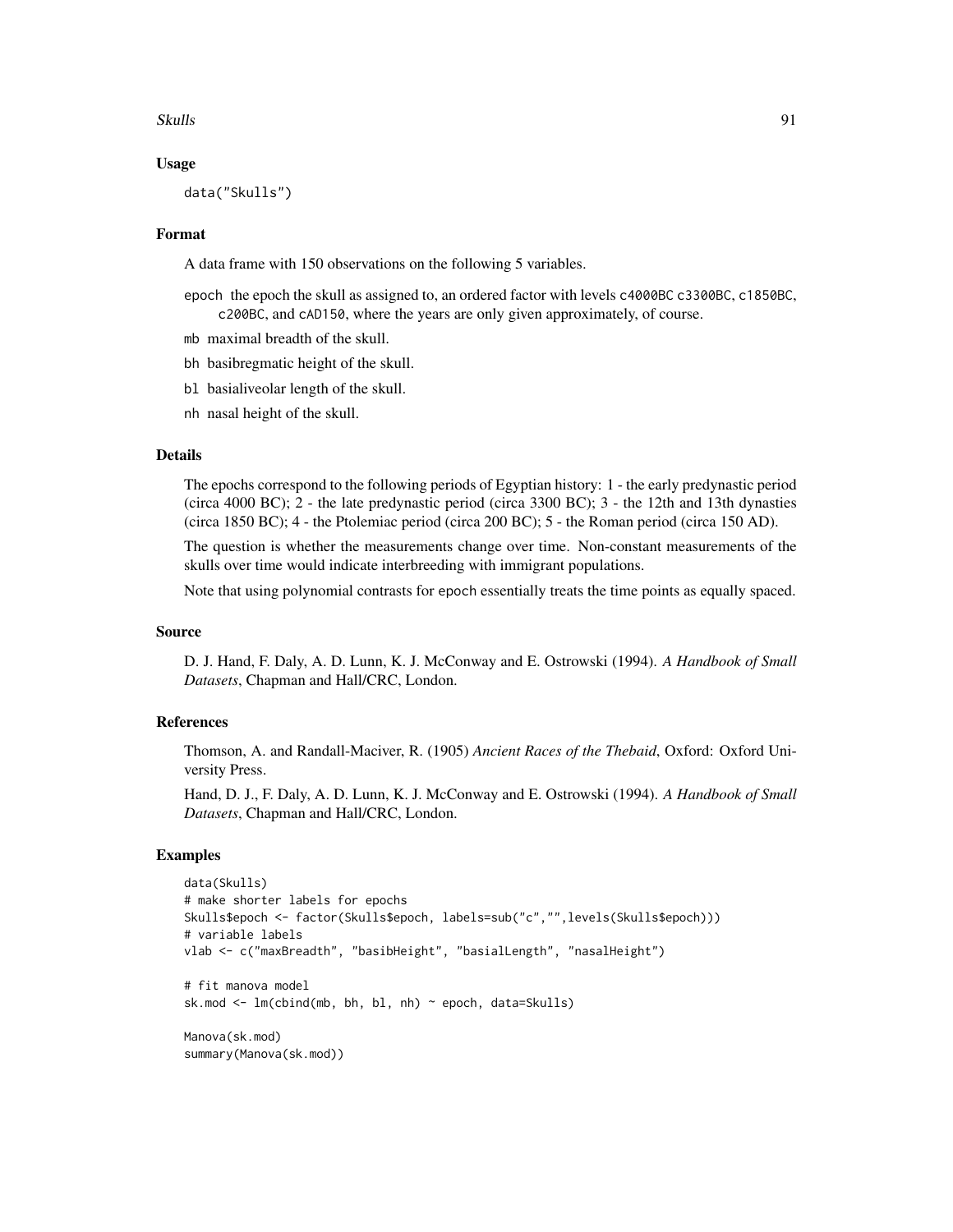```
# test trends over epochs
linearHypothesis(sk.mod, "epoch.L") # linear component
linearHypothesis(sk.mod, "epoch.Q") # quadratic component
# typical scatterplots are not very informative
scatterplot(mb ~ bh|epoch, data=Skulls,
            ellipse=TRUE, levels=0.68, smooth=FALSE, legend.coords="topright")
scatterplot(mb ~ bl|epoch, data=Skulls,
            ellipse=TRUE, levels=0.68, smooth=FALSE, legend.coords="topright")
# HE plots
heplot(sk.mod, hypotheses=list(Lin="epoch.L", Quad="epoch.Q"), xlab=vlab[1], ylab=vlab[2])
pairs(sk.mod, hypotheses=list(Lin="epoch.L", Quad="epoch.Q"), var.labels=vlab)
# 3D plot shows that nearly all of hypothesis variation is linear!
## Not run:
heplot3d(sk.mod, hypotheses=list(Lin="epoch.L", Quad="epoch.Q"), col=c("pink", "blue"))
# view in canonical space
if (require(candisc)) {
sk.can <- candisc(sk.mod)
sk.can
heplot(sk.can)
heplot3d(sk.can)
}
## End(Not run)
```
SocGrades *Grades in a Sociology Course*

## Description

The data set SocGrades contains four outcome measures on student performance in an introductory sociology course together with six potential predictors. These data were used by Marascuilo and Levin (1983) for an example of canonical correlation analysis, but are also suitable as examples of multivariate multiple regression, MANOVA, MANCOVA and step-down analysis in multivariate linear models.

## Usage

```
data(SocGrades)
```
#### Format

A data frame with 40 observations on the following 10 variables.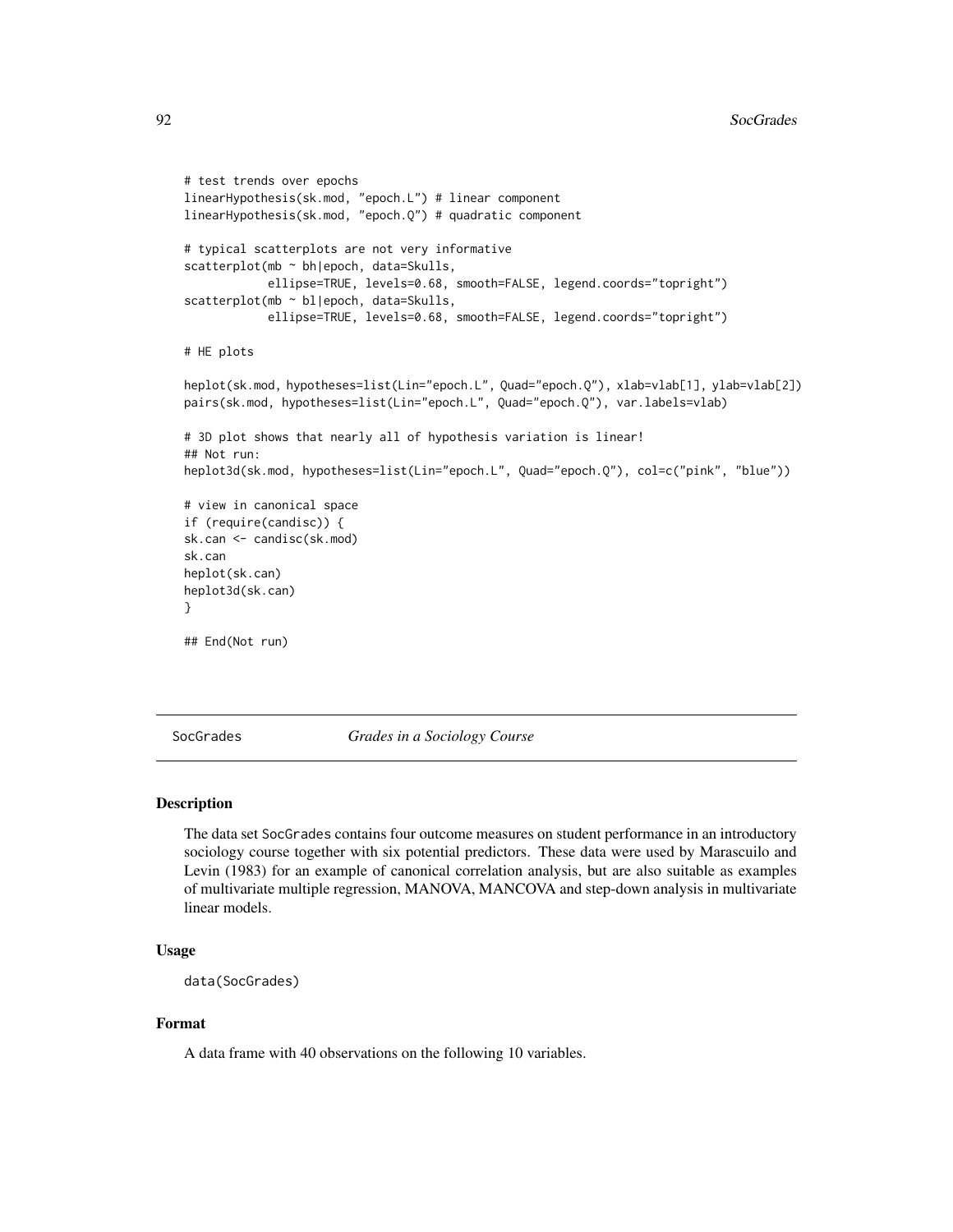#### SocGrades 93

class Social class, an ordered factor with levels 1 > 2 > 3 sex sex, a factor with levels F M gpa grade point average boards College Board test scores hssoc previous high school unit in sociology, a factor with 2 no, yes pretest score on course pretest midterm1 score on first midterm exam midterm2 score on second midterm exam final score on final exam eval course evaluation

## Details

midterm1, midterm2, final, and possibly eval are the response variables. All other variables are potential predictors.

The factors class, sex, and hssoc can be used with as.numeric in correlational analyses.

## Source

Marascuilo, L. A. and Levin, J. R. (1983). *Multivariate Statistics in the Social Sciences* Monterey, CA: Brooks/Cole, Table 5-1, p. 192.

```
data(SocGrades)
# basic MLM
grades.mod <- lm(cbind(midterm1, midterm2, final, eval) ~
class + sex + gpa + boards + hssoc + pretest, data=SocGrades)
Anova(grades.mod, test="Roy")
clr <- c("red", "blue", "darkgreen", "magenta", "brown", "black", "darkgray")
heplot(grades.mod, col=clr)
pairs(grades.mod, col=clr)
## Not run:
heplot3d(grades.mod, col=clr, wire=FALSE)
## End(Not run)
if (require(candisc)) {
# calculate canonical results for all terms
grades.can <- candiscList(grades.mod)
# extract canonical R^2s
unlist(lapply(grades.can, function(x) x$canrsq))
# plot class effect in canonical space
heplot(grades.can, term="class", scale=4)
```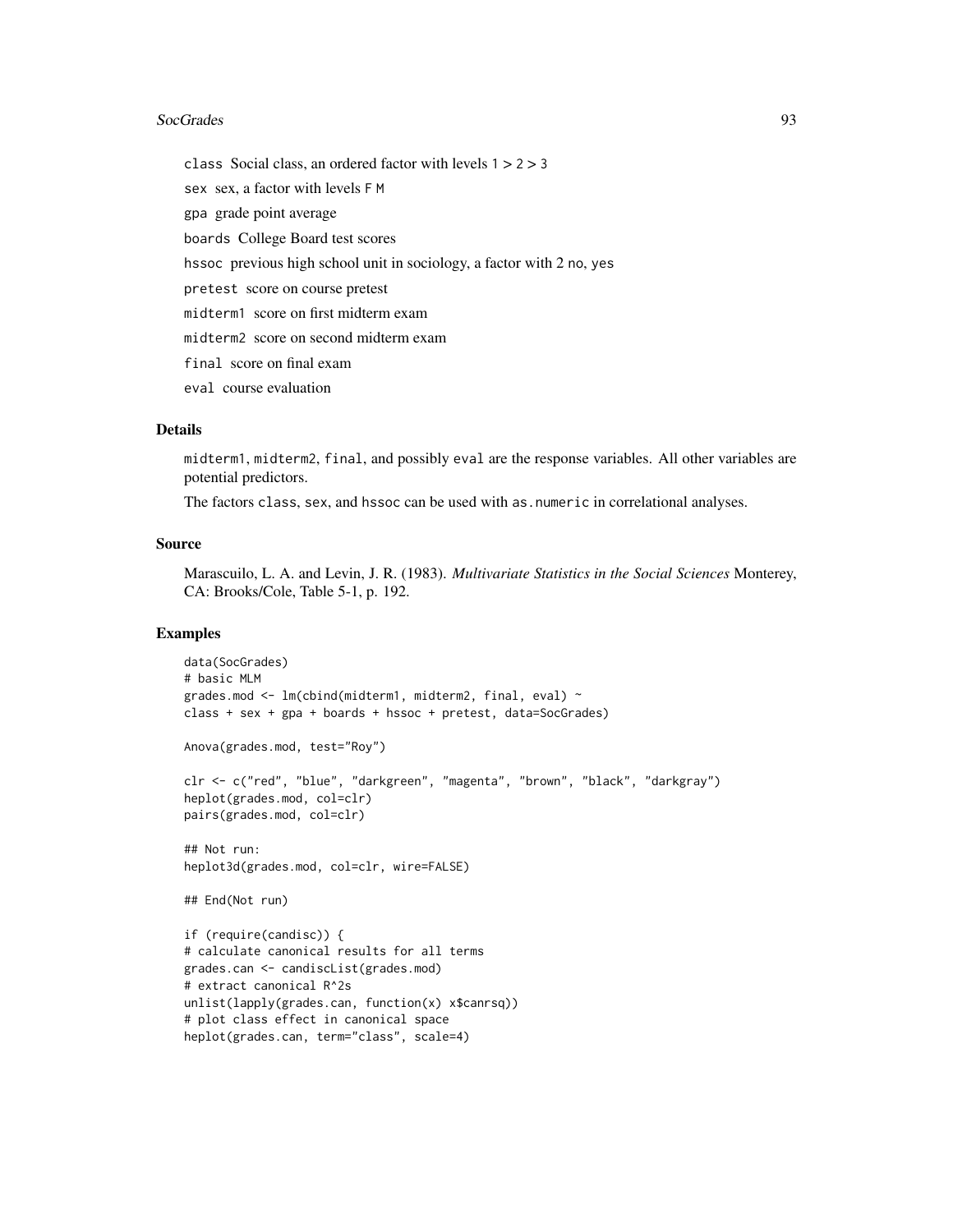```
# 1 df terms: show canonical scores and weights for responses
plot(grades.can, term="sex")
plot(grades.can, term="gpa")
plot(grades.can, term="boards")
}
```
SocialCog *Social Cognitive Measures in Psychiatric Groups*

#### Description

The general purpose of the study (Hartman, 2016, Heinrichs et al. (2015)) was to evaluate patterns and levels of performance on neurocognitive measures among individuals with schizophrenia and schizoaffective disorder using a well-validated, comprehensive neurocognitive battery specifically designed for individuals with psychosis (Heinrichs et al. (2008))

The data here are for a subset of the observations in [NeuroCog](#page-61-0) for which measures on various scales of social cognition were also available. Interest here is on whether the schizophrenia group can be distinguished from the schizoaffective group on these measures.

The Social Cognitive measures were designed to tap various aspects of the perception and cognitive procession of emotions of others. Emotion perception was assessed using a Managing Emotions (MgeEmotions) score from the MCCB. A "theory of mind" (ToM) score assessed ability to read the emotions of others from photographs of the eye region of male and female faces. Two other measures, externalizing bias (ExtBias) and personalizing bias (PersBias) were calculated from a scale measuring the degree to which individuals attribute internal, personal or situational causal attributions to positive and negative social events.

## Usage

data("SocialCog")

## Format

A data frame with 139 observations on the following 5 variables.

Dx Diagnostic group, a factor with levels Schizophrenia, Schizoaffective, Control

MgeEmotions Score on the Managing emotions test, a numeric vector

ToM Score on the The Reading the Mind in the Eyes test (theory of mind), a numeric vector

ExtBias Externalizing Bias score, a numeric vector

PersBias Personal Bias score, a numeric vector

#### Details

See [NeuroCog](#page-61-0) for a description of the sample. Only those with complete data on all the social cognitive measures are included in this data set.

There is one extreme outlier in the schizophrenia group and other possible outliers in the control group, left in here for tutorial purposes.

<span id="page-93-0"></span>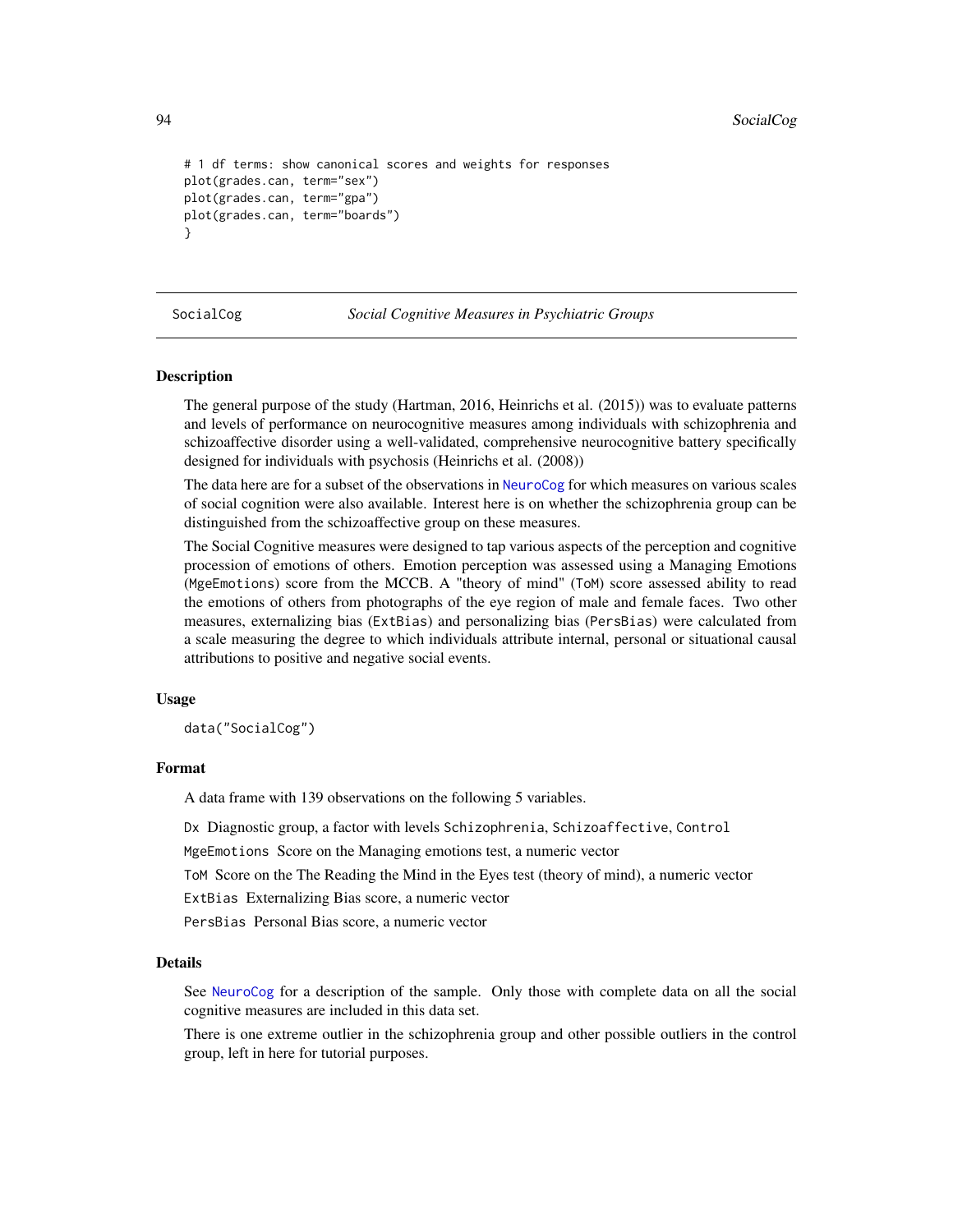#### <span id="page-94-2"></span>statList 95

## Source

Hartman, L. I. (2016). Schizophrenia and Schizoaffective Disorder: One Condition or Two? Unpublished PhD dissertation, York University.

Heinrichs, R.W., Pinnock, F., Muharib, E., Hartman, L.I., Goldberg, J.O., & McDermid Vaz, S. (2015). Neurocognitive normality in schizophrenia revisited. *Schizophrenia Research: Cognition*, 2 (4), 227-232. doi: 10.1016/j.scog.2015.09.001

## Examples

```
data(SocialCog)
SC.mod <- lm(cbind(MgeEmotions, ToM, ExtBias, PersBias) ~ Dx, data=SocialCog)
SC.mod
Anova(SC.mod)
# test hypotheses of interest in terms of contrasts
print(linearHypothesis(SC.mod, "Dx1"), SSP=FALSE)
print(linearHypothesis(SC.mod, "Dx2"), SSP=FALSE)
#' ## HE plots
heplot(SC.mod, hypotheses=list("Dx1"="Dx1", "Dx2"="Dx2"),
fill=TRUE, fill.alpha=.1)
pairs(SC.mod, fill=c(TRUE,FALSE), fill.alpha=.1)
```
## <span id="page-94-0"></span>statList *Calculate statistics for levels of factors*

#### <span id="page-94-1"></span>**Description**

statList provides a general method for calculating univariate or multivariate statistics for a matrix or data.frame stratified by one or more factors.

#### Usage

```
statList(X, factors, FUN, drop = FALSE, ...)
colMeansList(X, factors, drop = FALSE, ...)
covList(X, factors, drop = FALSE, ...)
```
## Arguments

|         | A matrix or data frame containing the variables to be summarized                                                                                                         |
|---------|--------------------------------------------------------------------------------------------------------------------------------------------------------------------------|
| factors | A vector, matrix or data frame containing the factors for which X is to be sum-<br>marized. If factors is not specified, the result is calculated for all of the data in |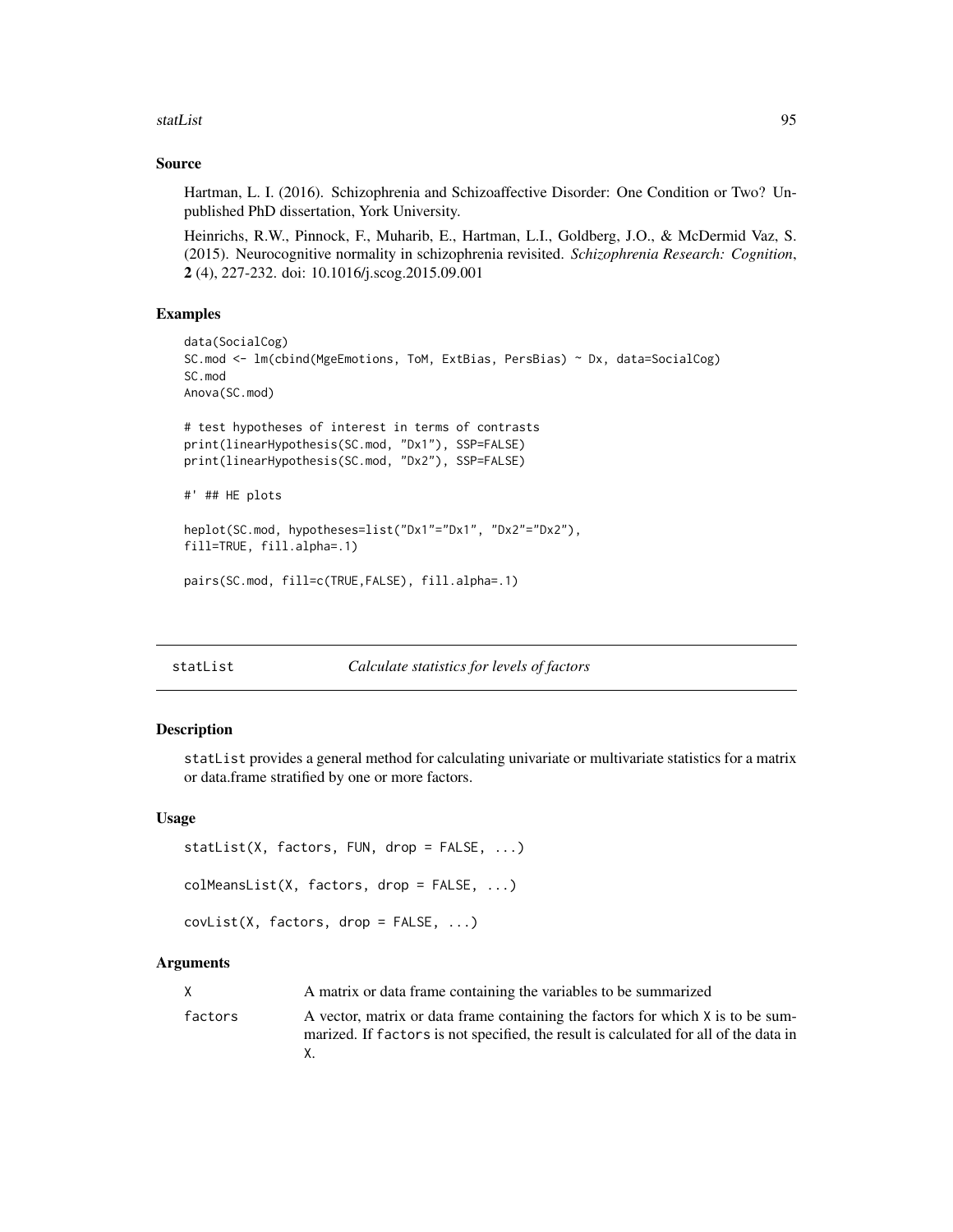<span id="page-95-0"></span>96 statList statList statList statList statList statList statList statList statList statList statList statList

| FUN      | A function to be applied to the pieces of X, as split by factors.                         |
|----------|-------------------------------------------------------------------------------------------|
| drop     | Logical, indicating whether empty levels of factors are to be dropped from the<br>result. |
| $\cdots$ | Other arguments, passed to FUN.                                                           |

## Details

statList is the general function. X is first split by factors, and FUN is applied to the result.

colMeansList and covList are just calls to statList with the appropriate FUN.

## Value

Returns a list of items corresponding to the unique elements in factors, or the interaction of factors. Each item is the result of applying FUN to that collection of rows of X. The items are named according to the levels in factors.

#### Author(s)

Michael Friendly

## See Also

[colMeans](#page-0-0), [termMeans](#page-96-0)

```
# grand means
statList(iris[,1:4], FUN=colMeans)
# species means
statList(iris[,1:4], iris$Species, FUN=colMeans)
# same
colMeansList(iris[,1:4], iris$Species)
# var-cov matrices, by species
covList(iris[,1:4], iris$Species)
# multiple factors
iris$Dummy <- sample(c("Hi","Lo"),150, replace=TRUE)
colMeansList(iris[,1:4], iris[,5:6])
```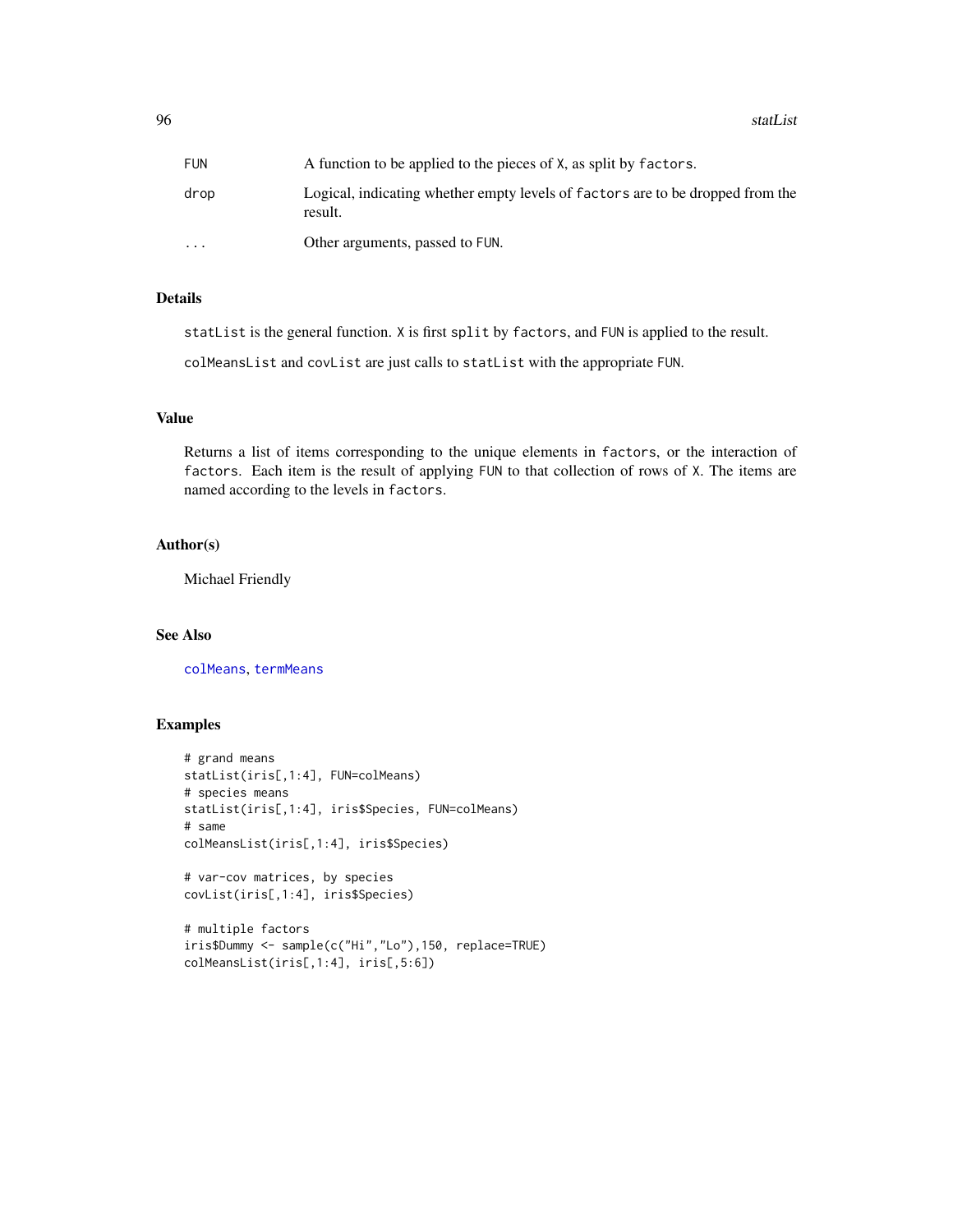<span id="page-96-1"></span><span id="page-96-0"></span>

## Description

termMeans is a utility function designed to calculate means for the levels of factor(s) for any term in a multivariate linear model.

## Usage

termMeans(mod, term, label.factors=FALSE, abbrev.levels=FALSE)

## Arguments

| mod           | An mlm model object                                                                                                                                                                                                                                  |
|---------------|------------------------------------------------------------------------------------------------------------------------------------------------------------------------------------------------------------------------------------------------------|
| term          | A character string indicating a given term in the model. All factors in the term<br>must be included in the model, even if they are in the model data frame.                                                                                         |
| label.factors | If true, the rownames for each row in the result include the name(s) of the fac-<br>tor(s) involved, followed by the level values. Otherwise, the rownames include<br>only the levels of the factor(s), with multiple factors separated by $\cdot$ . |
| abbrev.levels | Either a logical or an integer, specifying whether the levels values of the factors<br>in the term are to be abbreviated in constructing the rownames. An integer<br>specifies the minimum length of the abbreviation for each factor in the term.   |

## Value

Returns a matrix whose columns correspond to the response variables in the model and whose rows correspond to the levels of the factor(s) in the term.

#### Author(s)

Michael Friendly

## See Also

[aggregate](#page-0-0), [colMeans](#page-0-0) [statList](#page-94-0), [colMeansList](#page-94-1)

## Examples

```
factors \leq expand.grid(A=factor(1:3),B=factor(1:2),C=factor(1:2))
n <- nrow(factors)
responses <-data.frame(Y1=10+round(10*rnorm(n)),Y2=10+round(10*rnorm(n)))
test <- data.frame(factors, responses)
mod <- lm(cbind(Y1,Y2) ~ A*B, data=test)
```
termMeans(mod, "A")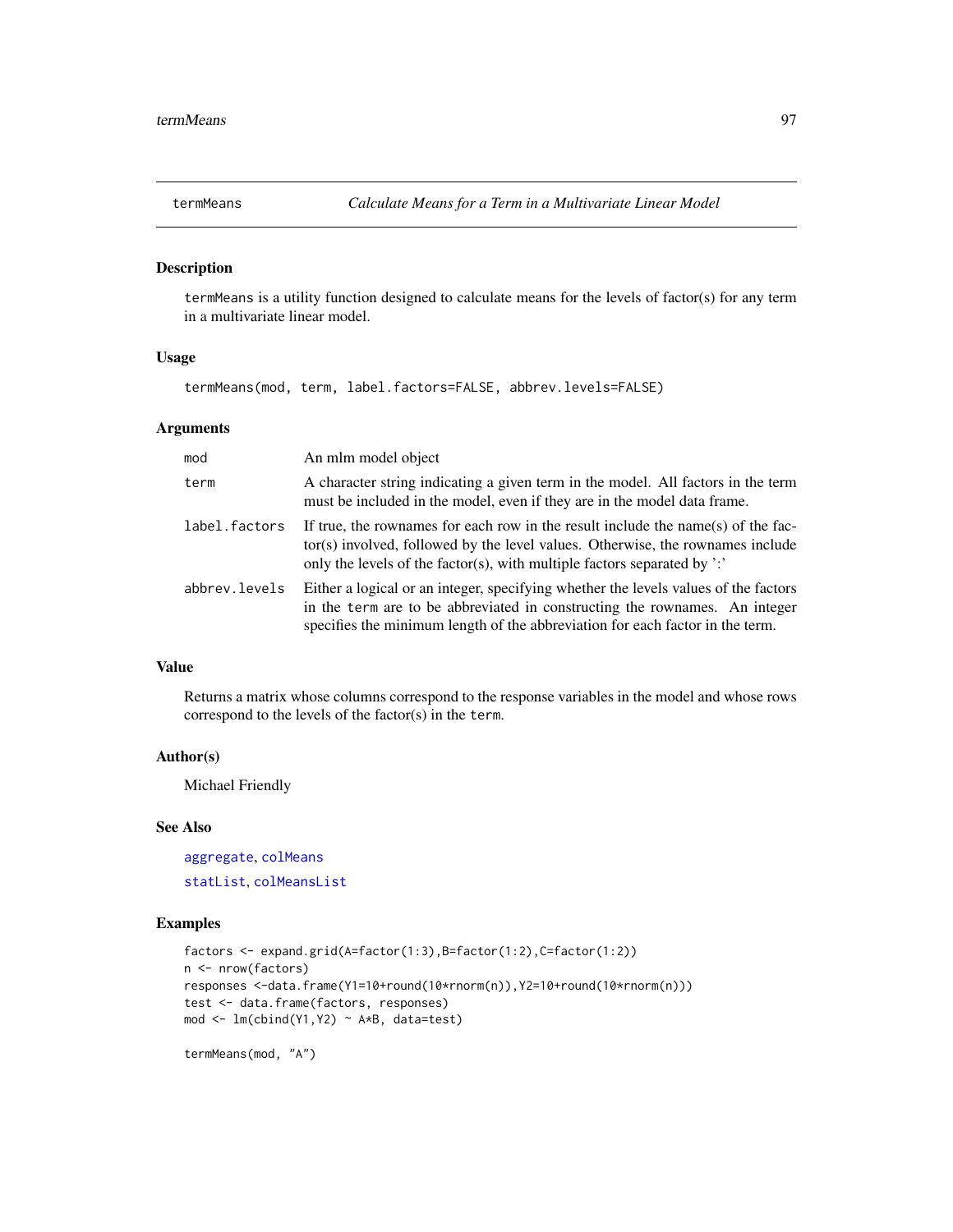```
termMeans(mod, "A:B")
termMeans(mod, "A:B", label.factors=TRUE)
## Not run:
termMeans(mod, "A:B:C") # generates an error
## End(Not run)
plastic.mod <- lm(cbind(tear, gloss, opacity) ~ rate*additive, data=Plastic)
colors = c("red", "darkblue", "darkgreen", "brown")
heplot(plastic.mod, col=colors, cex=1.25)
# add means for interaction term
intMeans <- termMeans(plastic.mod, 'rate:additive', abbrev=2)
points(intMeans[,1], intMeans[,2], pch=18, cex=1.2, col="brown")
text(intMeans[,1], intMeans[,2], rownames(intMeans), adj=c(0.5,1), col="brown")
```
trans.colors *Make Colors Transparent*

#### Description

Takes a vector of colors (as color names or rgb hex values) and adds a specified alpha transparency to each.

## Usage

trans.colors(col, alpha =  $0.5$ , names =  $NULL$ )

#### **Arguments**

| col   | A character vector of colors, either as color names or rgb hex values                                           |
|-------|-----------------------------------------------------------------------------------------------------------------|
| alpha | alpha transparency value(s) to apply to each color $(0 \text{ means fully transparent and})$<br>1 means opaque) |
| names | optional character vector of names for the colors                                                               |

## Details

Colors (col) and alpha need not be of the same length. The shorter one is replicated to make them of the same length.

## Value

A vector of color values of the form "#rrggbbaa"

#### Author(s)

Michael Friendly

<span id="page-97-0"></span>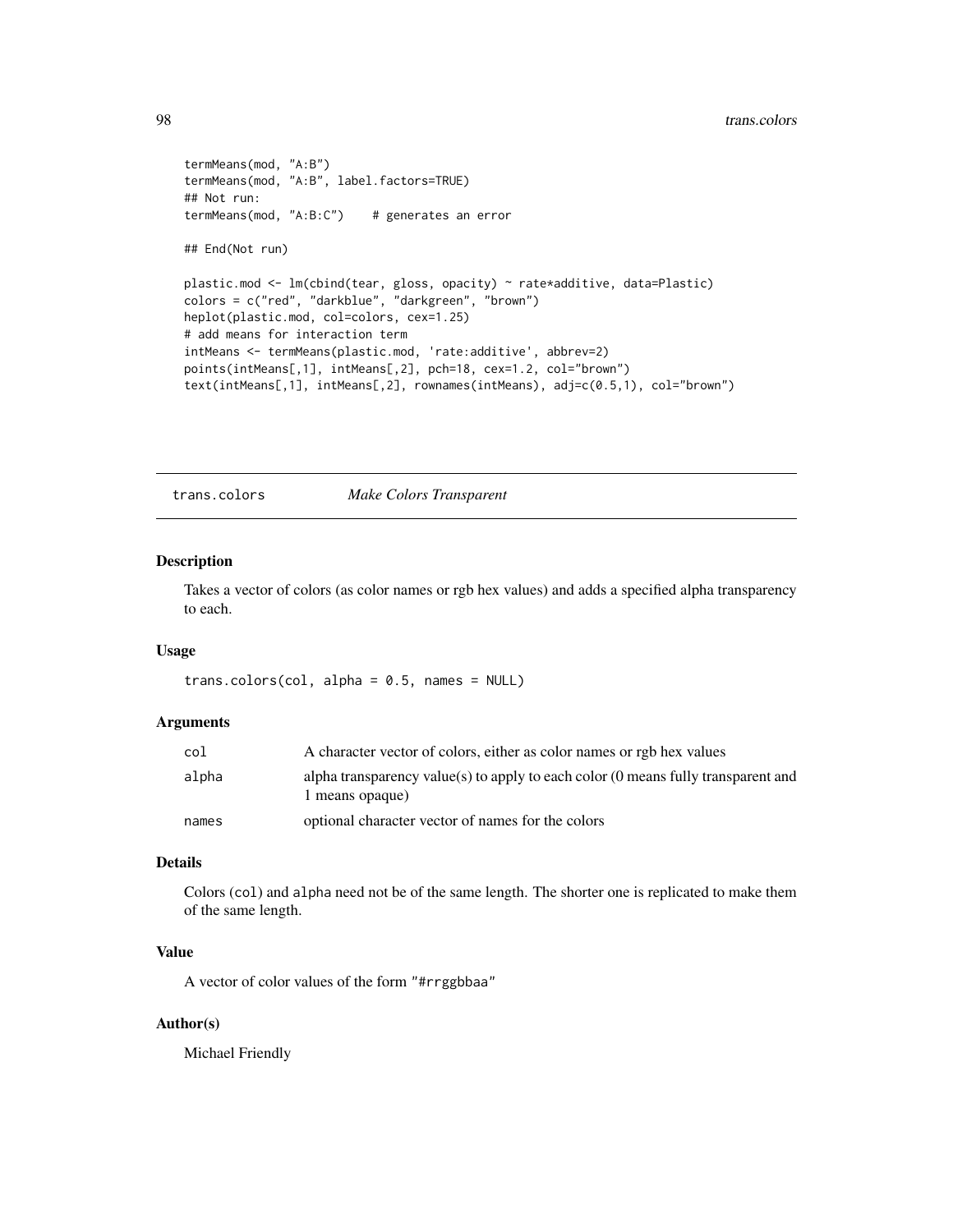## <span id="page-98-0"></span>VocabGrowth 99

## See Also

[col2rgb](#page-0-0), [rgb](#page-0-0), [adjustcolor](#page-0-0),

#### Examples

```
trans.colors(palette(), alpha=0.5)
# alpha can be vectorized
trans.colors(palette(), alpha=seq(0, 1, length=length(palette())))
# lengths need not match: shorter one is repeated as necessary
trans.colors(palette(), alpha=c(.1, .2))
trans.colors(colors()[1:20])
# single color, with various alphas
trans.colors("red", alpha=seq(0,1, length=5))
# assign names
trans.colors("red", alpha=seq(0,1, length=5), names=paste("red", 1:5, sep=""))
```
VocabGrowth *Vocabulary growth data*

#### Description

Data from the Laboratory School of the University of Chicago. They consist of scores from a cohort of pupils in grades 8-11 on the vocabulary section of the Cooperative Reading Test. The scores are scaled to a common, but arbitrary origin and unit of measurement, so as to be comparable over the four grades.

#### Usage

data(VocabGrowth)

## Format

A data frame with 64 observations on the following 4 variables.

grade8 Grade 8 vocabulary score

grade9 Grade 9 vocabulary score

grade10 Grade 10 vocabulary score

grade11 Grade 11 vocabulary score

#### Details

Since these data cover an age range in which physical growth is beginning to decelerate, it is of interest whether a similar effect occurs in the acquisition of new vocabulary.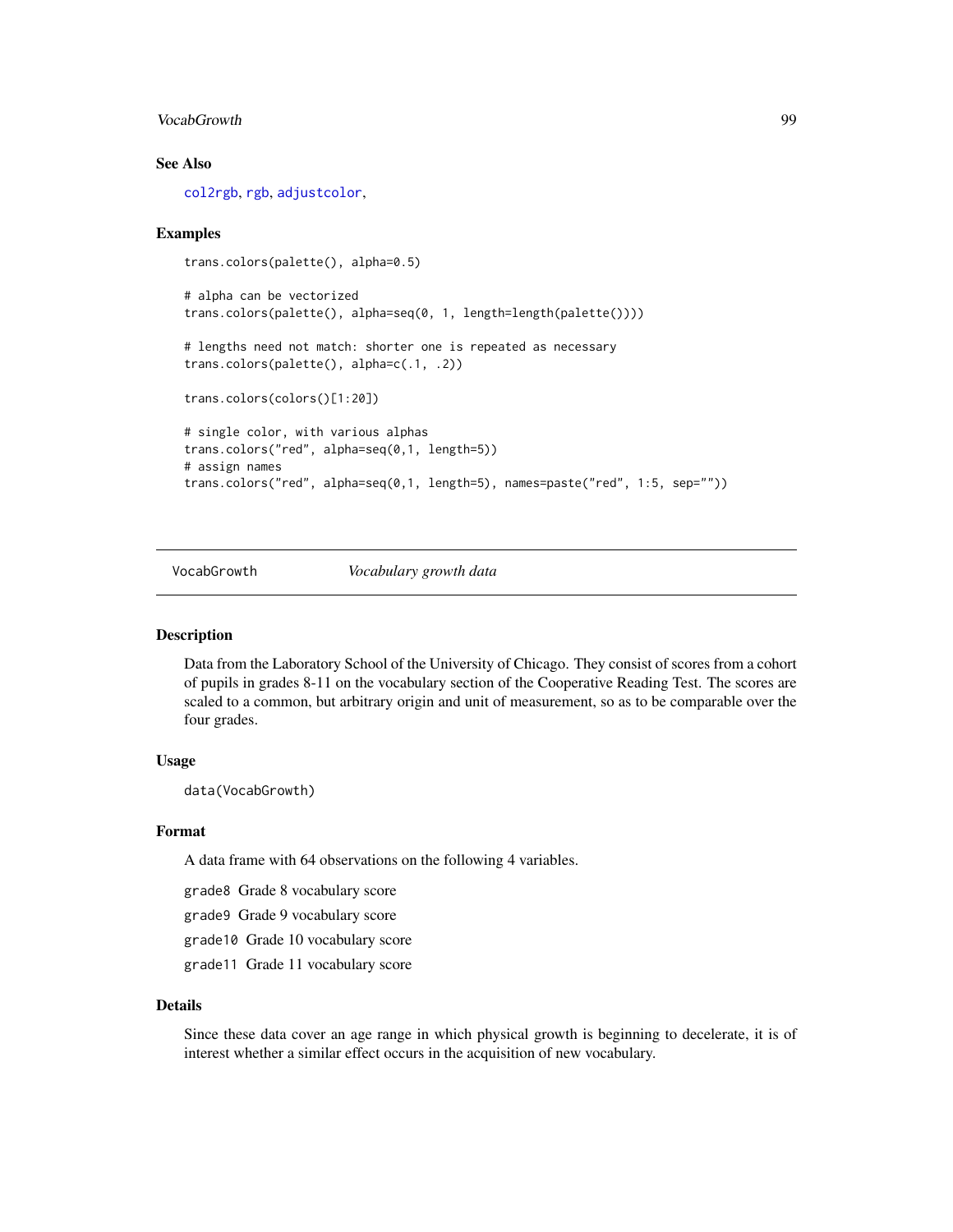#### Source

R.D. Bock, *Multivariate statistical methods in behavioral research*, McGraw-Hill, New York, 1975, pp453.

#### References

Friendly, Michael (2010). HE Plots for Repeated Measures Designs. *Journal of Statistical Software*, 37(4), 1-40.

doi: [10.18637/jss.v037.i04.](https://doi.org/10.18637/jss.v037.i04)

Keesling, J.W., Bock, R.D. et al, "The Laboratory School study of vocabulary growth", University of Chicago, 1975.

#### Examples

data(VocabGrowth)

```
# Standard Multivariate & Univariate repeated measures analysis
Vocab.mod <- lm(cbind(grade8,grade9,grade10,grade11) ~ 1, data=VocabGrowth)
idata <-data.frame(grade=ordered(8:11))
Anova(Vocab.mod, idata=idata, idesign=~grade, type="III")
##Type III Repeated Measures MANOVA Tests: Pillai test statistic
## Df test stat approx F num Df den Df Pr(>F)
##(Intercept) 1 0.653 118.498 1 63 4.115e-16 ***
##grade 1 0.826 96.376 3 61 < 2.2e-16 ***
heplot(Vocab.mod, type="III", idata=idata, idesign=~grade, iterm="grade",
main="HE plot for Grade effect")
### doing this 'manually' by explicitly transforming Y -> Y M
# calculate Y M, using polynomial contrasts
trends <- as.matrix(VocabGrowth) %*% poly(8:11, degree=3)
colnames(trends)<- c("Linear", "Quad", "Cubic")
# test all trend means = 0 == Grade effect
within.mod \leq lm(trends \sim 1)
Manova(within.mod)
heplot(within.mod, terms="(Intercept)", col=c("red", "blue"), type="3",
 term.labels="Grade",
 main="HE plot for Grade effect")
mark.H0()
```
<span id="page-99-0"></span>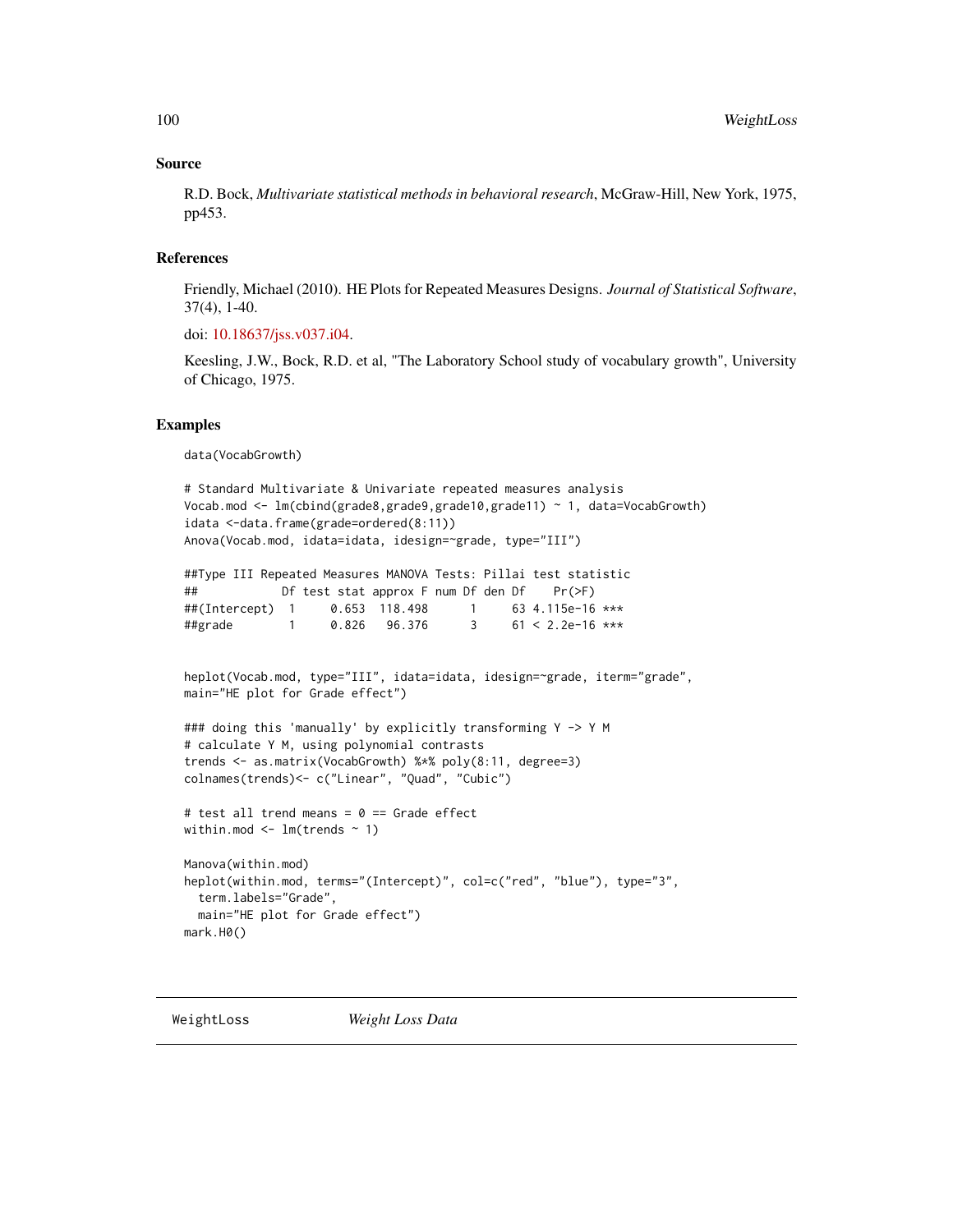## WeightLoss 101

#### Description

Contrived data on weight loss and self esteem over three months, for three groups of individuals: Control, Diet and Diet + Exercise. The data constitute a double-multivariate design.

#### Usage

```
data(WeightLoss)
```
## Format

A data frame with 34 observations on the following 7 variables.

group a factor with levels Control Diet DietEx.

- wl1 Weight loss at 1 month
- wl2 Weight loss at 2 months
- wl3 Weight loss at 3 months
- se1 Self esteem at 1 month
- se2 Self esteem at 2 months
- se3 Self esteem at 3 months

#### Details

Helmert contrasts are assigned to group, comparing Control vs. (Diet DietEx) and Diet vs. DietEx.

## Source

Originally taken from <http://www.csun.edu/~ata20315/psy524/main.htm>, but modified slightly

#### References

Friendly, Michael (2010). HE Plots for Repeated Measures Designs. *Journal of Statistical Software*, 37(4), 1-40.

doi: [10.18637/jss.v037.i04.](https://doi.org/10.18637/jss.v037.i04)

## Examples

```
data(WeightLoss)
str(WeightLoss)
table(WeightLoss$group)
```
contrasts(WeightLoss\$group) <- matrix( $c(-2,1,1, 0, -1, 1)$ ,ncol=2) (wl.mod<-lm(cbind(wl1,wl2,wl3,se1,se2,se3)~group, data=WeightLoss))

```
heplot(wl.mod, hypotheses=c("group1", "group2"))
pairs(wl.mod, variables=1:3)
pairs(wl.mod, variables=4:6)
```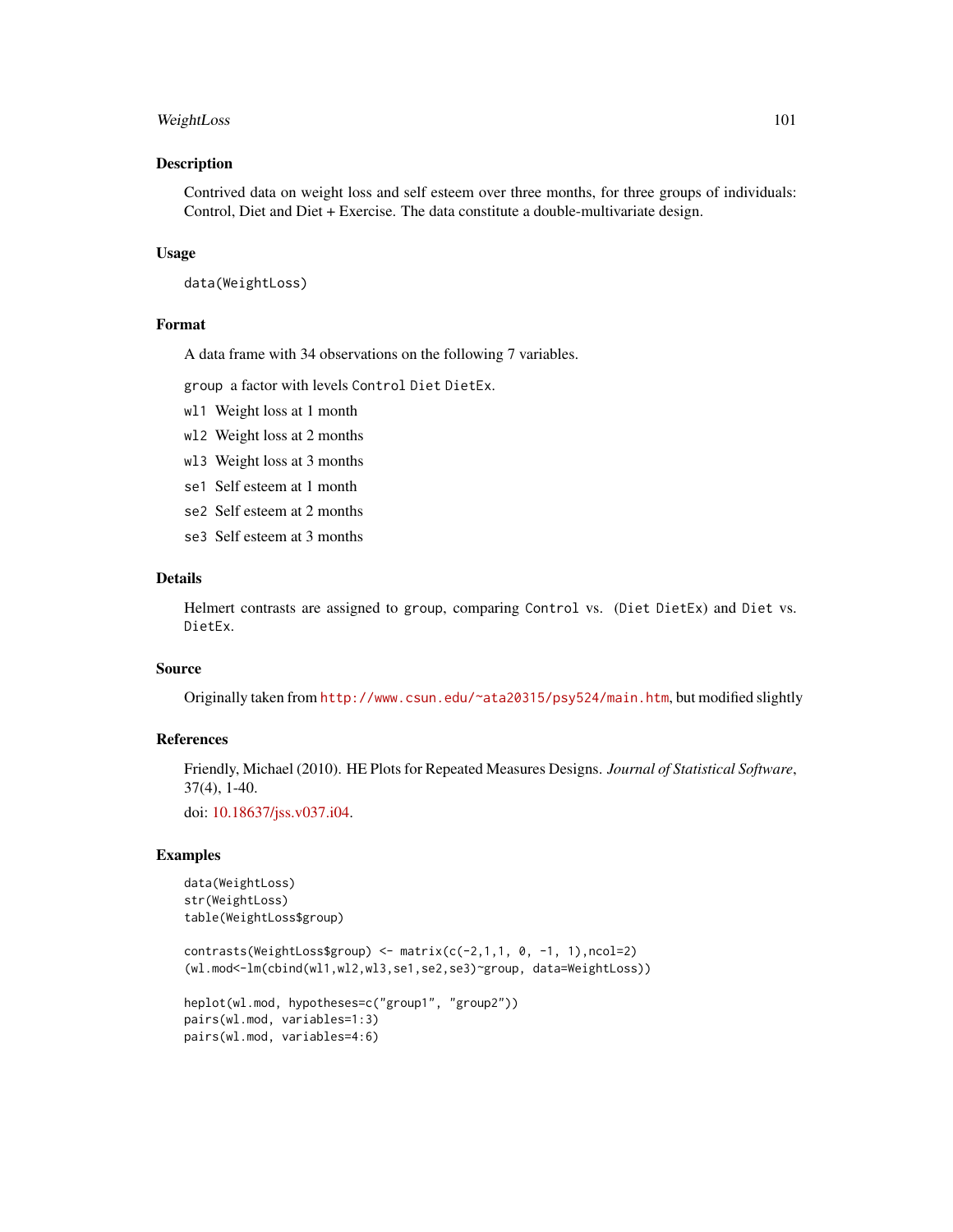```
# within-S variables
within <- data.frame(measure=rep(c("Weight loss", "Self esteem"), each=3), month=rep(ordered(1:3),2))
# doubly-multivariate analysis: requires car 2.0+
## Not run:
if (packageDescription("car")[["Version"]] >= 2) {
imatrix <- matrix(c(
1,0,-1, 1, 0, 0,
1,0, 0,-2, 0, 0,
1,0, 1, 1, 0, 0,
0,1, 0, 0,-1, 1,
0,1, 0, 0, 0,-2,
0,1, 0, 0, 1, 1), 6, 6, byrow=TRUE)
# NB: for heplots the columns of imatrix should have names
colnames(imatrix) <- c("WL", "SE", "WL.L", "WL.Q", "SE.L", "SE.Q")
rownames(imatrix) <- colnames(WeightLoss)[-1]
(imatrix <- list(measure=imatrix[,1:2], month=imatrix[,3:6]))
contrasts(WeightLoss$group) <- matrix(c(-2,1,1, 0,-1,1), ncol=2)
(wl.mod<-lm(cbind(wl1, wl2, wl3, se1, se2, se3)~group, data=WeightLoss))
(wl.aov <- Anova(wl.mod, imatrix=imatrix, test="Roy"))
heplot(wl.mod, imatrix=imatrix, iterm="group:measure")
}
## End(Not run)
# do the correct analysis 'manually'
unit <- function(n, prefix="") {
J <-matrix(rep(1, n), ncol=1)
rownames(J) <- paste(prefix, 1:n, sep="")
J}
measure <- kronecker(diag(2), unit(3, 'M')/3, make.dimnames=TRUE)
colnames(measure)<- c('WL', 'SE')
between <- as.matrix(WeightLoss[,-1])
between.mod <- lm(between ~ group, data=WeightLoss)
Anova(between.mod)
heplot(between.mod, hypotheses=c("group1", "group2"),
xlab="Weight Loss", ylab="Self Esteem",
col=c("red", "blue", "brown"),
main="Weight Loss & Self Esteem: Group Effect")
month <- kronecker(diag(2), poly(1:3), make.dimnames=TRUE)
colnames(month)<- c('WL', 'SE')
trends <- as.matrix(WeightLoss[,-1])
within.mod <- lm(trends ~ group, data=WeightLoss)
Anova(within.mod)
```

```
heplot(within.mod)
```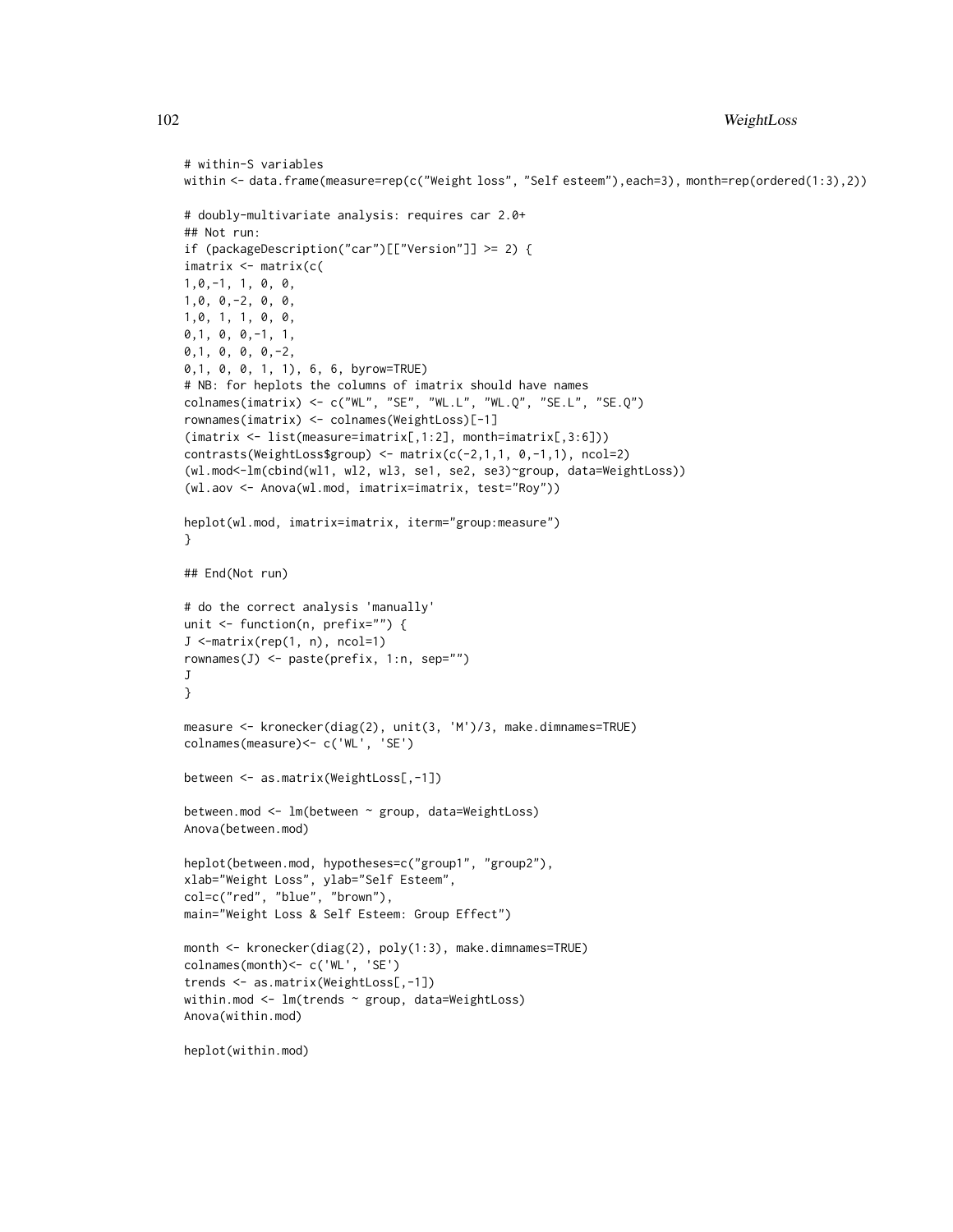## WeightLoss 103

```
heplot(within.mod, hypotheses=c("group1", "group2"),
xlab="Weight Loss", ylab="Self Esteem",
type="III", remove.intercept=FALSE,
term.labels=c("month", "group:month"),
main="Weight Loss & Self Esteem: Within-S Effects")
mark.H0()
```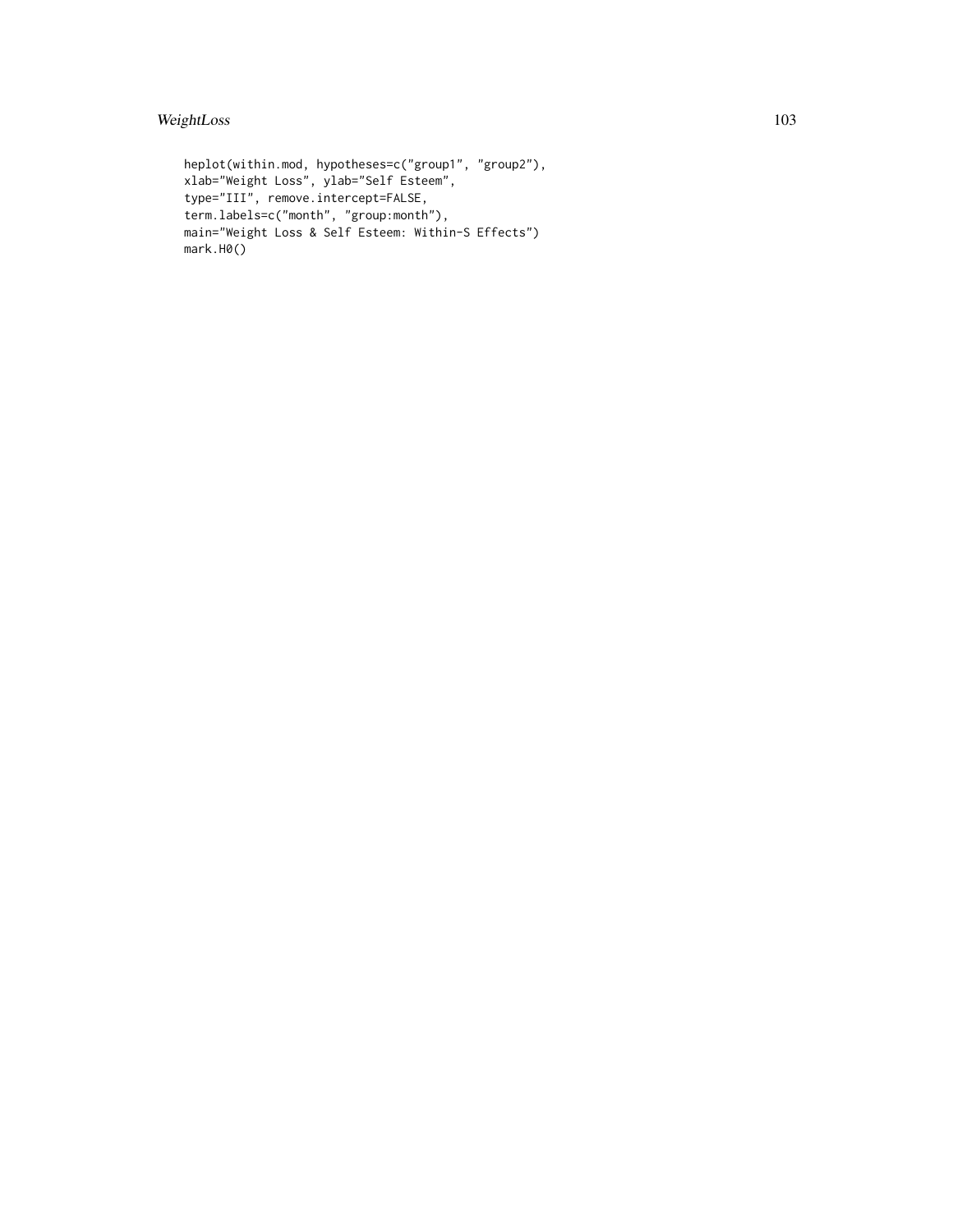# Index

∗ aplot arrow3d, [8](#page-7-0) cross3d, [24](#page-23-0) ellipse3d.axes, [27](#page-26-0) heplot, [35](#page-34-1) heplot1d, [41](#page-40-0) heplot3d, [44](#page-43-0) heplots-package, [3](#page-2-0) mark.H0, [59](#page-58-0) ∗ color trans.colors, [98](#page-97-0) ∗ datasets AddHealth, [5](#page-4-0) Adopted, [6](#page-5-0) Bees, [10](#page-9-0) Diabetes, [25](#page-24-0) FootHead, [30](#page-29-0) Headache, [33](#page-32-0) Hernior, [48](#page-47-0) mathscore, [60](#page-59-0) MockJury, [61](#page-60-0) NeuroCog, [62](#page-61-1) NLSY, [64](#page-63-0) Oslo, [66](#page-65-0) Parenting, [69](#page-68-0) Plastic, [71](#page-70-0) Pottery2, [75](#page-74-0) Probe, [77](#page-76-0) RatWeight, [79](#page-78-0) ReactTime, [80](#page-79-0) Rohwer, [85](#page-84-0) RootStock, [87](#page-86-0) Sake, [88](#page-87-0) schooldata, [89](#page-88-0) Skulls, [90](#page-89-0) SocGrades, [92](#page-91-0) SocialCog, [94](#page-93-0) VocabGrowth, [99](#page-98-0) WeightLoss, [100](#page-99-0)

∗ dynamic cross3d, [24](#page-23-0) ellipse3d.axes, [27](#page-26-0) heplot3d, [44](#page-43-0) ∗ effect size etasq, [28](#page-27-0) ∗ hgraph plot.boxM, [72](#page-71-0) ∗ hplot coefplot, [14](#page-13-0) covEllipses, [18](#page-17-0) cqplot, [21](#page-20-0) heplot, [35](#page-34-1) heplot1d, [41](#page-40-0) heplot3d, [44](#page-43-0) heplots-package, [3](#page-2-0) interpPlot, [50](#page-49-0) pairs.mlm, [67](#page-66-0) plot.robmlm, [73](#page-72-0) ∗ htest bartlettTests, [9](#page-8-0) leveneTests, [55](#page-54-0) ∗ manip colDevs, [16](#page-15-0) gsorth, [31](#page-30-0) logdetCI, [56](#page-55-1) termMeans, [97](#page-96-1) ∗ models termMeans, [97](#page-96-1) ∗ multivariate etasq, [28](#page-27-0) heplot, [35](#page-34-1) heplot1d, [41](#page-40-0) heplot3d, [44](#page-43-0) heplots-package, [3](#page-2-0) Mahalanobis, [58](#page-57-0) pairs.mlm, [67](#page-66-0) robmlm, [81](#page-80-1) statList, [95](#page-94-2)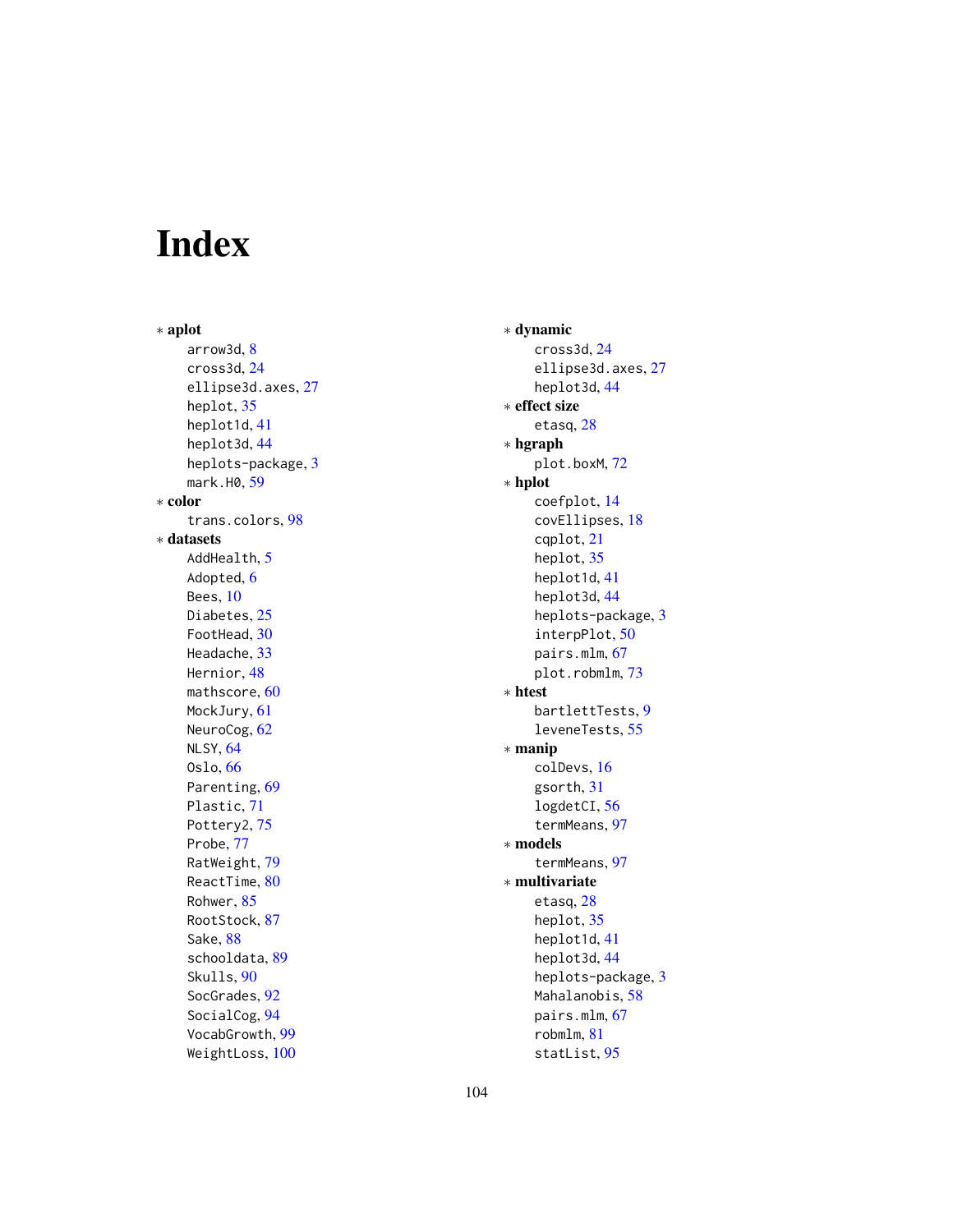#### INDEX 105

∗ package heplots-package, [3](#page-2-0) ∗ robust robmlm, [81](#page-80-1) ∗ strength of association etasq, [28](#page-27-0) ∗ utilities statList, [95](#page-94-2) AddHealth, [5](#page-4-0) adjustcolor, *[99](#page-98-0)* Adopted, [6](#page-5-0) aggregate, *[97](#page-96-1)* animation, *[51](#page-50-0)* Anova, *[4,](#page-3-0) [5](#page-4-0)*, *[29](#page-28-0)*, *[36](#page-35-0)*, *[39](#page-38-0)*, *[42,](#page-41-0) [43](#page-42-0)*, *[45](#page-44-0)*, *[47](#page-46-0)*, *[68](#page-67-0)*, *[82](#page-81-0)* anova, *[31](#page-30-0)* arrow3d, [8](#page-7-0) bartlett.test, *[9](#page-8-0)* bartlettTests, [9,](#page-8-0) *[56](#page-55-1)* Bees, [10](#page-9-0) bg, *[46](#page-45-0)* boxM, *[9](#page-8-0)*, [12,](#page-11-1) *[20](#page-19-0)*, *[56,](#page-55-1) [57](#page-56-0)*, *[72,](#page-71-0) [73](#page-72-0)* candisc, *[38,](#page-37-0) [39](#page-38-0)* coefficients, *[83](#page-82-0)* coefplot, [14](#page-13-0) coefplot.mlm, *[39](#page-38-0)* col2rgb, *[99](#page-98-0)* colDevs, [16](#page-15-0) colMeans, *[17](#page-16-0)*, *[96,](#page-95-0) [97](#page-96-1)* colMeansList, *[97](#page-96-1)* colMeansList *(*statList*)*, [95](#page-94-2) confidenceEllipse, *[15,](#page-14-0) [16](#page-15-0)* cov.rob, *[18](#page-17-0)*, *[20](#page-19-0)*, *[58](#page-57-0)* cov.trob, *[83,](#page-82-0) [84](#page-83-0)* covEllipses, *[14](#page-13-0)*, [18](#page-17-0) covList *(*statList*)*, [95](#page-94-2) cqplot, [21](#page-20-0) cross3d, [24,](#page-23-0) *[59](#page-58-0)* dataEllipse, *[51](#page-50-0)* Diabetes, [25](#page-24-0) dotchart, *[73](#page-72-0)* effects, *[83](#page-82-0)* ellipse3d, *[28](#page-27-0)* ellipse3d.axes, [27](#page-26-0) etasq, [28](#page-27-0)

ex1605, *[6,](#page-5-0) [7](#page-6-0)* fitted.values, *[83](#page-82-0)* FootHead, [30](#page-29-0) gsorth, [31](#page-30-0) Headache, [33](#page-32-0) heplot, *[3](#page-2-0)*, *[20](#page-19-0)*, [35,](#page-34-1) *[43](#page-42-0)*, *[47](#page-46-0)*, *[54](#page-53-0)*, *[68,](#page-67-0) [69](#page-68-0)*, *[82](#page-81-0)* heplot.candisc, *[38,](#page-37-0) [39](#page-38-0)* heplot1d, *[4](#page-3-0)*, *[39](#page-38-0)*, [41](#page-40-0) heplot3d, *[3](#page-2-0)*, *[39](#page-38-0)*, *[43](#page-42-0)*, [44,](#page-43-0) *[69](#page-68-0)* heplot3d.candisc, *[38](#page-37-0)*, *[47](#page-46-0)* heplots *(*heplots-package*)*, [3](#page-2-0) heplots-package, [3](#page-2-0) Hernior, [48](#page-47-0) interpPlot, [50](#page-49-0) label.ellipse, *[15](#page-14-0)*, *[36](#page-35-0)*, *[39](#page-38-0)*, [53](#page-52-0) leveneTest, *[14](#page-13-0)*, *[55,](#page-54-0) [56](#page-55-1)* leveneTests, [55](#page-54-0) linearHypothesis, *[4,](#page-3-0) [5](#page-4-0)*, *[36](#page-35-0)*, *[38,](#page-37-0) [39](#page-38-0)*, *[41](#page-40-0)*, *[43](#page-42-0)*, *[45](#page-44-0)*, *[47](#page-46-0)* lines3d, *[8](#page-7-0)* lm, *[82,](#page-81-0) [83](#page-82-0)* logdetCI, [56,](#page-55-1) *[73](#page-72-0)* Mahalanobis, *[23](#page-22-0)*, [58](#page-57-0) mahalanobis, *[58](#page-57-0)* manova, *[5](#page-4-0)* mark.H0, *[37](#page-36-0)*, *[39](#page-38-0)*, [59](#page-58-0) material3d, *[8](#page-7-0)* mathscore, [60](#page-59-0) MockJury, [61](#page-60-0) movie3d, *[47](#page-46-0)* na.omit, *[82](#page-81-0)* NeuroCog, [62,](#page-61-1) *[94](#page-93-0)* NLSY, [64](#page-63-0) options, *[82](#page-81-0)* Oslo, [66](#page-65-0) OsloTransect, *[66,](#page-65-0) [67](#page-66-0)* pairs, *[68](#page-67-0)* pairs.mlm, *[3](#page-2-0)*, *[39](#page-38-0)*, *[43](#page-42-0)*, *[47](#page-46-0)*, [67](#page-66-0) palette, *[22](#page-21-0)* par, *[22](#page-21-0)* Parenting, [69](#page-68-0)